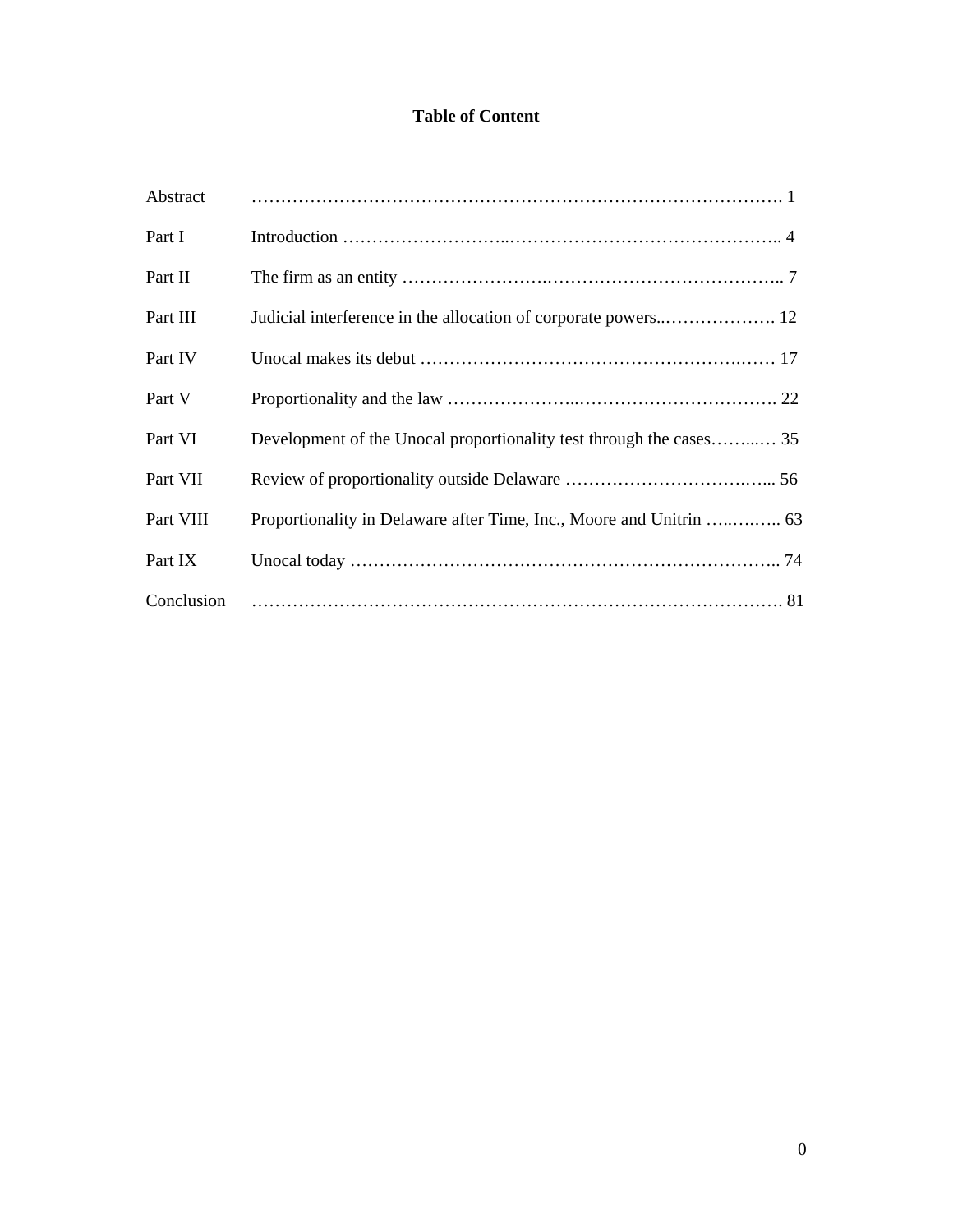#### **THE ILLUSION OF THE ENHANCED UNOCAL STANDARD**

#### **'BUKOLA MABADEJE**

#### **ABSTRACT**

From the time of the Delaware Supreme Court's 1985 decision in the case of *Unocal Corporation v. Mesa Petroleum Co.*,<sup>1</sup> the word 'Unocal' has taken on a meaning of its own. Once simply the name of a corporation, it now signifies the test or principle developed in that case to wit: because of the omnipresent spectre of self-interest where the board of directors of a corporation adopts a defensive response to a hostile takeover offer, in order to be afforded the protection of the business judgment rule, the directors of such a company must have clearly identified that the offer posed a threat to corporate policy and effectiveness and such defensive response must be reasonable in relation to the threat posed. $2$ 

Prior to *Unocal*, and as re-stated in *Unocal*, in the face of an inherent conflict, "the directors must show that they had reasonable grounds for believing that a danger to corporate policy and effectiveness existed because of another's stock ownership."<sup>3</sup> The innovation of Unocal therefore was the introduction of the further aspect of "the element of balance"<sup>4</sup> as the Delaware Supreme Court described it in the case, or "proportionality" as it is now widely described and understood. It is this proportionality element that is the subject of this paper. Likewise, it has been the topic of much academic discussion,<sup>5</sup> and for good reason. The development of the proportionality prong since *Unocal* has been lopsided, making it hard to settle on a bright-line rule of application. For instance, in *Unocal* itself, a discriminatory selftender offer was found to be a reasonable response by the Supreme Court, yet in *AC* 

 $1$  493 A.2d 946 (Del.1985).

 $2$  This paraphrases the principle developed in that case.

<sup>3</sup> *Unocal* at 955 (quoting Cheff v. Mathes, 199 A.2d 548, 554-555 (Del. 1964)). 4 *Id.*

<sup>5</sup> *See*, *e.g.*, Ronald J. Gilson and Reinier Kraakman, *Delaware's Intermediate Standard for Defensive Tactics: Is There Substance to Proportionality Review?*, 44 BUS. LAW. 247 (1989); Mark J. Lowenstein, *Unocal Revisited: No Tiger in the Tank*, 27 J. CORP. L. 1 (2001-2002); Paul L. Regan, *What's Left of Unocal?*, 26 DEL J. CORP. L. 947 (2001).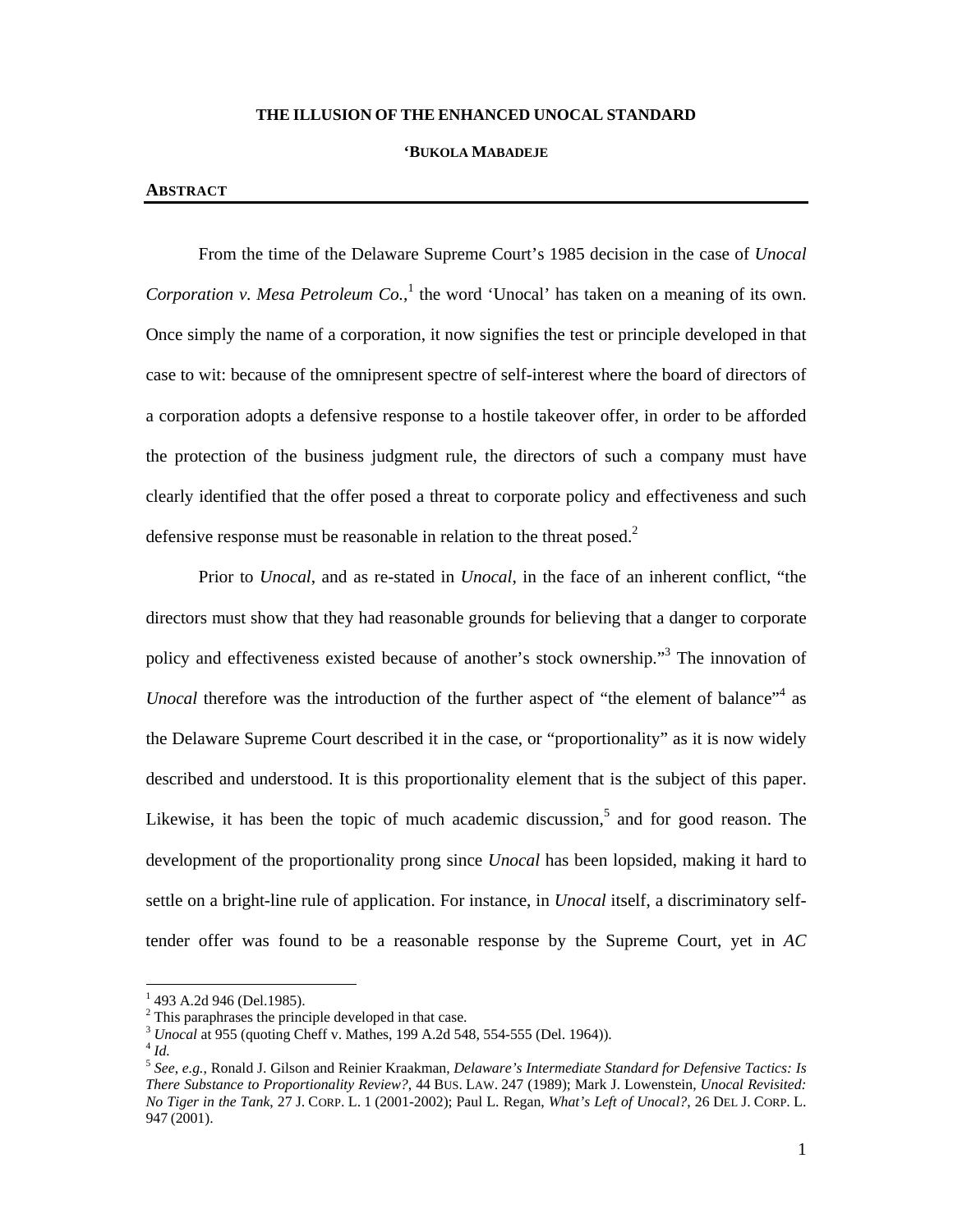*Acquisitions Corp. v. Anderson, Clayton & Co.*, 6 decided shortly after *Unocal*, the Delaware Chancery held a self-tender offer to be an unreasonable response to a hostile takeover bid. This could easily be explained by the fact that the proportionality of a defensive measure often turns on the facts of each case.<sup>7</sup>

What cannot easily be explained is the consistency with which the most commonly used defensive measures have been found to be reasonable in respect of a wide range of threats, so much so that it now appears that as long as a threat is reasonably identified, a defensive measure is likely to be found to be reasonable, at least as far as the Delaware Supreme Court is concerned. $8$  I posit that the reason for this is the underlying principle of corporate law in Delaware as well as many other U.S. states, i.e., "[t]he business and affairs of every corporation . . . shall be managed by or under the direction of a board of directors, except as may be otherwise provided  $\ldots$  "<sup>9</sup> The courts have held that in the broad context of corporate governance, a board of directors "is not a passive instrumentality,"<sup>10</sup> and therefore has "both the power and duty to oppose a bid it perceive[s] to be harmful to the corporate enterprise."<sup>11</sup>

To my mind therefore, the case law suggests that in their review, the courts are more concerned with whether the board has determined that a bid is harmful to the corporate enterprise. This is the burden which the directors have to discharge, after which the response is almost certain to be sanctioned as reasonable. If this is the reality, then why do the

<sup>6</sup> 519 A.2d 103 (Del. Ch. 1986).

<sup>7</sup> In *Unocal*, the hostile takeover bid was a coercive two-tier tender offer, while the takeover offer in *Anderson, Clayton* was an all-shares all-cash offer.

The Delaware Chancery and Supreme Court have found different responses to be proportional. *See, e.g.*, Moran v. Household International Inc., 500 A.2d 1346 (Del. 1985) (a Rights Plan was found to be reasonable in relation to the threat of an inadequate offer); Versata Enterprises, Inc. v. Selectica, Inc., 5 A.3d 586 (Del. 2010) (the threat of the loss of a Net Operating Loss (NOL) carry forward); Yucaipa American Alliance Fund II L.P. v. Riggio, 1 A.3d 310 (Del. Ch. 2010) (the threat of a "creeping acquisition" that would prevent the shareholders from receiving a control premium even while relinquishing control); Ivanhoe Partners v. Newmont Min. Corp., 535A.2d 1334 (Del. 1987) (a dividends distribution and standstill agreement were found to be reasonable responses to an inadequate (coercive two-tier) bid); *Unocal* (a discriminatory self-tender exchange offer was held to be a reasonable response to an inadequate (coercive two-tier) bid).<br><sup>9</sup> DEL CODE ANN. TIT. 8, § 141(a) (2010).

<sup>9</sup>

<sup>&</sup>lt;sup>10</sup> *Unocal*, 493 A.2d at 954.<br><sup>11</sup> *Id.* at 949. *See also, Ivanhoe Partners*, 535A.2d at 1337.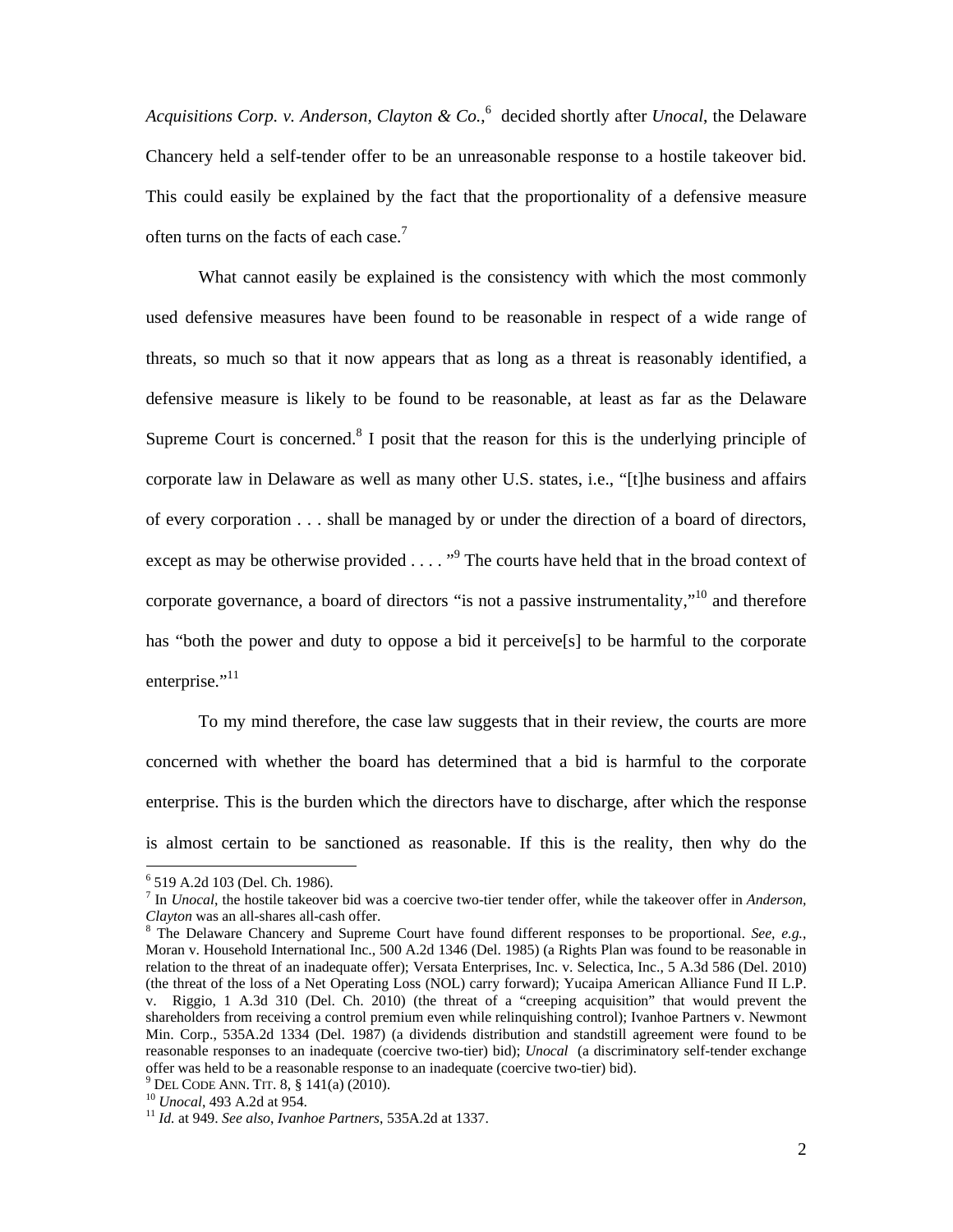Delaware courts go through the mechanics of a two-step analysis? Can a case be made for a single-step analysis that turns on establishing by a heightened burden on the target company's board of directors that a proposed bid is harmful to the corporate enterprise, or in the alternative that they have a plan for the company which is superior to that which will result from the bid?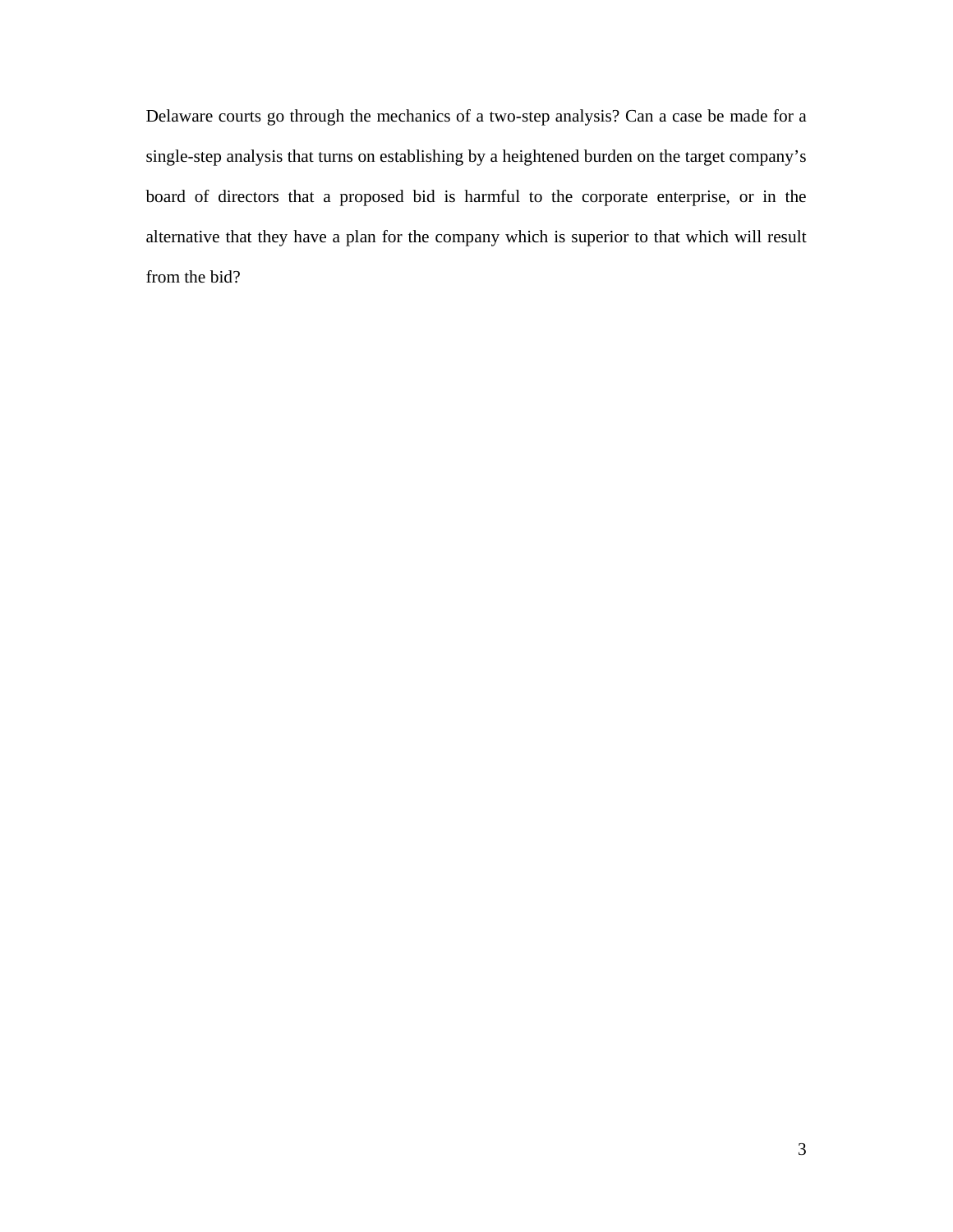#### **PART I INTRODUCTION**

The Unocal test was developed to address the all-too-real "omnipresent spectre that a board may be acting primarily in its own interests rather than those of the corporation and its shareholders,"<sup>12</sup> whenever it has to confront a hostile takeover offer. It is something of a challenge to determine the motivation behind a board's response to a hostile takeover bid i.e. whether a defence is in order to protect the company, its shareholders and other stakeholders,  $^{13}$  or simply to protect the positions and income stream of its members. After all, "there is no art to find the mind's construction on the face."

The solution devised by the courts in *Unocal* is a process-driven one, in contrast to the purpose-driven test devised by the court in *Cheff v. Mathes*. 14 Since the courts could not objectively determine the purpose of a defensive measure, the courts laid down the process which a board must follow, in order to sustain a defensive measure. One could argue that establishing a process is not any more effective in removing the "omnipresent spectre" that the board is acting in its interest, but it seems that the process-driven model is at least a more objective standard than the subjective purpose-driven model.

To satisfy the first prong of *Unocal*, the board must have identified a threat to corporate policy and effectiveness by showing "good faith and reasonable investigation."<sup>15</sup> Evidence of good faith and reasonable investigation may be found in the existence of a "board comprised of a majority of outside independent directors."16 The second prong on the other hand, requires a showing that the defensive measure is reasonable in relation to the threat identified i.e. proportional. In *Unocal*, the discriminatory self-tender exchange offer

 $12$  Unocal, at 954.

<sup>&</sup>lt;sup>13</sup> These are the "constituencies other than shareholders (i.e. creditors, customers, employees, and perhaps even the community generally)" described in *Unocal*, at 955.<br><sup>14</sup>199 A.2d at 554 ("[I]f the board has acted solely or *primarily* because of the desire to perpetuate themselves in

office, the use of corporate funds for such *purposes* is improper.") This is the so-called "primary purpose" test devised in *Cheff*. 15 *Unocal*, at 954 (quoting *Cheff*, at 555). 16 *Id.* at 955.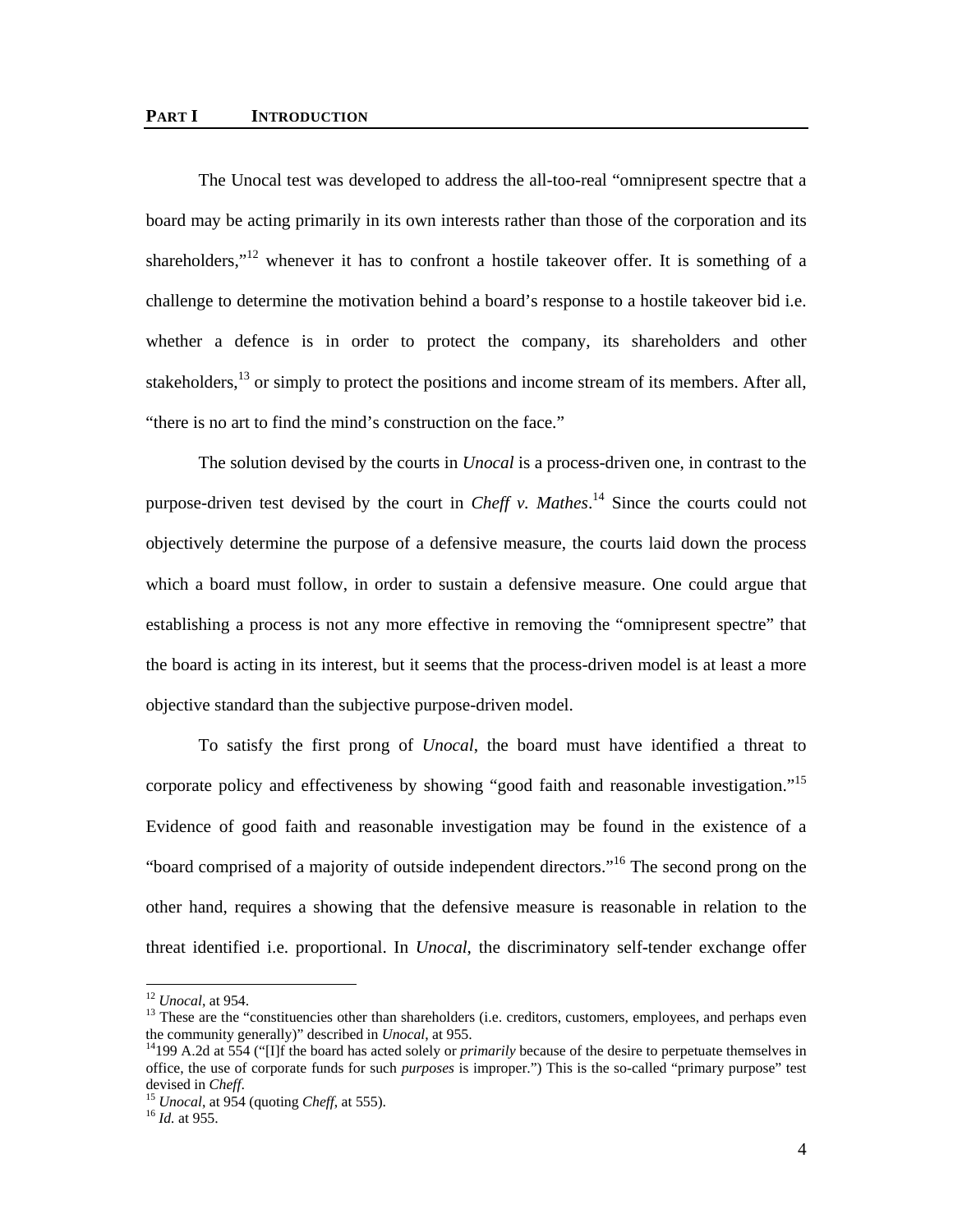was found to be reasonable, because the court found it to be in keeping with the principle that "the minority stockholder shall receive the substantial equivalent in value of what he had before."<sup>17</sup> However, the process aspect of the second prong however was not fully developed until later cases.<sup>18</sup>

In the end though, whatever may be identified as a reasonable response to a potential takeover, the underlying problem is a corporate issue that remains unresolved even after all this time i.e. the division of powers within a company. What is the role of the shareholders vis-à-vis the directors of a company? Who has a right to sell the company or refuse to sell the company? What is an acceptable reason for refusing to sell a company? What is the role of a company in society? Does the company owe an obligation to any interests outside of the shareholders? The Unocal test and the circumstances in which it arises are but one aspect of these larger questions.

This paper attempts to cast the Unocal test in the light of these issues, and to examine what if any progress, the proportionality standard has brought into the larger discussion of directors' duties. Part II gives a brief rundown of some theories of the corporation and its role as an entity; it also discusses briefly the separation of roles of the major players within the corporation since it is this conflict that is often reflected in Unocal-type cases. Part III addresses early judicial attempts at resolution of the discord and creation of standards of conduct for directors in their role as fiduciaries. Part IV introduces the Unocal case and the doctrine adopted therein. Part V does a comparison of the proportionality theory between Uno al and other aspects of law. Part VI will trace the evolution of the Unocal doctrine and how it has been applied in subsequent cases, as well as discovering any inconsistencies in its application; this part will also address the dichotomy between the Court of Chancery and the Delaware Supreme Court. Part VII reviews proportionality outside Delaware, while Part VIII

<sup>&</sup>lt;sup>17</sup> *Id.* at 956.<br><sup>18</sup> See discussion *infra* Part VI.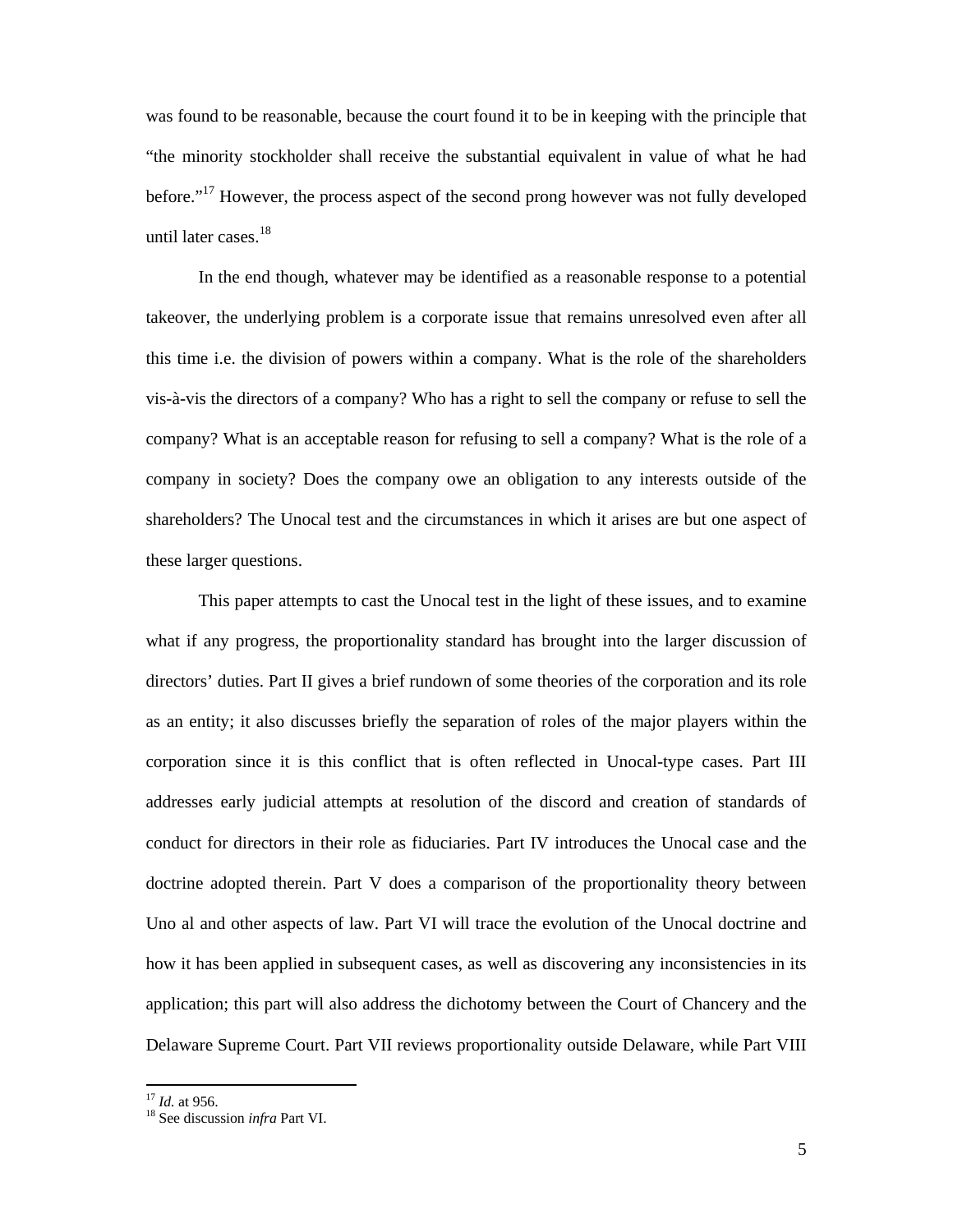reviews proportionality in Delaware after a series of important cases. Finally, the paper will discuss the current state of Unocal, and the possibility of the Delaware court retracing its steps to better resolve the issues which Unocal was intended to resolve.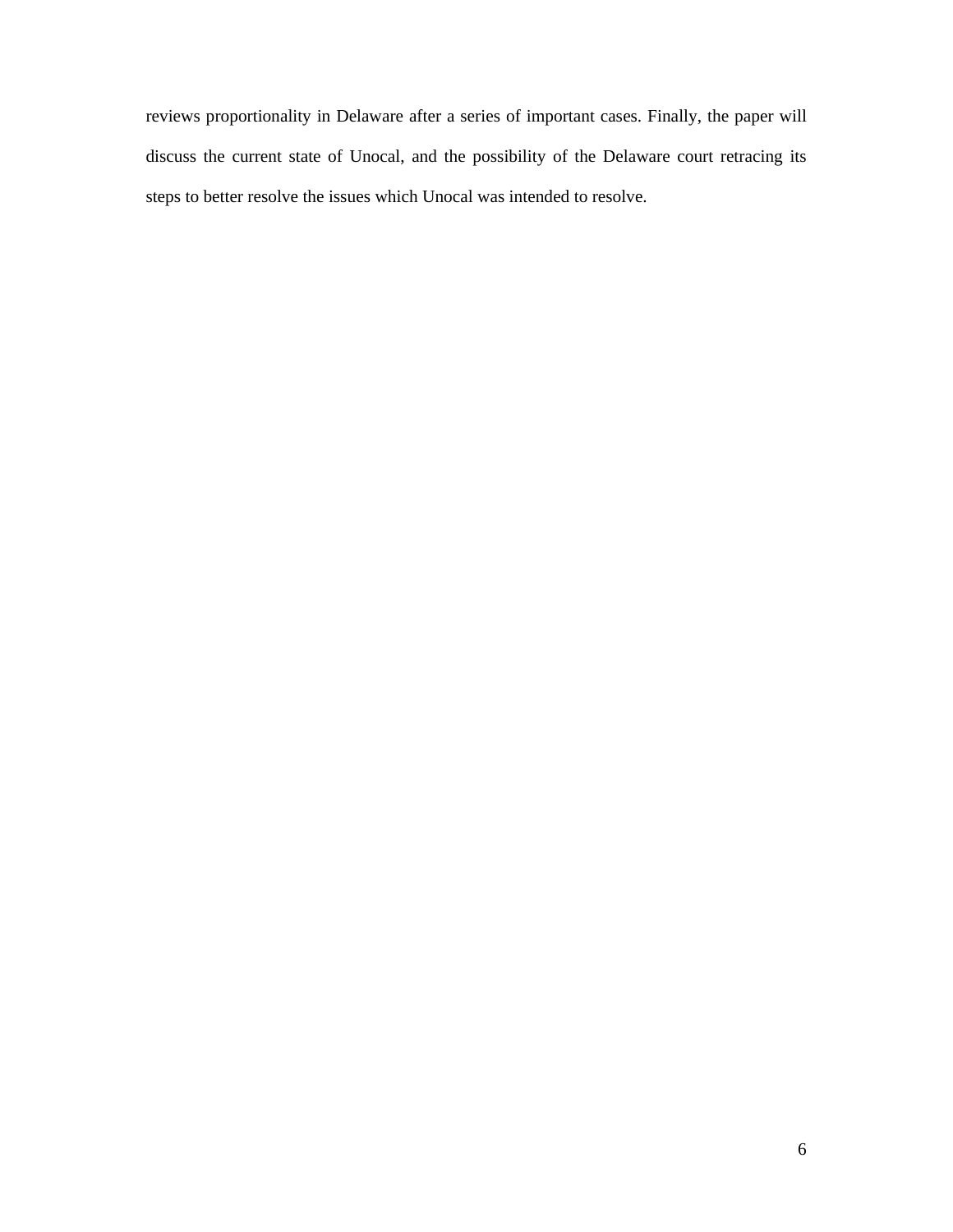# *A. Theories of the Firm*

-

It is not certain at this point in history, that there is a consensus on a number of issues at the heart of corporate law;  $^{19}$  one such issue being the role of a corporation in society.<sup>20</sup> Another is the allocation of control powers among the key constituents of a corporation particularly the directors and the shareholders. There are two prominent schools of thought around each of these issues.

To the first issue, there is a school of thought that the corporation is the private property of its owners, and owes feasance first and last to its owners i.e. the shareholders. $21$ Thus, the corporate apparatus should be geared towards the maximisation of benefits to the shareholders, and the directors should adopt strategies that ensure the attainment of this objective. According to this model, the corporation need not factor any other constituents into the equation since there are other avenues for protecting these other constituents.<sup>22</sup> In some quarters, this formulation is known as the "shareholder primacy model." The other school of thought conceives of the corporation not as property to be used solely for the pleasure of its owners, but as a tool of society with a role to benefit society as a whole.<sup>23</sup> Under this conception, a corporation exists not strictly for the benefit of its members, but as a social

<sup>&</sup>lt;sup>19</sup> This is in spite of the fact that Hansmann and Kraakman would have us believe that there is a growing consensus on these issues; see Henry Hansmann and Reinier Kraakman, *The End of History for Corporate Law*, 89 GEO. L.J. 439, 440.<br><sup>20</sup> For a detailed history of the evolution of the corporation in the United States and its transformations over

time, see Reuven S. Avi-Yonah and Dganit Sivan, *A historical perspective on corporate form and real entity-Implications for corporate social responsibility*, *in* THE FIRM AS AN ENTITY 153, 155 (Yuri Biondi, Arnaldo Canziani & Thierry Kirat eds., Routledge 2007).

<sup>&</sup>lt;sup>21</sup> William T. Allen dubbed this the "property conception of the corporation"; see William T. Allen, *Our Schizophrenic Conception of the Business Corporation*, 14 CARDOZO L. REV. 261, 265 (1992) (stating that, "the corporation's purpose is to advance the purposes of these owners (predominantly to increase their wealth)). *See also*, Hansmann and Kraakman, *supra* note 19, at 441(in which this theory was described as the "standard shareholder-oriented model.") *See further*, Robert B. Thompson and D. Gordon Smith, *Toward a New Theory of*  the Shareholder Role: 'Sacred Space' in Corporate Takeovers, 80 TEX. L. REV. 261 (2001-2002).<br><sup>22</sup> These other avenues include contract and regulation; *see*, Hansmann and Kraakman *supra* note 19, at 449.<br><sup>23</sup> Allen, *sup* 

<sup>&#</sup>x27;the institutionalist conception,' or 'the social entity conception.'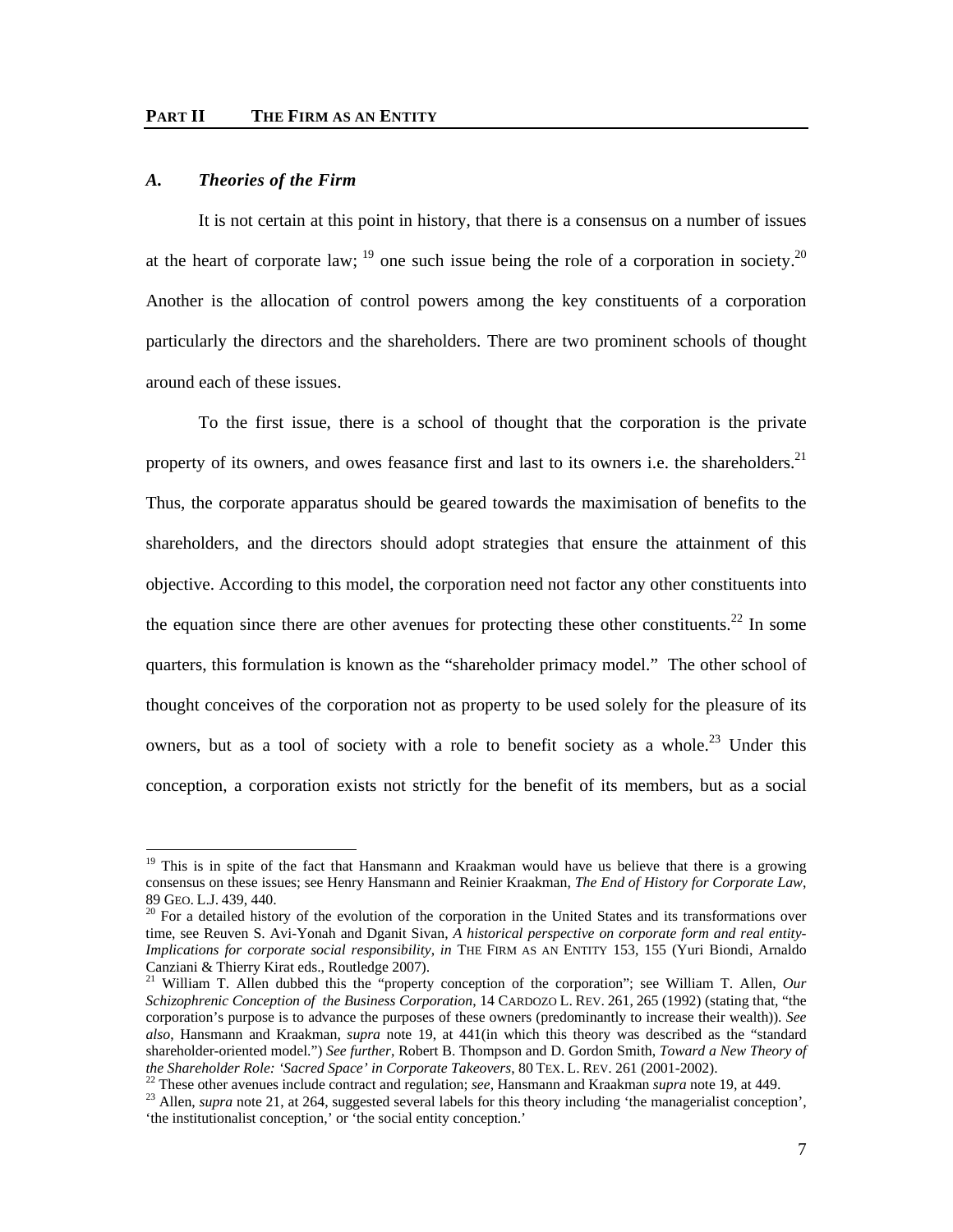institution deriving its source of existence by governmental fiat. In this paper, I adopt a widely used appellation for this model, i.e., the "stakeholder model."

The second debate which is closely tied to the question of what the purpose of a corporation is, is the degree of control to be exercised by the two primary constituents – the directors and the shareholders. Logically, adherents of the shareholder primacy model would have the shareholders be in control. According to Hansmann and Kraakman,

[U]ltimate control over the corporation should rest with the shareholder class; the managers of the corporation should be charged with the obligation to manage the corporation in the interests of its shareholders; other corporate constituencies, such as creditors, employees, suppliers, and customers, should have their interests protected by contractual and regulatory means rather than through participation in corporate governance; noncontrolling shareholders should receive strong protection from exploitation at the hands of controlling shareholders  $\dots$ <sup>24</sup>

On the other hand, adherents of the stakeholder model believe that control of the

corporation should not rest in the hands of the shareholders, but should be exercised on

behalf of all the stakeholders by the directors. According to one report,

If corporations were directly managed by shareholders, and the actions of management were the subject of frequent shareholder review and decisionmaking, the ability to rely on management teams would be diluted and the time and attention of managers could, in many cases, be diverted from activities designed to pursue sustainable economic benefit for the corporation.<sup>25</sup>

The different conceptions of the corporation have prevailed at different times. For instance, from the mid- nineteenth century up until the early twentieth century, the shareholder primacy model prevailed. The case of *Dodge v. Ford Motor Co.*26 illustrates this fact. In that case, the court found for the plaintiffs, ordering the defendant to pay dividends to the shareholders and stating that;

<sup>24</sup> Hansmann and Kraakman, *supra* note 19, at 440.

<sup>&</sup>lt;sup>25</sup> Committee on Corporate Laws of the American Bar Association Section Of Business Law — Report On The Roles of Boards of Directors and Shareholders of Publicly Owned Corporations (Jan. 21, 2010), *available at* http://www.hunton.com/media/SEC\_Proxy/PDF/SEC\_Agenda\_Section2.PDF. 26 204 Mich. 459 (1919).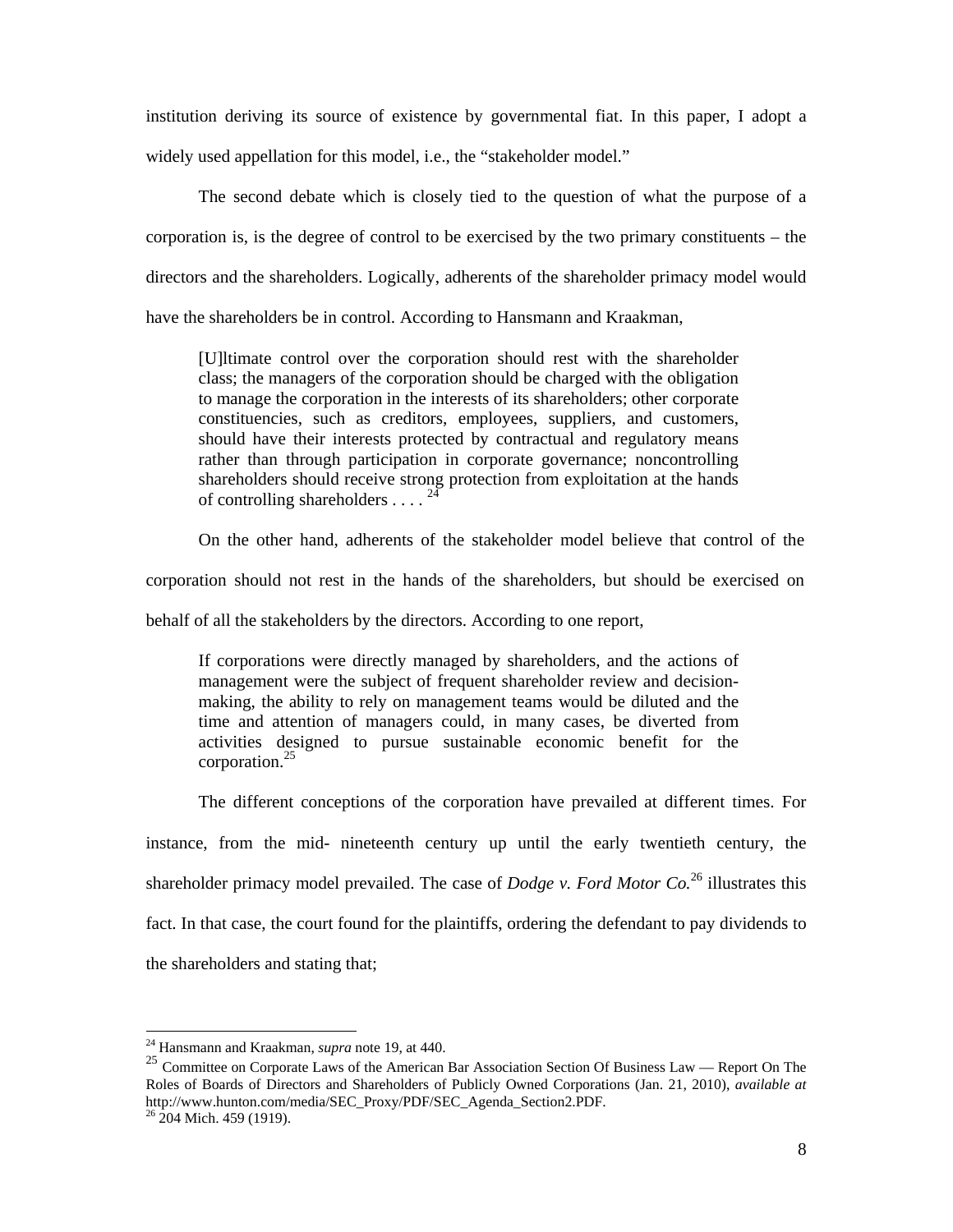A business corporation is organized and carried on primarily for the profit of the stockholders. The powers of the directors are to be employed for that end. The discretion of directors is to be exercised in the choice of means to attain that end, and does not extend to a change in the end itself, to the reduction of profits, or to the nondistribution of profits among stockholders in order to devote them to other purposes.

A number of factors within the decade after the *Ford* decision reversed the supremacy of the shareholder primacy model.<sup>27</sup> The sheer size of the corporation and the dispersing of ownership interests meant that shareholders were less in control of the corporation and managers effectively took over control of the corporation. This state of affairs lasted only until the 1980s when the trend was reversed again due to the rise of the cash tender hostile takeovers of that period. $28,29$ 

What role if any did legislation play in resolving this conflict, one may ask? In the United States, the law (both statute and common law) seems to have sided with the stakeholder and the director primacy models. For instance, in Delaware, directors are charged with managing the business and affairs of a corporation.<sup>30</sup> Likewise the Delaware Supreme Court in *Revlon, Inc. v. MacAndrews & Forbes Holdings, Inc.*<sup>31</sup> stated that "a board may have regard for various constituencies in discharging its responsibilities, provided there are rationally related benefits accruing to the stockholders." In other states outside Delaware, boards are expressly permitted by statute to consider the interests of other constituencies apart from shareholders.<sup>32</sup>

<sup>&</sup>lt;sup>27</sup> These factors include the Depression, the New Deal, and World War II after which the US economy entered a period of growth; see, Martin Gelter, *Taming or Protecting the Modern Corporation? Shareholder-Stakeholder Debates in a Comparative Light*, 7 NYU JOURNAL OF LAW AND BUSINESS 641, 651.

<sup>&</sup>lt;sup>28</sup> Allen, *supra* note 21, at 273. *See also*, Gelter, 7 NYU JOURNAL OF LAW AND BUSINESS, at 651-52.<br><sup>29</sup> Since then, the trend has reversed itself time and again. After the demise of the hostile takeovers of the 1980 when the shareholder primacy model thrived, the stakeholder conception was once again revived. These days however, it appears that shareholder primacy has once again reared its head. Shareholder activism has led to several initiatives which are designed to empower shareholders; *see*, Gelter *supra* note 27 at 655-56. <sup>30</sup> *See supra* note 9, and the accompanying text. <sup>31</sup> 506 A.2d 173, 182 (Del. 1986).

<sup>32</sup> See Michael Barzuza, *The State of State Anti-Takeover Law*, 95 Va. L. Rev. 1973 (2009), *available at*  http://ssrn.com/abstract=1532427 (last visited on January 5, 2012) (stating that "Thirty-five states have adopted directors' duties statutes, also known as "other constituency" statutes. Typically, these statutes allow directors to take into account the interests of constituencies other than shareholders and/or the long term value of the firm.")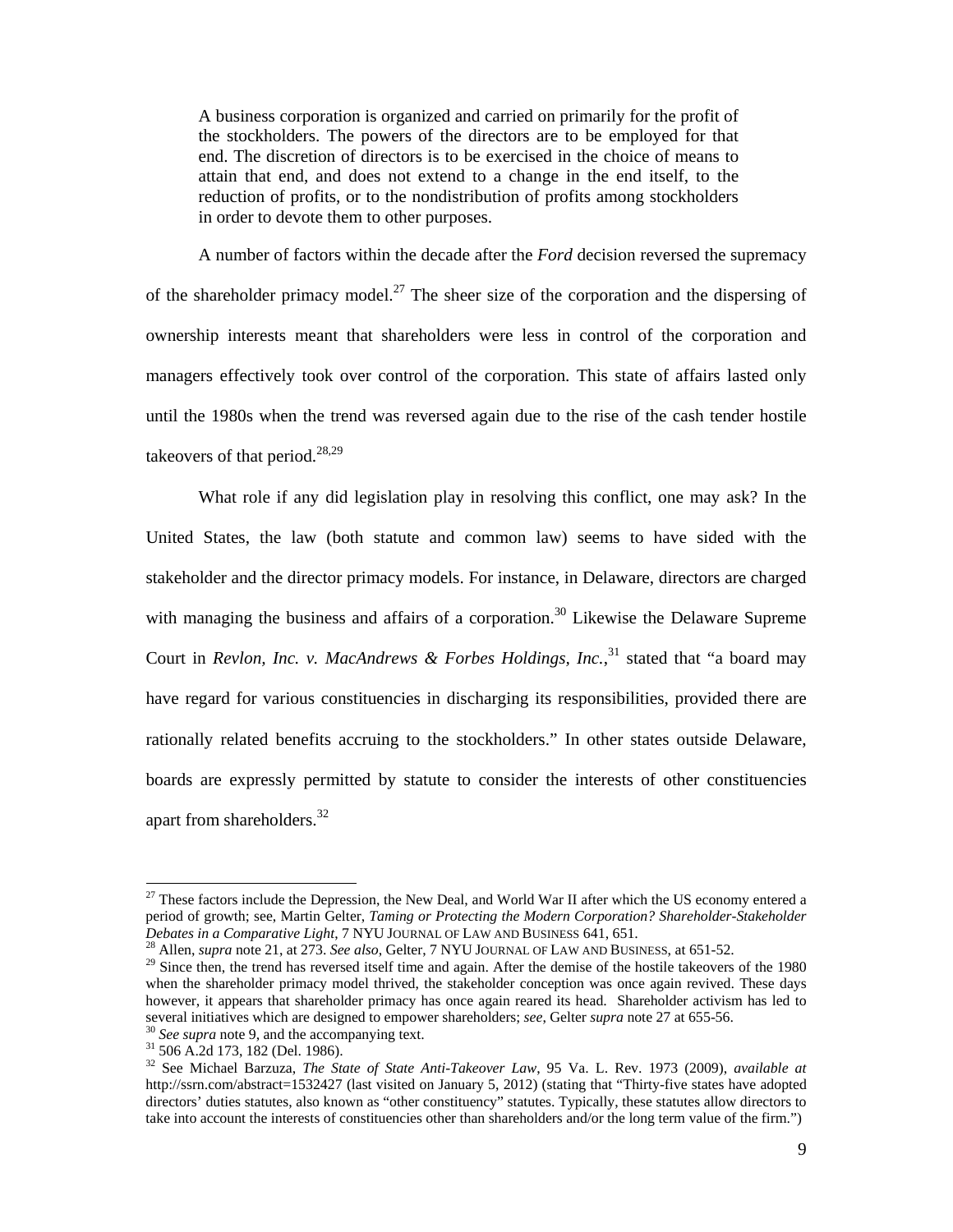#### *B. Theories of the Firm and Hostile Takeovers*

The discussion around the role of the firm as an entity is not simply a theoretical discourse over which legal scholars have a fine time arguing issues which have little impact on reality. On the contrary, the reason it is such an important argument is that it goes to the root of the separation of powers within a corporation. The *Ford* case discussed earlier<sup>33</sup> is instructive on this point. In that case, the plaintiff shareholders brought action to compel Ford Motor Co, to pay a dividend to its shareholders. Mr. Ford<sup>34</sup> had other ideas for the profits declared by the company; his ambition was to "employ still more men, to spread the benefits of this industrial system to the greatest possible number, to help them build up their lives and their homes." Therefore, his plan was to plough back the profits of the company into the business, rather than pay it out as a dividend to the company's shareholders. Even though it recognised that "the directors of a corporation, and they alone, have the power to declare a dividend of the earnings of the corporation, and to determine its amount,"<sup>35</sup> the court went ahead to order the company to pay the dividend amount decided by the court.

The interplay of the two sides of the divide can be seen from the court's decision. Mr. Ford was accused by the plaintiffs of carrying on the corporation "as a semi-eleemosynary institution and not as a business institution." In other words, Mr. Ford's conception of the firm was as a social entity and not merely as the property of its shareholders i.e. the stakeholder model, with the shareholders expectedly firmly in the camp of the shareholder primacy model. By finding that it was the directors' duty to distribute a large dividend to the shareholders, the courts sided with the plaintiffs and interfered to strip the board of the authority to make a decision that was entirely within its bounds to make. Put succinctly, the conception of the corporation often affects the decision-making powers within the corporation and determines in whose interest the corporation must be acting at all times.

 $33$  *Supra*, note 26.<br> $34$  He was the president of the Ford Motor Co. at the time.

<sup>35</sup> *Ford*, 204 Mich. 500 (quoting Hunter v. Roberts, Throp & Co., 83 Mich. 63, 71).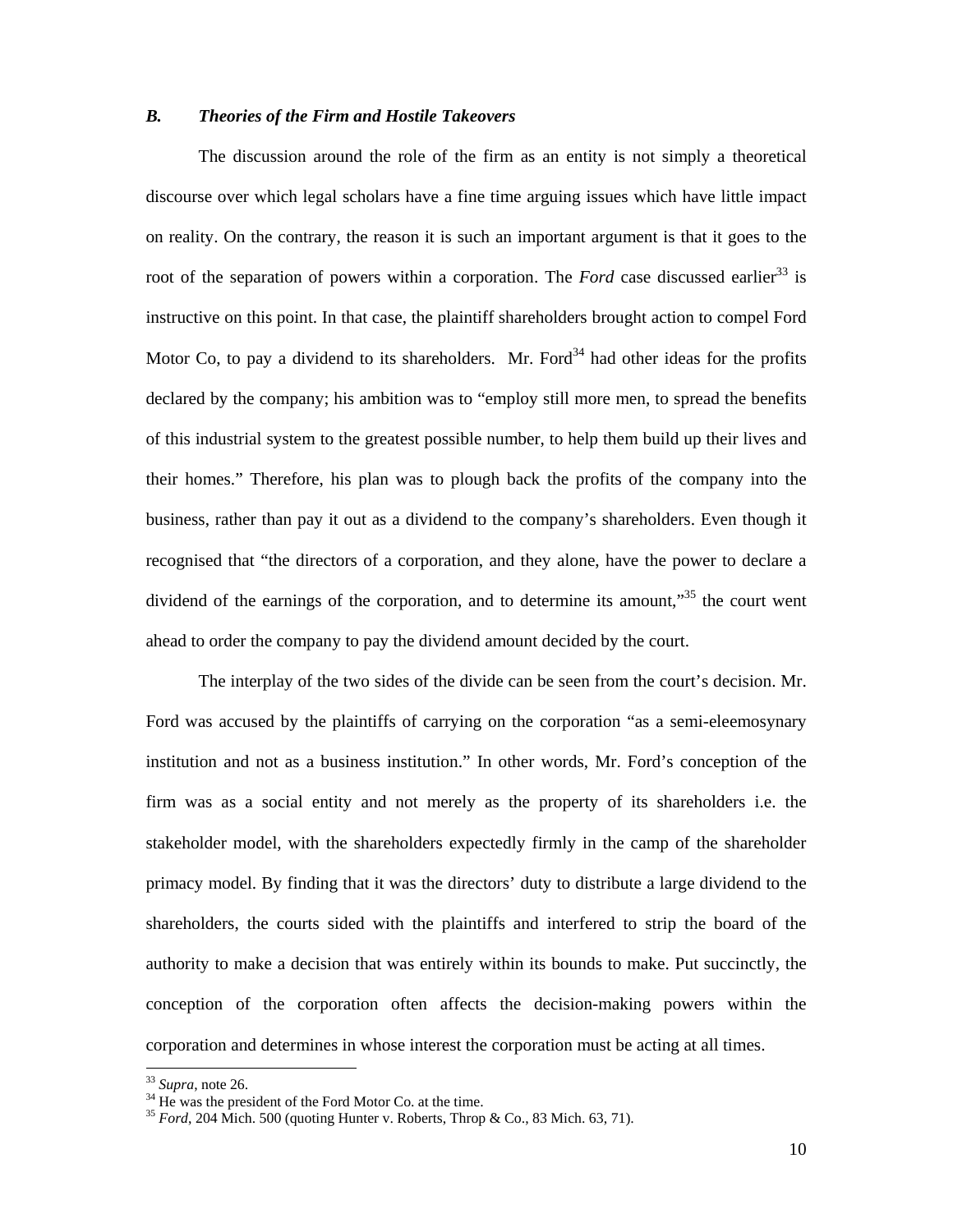We could transpose the *Ford* decision into the topic of hostile takeovers. What role should a board play when a tender offer is made for the company, and should the answer depend on whether the corporation is conceived of as the property of the shareholders or as a social entity with responsibilities to more than just the shareholders? Not surprisingly, the adherents of the shareholder primacy model firmly believe that the board of directors is to adopt a passive approach, whenever the corporation is approached with an unsolicited takeover offer.<sup>36</sup> On the other hand, for those who believe that "the corporation is properly understood as a legal fiction representing the nexus of a set of contracts among the multiple factors of production provided by the organization's various constituencies,"<sup>37</sup> and that "shareholders are not inherently privileged relative to other corporate constituents,"<sup>38</sup> the board of directors remains in control and should not be a "passive instrumentality."<sup>39</sup>

<sup>36</sup> *See* Frank H. Easterbrook and Daniel R. Fischel, *The Proper Role of a Target's Management in Responding to a Tender Offer*, 94 HARV. L. REV. 1161 (1980-1981) (arguing that resistance by a corporation's managers to premium tender offers ultimately decreases shareholder welfare).<br> $37$  Stephen M. Bright in the state of the state of the state of the state of the state of the state of the state of the state of the state of the state of

<sup>37</sup> Stephen M. Bainbridge, *Unocal At 20: Director Primacy In Corporate Takeovers*, 31 DEL. J. CORP. L. 769, 777 (2006).<br> $^{38}$  *Id.* 

<sup>38</sup> *Id.* <sup>39</sup> *Unocal*, at 954.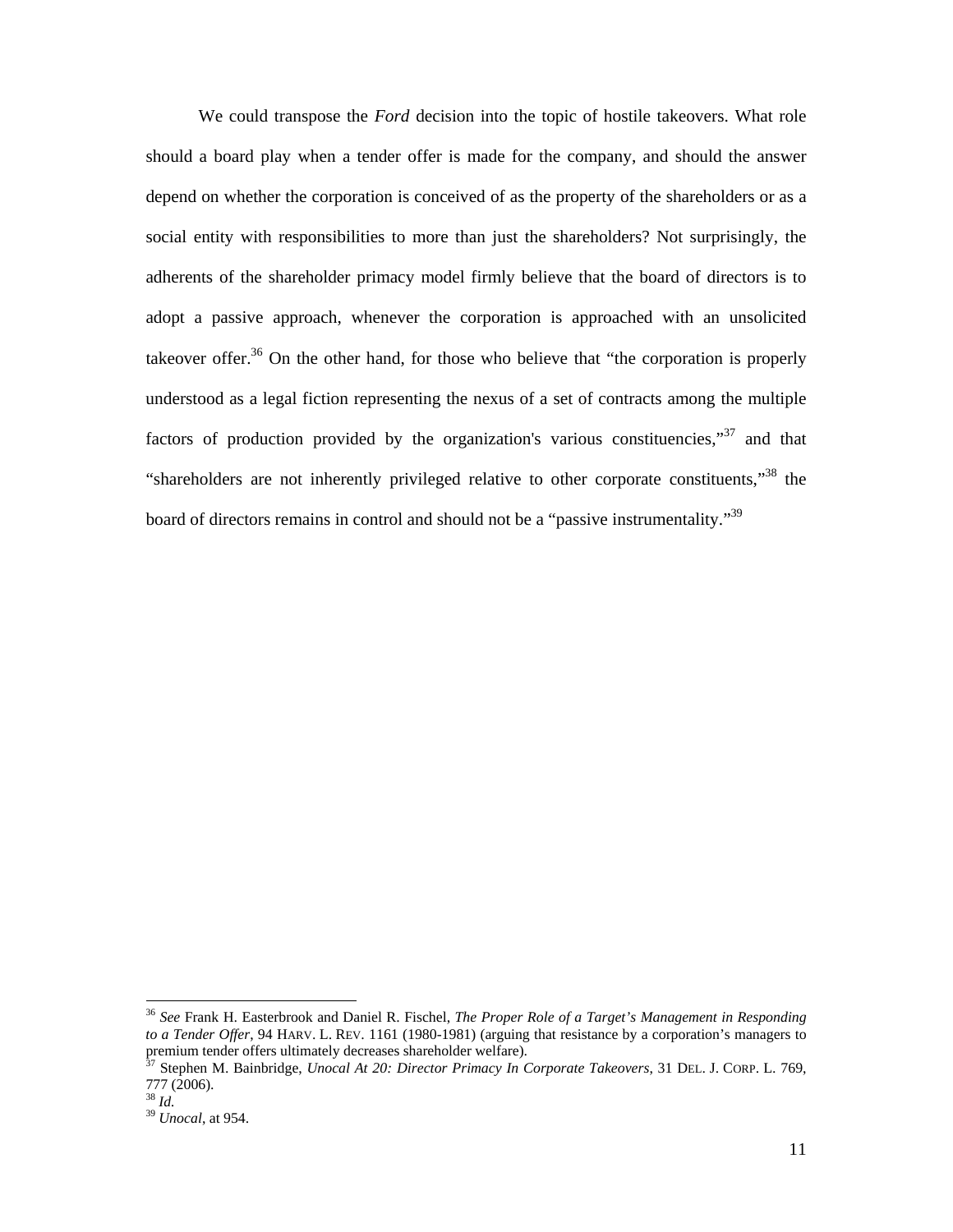#### **PART III JUDICIAL INTERFERENCE IN THE ALLOCATION OF CORPORATE POWERS**

A person can pick whichever side of the debate about the appropriate corporate organ that should have the ultimate control of a company, yet it wouldn't change the fact that it is the directors' duty to run the company on a day to day basis. According to one writer, "[I]t is not necessarily the providers of capital who are the masters, but rather those who have the free disposition of capital."<sup>40</sup> Corporation statutes have reflected this thinking by equipping the directors of a company with the powers to manage the affairs of the company.41 Even the most die-hard proponents of the shareholder primacy model must realise the sheer nightmare it would be to have a large body of shareholders with diverse interests and experiences to manage the daily business of a company.<sup>42</sup>

Conceding that the shareholders have delegated the powers of control to the directors, what structures exist for the shareholders to check the exercise of the director's powers, and what assurance do the directors have to carry out their functions without continually looking over their shoulders? Enter the business judgment rule.

### *A. The Business Judgment Rule*

The business judgment rule is a common law invention that is one part, a doctrine of judicial non-interference and the other part, a presumption in favour of directors that protects them from liability with respect to decisions taken in carrying out their duties. The 1924 case of *Robinson v. Pittsburgh Oil Refining Corporation*43 was one of the earliest cases establishing the business judgment rule.<sup>44</sup> In that case, the plaintiffs contended that the directors negotiated a sale of all the assets of the corporation on terms

<sup>40</sup> *See* Thierry Kirat, *The firm between law and economics- An overview of selected legal-economic scholars of the past*, *in* THE FIRM AS AN ENTITY 131, 138 (quoting Ripert, 1951 [1947]: 17) (Yuri Biondi, Arnaldo Canziani

<sup>&</sup>amp; Thierry Kirat eds., Routledge 2007).<br><sup>41</sup> See Bainbridge, *supra* note 37 at 778 n.44.

<sup>&</sup>lt;sup>42</sup> *See* Bainbridge, *supra* note 37 at 782-84.<br><sup>43</sup> 126 A. 46 (Del. Ch. 1924).

<sup>44</sup> *See also*, Davis v. Louisville Gas & Electric Co.**,** 16 Del.Ch. 157, 142 A. 654 (Del.Ch. 1928); Mercantile Trading Co. v. Rosenbaum Grain Corp., 17 Del.Ch. 325, 154 A. 457 (Del.Ch. 1931).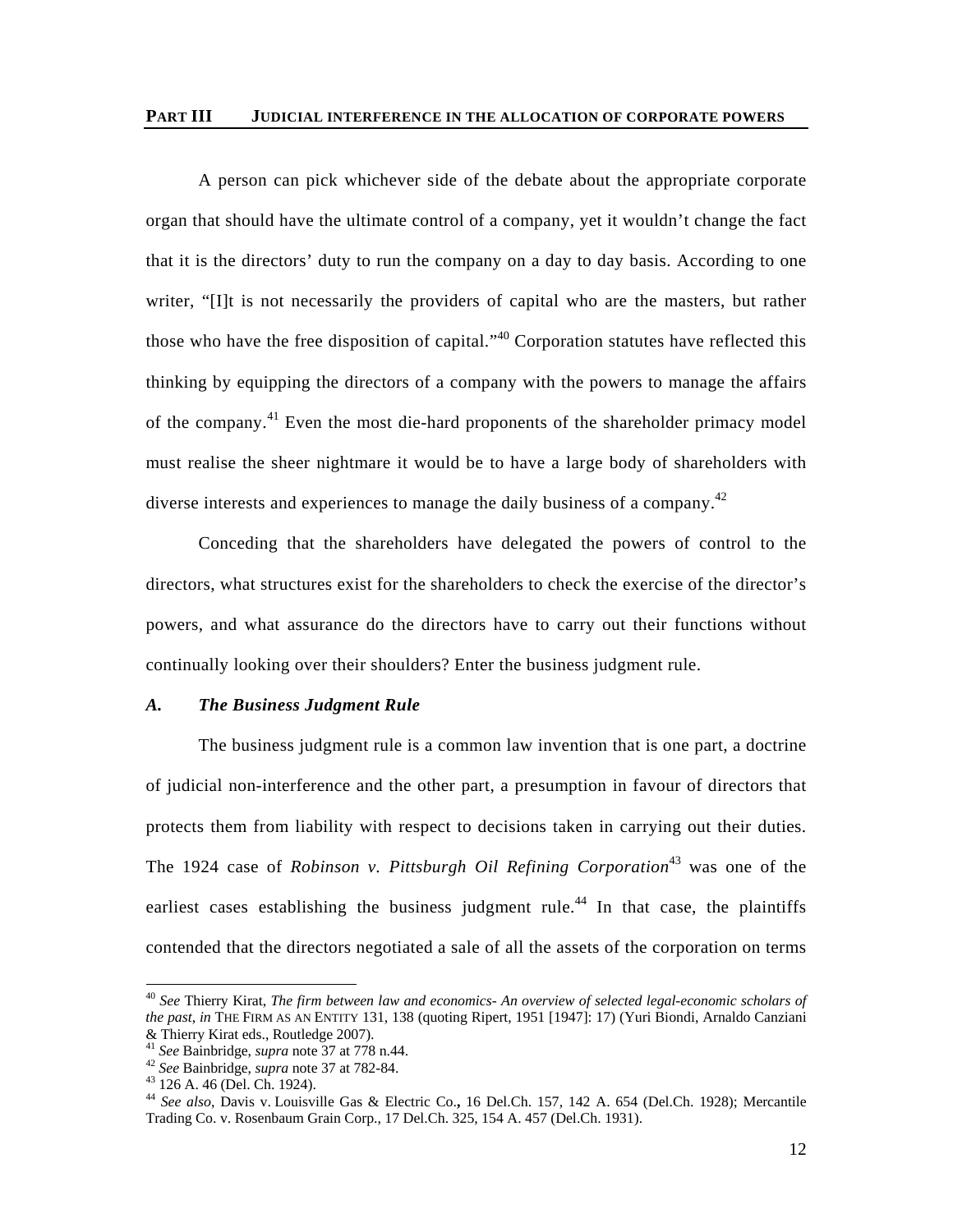that were not in the best interests of the corporation. The court in its examination stated that the directors are clothed with a presumption that they act bona fide in the best interests of the corporation, and therefore the court's decision must turn on whether the terms of the sale were so unfair as to constitute a fraud. According to the court, "[w]hether or not others would agree that the directors displayed sound business judgment in rejecting the Hood offer . . . , it nevertheless cannot be said that their action was so unreasonable as to be removed entirely from the realm of the exercise of honest and sound business judgment  $\dots$ . Their judgment  $\dots$  should not be interfered with.<sup>45</sup>

The *Robinson* case set out the foundations of the business judgment rule as follows – there is a presumption that the directors of a company act in the best interest of the company; therefore, as long as their actions do not amount to fraud, the court will not interfere with the board's decision. The business judgment rule in a more recent case was stated as follows:

In the absence of a showing of bad faith on the part of the directors or of a gross abuse of discretion the business judgment of the directors will not be interfered with by the courts. The burden of showing the existence of bad faith or abuse of discretion rests upon the plaintiff who charges that the corporate action was taken to benefit the majority at the expense of the minority.<sup>46</sup>

Thus, the burden of proof is on the plaintiff to rebut the presumption by showing bad faith,<sup>47</sup> gross abuse of discretion,<sup>48</sup> fraud,<sup>49</sup> gross negligence<sup>50</sup> on the part of the board of directors.<sup>51</sup>

<sup>&</sup>lt;sup>45</sup> Robinson, 126 A.46 at 49-50.

<sup>&</sup>lt;sup>46</sup> Warshaw v. Calhoun, 43 Del. Ch. 148, 157 (Del. 1966).<br><sup>47</sup> Id.

<sup>47</sup> *Id*. 48 *Id.* <sup>49</sup> *Robinson*, 126 A.46. 50 Smith v. Van Gorkom, 488 A. 2d 858, 873 (Del. 1985).

<sup>&</sup>lt;sup>51</sup> It should be noted here that DEL CODE ANN. TIT. 8,  $\S$  102(b) (7) (2010) allows companies to make provisions in their certificate of incorporation which eliminate or limit the personal liability of directors with respect to monetary damages for breach of fiduciary duty provided that the exclusion or limitation of liability does not apply to a breach of the duty of loyalty, or for acts or omissions in bad faith or for intentional misconduct or a knowing violation of law, or for any transaction for which the director derived an improper benefit. This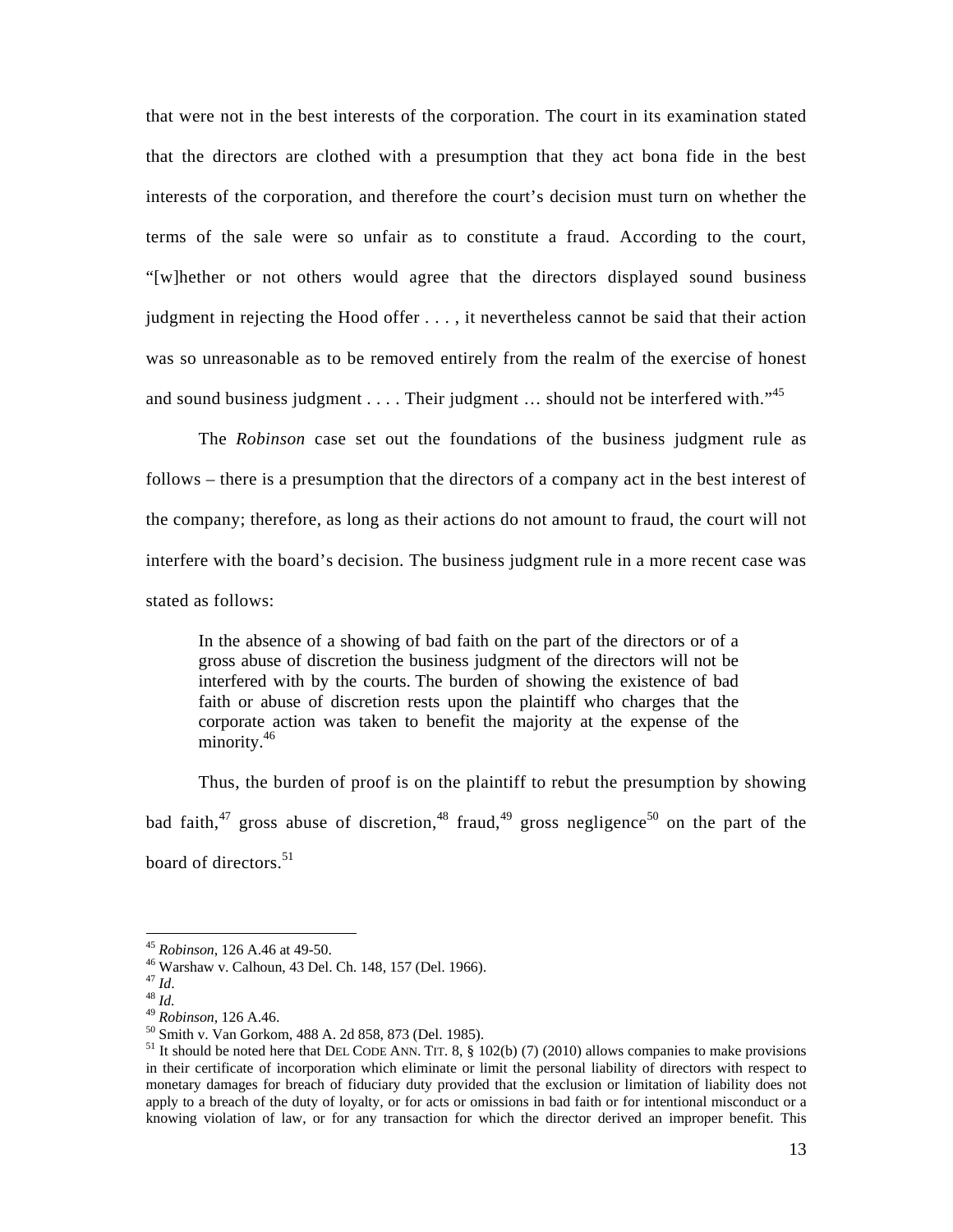#### *B. Business Judgment Rule by another Name?*

Although the business judgment rule applied generally to all decisions of directors, the courts soon had to deal with a new set of facts which necessitated a recalibration of the essential elements of the business judgment rule. In the 1964 case of *Cheff v. Mathes*,<sup>52</sup> building on the foundation of a long line of cases,<sup>53</sup> the Supreme Court of Delaware distinguished those cases where the facts would shift the burden of proof to the defendant directors regardless of the presumption that directors ordinarily are acting in the best interest of the corporation, which ordinarily would have placed the burden of proof on the plaintiffs challenging the directors' decision. According to the court;

We must bear in mind the inherent danger in the purchase of shares with corporate funds to remove a threat to corporate policy when a threat to control is involved. The directors are of necessity confronted with a conflict of interest, and an objective decision is difficult. Hence, in our opinion, *the burden should be on the directors to justify such a purchase as one primarily in the corporate interest.*<sup>54</sup>

The court recognised that directors cannot always be presumed to be acting in the best interest of the corporation, particularly when there is a threat to their control. One such scenario that presents a threat to director's control is a tender offer, otherwise known as a hostile takeover. In such instances, the directors necessarily face a conflict of interest<sup>55</sup> and it can no longer be vouchsafed that directors are acting primarily in the

provision applies chiefly to directors' breach of the duty of care. *See also*, Lyondell Chemical Co. v. Ryan, 970 A. 2d 235, 239 (Del. 2009).

<sup>52 199</sup> A. 2d 548 (Del.1964).

<sup>53</sup> *See, e.g.*, Yasik v. Wachtel, 17 A.2d 309 (Del. Ch. 1941); Kors v. Carey , 158 A.2d 136 (Del. Ch. 1960); Bennett v. Propp, 187 A.2d 405 (Del. 1962).

<sup>54</sup> Cheff v. Mathes, *supra* note 52, at 554 (emphasis added) (citing its decision in Bennett v. Propp, *supra* note 53).

<sup>&</sup>lt;sup>55</sup> Typically when a company is taken over, there is a restructuring which tends to cut the jobs of senior management including directors; faced with this situation therefore, directors' instinct would be to block the takeover which may (or may not) be beneficial to the corporate interest in order to protect their jobs. *See*, Ronald J. Gilson, *A Structural Approach to Corporations: The Case Against Defensive Tactics in Tender Offers*, 33 STAN L. REV. 819, 826 (1980-1981) (stating that "there is little question that management is subject to a conflict of interest when confronted with a proposal for the corporation's acquisition.) *See also*, Dynamics Corp. of Am. V. CTS Corp., 794 F.2d 250, 256 (7th Cir 1986), *rev'd on other grounds*, 481 U.S. 69 (1987).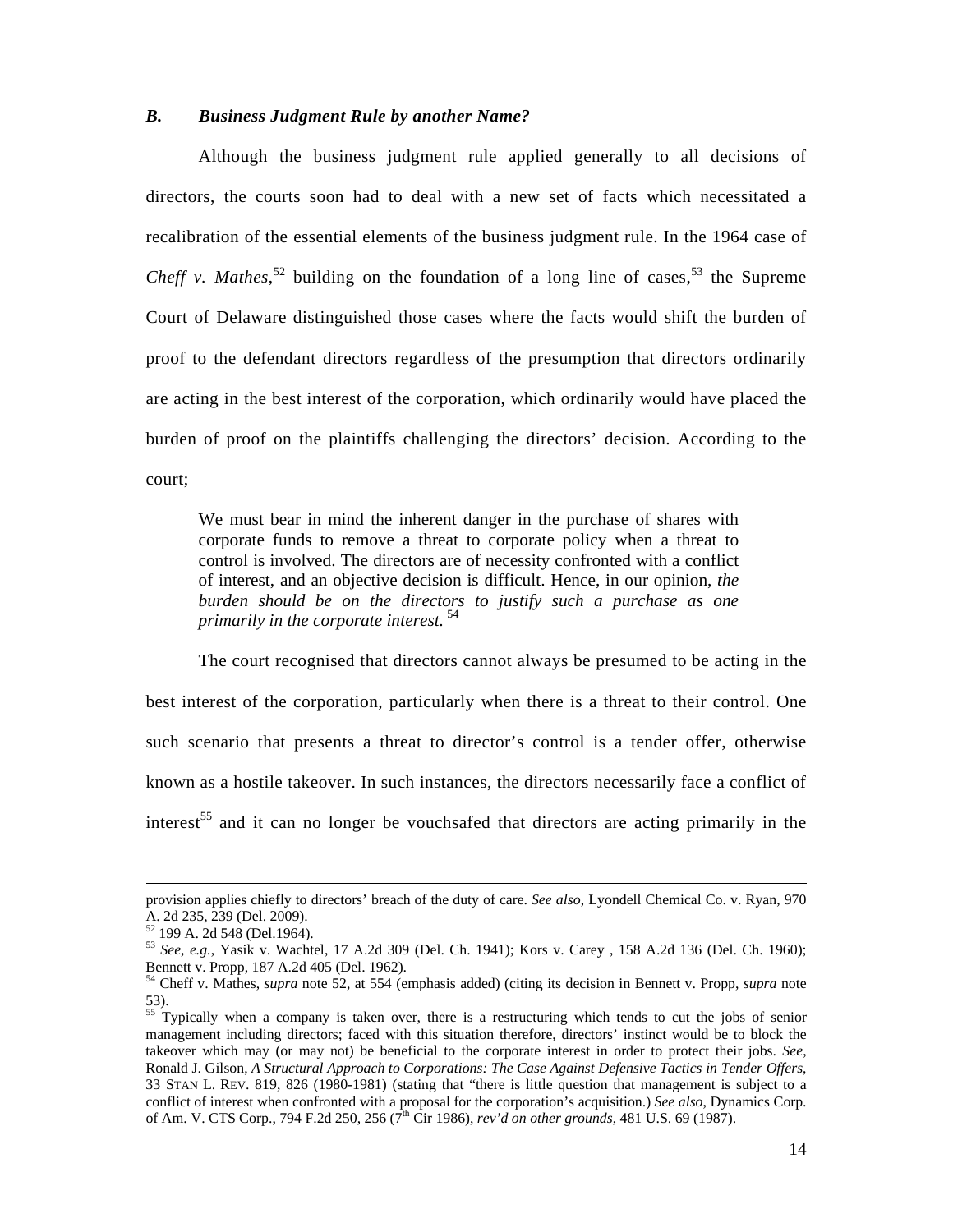corporate interest. It became necessary to challenge the status quo of directors, and the court's solution was to shift the burden of proof to the directors in conflict of interest/ change of control situations. In discharging this burden, the directors had the onus of proving that they had reasonable grounds for believing that a danger to corporate policy and effectiveness existed as a result of the proposed change of control, and this required a showing of good faith and reasonable investigation.<sup>56</sup> The defendant directors in *Cheff* discharged this burden "based upon direct investigation, receipt of professional advice, and personal observations of the contradictory action of Maremont and his explanation of corporate purpose," which led to a justifiable conclusion that there was a reasonable threat to the continued existence of the company at least in its then present form.<sup>57</sup>

Although largely a purpose-driven standard i.e. directors had to show that maintaining control of the corporation was not the primary purpose of resisting the potential takeover, the case also set in motion the process-driven test that was to become a *sine qua non* after the decision in *Unocal*. 58 Seminal as it were, the critics had plenty to say – mostly that the primary purpose test of *Cheff* almost always ended up as an application of the business judgment rule. $59$ 

<sup>&</sup>lt;sup>56</sup> Cheff, 199 A. 2d at 555.

 $^{57}$  *Id.*, at 556. The court went on to list those elements that convinced it that the directors of Holland had acted in good faith and reasonable investigation including,

<sup>(1)</sup> Maremont had deceived Cheff as to his original intentions, since his open market purchases were contemporaneous with his disclaimer of interest in Holland; (2) Maremont had given Cheff some reason to believe that he intended to eliminate the retail sales force of Holland; (3) Maremont demanded a place on the board; (4) Maremont substantially increased his purchases after having been refused a place on the board; (5) the directors had good reason to believe that unrest among key employees had been engendered by the Maremont threat; (6) the board had received advice from Dun and Bradstreet indicating the past liquidation or quick sale activities of Motor Products; (7) the board had received professional advice from the firm of Merril Lynch, Fenner & Beane, who recommended that the purchase from Motor Products be carried out; (8) the board had received competent advice that the corporation was over-capitalized; (9) Staal and Cheff had made informal personal investigations from contacts in the business and financial community and had

reported to the board of the alleged poor reputation of Maremont. 58 This can be seen from the way the court harped on the steps the board had taken in showing that they acted with good faith and reasonable investigation.

<sup>59</sup> *See* Ronald J. Gilson and Reinier Kraakman, *Delaware's Intermediate Standard for Defensive Tactics: Is There Substance to Proportionality Review?*, 44 BUS. LAW. 247, 249 (1988-1989) (stating that the *Cheff* test had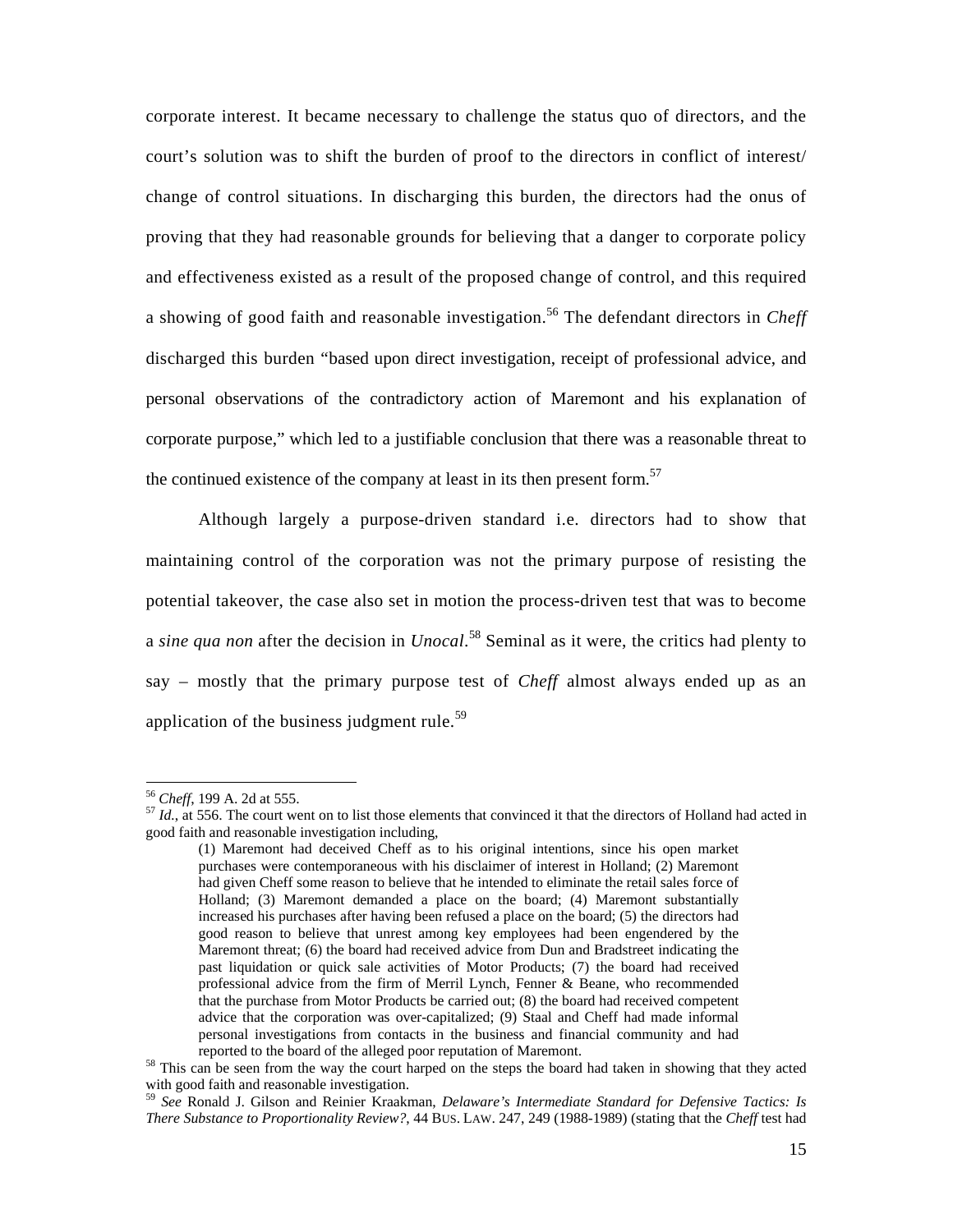Outside of Delaware, the courts also recognised the problem with applying the business judgment rule to conflict of interest situations. Their resolution of this conflict was also to shift the burden of proof to the directors, but rather than justifying the defensive measure as being primarily in the corporate interest, the directors' burden was to prove that "the transaction was fair and reasonable to the corporation." $60$  The key difference between these two approaches was that while *Cheff* automatically shifted the burden of proof to the directors in a control situation, the "fair and reasonable" standard adopted by the federal courts required the plaintiffs first to prove that the directors "had an interest in the transaction, or acted in bad faith or for some improper purpose."<sup>61</sup>

Neither of these solutions satisfied the camp that would always be dissatisfied with any decision that allowed directors to prevent the takeover of the corporations they oversee.<sup>62</sup> With the increased hostile takeover activity in the United States in the 1980s, it was only a question of time before the Delaware courts would have to devise new approaches to handling the conflict of interest situations necessarily brought about by hostile takeovers.

been reduced to "a routine application of the business judgment standard," because takeover defense lawyers could always conjure a purpose for the defensive measure that would pass muster.)

<sup>60</sup> Treadway Companies, Inc. v. Care Corp. 638 F.2d 357, 382 (2nd Cir. 1980). 61 *Id.* <sup>62</sup> *See, e.g.*, Easterbrook and Fischel, *supra* note 36.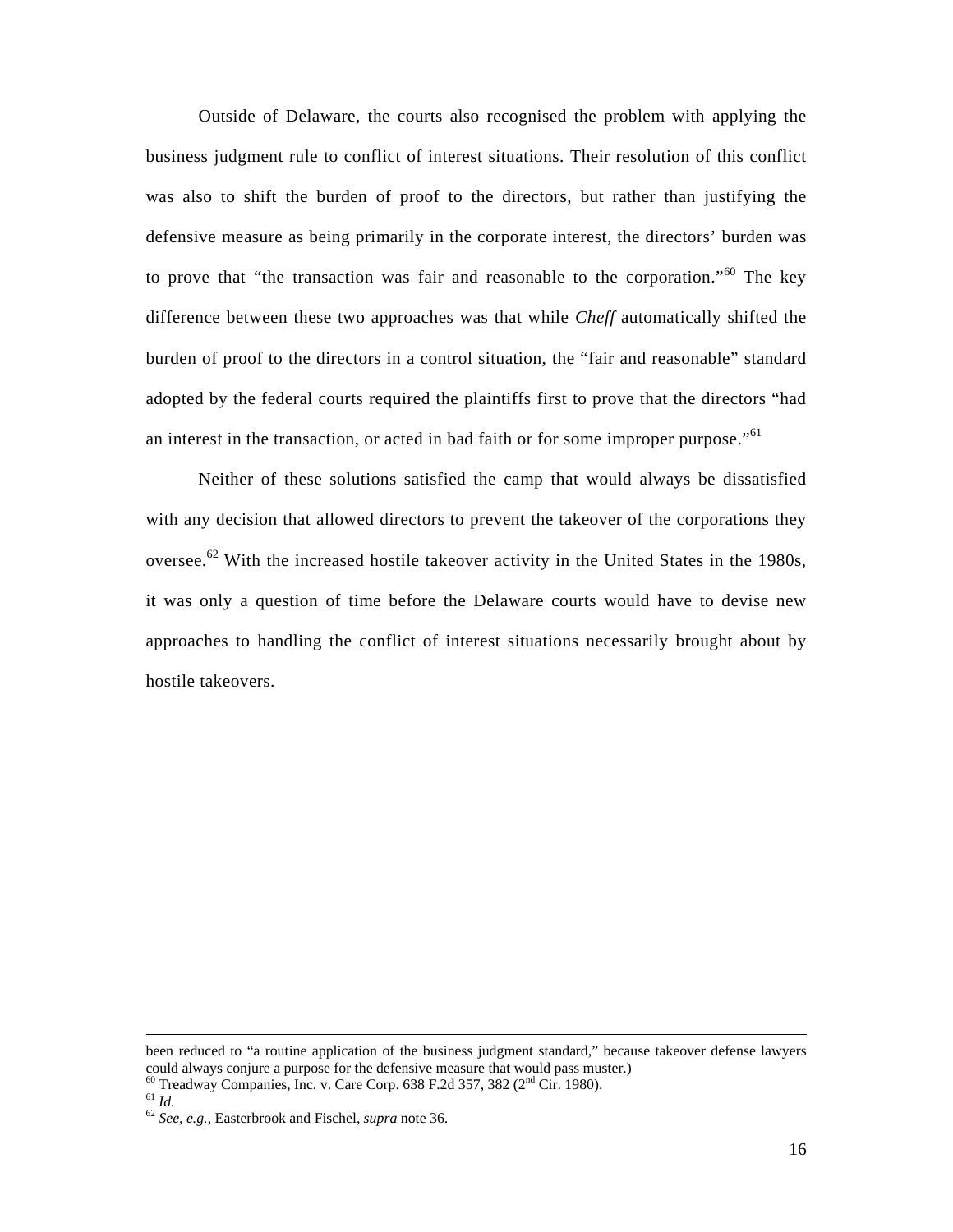#### *A. Events leading up to Unocal*

From about the late 1970s, corporate America began to see a rash of takeover activity that extended well into the  $1980s$ .<sup>63</sup> With this increased takeover activity evolved new and sophisticated techniques for achieving the potential acquirer's objective, including the now infamous coercive two-tier tender offer.**<sup>64</sup>** Target companies found themselves susceptible to these unsolicited offers, and had to respond innovatively to these challenges, helped along by their advisers including attorneys such as Martin Lipton.**<sup>65</sup>** One of such potential takeover attempts i.e. Mesa Petroleum Co.'s attempted takeover of Unocal Corp., employing the two-tier tender offer format, gave rise to a whole new jurisprudence of corporate law in Delaware and beyond.

In analysing the *Unocal* decision, it is important to keep in mind the tensions between the shareholder primacy and the stakeholder conceptions of the corporation, discussed earlier in Part II of this paper. This was a time when the battle between the two camps was raging and the hostile takeover battles presented an arena for the proponents of each side of the argument to advance their theories. For good or bad, the courts were drawn into the fray, with the weight of resolving such topical socio-economic policy issues thrust upon them. <sup>66</sup> As Justice Moore (one of the three justices on the Delaware Supreme Court to hear the *Unocal* case) would later admit, the Delaware Supreme Court's

<sup>63</sup> *See* Martin Lipton, *Takeover Bids in the Target's Boardroom*, 35 BUS. LAW. 101, 101n.1 and accompanying text (1979-80). For a brief history of takeover activity during this period, *see*, Andrew G.T. Moore II, *The Birth of Unocal – A Brief History*, 31 DELAWARE JOURNAL OF CORPORATE LAW, 865 (2006).<br><sup>64</sup> Moore II, *supra* note 63, at 868. In the two-tier tender offer, the bidder made a bid for a majority of the shares

of the company payable in cash, with the second step being the acquisition of the balance of the shares using subordinated debt or "junk bonds." The effect of this type of offer was to stampede the shareholders to tender into the first tier of the offer, as they feared receiving the short end of the stick by the second offer.

<sup>&</sup>lt;sup>65</sup> Martin Lipton, a partner in the New York law firm of Wachtell, Lipton, Rosen & Katz, was one of the staunchest supporters and proponents of a target board's right to defend the company against unsolicited tender offers.

<sup>66</sup> *See* Moore II, *supra* note 63, at 872.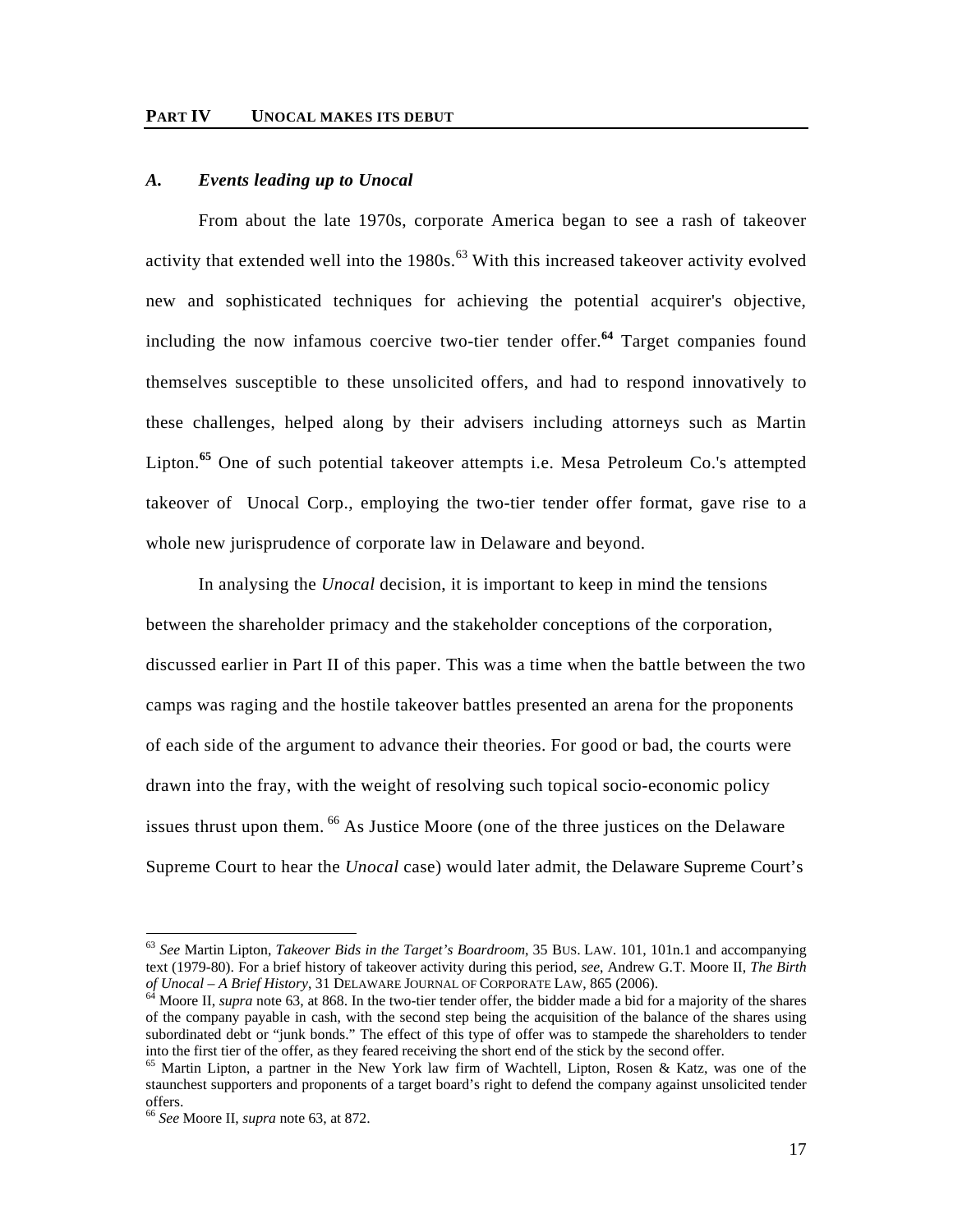position was made more challenging by the fact that there was no well-established precedent for it to follow in deciding the distinctive issues presented in *Unocal*. 67

# *B. Unocal*

*Unocal Corp. v. Mesa Petroleum Co.*, 68 was an appeal to the Delaware Supreme Court from a preliminary injunction granted by the Chancery Court, enjoining the decision of the directors of Unocal Corp. to carry out a self-tender offer as a defence to Mesa Petroleum's tender offer. The facts of the case presented a novel issue before the Delaware court – the validity of a target company's discriminatory self-tender offer.  $69$ 

 Setting off from the standard in *Cheff*, the court concluded that to succeed a legal challenge, a defensive measure to frustrate an unsolicited takeover bid must be motivated by the best interest of the corporation and its stockholders.<sup>70</sup> The court went on however to inquire into the additional aspect of "balance". Accordingly, "if a defensive measure is to come within the ambit of the business judgment rule, it must be reasonable in relation to the threat posed. $171$  This further element of balance is what is now described as the proportionality test.

<sup>67</sup> *See* Moore II, *supra* note 63, at 873. I do not accede to the point made by Justice Moore that there was no well-established precedent in deciding this case. While the particular defensive measure (i.e. the discriminatory self-tender offer) may have been ground-breaking, the fact remains that it was just another defensive measure. The courts had had to resolve disputes around defensive measures in the past, and there was clear precedent for resolving control issues leading to conflict of interest re *Cheff*. It may be that the court saw the facts of this case as presenting an opportunity to mollify the property conception enthusiasts by appearing to impose a stricter standard that would appear to deter target boards from adopting defensive measures. What is even more puzzling is the fact that the Supreme Court's decision in *Unocal* had the same result as previous precedent had established – i.e. directors could unilaterally, i.e. without shareholder approval, adopt defensive measures in the face of a hostile takeover.

<sup>68 493</sup> A.2d 946 (Del. 1985).

 $69$  The discriminatory self-tender offer was a new defensive measure previously undecided by the Delaware courts. Other more common defensive measures included greenmail, anti-trust actions, acquisitions, etc. which had all been brought before various courts. The Rights Plan or the "poison pill," as it is colloquially known, the innovative defensive measure designed by Martin Lipton would be tested for the first time in Moran v. Household Int'l, Inc., 500 A.2d 1346 (Del. 1985), a case decided in the same year as *Unocal*. 70 *Unocal*, at 955. This is the first prong of Unocal, which was simply a restatement of the rule in *Cheff*.

According to the court, this burden is satisfied by showing "good faith and reasonable investigation", and such proof is substantially enhanced where the decision to adopt the defensive measure is approved by a board comprised of a majority of outside, independent directors. <sup>71</sup> *Id.*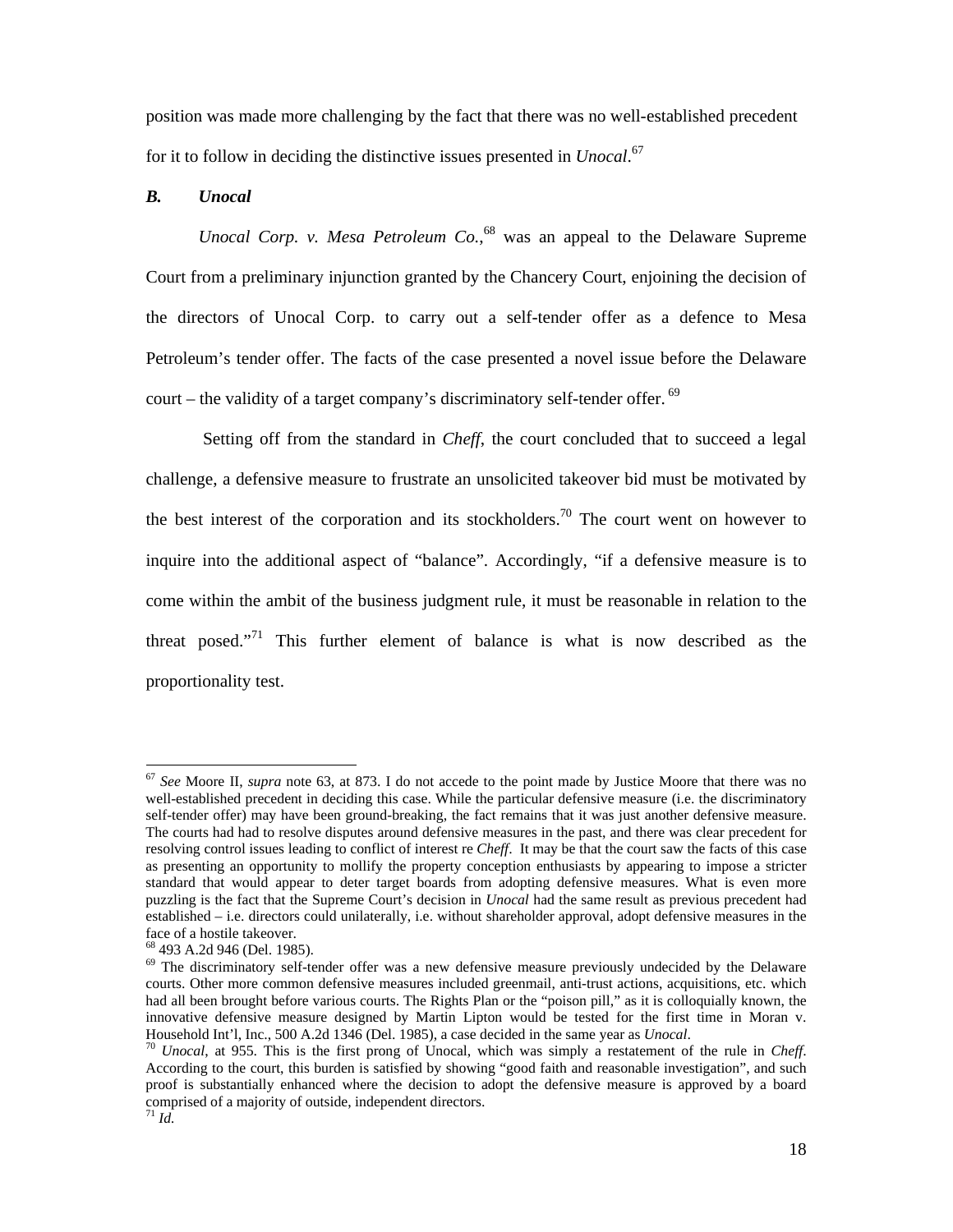# *C. Achieving Balance*

Upon averring that the examination of whether a defensive measure is reasonable in relation to the threat involves an analysis of the form of the takeover bid and its effect on the corporate enterprise, the court provided no further guidance on how to proceed with evaluating the threat against the response, save to state that,

in adopting the selective exchange offer, the board stated that its objective was either to defeat the inadequate . . . offer, or should the offer still succeed, provide the 49% of its stockholders, who would otherwise be forced to accept "junk bonds", with \$72 worth of senior debt. We find that both *purposes* are valid. 72

The court declared its satisfaction with the discharge of the reasonableness or proportionality test upon this basis. In introducing the concept of proportionality, a concept which had no precedent in corporate law jurisprudence,  $^{73}$  it appears that the court may not have given thorough consideration to its elements.<sup>74</sup> This is immediately apparent when the court could not provide any principles for determining proportionality. It was not until later cases that the court began to shed more light on the elements of proportionality.<sup>75</sup>

One issue that comes to mind in the court's decision is the extent to which a purposedriven test remains relevant post-*Cheff*. The *Cheff* standard was heavily criticised because the primary purpose test required an analysis of management's motives. As one critic put it, management could always conjure up a policy conflict, which would satisfy the court's inquiry into whether self-interest was the primary purpose of the particular transaction.<sup>76</sup> The Unocal standard, it is presumed, was supposed to improve on the *Cheff* standard; yet here we

<sup>&</sup>lt;sup>72</sup> *Unocal*, at 956 (emphasis added).<br><sup>73</sup> Ostensibly realising this, the court remarked that corporate law is not static and must continue to rise to the challenges of new developments, *see Cheff*, at 957.

<sup>&</sup>lt;sup>74</sup> It is either that, or the court was guided by some other available standard of proportionality.

<sup>&</sup>lt;sup>75</sup> See Unitrin, Inc. v. American General Corp., 651 A.2d 1361 (Del. 1995) (in which the court, articulating snippets of Delaware case law developed in the years since *Unocal*, concluded that the reasonableness of a defensive measure is determined by two factors. The first is whether the measure is draconian i.e. by being preclusive or coercive; or secondly, whether the measure falls within a range of reasonable responses to the threat posed by the takeover offer).

<sup>76</sup> *See generally*, Gilson and Kraakman, *Delaware's Intermediate Standard for Defensive Tactics: Is There Substance to Proportionality Review?*, *supra* note 5, at 249; Gilson, *A Structural Approach to Corporations: The Case Against Defensive Tactics in Tender Offers*, *supra* note 55, at 828.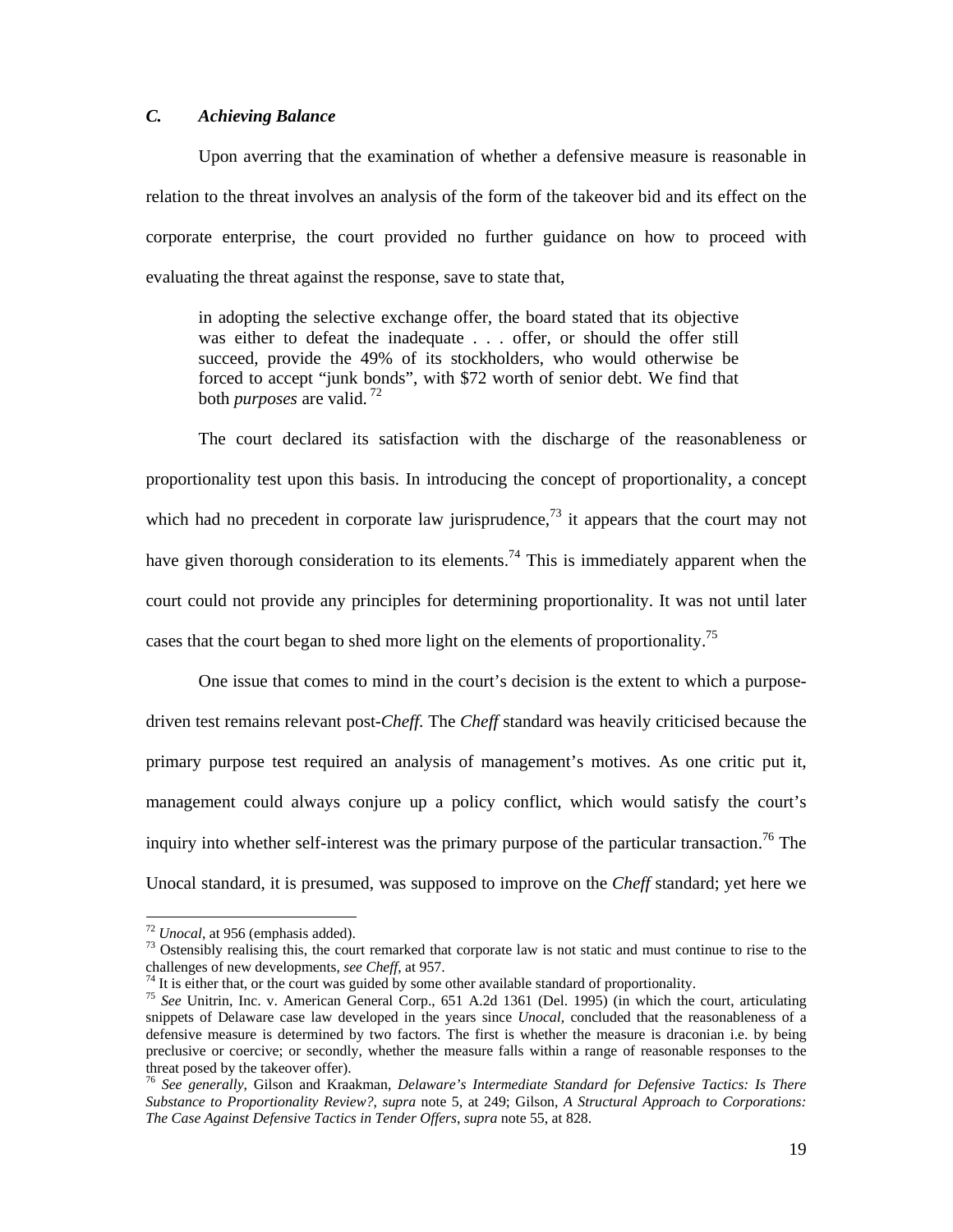are, again looking to the purpose of the defensive measure. In fact, a case can be made that the purpose inquiry in *Unocal* was of a lesser standard than in *Cheff*. While pronouncing on the reasonableness of the discriminatory self-tender offer as a response to the bidder's coercive two-tier offer, the court considered the purposes of the response and found them to be *valid*. The word "valid" is defined as "sound; just; well-founded,"<sup>77</sup> while "primary" means "first or highest in rank or importance; chief; principal."78 Clearly, the *Cheff* primary purpose standard imposes a higher burden of proof on the directors than the valid purpose standard the court applied in *Unocal*. Under Unocal, any sound purpose would suffice, while Cheff required that the interest of the corporation had to be front and centre.

To summarise, the *Unocal* court while attempting to impose an enhanced standard of scrutiny in change of control situations leading to a conflict of interest, introduced the element of proportionality which in that particular case was satisfied by showing that the defensive measure had a valid purpose. While I concede that the Delaware Supreme Court has recovered from this initial misstep and revamped the proportionality test over the years,<sup>79</sup> with a stricter interpretation at least theoretically, the *Unocal* decision offers an insight into the mind of the court at the time, which is that it remained unchanged in its view that directors are entitled to the protection of the business judgment rule even with the "omnipresent spectre that the board may be acting primarily in its own interests." I conclude therefore that the Delaware Supreme Court while appearing to move towards the centre in its *Unocal* decision, still landed firmly in the camp of the stakeholder and director primacy theories of the corporation. My conclusion is supported by the court's statement in that case that the directors could consider the impact of a potential takeover on other "constituencies"

<sup>77</sup> DICTIONARY.COM, www.dictionary.reference.com (last visited Jan. 22, 2012). 78 *Id*. 79 See *supra* note 75, and the accompanying text.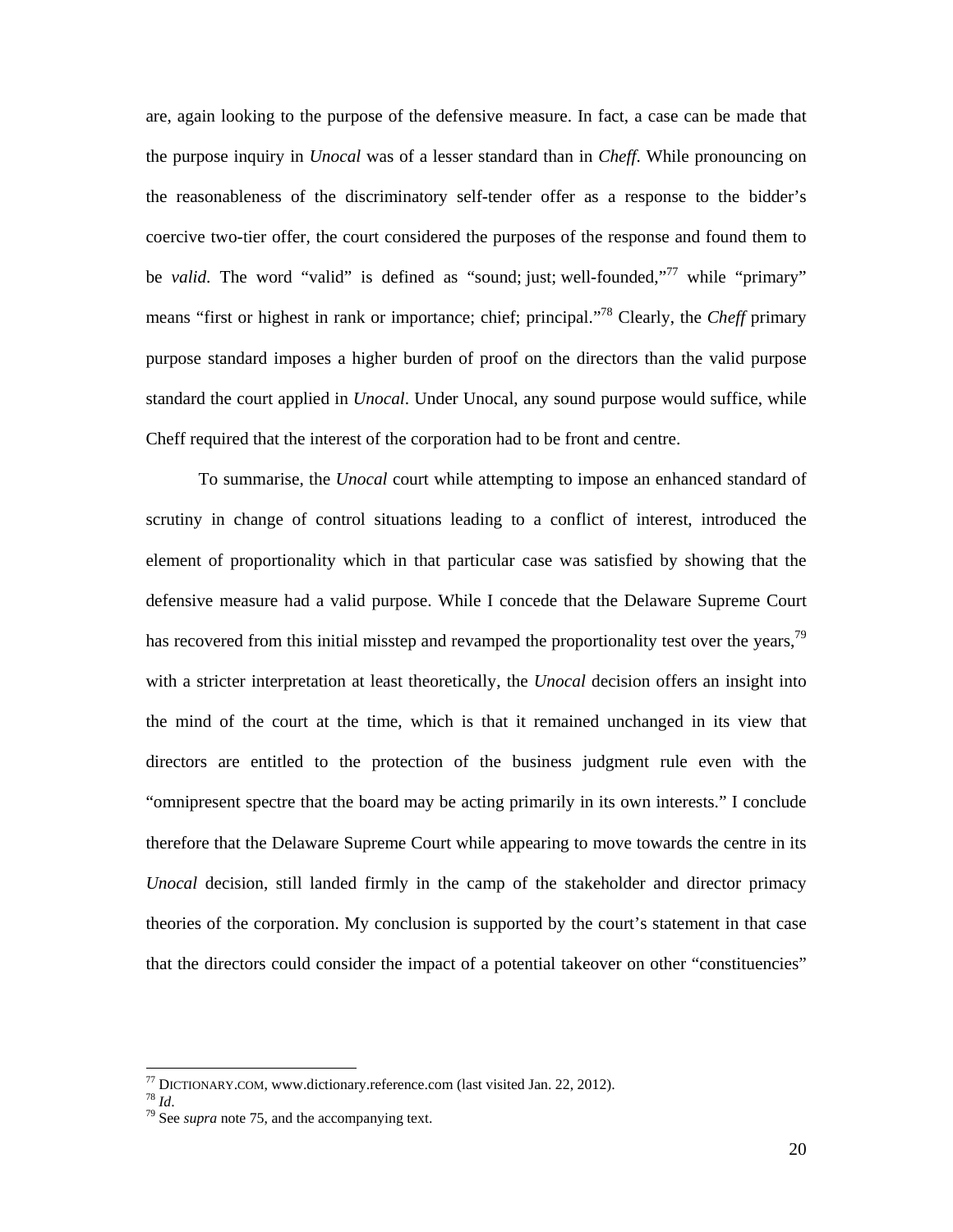apart from shareholders.<sup>80</sup> When looked at in this way, it is hard to fault the critics that think of the Unocal standard as simply the business judgment rule, by another name.<sup>81</sup>

This analysis will not be complete without an evaluation of the proportionality test against similar standards developed in other areas of law.

<sup>80</sup> *Unocal*, at 955. 81 The Unocal standard has often been referred to as a "dressed up" business judgment rule. *See* Bradley R. Aronstam, *The Interplay of Blasius and Unocal – A Compelling Problem Justifying the Call for Substantial Change*, 81 OR. L. REV. 429 (2002) (stating that commentators agree that Unocal has been watered down to a dressed-up business judgment).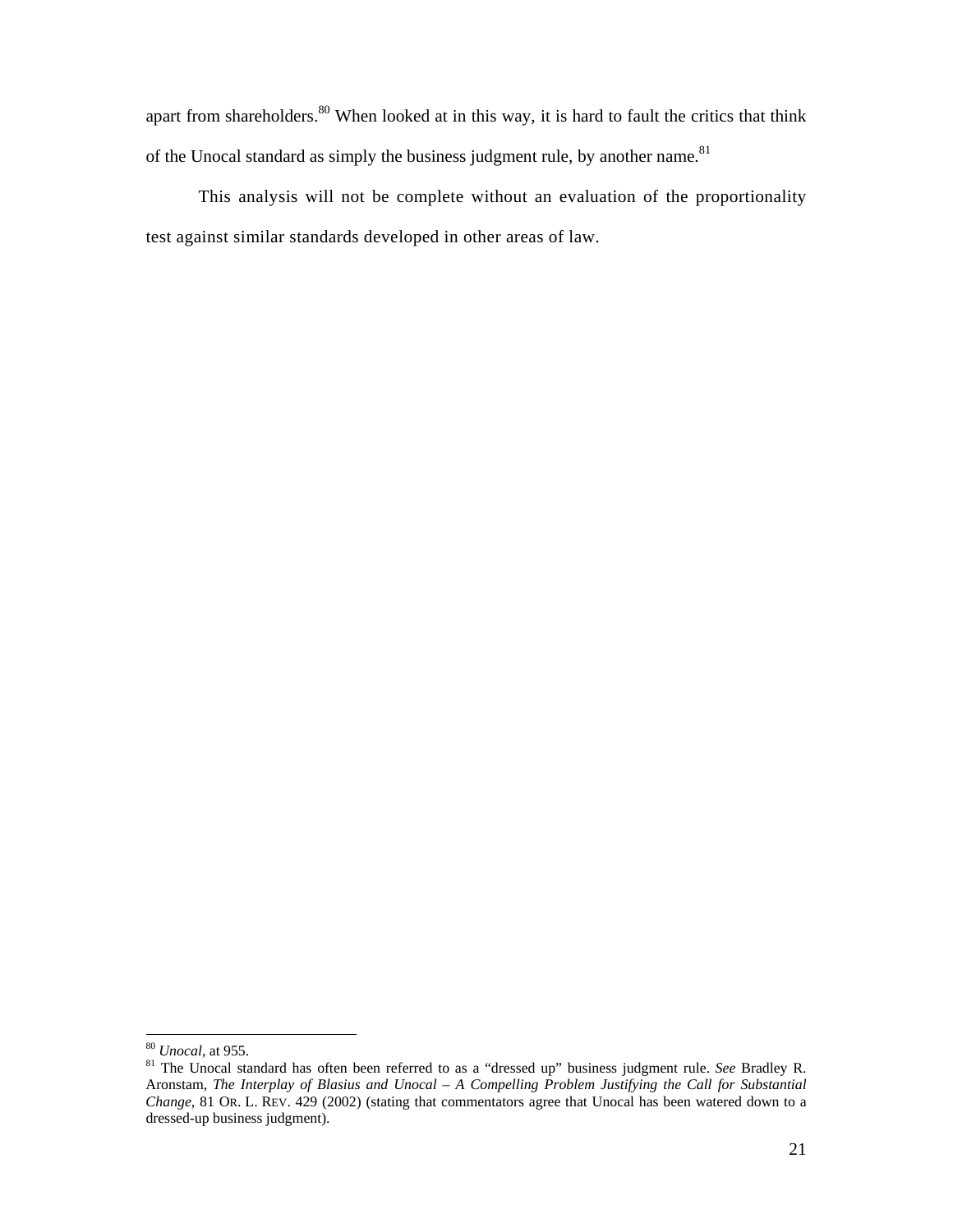# *A. Proportionality and Constitutional Law*

#### 1. Equal Protection and the Rational Basis Test

The Fourteenth Amendment<sup>82</sup> to the United States Constitution provides in part that, "[n]o State shall make or enforce any law which shall abridge the privileges or immunities of citizens of the United States; nor shall any State deprive any person of life, liberty, or property, without due process of law; nor deny to any person within its jurisdiction the equal protection of the laws." The latter part of the clause is widely known as the "equal protection clause," and serves to protect persons within the jurisdiction of the U.S. from legislative and executive discrimination.

The Fourteenth Amendment is instructive because of the body of jurisprudence that has developed around the analysis of the equal protection provision. There are three levels of scrutiny applicable in analysing equal protection claims<sup>83</sup>: the rational basis test,  $84$ intermediate scrutiny, $85$  and strict scrutiny. $86$  These levels of scrutiny apply by examining the fit between the means and ends of a governmental action.

 $82$  The proposed amendment was sent to the states June 16, 1866, by the Thirty-ninth Congress. It was ratified July 9, 1868. Although the Fourteenth Amendment applies to the states and not the federal government, the U.S. Supreme Court in Bolling v. Sharpe, 347 U.S. 497 (1954), held that equal protection applies to the federal government through the due process clause of the Fifth Amendment; *see* ERWIN CHEMERINSKY, CONSTITUTIONAL LAW PRINCIPLES AND POLICIES 685 ( $4<sup>th</sup>$  ed., Wolters Kluwer Law & Business 2011). <sup>83</sup> For a discussion of the tiered approach under the equal protection analysis including its history and criticisms,

see, 1 WILLIAM J. RICH, MODERN CONSTITUTIONAL LAW  $412(3^{rd}$  ed., Thomson Reuters 2011).<br><sup>84</sup> See discussion *infra* page 23 below, and Part V-A.2 of this paper.<br><sup>85</sup> "Under intermediate scrutiny, a law will be upheld if

*purpose*. In other words, the government's objective must be more than just a legitimate goal for government to pursue; the court must regard the purpose as "important." The means chosen must be more than a reasonable way of attaining the end; the court must believe that the law is substantially related to achieving the goal."<br>(Emphasis added). CHEMERINSKY, *supra* note 82, at 553.

<sup>&</sup>lt;sup>86</sup> "Under strict scrutiny, a law will be upheld if it is *necessary to achieve a compelling government purpose*. In other words, the court must regard the government's purpose as vital, as "compelling." Also, the law must be shown to be "necessary" as a means to accomplishing the end." (Emphasis added). CHEMERINSKY, *supra* note 82, at 554.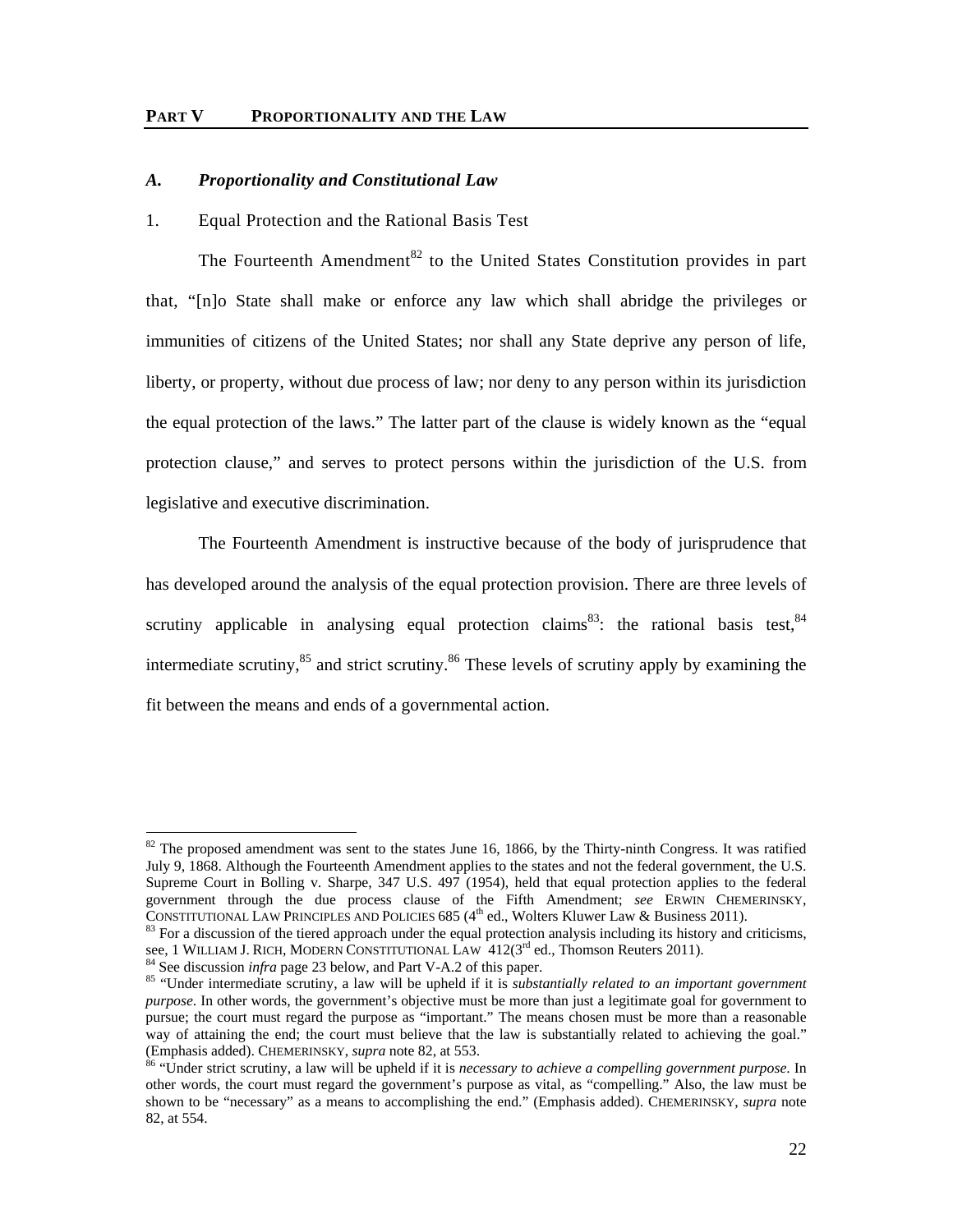Most relevant for our purpose is the rational basis test.<sup>87</sup> The U.S. Supreme Court has framed the rational basis test in different ways; in *Lindsley v. Natural Carbonic Gas Co.*, the Court declared, "[w]hen the classification in such a law if called in question, if any state of facts reasonably can be conceived that would sustain it, the existence of that state of facts at the time the law was enacted must be assumed …. One who assails the classification in such a law must carry the burden of showing that it does not rest upon any reasonable basis, but is essentially arbitrary."88 In *Royster Guano Co. v. Virginia*, the Court said, "[T]he classification must be reasonable, not arbitrary and must rest upon some ground of difference having a fair and substantial relation to the object of the legislation, so that all persons similarly situated shall be treated alike."89 In *City of New Orleans v. Dukes*, the Court formulated the test by stating that the classification must be "rationally related to a legitimate state interest" to survive a challenge.<sup>90</sup>

To encapsulate,

Under the rational basis test, a law will be upheld if it is *rationally related to a legitimate government purpose*. In other words, the government's objective only need be a goal that is legitimate for government to pursue. In fact, the goal need not be the actual purpose of the litigation, but, rather, *any conceivable legitimate purpose is sufficient*. The means chosen need only be a reasonable way to accomplish the objective.<sup>91</sup>

2. Elements of the Rational Basis Test

*a. Presumption/ Burden of Proof* 

In *Hodel v. Indiana*, with respect to the particular legislation being challenged, the Court stated that "[S]uch legislation carries with it a presumption of rationality that can only be overcome by a clear showing of arbitrariness and irrationality."92 In *City of New Orleans*,

<sup>87</sup> For a detailed reading of the different levels of scrutiny, *see* Russell W. Galloway, *Means-End Scrutiny in American Constitutional Law*, 21 LOY. L.A. L. REV. 449 (1988). 88 220 U.S. 61, 78-79 (1911).

<sup>89 253</sup> U.S. 412, 415 (1920).

<sup>90 427</sup> U.S. 297, 303 (1976).

<sup>91</sup> CHEMERINSKY, *supra,* note 82, at 552 (emphasis added). 92 452 U.S. 314, 331-332 (1981).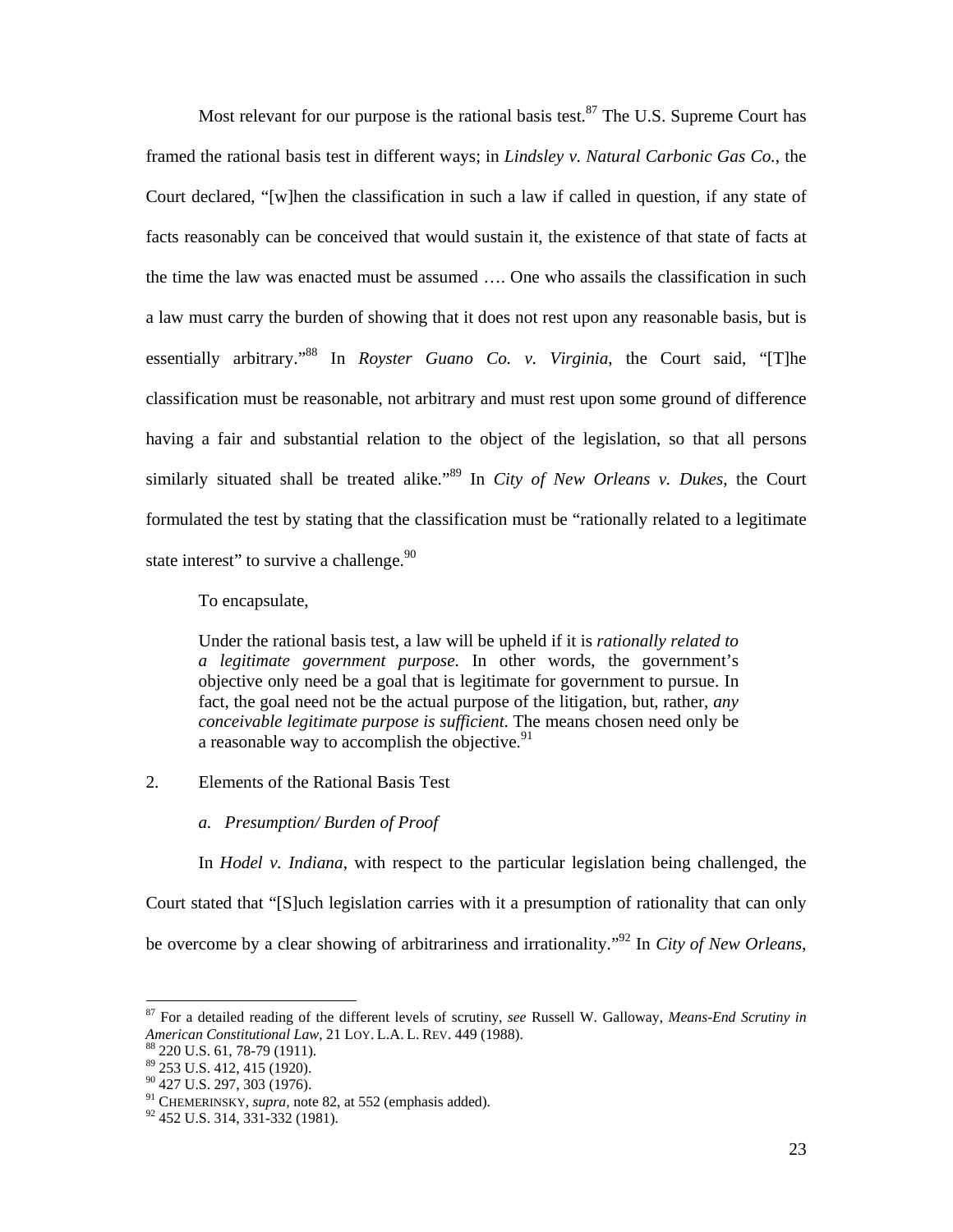the Court stated that "our decisions presume the constitutionality of the statutory discriminations."<sup>93</sup> As a result of this presumption, the burden of proof devolves on the challenger of the legislation to rebut the presumption by showing that the law in question serves no legitimate purpose, or that enactment or enforcement of the law bears no reasonable relation to the government's purpose.

Already, one similarity between the rational basis test and the business judgment is clear - there is like in the rational basis test, a presumption that directors are acting in the best interest of the corporation and its shareholders, absent a showing of bad faith or gross abuse of discretion.

# *b. Rationally or Reasonably Related*

Although the common appellation for this level of scrutiny is "rational basis test," a reading of the Court's decisions shows the frequency with which the courts switch between the words "reasonable" and "rational" such that the test could also be termed the "reasonable basis test." In fact, an incursion into the dictionary meaning of the word "rational" which is defined as "agreeable to reason; reasonable; sensible"<sup>94</sup> shows why this is so – the word "rational" essentially means "reasonable." Whichever way the term is framed, the court's duty is to decide whether the law in question is reasonably related to a legitimate purpose of government.95

Since the government need only establish that facts exist which can serve as a rational basis for belief that the measure would properly serve a legitimate interest,  $96$  a plaintiff would need to establish that the government measure in question is not a rational or reasonable method of achieving its objectives by showing that the government's action is

<sup>&</sup>lt;sup>93</sup> Supra note 90.

<sup>&</sup>lt;sup>94</sup> DICTIONARY.COM, www.dictionary.com.<br><sup>95</sup> Ravin v. State of Alaska, 537 P.2d 494 (Sp. Ct. Alaska 1975).

 $^{96}$  *Id.*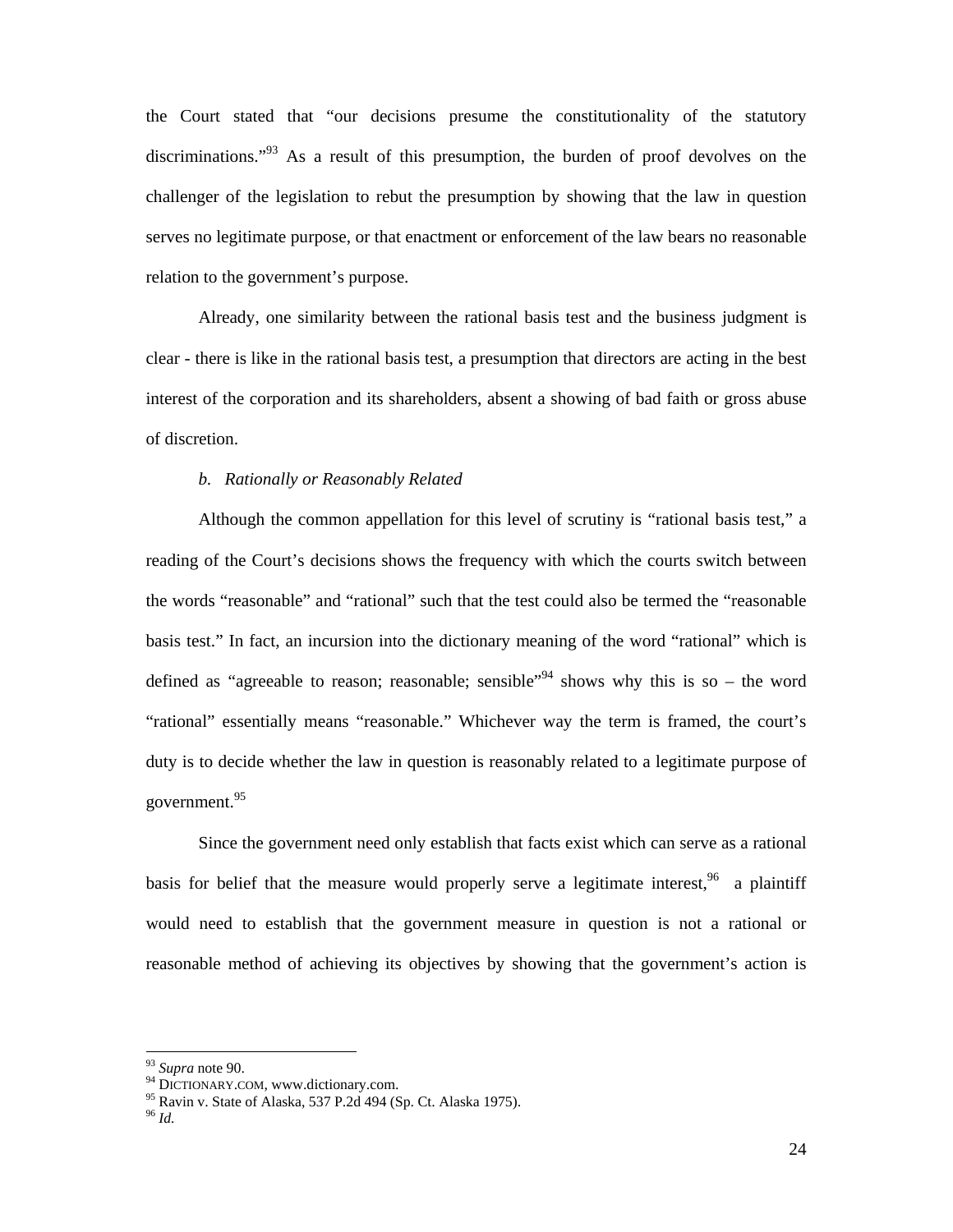"clearly wrong, a display of arbitrary power, not an exercise of judgment."97 This is tough to pull off as the court "requires a showing that by no reasonable possibility, can the challenged legislation fall within the wide range of discretion permitted to Congress."98 It is obvious from the foregoing why the "rational basis test" is said to be the most deferential level of scrutiny applied by the courts.<sup>99</sup>

## *c. Legitimate Purpose*

Generally, the courts will hold that the government has a legitimate purpose when it carries out its established functions. Chief among those functions is its "police" role i.e. protecting its citizens.<sup>100</sup> The implicit corollary of this is that the government has the duty to protect its citizens, in whichever way it thinks best and whether or not the citizens agree with its methods. While protecting public safety, health or morals of the public, has been held to be a legitimate purpose, "virtually any goal that is not forbidden by the Constitution will be deemed sufficient to meet the rational basis test."<sup>101</sup>

# *B. Comparison of the levels of scrutiny of director actions to the levels of scrutiny under Constitutional Law*

Just as with the different level of review under constitutional law, courts in Delaware adjudicating corporate law issues apply different standards of review depending on the facts of a particular case. The gradation of the standards of scrutiny in Delaware courts is as follows: first, there is the default and the most deferential standard of review which is the business judgment rule discussed in Part III.A of this paper. Next, where there is the omnipresent spectre of self-interest in change of control situations, the

<sup>&</sup>lt;sup>97</sup> Helvering v. Davis, 301 U.S. 619, 640 (1937).

<sup>98</sup> U.S. v. Butler, 297 U.S. 1, 67 (1936).

<sup>&</sup>lt;sup>99</sup> See City of Dallas v. Stanglin, 490 U.S. 19, 26 (1989) (stating that rational basis scrutiny "is the most relaxed and tolerant form of judicial scrutiny under the Equal Protection Clause".)

<sup>&</sup>lt;sup>100</sup> CHEMERINSKY, *supra* note 82, at 697 (stating that "[a]t the least, the government has a legitimate purpose if it advances a traditional "police" purpose: protecting safety, public health, or public morals.")

<sup>&</sup>lt;sup>101</sup> CHEMERINSKY, *supra* note 82, at 698. However, this is not to say that every government purpose survives the rational basis test; the Supreme Court has declare certain laws unconstitutional for lacking a legitimate purpose. *See, e.g.*, U.S. Department of Agriculture v. Moreno, 413 U.S. 528 (1973); Metropolitan Life Insurance Co. v. Ward, 470 U.S. 869 (1985); Williams v. Vermont, 472 U.S. 14 (1985).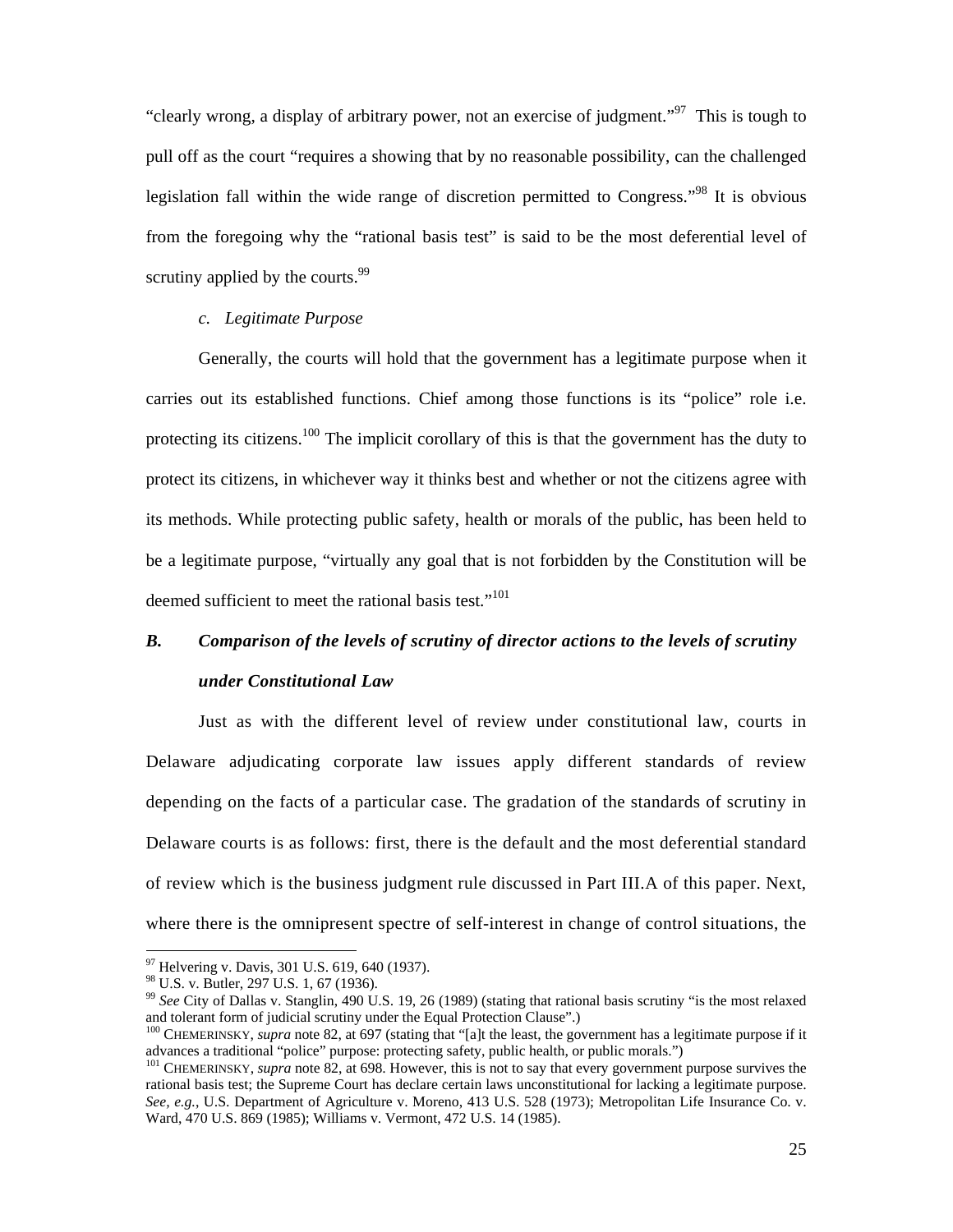courts will apply the enhanced intermediate Unocal standard of review. A third, and the highest standard of review is the entire fairness standard, applicable where a party (in this case, the directors or a majority shareholder) stands on both sides of a transaction; such party has the burden of establishing the entire fairness of the transaction.<sup>102</sup>

Because constitutional law informs the development of the common law in other aspects of law, it will be helpful at this point to match the reasonableness provisions of the Unocal standard against the different levels of judicial scrutiny under the Constitution's Equal Protection Clause. Intuitively, the natural place to start is to compare like for like i.e. as Unocal is the intermediate standard of review under Delaware corporate law, it would be logical to inquire into the similarities between it and the intermediate level of judicial scrutiny under the Equal Protection Clause.<sup>103</sup> That inquiry fails quickly as the intermediate level of scrutiny under constitutional law requires a showing that a measure is "substantially related" to an "important" government purpose, while Unocal requires a showing that a defensive measure is "reasonably related" to a "valid" corporate purpose. In qualifying the purpose, the words "valid" and "important" bear differing weights. A valid purpose is one which is "based on truth or reason; able to be accepted,"<sup>104</sup> while an important purpose is one which is "necessary or of great value."<sup>105</sup> Thus, a valid purpose is less compelling than an important purpose. Likewise, the "reasonably related" requirement is a less stringent standard than the "substantially related" standard.

Absent a convincing match between the two intermediate standards, the next step is to examine the wording of both the deferential rational basis and the enhanced strict scrutiny tests under constitutional law, and arrive at a conclusion as to which level of

<sup>&</sup>lt;sup>102</sup> Weinberger v. UOP, Inc., 457 A.2d 701, 710 (Del. 1983).

<sup>&</sup>lt;sup>103</sup> See note 85, and the accompanying text.<br><sup>104</sup> CAMBRIDGE DICTIONARIES ONLINE, www.dictionary.cambridge.org (last visited Jan. 22, 2012).<br><sup>105</sup> *Id.*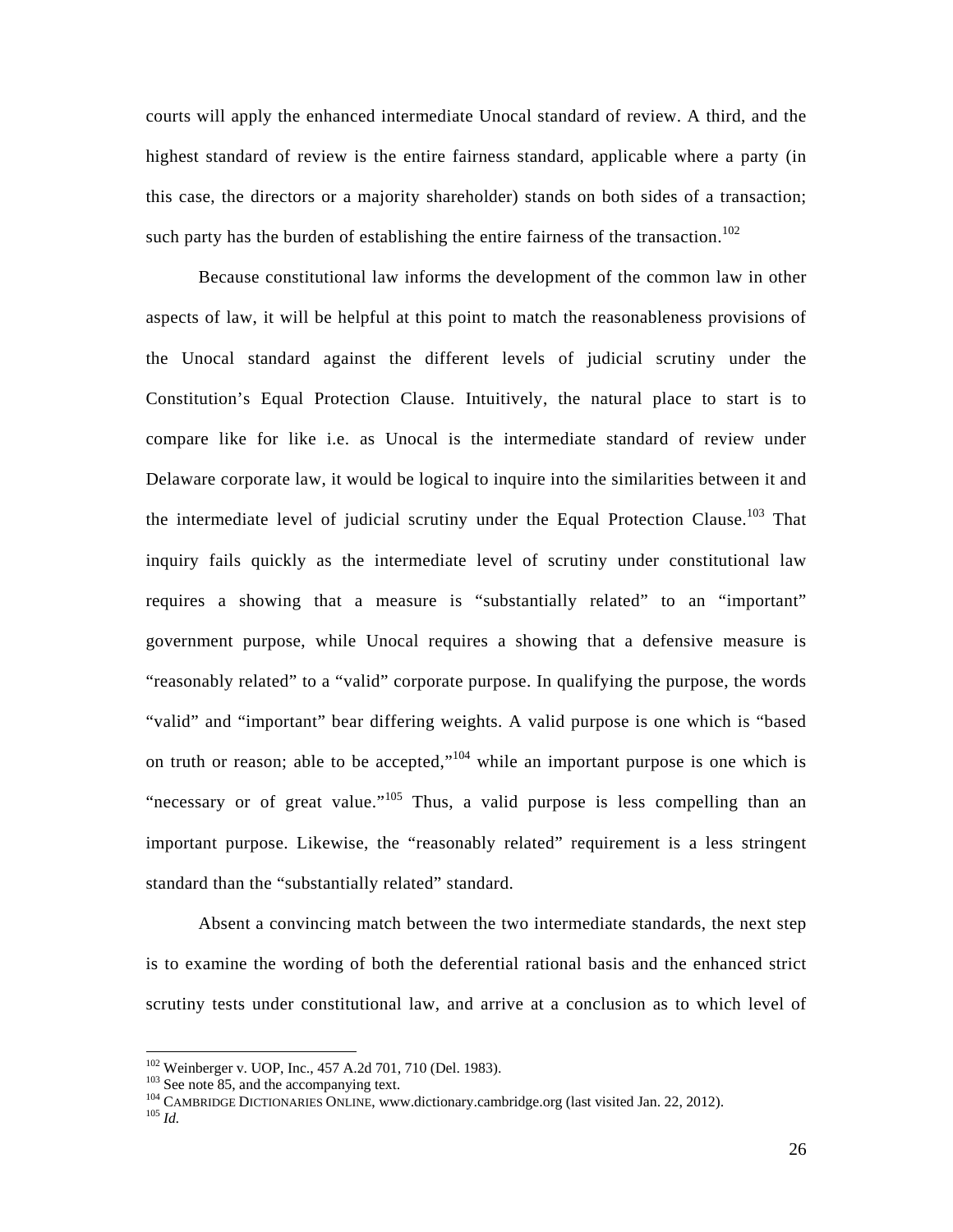scrutiny bears the closer resemblance to the Unocal standard; the conclusion is that the rational basis test is a better match. There are sufficient similarities between the rational basis test and the Unocal test to come to a conclusion that the Unocal test is modelled after, or at least bears the most significant relationship with the rational basis test.

First, both standards hang on a "reasonably related" requirement. On this point, I must note that while the Supreme Court considers "reasonableness" and "rationality" as implying the same standard of review, Delaware courts ascribe a higher standard to "reasonableness" than to "rationality."<sup>106</sup> Nonetheless, we will see that the elements of the "rationally/reasonably related" standard under the Supreme Court's judicial scrutiny are identical to the "reasonably related" test later developed by Delaware courts subsequent to *Unocal*.<sup>107</sup> In essence, on this point, application of the "reasonably related" test under both standards connotes the same result.

Further, the rational basis test requires the measure in question to be rationally (or reasonably) related to a "legitimate purpose," while the Unocal test requires a defensive measure to be reasonably related to a "valid purpose". The word "legitimate" is defined as "reasonable and acceptable,"108 and as stated earlier, "valid" means "able to be accepted", $109$  in other words "acceptable." On this basis therefore, the standard against which the purpose of a measure is assessed under the rational basis test and the Unocal test is the same i.e., an acceptable purpose will suffice. What constitutes an acceptable purpose? As discussed earlier,  $110$  any governmental law or action that serves a protective purpose is an acceptable purpose. In that same respect, directors' "duty of care extends to

<sup>106</sup> *See*, In re Toys "R" Us, Inc. Shareholder Litigation, 877 A.2d 975, 1000 (Del. Ch. 2005) (where the court stated that "courts would subject directors … to a heightened standard of reasonableness review, rather than the laxer standard of rationality review applicable under the business judgment rule."). Still, the difference between rational and reasonable review is not obvious from a purely semantic point of view.  $^{107}$  See supra note 75, and the accompanying text.

<sup>&</sup>lt;sup>108</sup> CAMBRIDGE DICTIONARIES ONLINE, www.dictionary.cambridge.org (last visited Jan. 22, 2012).<br><sup>109</sup> Supra note 104.<br><sup>110</sup> See supra note 100, and the accompanying text.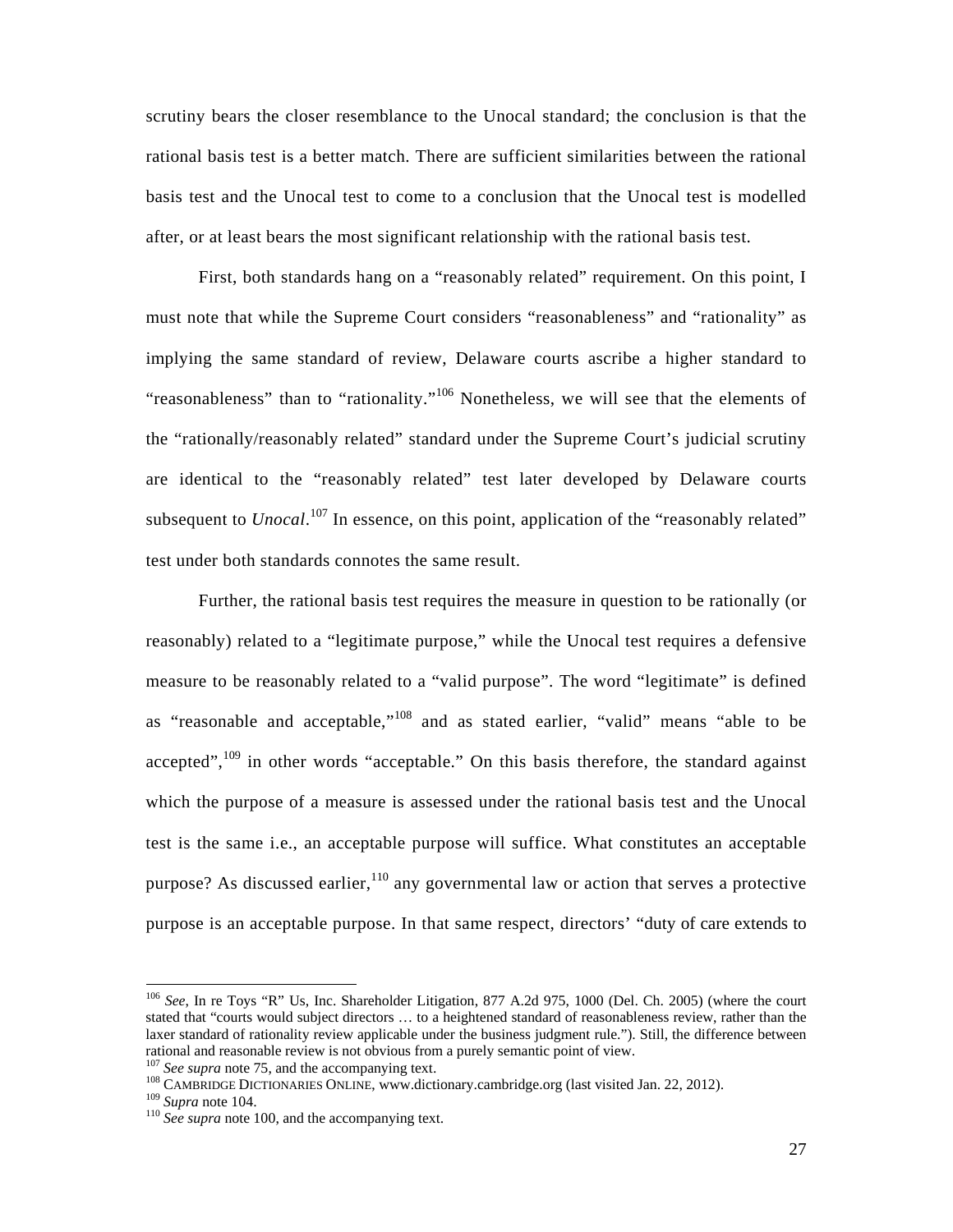*protecting* the corporation and its owners from perceived harm ...."<sup>111</sup> While the duty of protecting the society or corporation and its members is not the exclusive governmental or management function which is subject to a reasonableness analysis, it is one of their core purposes and it is probably for this reason that the courts have decided to apply a deferential level of scrutiny to any laws or actions that further this purpose.

Having reconciled the major elements of the constitutional rational basis test and the Unocal reasonableness test, it must be said that there is however one major distinction between both standards of review, which may be the sole support for any notion that the Delaware Supreme Court never intended the Unocal test to be a deferential standard, similar to the rational basis test. This distinction is the allocation of the burden of proof. The Supreme Court has made it quite clear that based on the presumption in favour of the government, the initial burden of proof falls on the party challenging the governmental action as being unreasonably related to the stated purpose.<sup>112</sup> On the contrary, Unocal recognises no such presumption, thereby shifting the burden of proof which was on the plaintiff under the business judgment rule to the defendant directors under the Unocal standard. It is only after the directors have discharged this initial burden of proof that they become entitled to the protection of the business judgment rule and the underlying presumption.

Allocating and re-allocating the burden of proof between parties is sometimes used to achieve a practical objective.<sup>113</sup> In this case, by recognising that the board of directors' motives in adopting defensive measures in a change of control situation might be unrelated to the welfare of the corporation or its shareholders, the *Unocal* court

<sup>&</sup>lt;sup>111</sup> Unocal, at 955 (emphasis added).

<sup>&</sup>lt;sup>112</sup> This burden of proof does not shift. *But see*, Russell L. Galloway, *Means-End Scrutiny in American Constitutional Law* 21 LOY. L.A. L. REV. 449, 452 (1988) (stating that in a non-deferential rational basis test, it is not always certain where the burden of proof lies, and the government has been known to bear the burden of proof in some instances).

 $^{113}$  Christopher B. Muller & Laird C. Kirkpatrick, Evidence 105 (4<sup>th</sup> ed., Aspen 2009).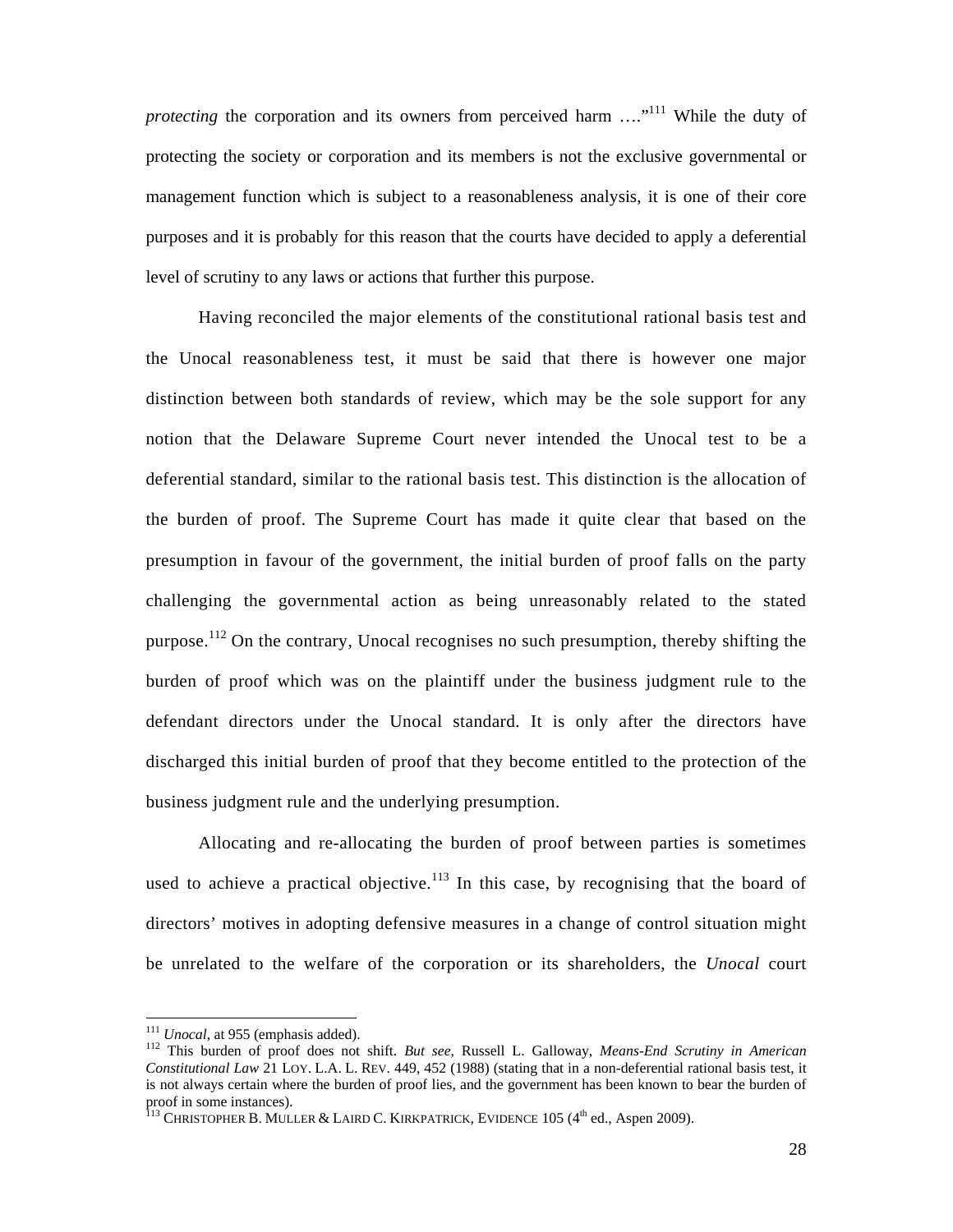resolved that a "new intermediate standard" was required in adjudicating such actions.<sup>114</sup> The outcome of this intermediate standard was the re-allocation of the burden of proof to the defendant directors who had to prove not only that they had reasonable grounds for believing that there was a threat to corporate policy and effectiveness, but that the defensive measure employed in response was reasonable in relation to the threat i.e. proportional.

My conclusion from the above discussion is that the Delaware Supreme Court in developing the intermediate Unocal standard certainly intended to scrutinise directors' actions in change of control situations more thoroughly, because of the potential for conflict of interests. In order to scrutinise directors' actions therefore, the court had to deny directors the automatic presumption applicable under the business judgment rule, and imposed the burden of proof in these situations on the directors. Even so, my impression is that the Delaware Supreme Court crafted this resolution from the standpoint of sympathisers of the stakeholder theory of the corporation, resolute in the view that the directors of a company are not only entitled to deference, but are also allowed to consider constituencies other than shareholders in deciding the future of a company.<sup>115</sup>

Otherwise, I find it hard to accept that the justices of the Delaware Supreme Court, who are presumably students of constitutional law, missed the relationship between the socalled intermediate standard of Unocal, and the highly deferential rational basis test under constitutional law. If the court had indeed intended a genuine intermediate test, it could have looked to constitutional law for guidance and adopted a "substantially related" test rather than the watery "reasonably related" standard. With hindsight, it is not surprising that the Delaware Supreme Court is yet to strike down a defensive measure on the basis of the Unocal

<sup>114</sup> *See* Moore II, *supra* note 63, at 883. 115 *Unocal*, at 955.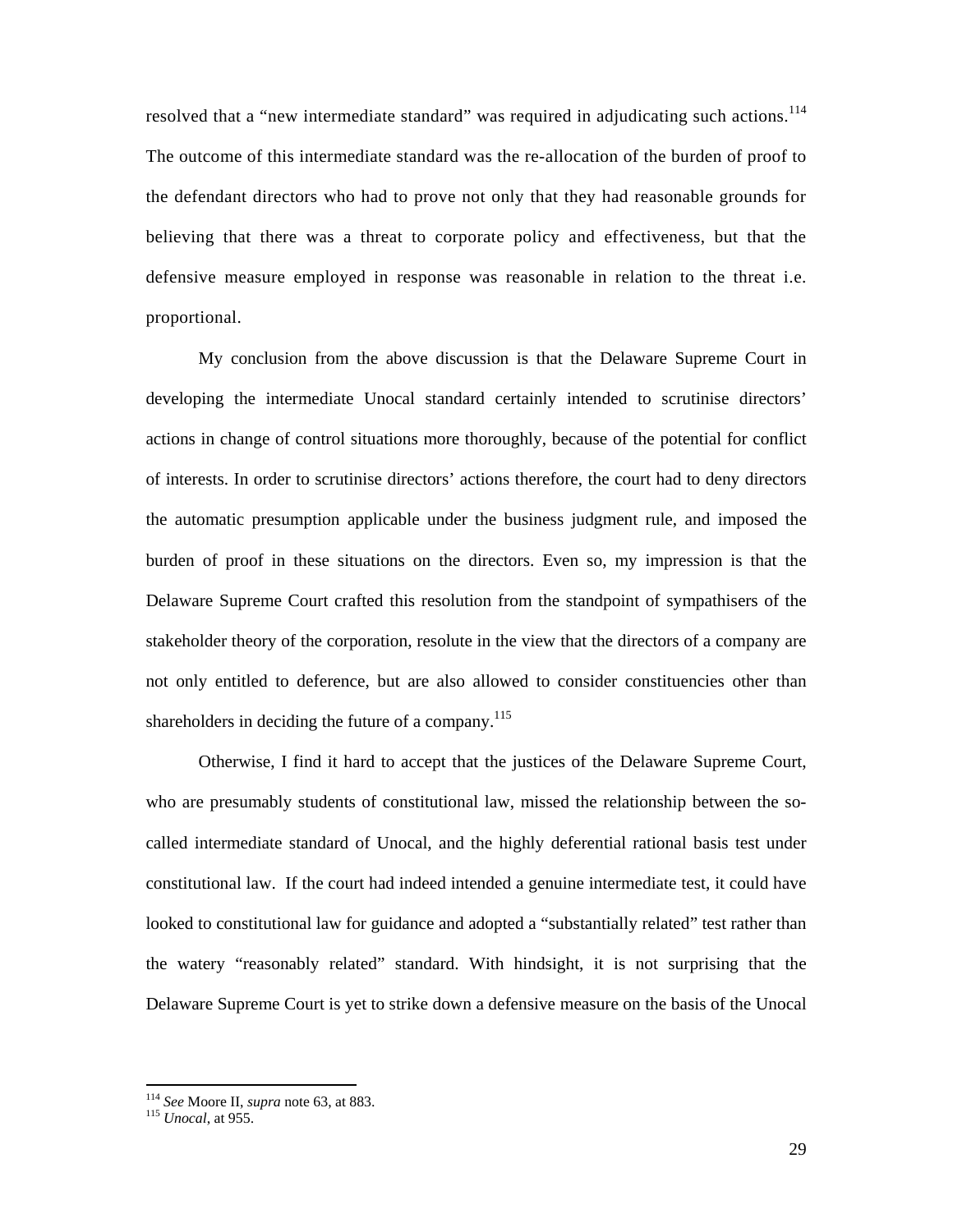reasonableness standard<sup>116</sup>; after all even in constitutional law cases, it is very rare for the Supreme Court to hold that a law or governmental action fails the rational basis test.<sup>117</sup>

# *C. Proportionality and Torts Law*

In the torts of assault and battery, a defendant may have a defence based on the use of reasonable force in the defence of himself or others, or his property, as long as he reasonably believes that he was required to use force in response to a threat which he faces.<sup>118</sup> Regardless, the defence does not grant carte blanche to any person to use force indiscriminately in defending himself; rather, proportionality is central to such defence. In this instance, proportionality hinges on the following elements: the interest the defendant is protecting, the injury or harm threatened by the attacker, and in some instances any other alternatives that may have been available to the defendant.<sup>119</sup> The court does not make this determination in a vacuum; society values certain interests higher than others, and the law weighs different types of injuries differently. So, there is essentially a match-up between certain interests and the types of harm which threaten these interests on the one hand, and the type of force that is acceptable in protecting the interests from harm on the other hand. The use of excessive force may subject the defendant to liability, albeit for the excess only.

In *Slayton v. McDonald*,<sup>120</sup> a case in which the defendant a 14 year old school boy shot another 14 year old in the leg, the court found in favour of the defendant. In the case, the plaintiff who was a bigger child than the defendant had threatened to harm the defendant and actually followed the defendant into his home, purportedly to carry out the threat. The defendant then armed himself with a gun and asked the plaintiff to leave, to which the plaintiff refused. When the plaintiff continued to advance towards the defendant, the

<sup>116</sup> Robert B. Thompson and D. Gordon Smith, *Toward a New Theory of the Shareholder Role: "Sacred Space" in Corporate Takeovers*, 80 TEX. L. REV. 261, 284 nn. 112-14 (2001-2002).<br><sup>117</sup> CHEMERINSKY, *supra* note 82, at 706.<br><sup>118</sup> 1 DAN B. DOBBS, PAUL T. HAYDEN & ELLEN M. BUBLICK, THE LAW OF TORTS, 242 (2<sup>nd</sup> ed., West 2011).<br>

<sup>2010).</sup> 

<sup>120 690</sup> So. 2d 914 (La. Ct. App. 1997).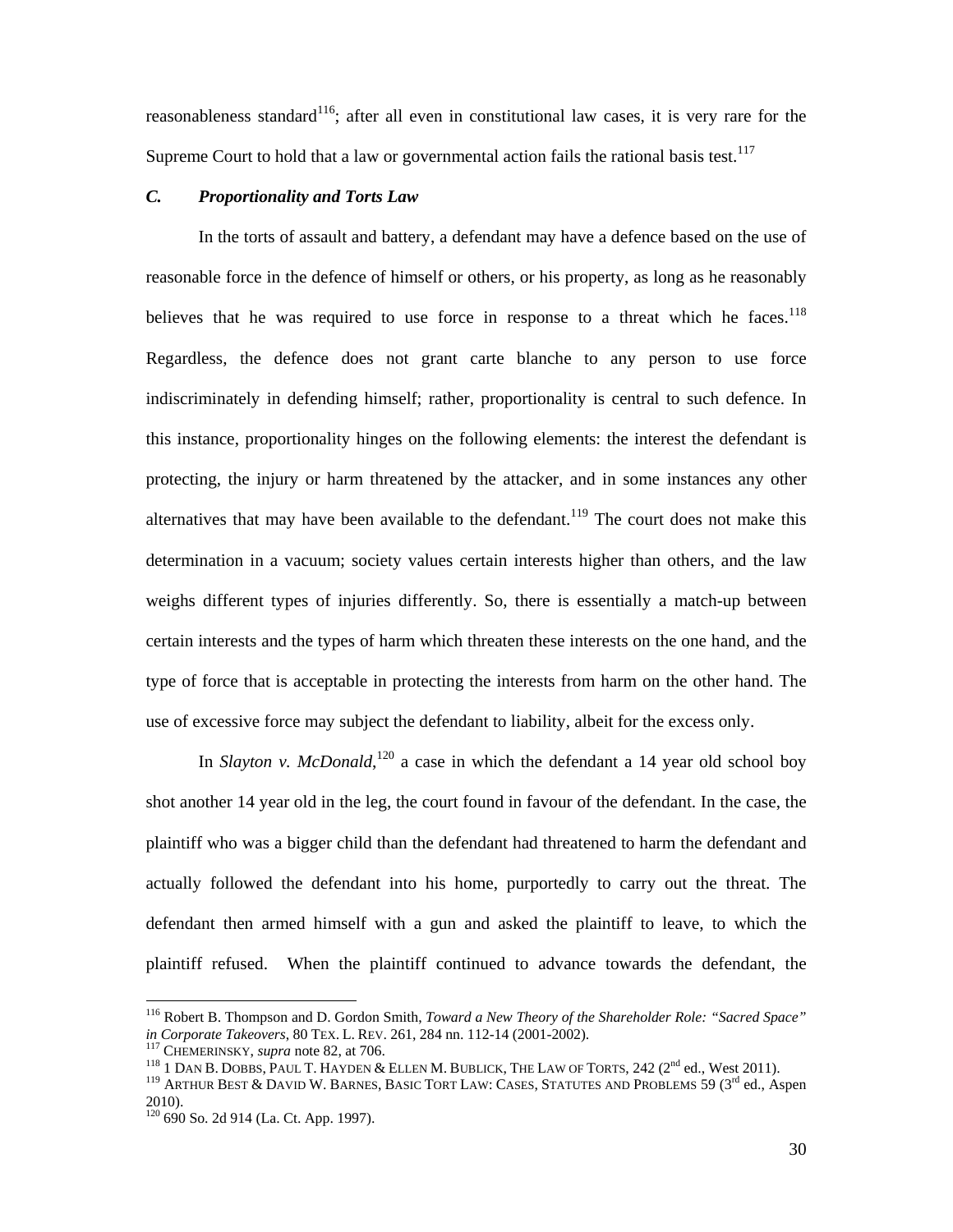defendant shot him in the leg. The appellate court agreed with the trial court that the defendant pulled the trigger in order to "stop the plaintiff's advance," that the defendant reasonably perceived a threat of harm from the plaintiff and was therefore justified in shooting the plaintiff, even though the plaintiff was unarmed.

On the other hand, in *Young v. Warren<sup>121</sup>* where the defendant shot and killed Lewis Young in the defence of the defendant's daughter, the court found that there was no evidence that the defendant's daughter was at the time of the shooting, in danger of death or serious bodily harm. This is because even though Lewis Young had earlier threatened the defendant's daughter, at the time of the shooting he had left the defendant's daughter's house. Also, the defendant shot Lewis Young in the back at close range when it was apparent that Lewis Young had removed himself from the threatening situation to the defendant's daughter. The court held that the defence of self-defence will not be upheld where more force than is necessary or reasonable is used.

 On a reading of the above cases, deadly force may be deployed to prevent serious bodily harm, while moderate or reasonable force may be used in fending off mere assault or battery.<sup>122</sup> The test for determining the defendant's perception of threat is the objective reasonable man's test; i.e., would a reasonable person in the defendant's shoes perceive reasonable harm in the same circumstances? The courts in applying the reasonable man's test would consider the facts that were actually known to the defendant at the time he acted to defend himself. In essence, while the overt facts at the time of the self-defence would not ordinarily support a reasonable man acting in self-defence, the courts would consider other facts which the defendant had known about the attacker and the situation which would justify the defendant acting in self-defence even where a reasonable man without the benefit of

<sup>121 383</sup> S.E.2d 381 (N.C. Ct. App. 1989). 122 BEST & BARNES *supra* note 119, at 64.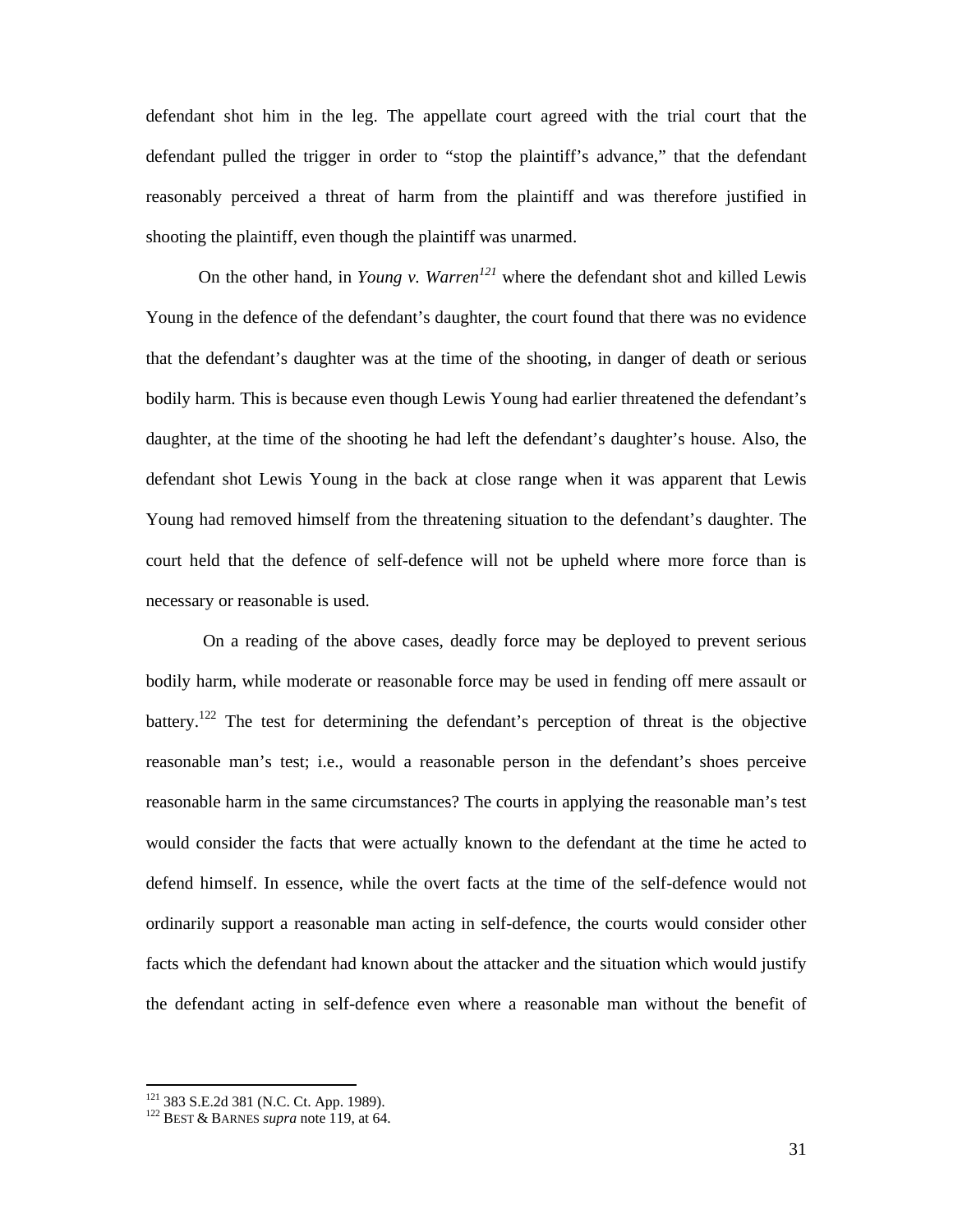having those facts, would have acted differently.<sup>123</sup> Therefore, "applying this rule, cases have held that if the defendant knows that his attacker has violent propensities, or if he has been hostile to the defendant in the past, he may reasonably perceive an attack, even though bystanders who have no such information would not recognise the need for defense."<sup>124</sup>

The final piece of the puzzle in proportionality and torts law is the allocation of the burden of proof – here, self-defence is an affirmative defence in tort law which requires the defendant to prove the elements required to succeed in a defence of self-defence.<sup>125</sup>

How then does proportionality in torts law compare with proportionality under Unocal? For one, tort law has succeeded where Unocal has not i.e. it has created a match-up between the threat and the response. To put it clearly, deadly force is to be used for threats of serious bodily harm while moderate force is to be used for threats of assault and battery. Unfortunately, the Delaware Supreme Court has been unable or unwilling to create this match up in deciding the reasonably related defensive measures for tender offers. Chancellor Allen's attempt in *City Capital Associates Partnership v. Interco* to classify inadequate value (of the tender offer) as a lesser threat which was "far too mild" for the board to respond by leaving its poison pill in place indefinitely,  $126$  was shot down by the Delaware Supreme Court in *Paramount Communications, Inc. v. Time, Inc*. when it said that making a determination regarding inadequate value would involve the court substituting its judgment for that of the board of directors.<sup>127</sup> While this may have been an appropriate holding in the circumstances, the Delaware Supreme Court missed an opportunity to state categorically whether inadequate value is a serious or a mild threat, and whether leaving a poison pill in place indefinitely is an extreme or reasonable form of defence to the threat of inadequate value.

<sup>&</sup>lt;sup>123</sup> DOBBS ET. AL., *supra* note 118, at 248-249.<br><sup>124</sup> *Id.* at 249.<br><sup>125</sup> *Id.* at 245.<br><sup>126</sup> 551 A.2d 787, 798 (Del. Ch. 1988).<br><sup>127</sup> 571 A.2d 1140, 1153 (Del. 1989).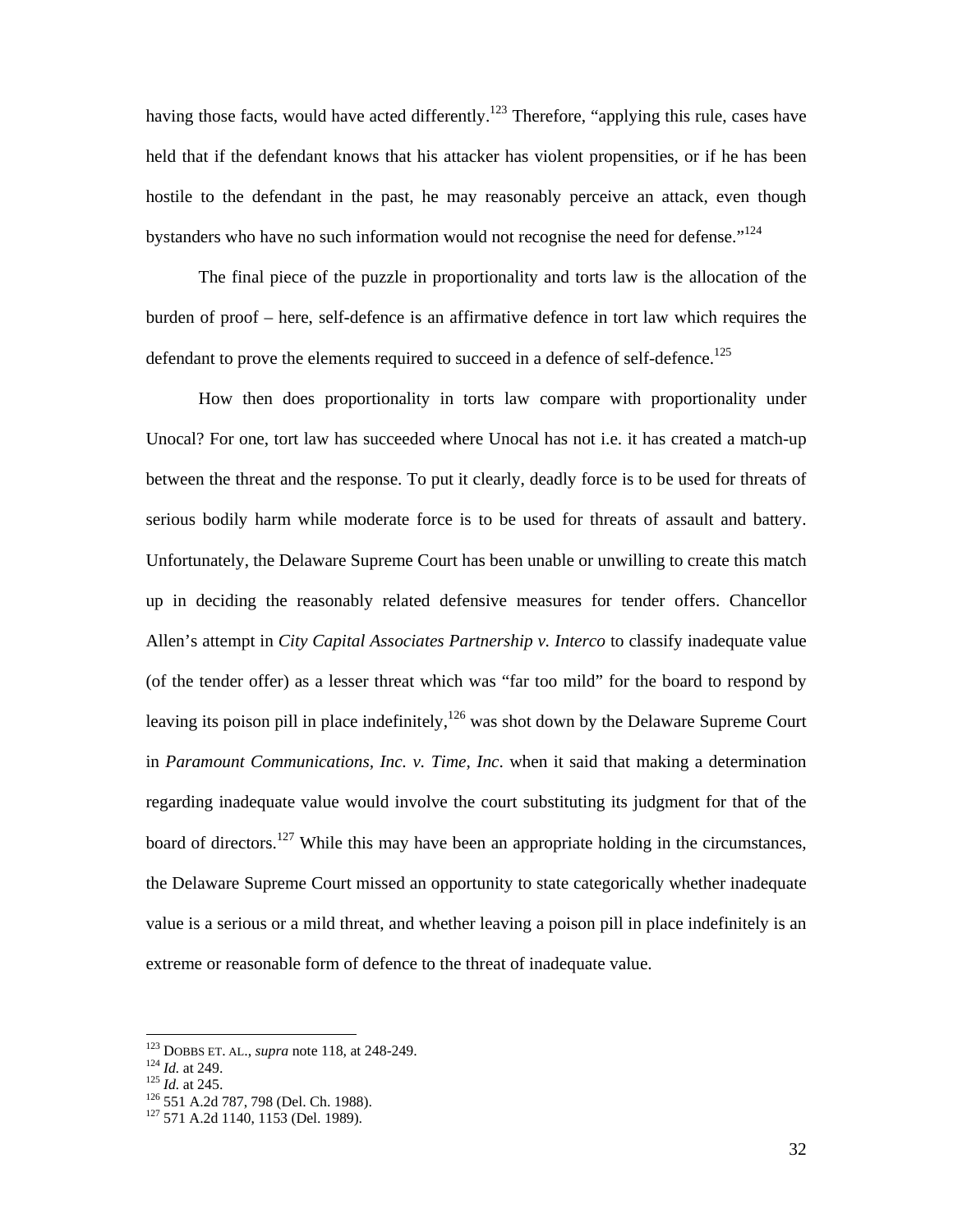Other than the above, there are similarities between proportionality in self-defence and proportionality under Unocal. For one, the burden of proof in both instances rests with the defendant who has to prove that it reasonably believed that there was a threat, and that the response to the threat was proportionally related. In addition, regarding substantive coercion as discussed in Part VI.A. below, where the court accepts that there may be facts which are solely within the board's knowledge which cause it to defend the company against a hostile takeover, in torts law as well, self-defence will be upheld where there were certain facts known to the defendant which if a reasonable man had known, would likely have reacted in the same way.

# *D. Proportionality and Criminal Law*

Self-defence under criminal law is basically derived from statute, with the criminal statutes applying to civil cases sometimes, and vice-versa.<sup>128</sup> For instance, the Model Penal Code on which several State criminal statutes are modelled<sup>129</sup> provides that, "[T]he use of force upon or toward another person is justifiable when the actor believes that such force is immediately necessary for the purpose of protecting himself against the use of unlawful force by such other person on the present occasion."<sup>130</sup> Although the Explanatory Note to that section states that the defendant's "actual belief" in the necessity of using force and not necessarily "reasonable belief" as seen in Torts Law is sufficient to sustain the defence, <sup>131</sup> in *United States v. Peterson*, the Court of Appeals, District of Columbia Circuit stated that,

[N]ecessity is the pervasive theme of the well-defined conditions which the law imposes on the right to kill or maim in self-defence…. The defender must have believed that he was in imminent peril of death or serious bodily harm, and that his response was necessary to save himself therefrom. *These beliefs must not only have been honestly entertained, but also objectively reasonable in light of the surrounding circumstances*." 132

<sup>&</sup>lt;sup>128</sup> DOBBS ET. AL., *supra* note 118, at 244.

<sup>&</sup>lt;sup>129</sup> See, e.g., 18 Pa. Cons. Stat. Ann. § 505 (West).<br><sup>130</sup> § 3.04. Use of Force in Self-Protection., Model Penal Code § 3.04.<br><sup>131</sup> § 3.04. Use of Force in Self-Protection., Model Penal Code § 3.04. If however, the beli recklessly formed, the defendant may be charged with recklessness or negligence.

<sup>132 483</sup> F.2d 1222, 1229-1230 (D.C. Cir. 1973) (emphasis added).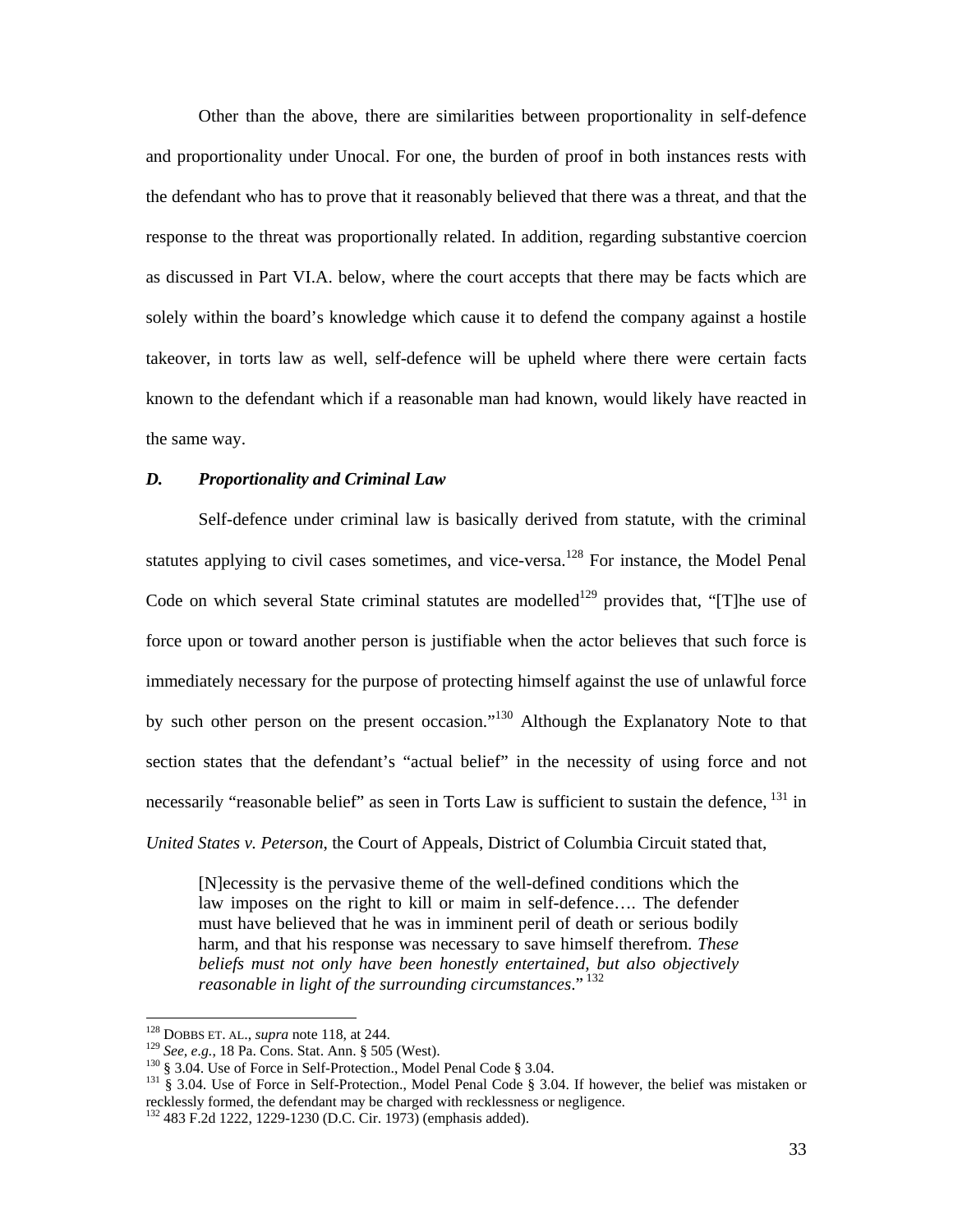While there is no direct proportionality requirement in the use of self-defence in criminal law requiring an evaluation of the threat against the force used, the use of deadly force is restricted to situations where "the actor believes that such force is necessary to protect himself against death, serious bodily injury, kidnapping or sexual intercourse compelled by force or threat ...."<sup>133</sup> Once again, we see that there is a match-up between the extreme response of deadly force and the serious threats of death and serious bodily injury. With regard to the burden of proof, except for a few States which place the burden of proof of self-defence on the defendant and which may be discharged by a preponderance of evidence,<sup>134</sup> the general rule is that the prosecution's burden of proving the crime beyond reasonable doubt includes the burden of proving the absence of self-defence beyond reasonable doubt.<sup>135</sup>

<sup>&</sup>lt;sup>133</sup> § 3.04. Use of Force in Self-Protection., Model Penal Code § 3.04.

<sup>&</sup>lt;sup>134</sup> WAYNE R. LAFAVE, MODERN CRIMINAL LAW: CASES COMMENTS AND QUESTIONS 499 (4<sup>th</sup> ed., Thomson/West 2006).

<sup>135</sup> *See, e.g.*, U.S. v. Peterson, *supra* note 132, at 1230.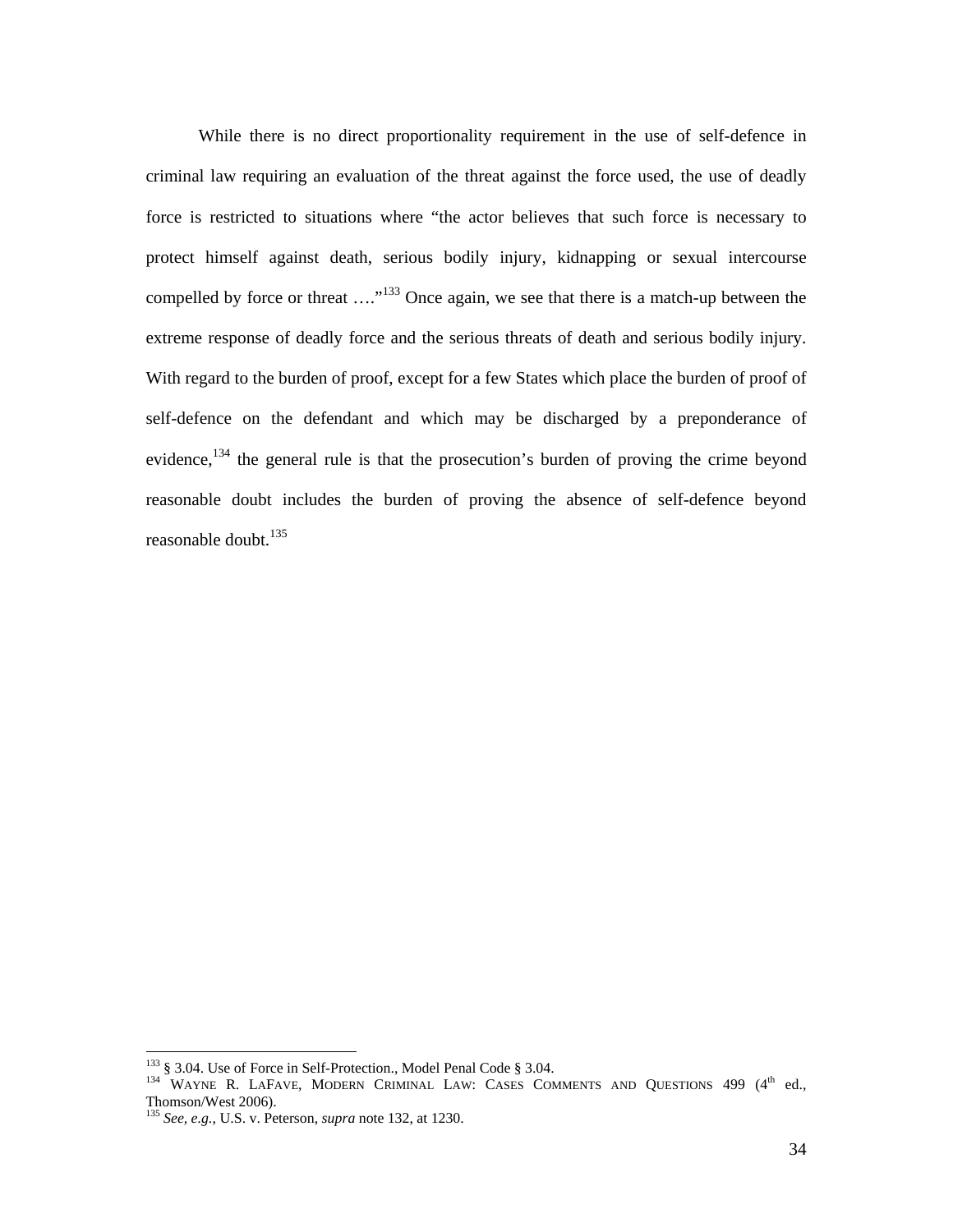# **PART VI DEVELOPMENT OF THE UNOCAL PROPORTIONALITY TEST THROUGH THE CASES**

#### *A. Threats to a Corporation*

-

As mentioned earlier, Unocal sets out two criteria which a board of directors must satisfy in order to justify a defensive measure in response to a potential takeover: the first is that the directors must determine that the tender offer poses a threat to corporate policy and effectiveness, and the second is that the defensive measure must be reasonable in relation to the threat posed by the tender offer. Thus a discussion of the proportionality requirement will not be complete without an analysis of what constitutes a threat.

Gilson and Kraakman did a thorough job in their 1989 article,  $136$  in which they identified a "typology" of threats, which courts up until that point had alluded to in their rulings. They are:

- (i) "Opportunity loss" i.e. by tendering into a hostile offer, the shareholders of the target company lose any chance of deriving increased benefits which could be generated by present management;
- (ii) "Structural coercion" i.e. the prospect that shareholders will be treated differently in a takeover offer subsequent to the initial tender offer, could force shareholders to take adverse decisions, or lead to a bandwagon effect in which everyone tenders into the initial tender offer;
- (iii) "Substantive coercion" i.e. shareholders would tend to accept the tenderer's inadequate offer due to their mistaken or ignorant belief about the value of their company.

The above compilation of the spectrum of threats, while it may have provided an accurate description of the possible threats, and a reference point for Delaware courts in the

<sup>136</sup> Gilson and Kraakman, *Delaware's Intermediate Standard for Defensive Tactics: Is There Substance to Proportionality Review*, 44 BUS. LAW. 247, 267 (1988-1989).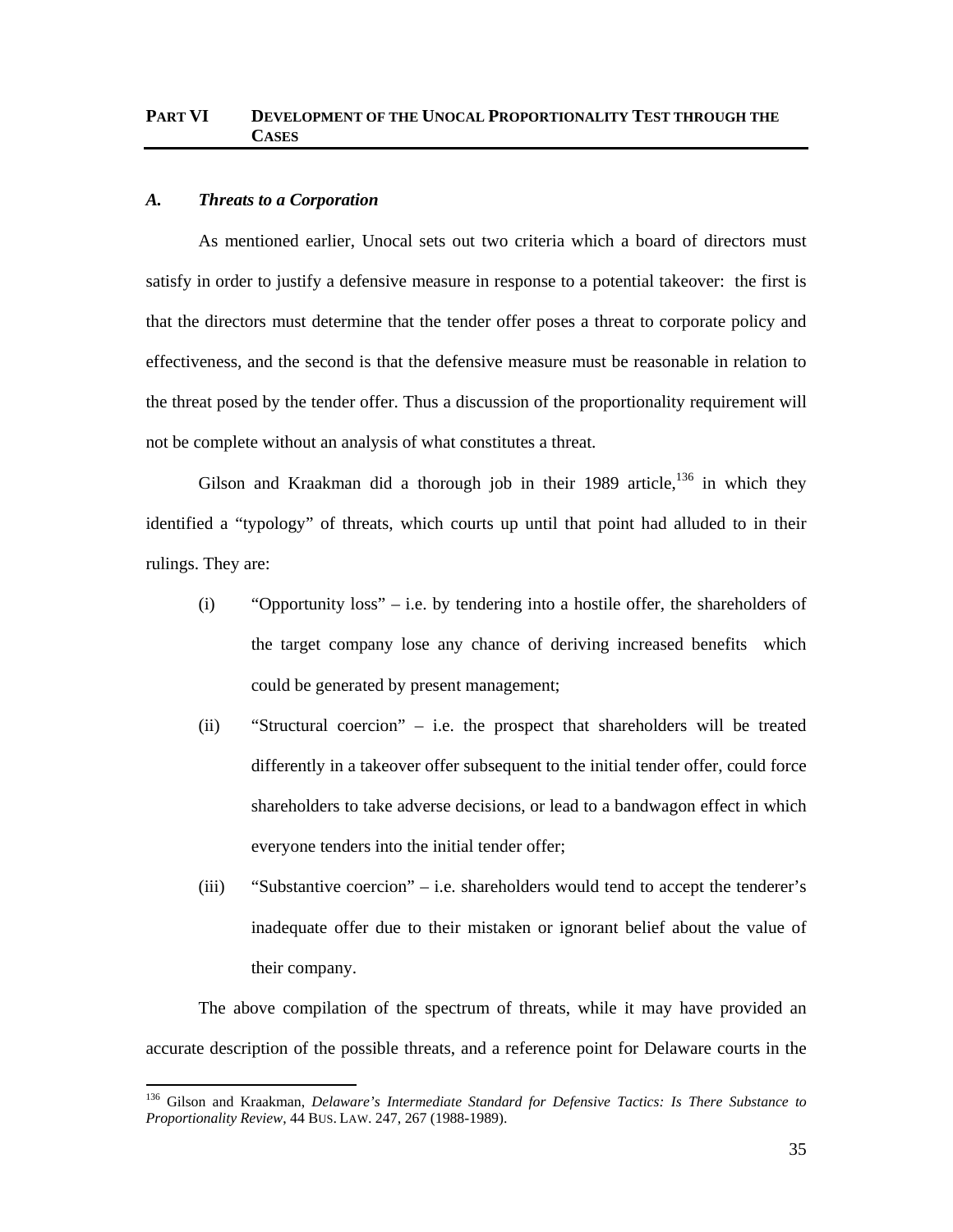days following,  $137$  is only a part of the whole picture. A plain reading of this typology of threats appears as though to limit acceptable threats solely to threats to the shareholders. It is unlikely however that this is what the Delaware Supreme Court intended in *Unocal*. To reiterate the holding in that case, the court stated that in analysing a takeover bid, directors may consider "the impact on "constituencies" other than shareholders."<sup>138</sup> Subsequently in *Revlon, Inc. v. MacAndrews & Forbes Holdings, Inc.*, the court said that directors may consider constituencies other than shareholders in analysing takeover bids, "provided there are rationally related benefits accruing to the shareholders."<sup>139</sup> Some commentators would interpret this to mean that shareholder interests are foremost<sup>140</sup>; however the clear language of the court does not suggest this. A different interpretation of the court's statement is that whatever other interests are being considered, shareholder interests must always be given due consideration; essentially, shareholder interests must not be ignored while giving consideration to other stakeholders.

Pointedly, recent and not-so-recent developments have overtaken the era of the typology of threats, and the typology of threats does not reflect current case law on the types of acceptable threats, for which a board may impose defensive measures. In fairness to the Gilson & Kraakman article, the available body of case law in the Delaware Chancery at the time pointed to the inference that shareholder interests were paramount in considering tender offers. On this basis, certain defensive measures had been found to be unreasonable for interfering with shareholders' rights. A brief summary of those cases in which the courts, in this case the Delaware Chancery, found defensive measures to be unreasonable for interfering with shareholder choice (i.e. coercive) are as follows:

<sup>&</sup>lt;sup>137</sup> See, e.g., Paramount Communications, Inc. v. Time, Inc., 571 A.2d 1140, 1153 n.17 (Del. 1989).<br><sup>138</sup> Unocal, at 955.<br><sup>139</sup> 506 A.2d 173, 182 (Del. 1986).<br><sup>140</sup> See Gilson and Kraakman, *supra* note 136, at 267& n.65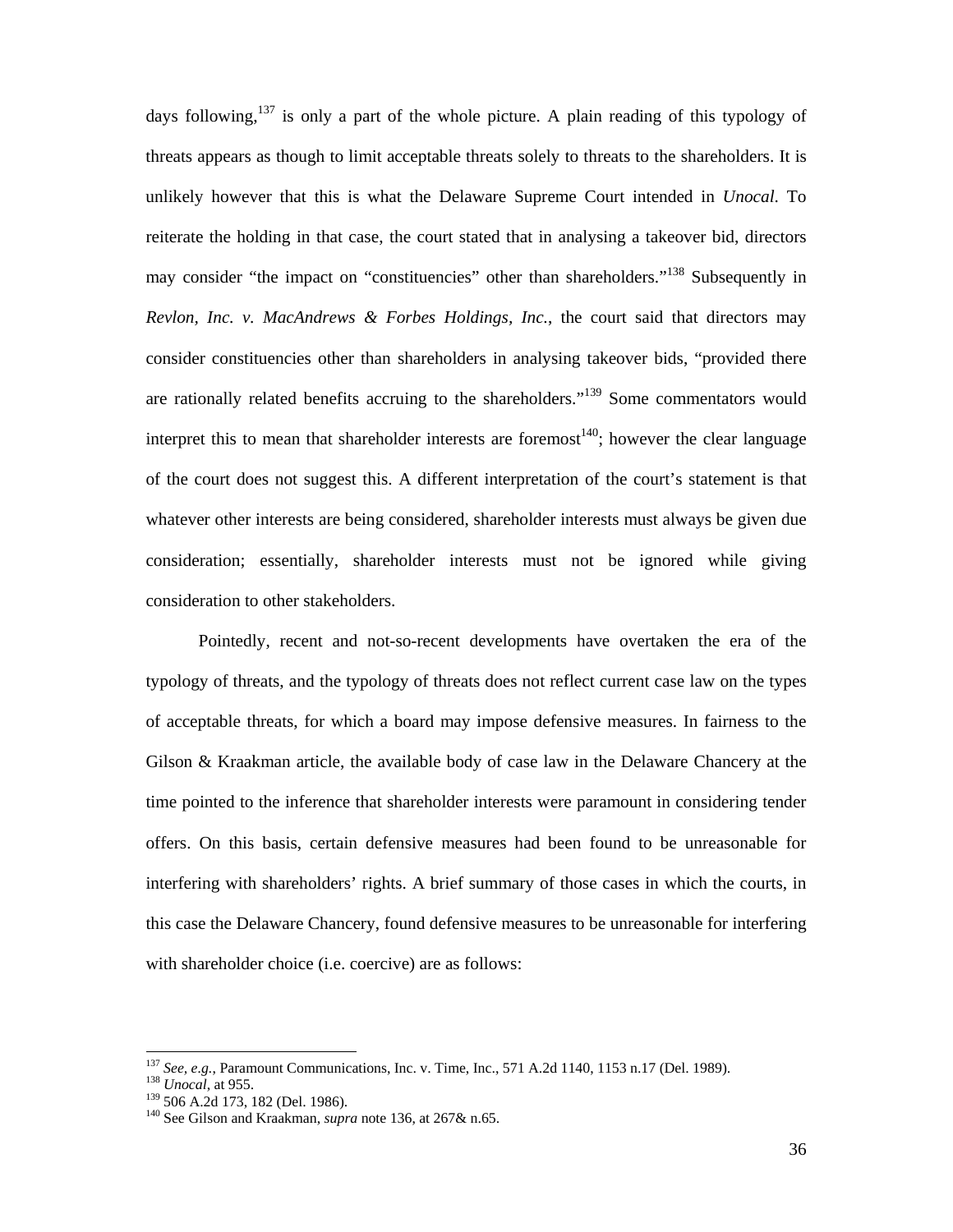- (i) *AC Acquisitions Corp. v. Anderson, Clayton & Co.*<sup>141</sup> the target company's defensive response (a series of transactions including a self-tender offer, a recapitalisation, and sale of stock to an Employee Plan) was held to be unreasonable in relation to the threat posed, for being coercive, even though the court found the tender offer posed a valid threat to the company's reorganisation plans.
- (ii) *Robert M. Bass Group, Inc. v. Evans*<sup>142</sup> it was found that there had been no cognisable threat to the target company because the tender offer was not coercive, and even if the board felt that the price was inadequate, it was simply an opening bid made by the tender offeror which could be negotiated upwards. The court then held the defensive measure (a corporate restructuring) to be unreasonable for being coercive and economically inferior to the supposed threat of the takeover offer.
- (iii) *City Capital Associates Ltd. Partnership v. Interco, Inc.*143 the court recognised the threat that shareholders might not accept their directors' superior intrinsic valuation of the company thereby tendering into the offer to their detriment. Nonetheless, the court found that refusing to redeem the pill was not a reasonable response to the "mild" threat, because it precluded shareholder choice i.e. it was coercive.
- (iv) *Grand Metropolitan Public Ltd Co. v. Pillsbury Co.*<sup>144</sup> the court found that the only threat posed by the tender offer was inadequate value, and not a threat to the corporation itself or any other constituency. It was held that the refusal

<sup>&</sup>lt;sup>141</sup> 519 A.2d 103 (Del. Ch. 1986).<br><sup>142</sup> 552 A.2d 1227 (Del. Ch. 1988).<br><sup>143</sup> 551 A.2d 787 (Del. Ch. 1988).<br><sup>144</sup> 558 A.2d 1049 (Del. Ch. 1988).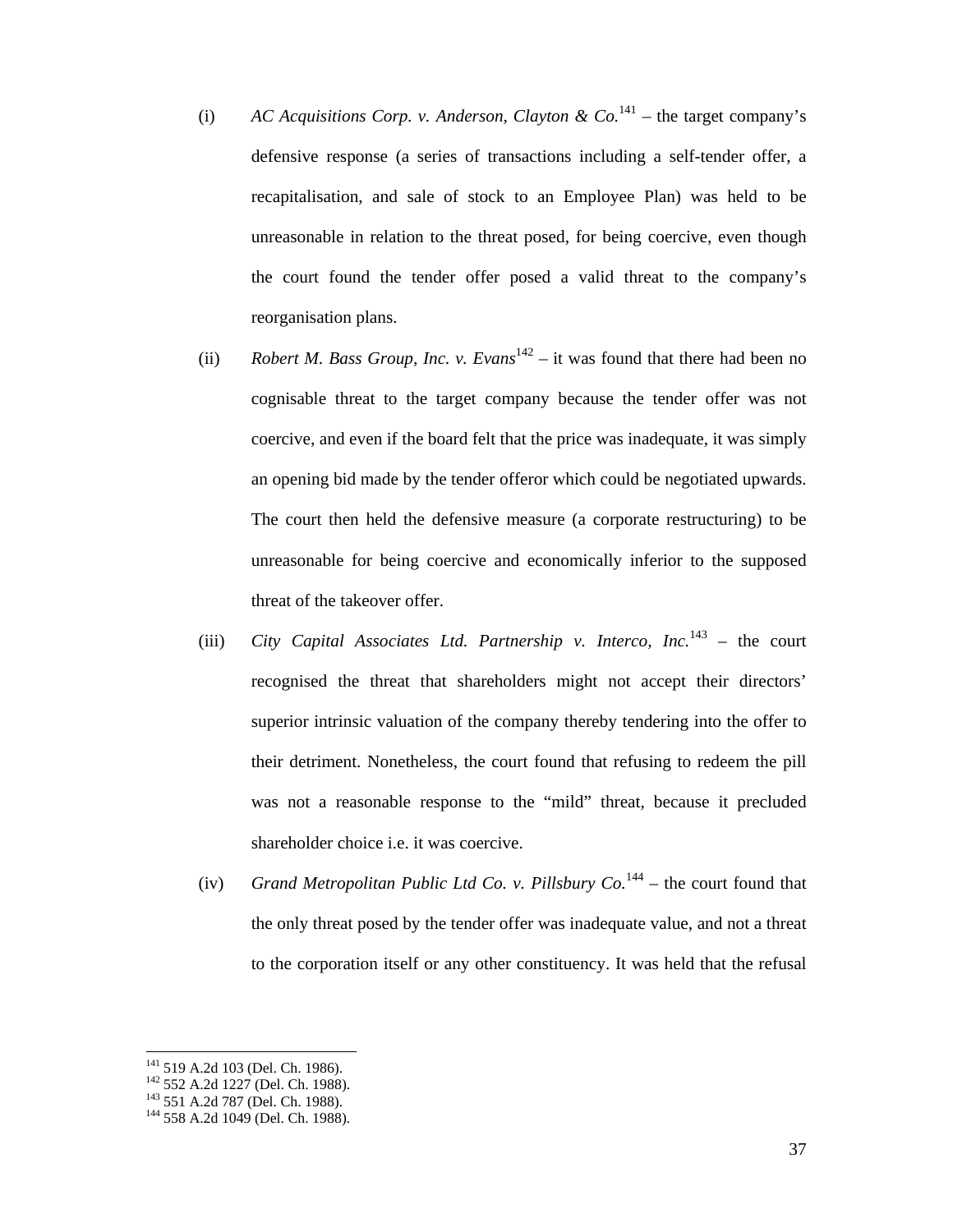of the board to redeem the pill combined with its restructuring plans was an unreasonable response to the threat of inadequate value, for being coercive.

A common thread running through the above cases is that the court found the defensive measures unreasonable for being coercive, even though in most cases the court acknowledged that there had been valid (and at the very least, mild) threats. In all of these cases, the directors had implemented corporate restructuring plans which were at varying stages of development. Chiefly for the foregoing reason, the court found the defensive measures to be unreasonable because they prevented shareholders from choosing between the company's restructuring plans and the tender offer; the directors were practically compelling their restructuring plans on the shareholders.

It was in this era when shareholder interests were held sacrosanct, that Gilson & Kraakman wrote their article depicting the "typology of threats," all of which described threats to shareholders. None of the cases summarised above was appealed before the Delaware Supreme Court, and so the doctrine of shareholder primacy in takeovers developed by the Chancery had not been subjected to review. But it was only a question of time.

Before the ink on the Gilson & Kraakman article could have properly dried and while Martin Lipton and fellow advocates of a board's right to defend against a takeover were still trying to absorb the consequences of the *Interco* decision, the Delaware Supreme Court got its chance to contribute to the discourse in *Paramount Communications, Inc. v. Time, Inc*. 145 The facts follow.

Time, Inc. ("Time") and Warner Communication, Inc. ("Warner") had been pursuing a long term plan for a merger between the two companies, ever before Paramount Communications, Inc. ("Paramount") entered the picture with a conditional fully negotiable all-cash all-shares tender offer at \$175 per share which was later increased to \$200 per share

<sup>&</sup>lt;sup>145</sup> 571 A.2d 1140 (Del. 1989).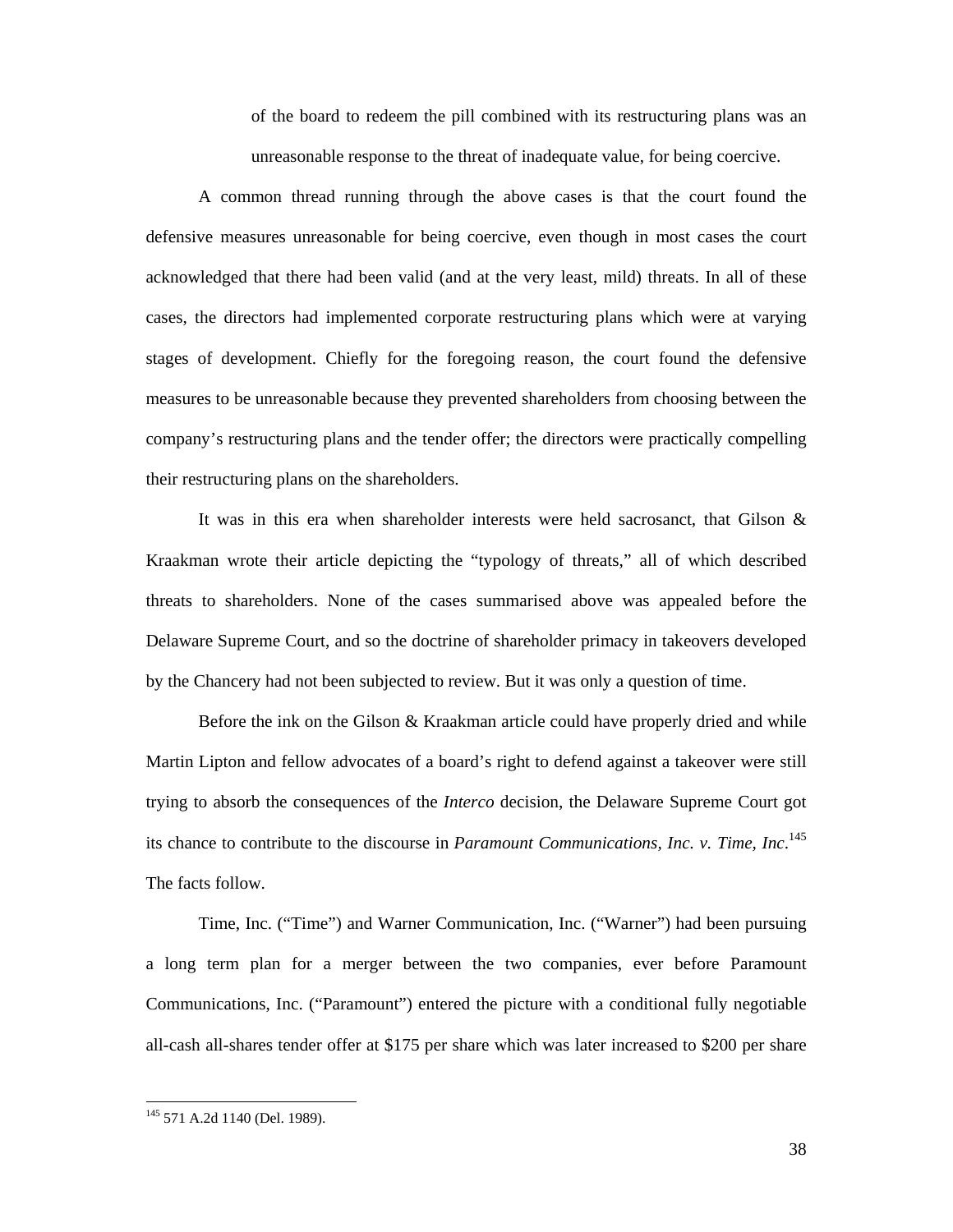(the "Paramount offer"). Time decided that the Paramount offer was inadequate, and restructured its merger with Warner as a tender offer for 51% of the shares of Warner (the "Time offer"). Paramount and certain Time shareholders who wished to tender into the Paramount offer (the "shareholder plaintiffs") brought action to enjoin the Time offer, and to compel the Time board to fulfil its Revlon duties<sup>146</sup> to its shareholders with respect to the Paramount offer. The Time board contended that the Paramount offer was a threat to the planned merger with Warner, which necessitated a defensive response in the form of the Time offer.

The court framed the ultimate question integral to this case as follows: "[d]id Time's board, having developed a strategic plan of global expansion to be launched through a business combination with Warner, come under a fiduciary duty to jettison its plan and put the corporation's future in the hands of its shareholders?"<sup>147</sup> The court found the Time offer to be reasonable in relation to the threat which the Paramount offer posed to the Time Warner merger emphasising that, "a board of directors, while always required to act in an informed manner, is not under any *per se* duty to maximize shareholder value in the short term, even in the context of a takeover."<sup>148</sup>

We need look no further than this for proof that the Delaware Supreme Court did not understand its jurisprudence on cognisable threats as set out in *Unocal* to be governed by shareholder primacy. Therefore the Delaware Supreme Court in this case, recognised Paramount's offer as a threat to Time's "strategic objectives," which included a "preservation of Time's culture."<sup>149</sup>

<sup>&</sup>lt;sup>146</sup> This is a duty to maximize immediate share value.

<sup>147</sup> Time, *Inc.*, *supra* note 145, at 1149.<br><sup>148</sup> *Id.* at 1150.<br><sup>149</sup> *Id.* at 1152.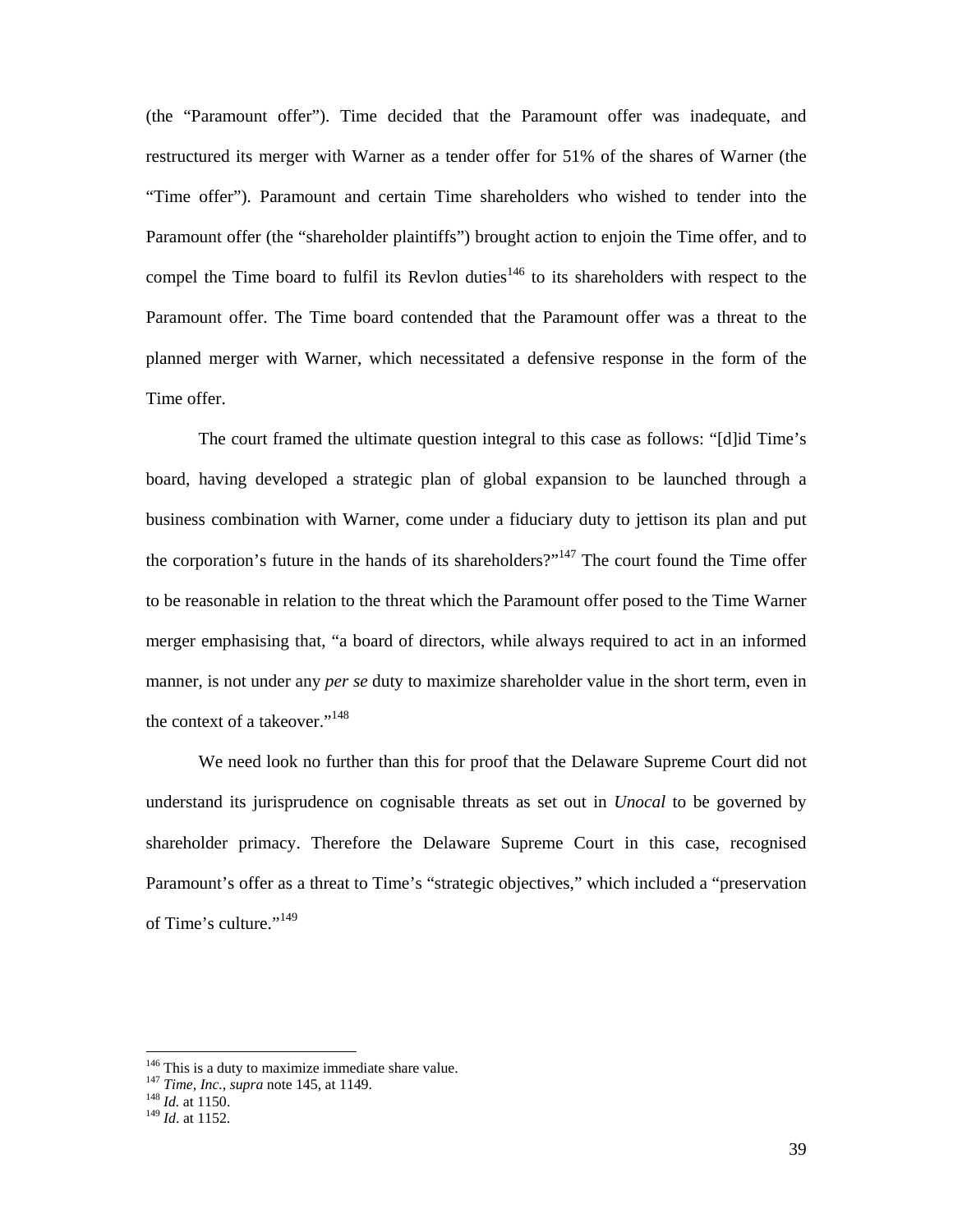In a previous case,<sup>150</sup> the Delaware Supreme Court had acknowledged that a takeover defence which enabled the directors to maintain the company's independence through facilitating a third party's purchase of the company's shares, was reasonable in relation to the threat posed by the tender offer to the company's "continued independence".<sup>151</sup>

In *Versata Enterprises, Inc. v. Selectica, Inc.*, 152 yet another threat was recognised under Delaware law. The defendant company had Net Operating Losses (NOLs) which were a valuable asset because they could be carried forward and set off against future tax liability. Pursuant to a provision of the Internal Revenue Code,<sup>153</sup> "where (A) there is any change in the respective ownership of stock of a corporation, and (B) such change affects the percentage of stock of such corporation owned by any person who is a 5-percent shareholder before or after such change," a company may lose some benefit of the NOLs. With this in mind, the defendant directors lowered the trigger for the existing Rights Plan to 4.99% in order to protect the NOLs. The plaintiff deliberately triggered the pill thereby endangering the NOLs. Delaware Supreme Court recognised that the NOLs were a valuable asset to the company and the attempt by the plaintiff to buy through the pill was a serious threat to the company's assets, which justified a lower threshold poison pill.

In *Moore Corp. Ltd. v. Wallace Computer Services, Inc.*, the District Court of Delaware, applying Delaware law acknowledged that the threat posed was different than most other threats.<sup>154</sup> In this instance, rather than a threat to the company's future plans, <sup>155</sup> the tender offer posed a threat to the benefits of the board's past investments and operations which were only beginning to manifest, and the financial data which demonstrated these results were facts only known to the board. Therefore, the tender offer posed a threat that

<sup>&</sup>lt;sup>150</sup> Ivanhoe Partners v. Newmont Min. Corp., 535 A.2d 1334, 1344 (Del. 1987).<br>
<sup>151</sup> *Id.* at 1339.<br>
<sup>152</sup> 5 A.3d 586 (Del. 2010).<br>
<sup>152</sup> 26 U.S.C. § 382.<br>
<sup>154</sup> 907 F. Supp. 1545, 1560 (D. Del. 1995).<br>
<sup>154</sup> 907 F. Supp had not been concluded, thereby making it a threat to a future plan.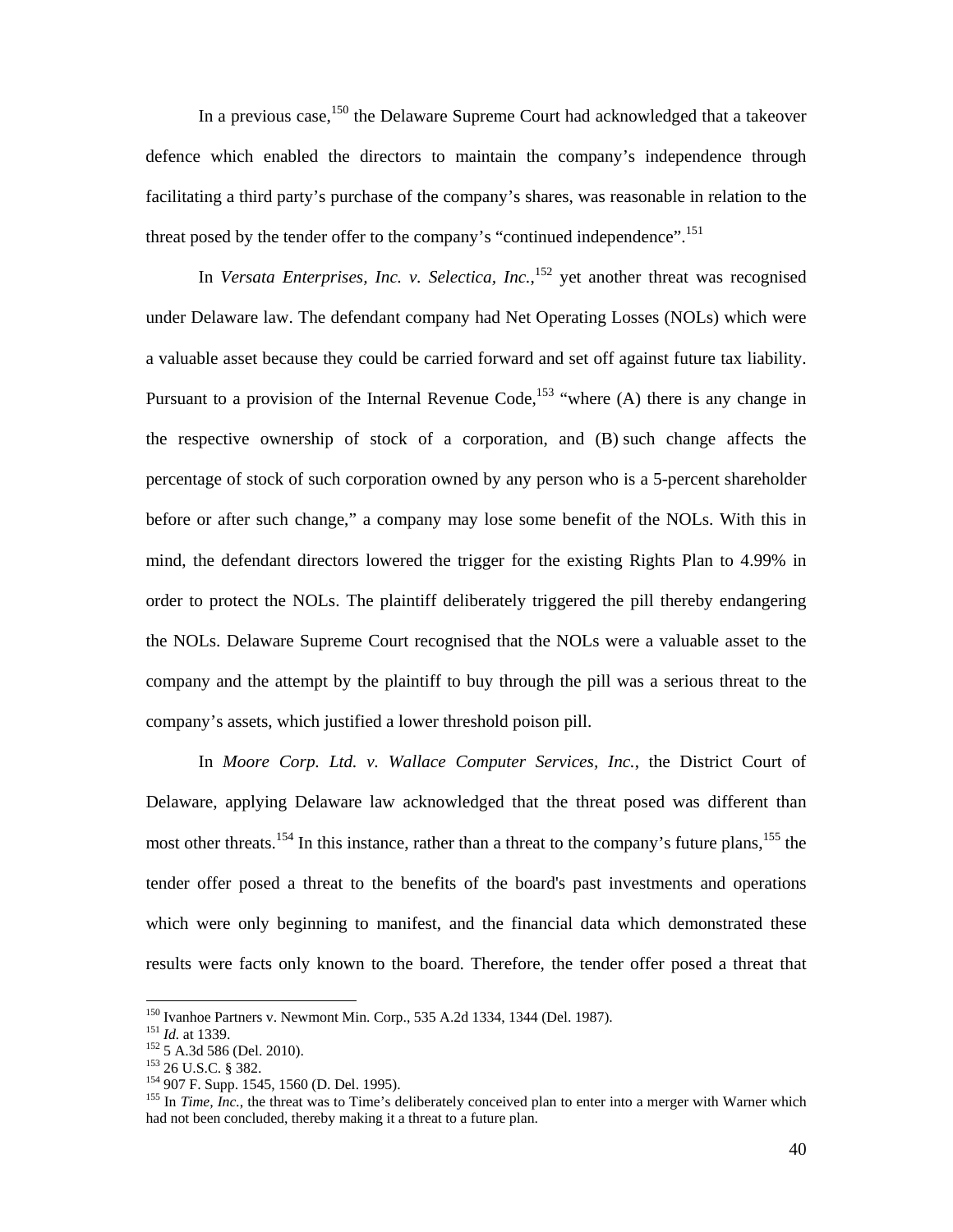shareholders might tender their shares in ignorance of the potential of their company. This threat has been called the "uninformed shareholder threat."<sup>156</sup>

## *B. Proportionality*

### 1. Proportionality and Tender Offer Defences

Although the *Unocal* decision could have been clearer in setting a standard for assessing when a defensive measure is reasonably related to the perceived threat, the Delaware Supreme Court nevertheless provided direction when it stated that while directors have a duty to protect the corporation against takeovers, they do not have the liberty to defend against any perceived threat using "draconian" means.<sup>157</sup> Presumably therefore, a reasonably related defensive measure is one which is not draconian. Subsequent cases immediately following *Unocal* did not provide any more guidance on how the court would analyse the reasonableness of a defensive measure. For instance, in *Moran v. Household Intern., Inc.*, <sup>158</sup> a case in which the Rights Plan<sup>159</sup> as a defensive measure was on trial for the very first time, the Unocal standard did not apply because the defensive measure was not in response to any particular takeover threat – rather it had been put in place before any tender offer in order to ward off possible takeover attempts. Nevertheless, the court concluded that the Rights Plan was a reasonable defensive mechanism to protect the company from the bidder's coercive acquisition techniques; no reason was given for this conclusion.<sup>160</sup>

<sup>156</sup> *See generally*, Neil C. Rifkind, *Should Uninformed Shareholders Be A Threat Justifying Defensive Action By Target Directors in Delaware?: "Just Say No" After Moore v. Wallace*, 78 B. U. L. REV. 105, 128 (1998). <sup>157</sup> See Moore Corp. Ltd. v. Wallace Computer Services, Inc., 907 F.Supp 1545, 1562 (D. Del. 1995) (where the

court said, "[w]hile *Unocal* gave no direct guidance to courts applying the proportionality test, the Court did expressly define the outer parameter of board action by condemning any action which is "draconian" as *not* reasonably proportionate to the perceived threat.")<br><sup>158</sup> 500 A.2d 1346 (Del. 1985).

<sup>&</sup>lt;sup>159</sup> Also known as the "poison pill," a Rights Plan is an option provided to the shareholders of a company upon certain triggers (usually, a tender offer), to acquire additional shares of the company at a greatly reduced rate, usually half price. This offer does not extend to the tender offeror and the effect of the Rights Plan is to dilute the shareholding of the tender offeror and to make it a lot more expensive to acquire sufficient shares of the company to gain control.

<sup>&</sup>lt;sup>160</sup> In a sense, the Rights Plan can hardly be considered preclusive or coercive. The shareholders still have the right to sell their shares on the market, they can refuse to exercise the Rights, and possibly the tender offeror can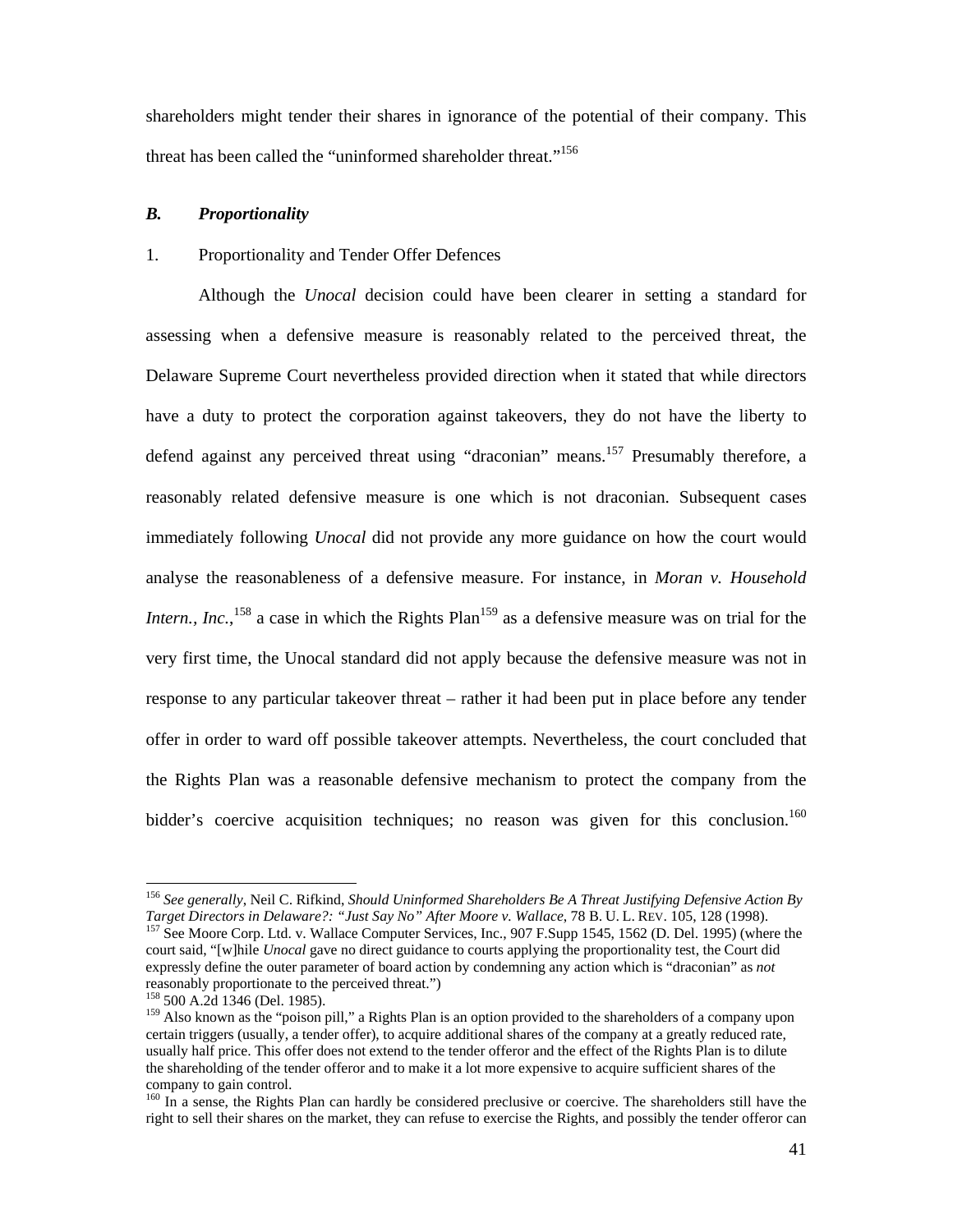*Revlon*<sup>161</sup> did not shed any more light on the elements of a proportional response, even though in that case, the Rights Plan was also found to be a reasonable response to an inadequate bid.

The elements of what would constitute a reasonable response to a takeover threat began to form in the 1986 decision *of AC Acquisitions Corp. v. Anderson, Clayton & Co.*, where Chancellor Allen opined that a defensive self-tender offer is an unreasonable response to tender offer. The court in that case held the board's self-tender offer defensive response to be unreasonable for being coercive and preclusive in light of the "minimal" threat. <sup>162</sup>

Chancellor Allen attempted, three years after *Unocal*, to establish a definite correlation between a tender offer whose only threat is inadequate consideration and what would constitute an unreasonable response in relation to that threat. According to him, "[w]here an offer is not coercive or deceptive (and, therefore, what is in issue is essentially whether the consideration it offers is attractive or not), a board … is not authorised to take preclusive action."<sup>163</sup> The Chancellor was effectively stating that where the sole threat is of the inadequate price offered by the takeover sponsor, any preclusive defensive measure, which in this case was the refusal to dismantle a Rights Plan, would be an unreasonable response.<sup>164</sup>

Fast forward to 1989 where the Delaware Supreme Court would confirm in *Paramount Communications, Inc. v. Time, Inc.*, that a defensive measure which is not

condition its initial offer on the possibility of prorating and reducing its offer price if the shareholders exercise the Rights.<br><sup>161</sup> 506 A.2d 173 (Del. 1986).

<sup>161 506</sup> A.2d 173 (Del. 1986). 162 519 A.2d 103, 114 (Del. Ch. 1986) ("a defensive step that includes a *coercive* self-tender timed to effectively *preclude* a rational shareholder from accepting the any-and-all [cash] offer, cannot, in my opinion, be deemed to be reasonable in relation to any minimal threat posed to stockholders by such offer." (emphasis added)). In that sense, preclusive action was one which stripped shareholders of their right to choose.

<sup>163</sup> City Capital Associates Ltd. Partnership v. Interco Inc., 551 A.2d 787, 797 (Del. Ch. 1988), *overruled by* Paramount Communications, Inc. v. Time, Inc., 571 A.2d 1140, 1152-3 (1989).

<sup>&</sup>lt;sup>164</sup> Chancellor Allen would go on to admit that this thinking was not the position of the law ("Our law however has not adopted that view and experience has demonstrated the wisdom of that choice. We have held that a board is not required simply by reason of the existence of a noncoercive offer to redeem outstanding poison pill rights.") (citation omitted), *Interco*, *supra* note 163, at 797.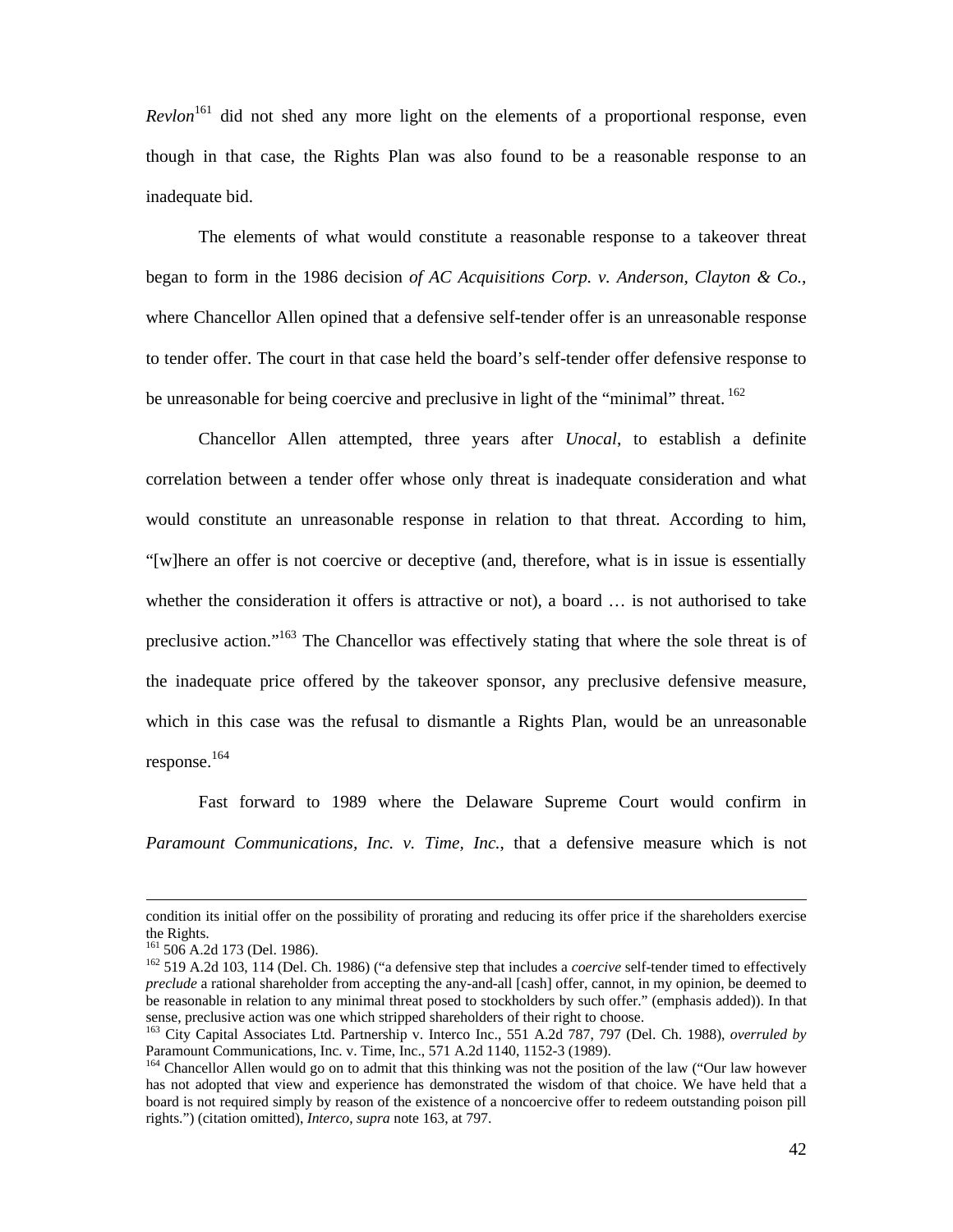coercive or preclusive, is a proportional response.<sup>165</sup> More importantly in this case however, the Delaware Supreme Court rejected the Chancery Court's precedents that an all-cash, allshares offer does not constitute a cognisable threat, unless the value of the offer is clearly inadequate. In the opinion of the court, delving into valuation issues would raise all sorts of questions which the courts are not properly placed to deal with; such matters should be left firmly within the business judgment of the directors.<sup>166</sup> Restated, an all-cash, all-shares offer with a reasonable value is a valid threat against which the directors of a company could adopt a defensive measure.

In *Paramount Communications, Inc. v. QVC Network, Inc.*, it was held that a reasonable response need not be perfect, as long as it falls within a "range of reasonableness."<sup>167</sup>

It was not until 10 years after *Unocal,* in *Unitrin, Inc. v. American General Corp.*, that the Delaware Supreme Court eventually provided a comprehensive review of the elements of proportionality*.* <sup>168</sup> As it stands presently, a defensive measure will be found to be reasonable in relation to a threat  $169$  if it is: (i) not preclusive, (ii) not coercive, and (iii) falls within a range of reasonableness. A measure is not coercive if it does not force a particular option on the shareholders; it is not preclusive if it does not bar effectively any possibility of the takeover of the company; and it falls within a range of reasonableness if it is within the

<sup>&</sup>lt;sup>165</sup> 571 A.2d 1140, 1154-1155 (1989).

<sup>&</sup>lt;sup>166</sup> *Id.*, at 1152-53.<br><sup>166</sup> 637 A.2d 34, 45 (Del. 1993). In addition to the requirement that a reasonable response need not be perfect, the Delaware Supreme Court also made it clear that necessity is not a requirement of a reasonable response. The court stated specifically that the Chancery's determination that a defensive measure was unnecessary "constituted a substitution of its business judgment for that of the board , contrary to this Court's "range of reasonableness" holding in Paramount Communications, Inc. v QVC Network, Inc. (citation omitted)," *Unitrin*, 651 A.2d 1361, 1386 (Del. 1995).

<sup>&</sup>lt;sup>169</sup> And going by the decision in *Time, Inc., supra* note 165, a threat includes a reasonably valued all-cash allshares offer.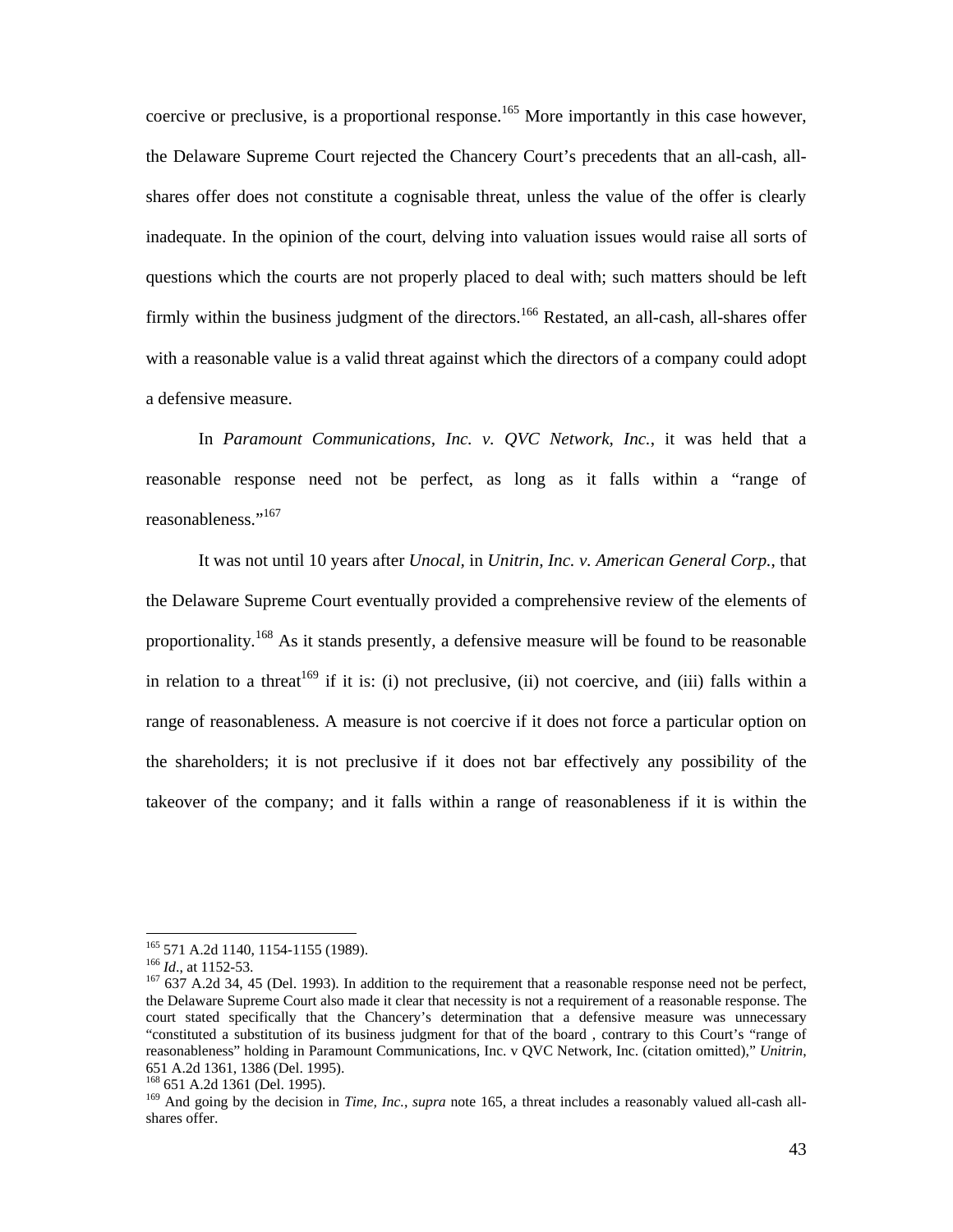powers of the board, corresponds in degree and magnitude with the perceived threat, and accommodates varied shareholder preferences.<sup>170</sup>

It bears noting that the reasonableness of a defensive measure was intended to be directly related to the nature of the threat involved, but with the decision in *Unitrin*, this may no longer be the case. It used to be that proportionality required a balancing of the response against the threat. The board needed to have balanced the threat presented by the tender offer, against the defensive response. With *Unitrin*, it appears that what is required is for the defensive measure to fall within a "range of reasonableness," whether or not it directly corresponds with the threat.<sup>171</sup>

## 2. Proportionality and Deal Protection Devices

Thus far, this paper has discussed the 2-step analysis of defensive measures devised under *Unocal* solely with regard to tender offers, in which directors might be conflicted because of the possible change of control of the company if the tender offer succeeds. That however does not end the enquiry under Unocal. There is a separate set of circumstances under which the Unocal test is applicable, known as "deal protection devices."

Deal protection devices are defensive measures employed differently than in tender offers. Where the board of one company has completed mutual merger negotiations with another company and in order to forestall a situation where a third party could scuttle that agreement, the parties to the negotiated merger agreement would often include deal protection devices in the merger agreement or in a separate agreement, prior to such a time as the merger is consummated upon receiving the necessary approvals.<sup>172</sup> The purpose of the

<sup>&</sup>lt;sup>170</sup> *Unitrin*, *supra* note 167, at 1387,1389.<br><sup>171</sup> *But see*, Versata Enterprises, Inc. v. Selectica, Inc., 5 A.3d 586, 606-607 (Del. 2010) (where it appeared the Supreme Court hearkened back to the foundation of Unocal when it found that the Selectica board's lowthreshold poison pill was proportional to the threat to its impaired NOLs).

<sup>172</sup> For a discussion on deal protection devices, *see*, Thanos Panagopoulos, *Thinking Inside The Box: Analysing Judicial Scrutiny of Deal Protection Devices in Delaware*, 3 BERKELEY BUS. L.J. 437 (2005-2006); Eleonora Gerasimchuk, *Stretching the Limits of Deal Protection Devices: From Omnicare to Wachovia*, 15 FORDHAM J. CORP. & FIN. L. 685 (2009-2010).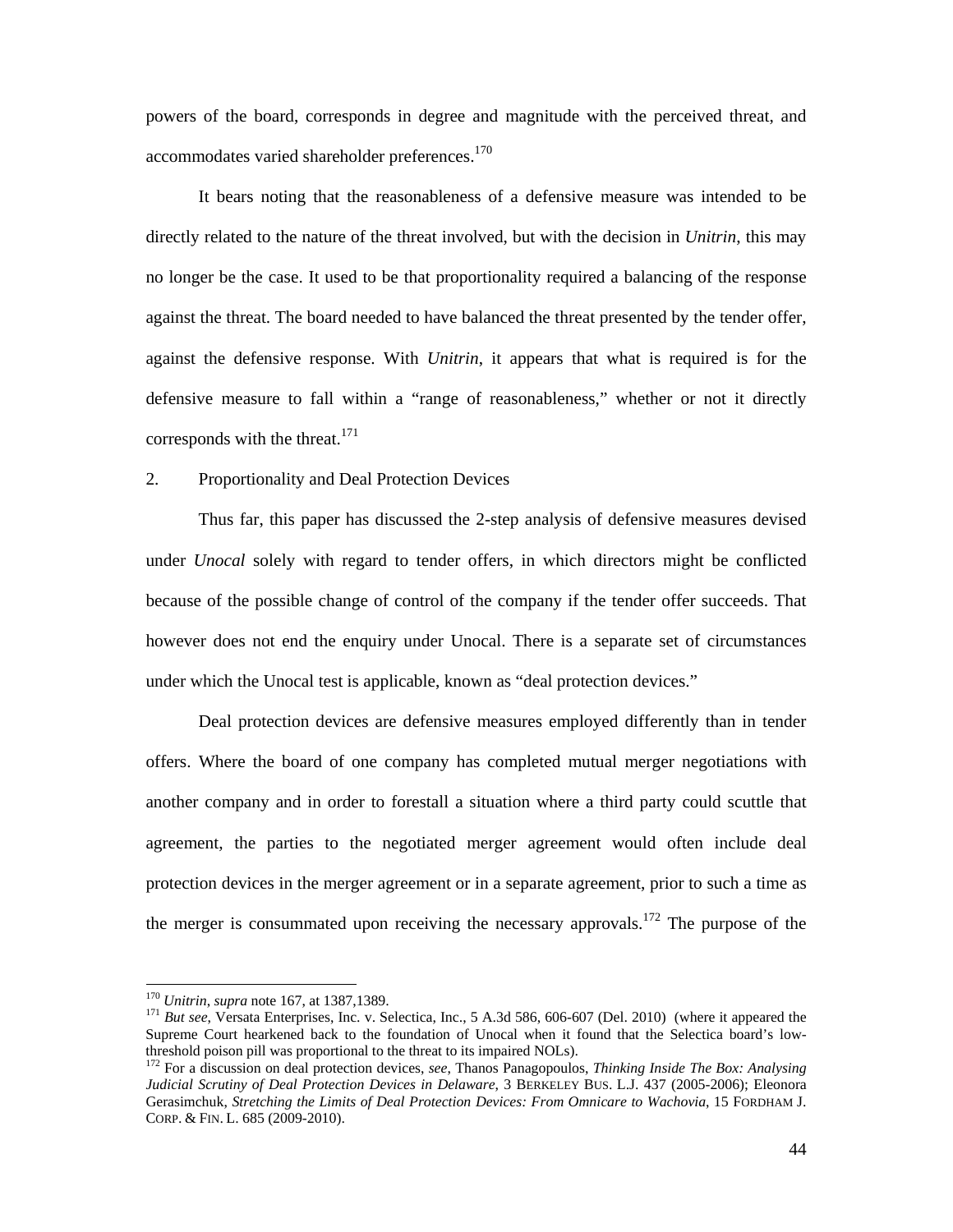deal protection devices is to deter, or in extreme cases, foreclose any possibility of a third party proposing an alternative merger arrangement, or in some instances deterring activist shareholders from challenging the agreement, even in the absence of an alternative merger proposal.

The purpose of this paper is not to go into a thorough analysis of deal protection devices and the legal issues surrounding it. However, the analysis of the Unocal test will not be complete without acknowledging the interplay between Unocal and deal protection devices. There are lessons to be drawn and comparisons to be made between the body of case law dealing with deal protection devices and tender offer defensive measures.

There are key differences between the circumstances where deal protection devices and tender offer defensive measures are employed: (i) the merger, pursuant to which deal protection devices are used, is a mutually negotiated transactions, unlike the unilateral tender offer that gives rise to defensive measures; (ii) deal protection devices are the result of a legal contract between the parties to the merger, while defensive measures are often unilaterally decided by the directors; and (iii) the hallmark of a successful tender offer is a change in control of the target company, which is not necessarily the case in merger agreements where the old management is often retained.

In *Time, Inc.*, discussed above,<sup>173</sup> the court held that "the adoption of structural safety devices, ... are properly subject to a Unocal analysis."<sup>174</sup> It is not immediately obvious why the Unocal analysis applies to deal protection devices, after all Unocal was developed as a result of the "omnipresent spectre" that directors would be acting in their self-interest because of the change of control which is inherent in takeover offers. What then is the conflict of interest applicable in merger agreements with deal protection devices, since change of control does not often arise in negotiated merger agreements? According to the court in *Omnicare,* 

<sup>&</sup>lt;sup>173</sup> See discussion at page 38.<br><sup>174</sup> *Time, Inc.*, 571 A.2d at 1151.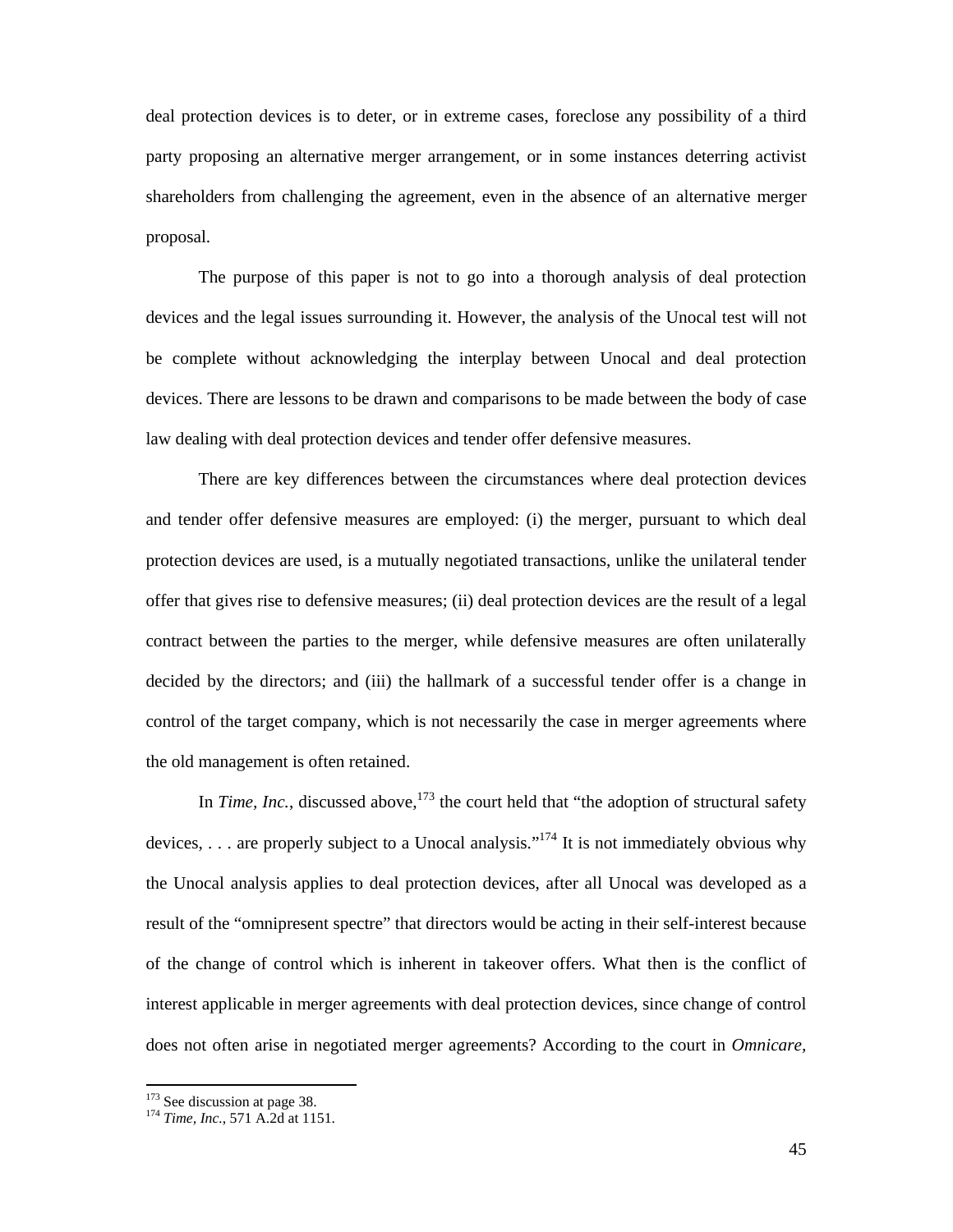*Inc. v. NCS Healthcare, Inc.*, "[i]t is well established that conflicts of interest arise when a board of directors acts to prevent stockholders from effectively exercising their right to vote contrary to the will of the board. The "omnipresent spectre" of such conflict may be present whenever a board adopts defensive devices to protect a merger agreement."<sup>175</sup> There is an inherent tension where directors employ deal protection devices in merger agreements. Delaware corporation law – and this is typical in other States – provides that a merger requires the approval of the shareholders of the affected companies before it becomes effective.<sup>176</sup> If the directors have proceeded to insert deal protection devices which for all practical purposes lock up the merger, then the shareholders essentially have no say in the matter.

Applying the Unocal analysis to deal protection devices similarly requires an examination of the threat and the reasonableness of the response. As the court in *Omnicare* put it,

A board's decision to protect its decision to enter a merger agreement with defensive devices against uninvited competing transactions that may emerge is analogous to a board's decision to protect against dangers to corporate policy and effectiveness when it adopts defensive measures in a hostile takeover contest.<sup>177</sup>

The insular "threat" with respect to which deal protection devices are employed is to "protect a merger agreement that will not result in a change of control."<sup>178</sup> The defensive devices may be used as much to protect against a threat, as to secure the potential benefits of

<sup>175 818</sup> A.2d 914, 930.<br><sup>176</sup> See DEL CODE ANN. TIT. 8, § 251 (c) (2010).<br><sup>177</sup> *Supra* note 175, at 932. This is the antithesis of the typical Unocal standard, which applies in change of<br><sup>178</sup> *Supra* note 175, at 932. Thi control situations. However, sometimes, as we saw in Paramount, Inc. v. QVC, Inc. 637 A.2d 34, 49, deal protection devices have been employed even where the proposed transaction results in a change of control ("The directors also decided at that time that it was appropriate to agree to certain defensive measures (the Stock Option Agreement, the Termination Fee, and the No–Shop Provision) insisted upon by Viacom as part of that economic transaction. Those defensive measures, coupled with the sale of control and subsequent disparate treatment of competing bidders, implicated the judicial scrutiny of *Unocal . . .* and [its] progeny.")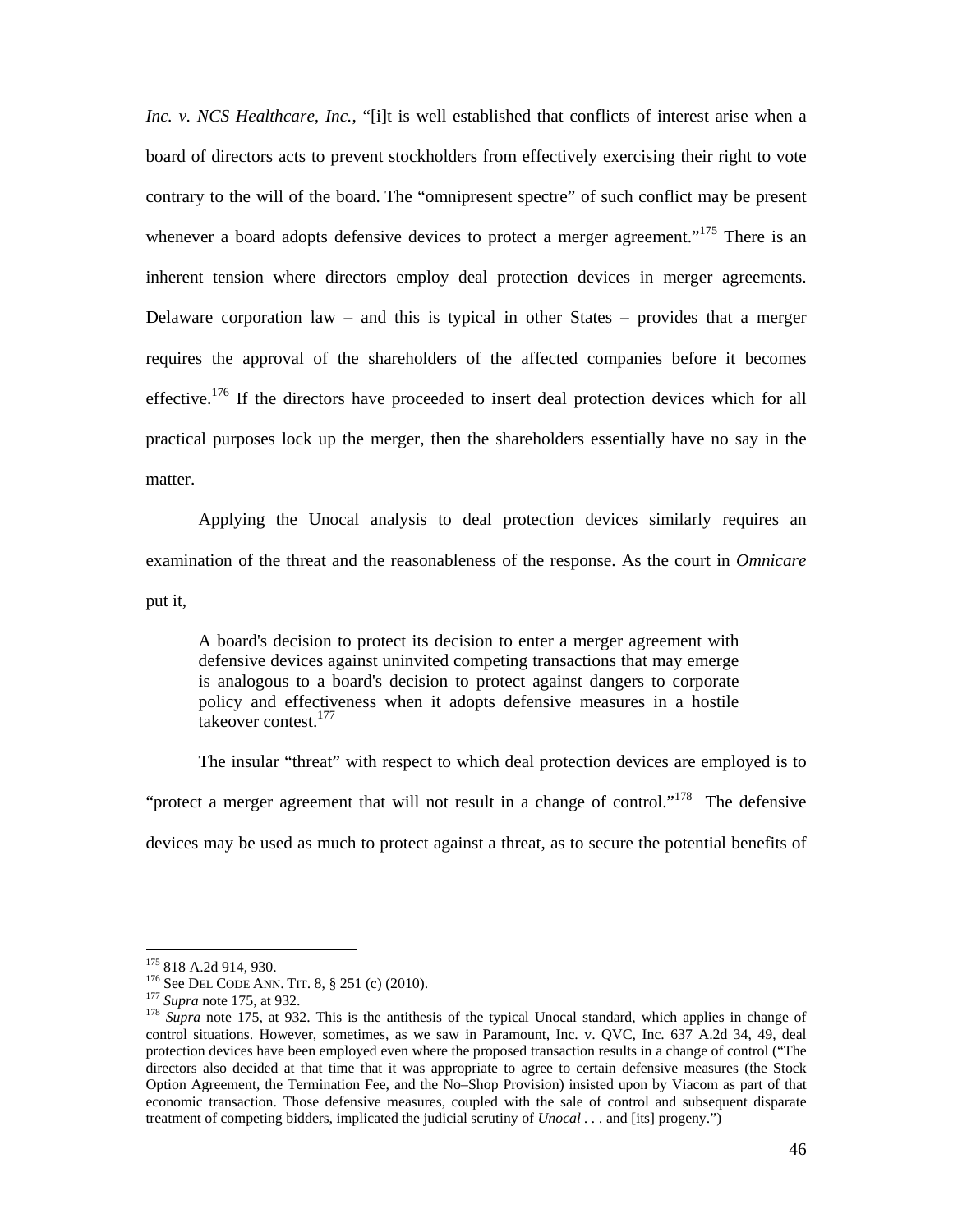a particular transaction vis-à-vis a competing one.<sup>179</sup> Accordingly, rather than a determination that there was a threat to corporate policy and effectiveness, there would be a determination that the uninvited merger offer poses a threat to the existing transaction, or that the preferred transaction enhances shareholder interests. In the same vein, the deal protection devices must be proportional.180 As in *Unocal*, the process and the decision must be reasonable.

In *Paramount, Inc. v. OVC, Inc.*, the court held that the defensive devices were unreasonable because they "were improperly designed to deter potential bidders."<sup>181</sup> This translates into the defensive devises being preclusive. The defensive devices in this particular case included a "No-Shop Provision" that prevented the directors of Paramount from seeking out or negotiating offers from third parties; a Stock Option Agreement which included draconian provisions; and a prohibitive Termination Fee.

In *Omnicare, Inc. v. NCS Healthcare, Inc.*,<sup>182</sup> the Delaware Supreme court held the defensive devices therein to be unreasonable in relation to the threat of losing the previously negotiated offer and being left without an alternative, for being preclusive (they barred the board from considering a superior merger transaction) and coercive (because they were designed to impose the merger transaction which the board had selected). The defensive devices in this case were:

a. "Force the Vote" provision – which compelled the directors of the company to put the merger agreement to a vote in a shareholders meeting, even where the directors have withdrawn their recommendation of the merger;

<sup>&</sup>lt;sup>179</sup> See Paramount, Inc. v. QVC, Inc., 637 A.2d at 45. It should be noted that this case was decided using the Revlon test, and not Unocal, because although the transaction at issue was a stock-for-stock merger, it would lead to the combined companies having a controlling shareholder therefore leading to a change of control. By reason of the fact that the shareholders of the company would therefore lose any chance in the future to realize a control premium, it was imperative for the directors' duty to change to that of obtaining the highest value possible for the shareholders.

<sup>&</sup>lt;sup>180</sup> *Id.* at 45, ("[T]he board's action must be reasonable in relation to the advantage sought to be achieved, or conversely, to the threat which a particular bid allegedly poses to stockholder interests.")  $^{181}$  *Id.* at 50.

<sup>&</sup>lt;sup>182</sup> 818 A.2d 914 (Del. 2003).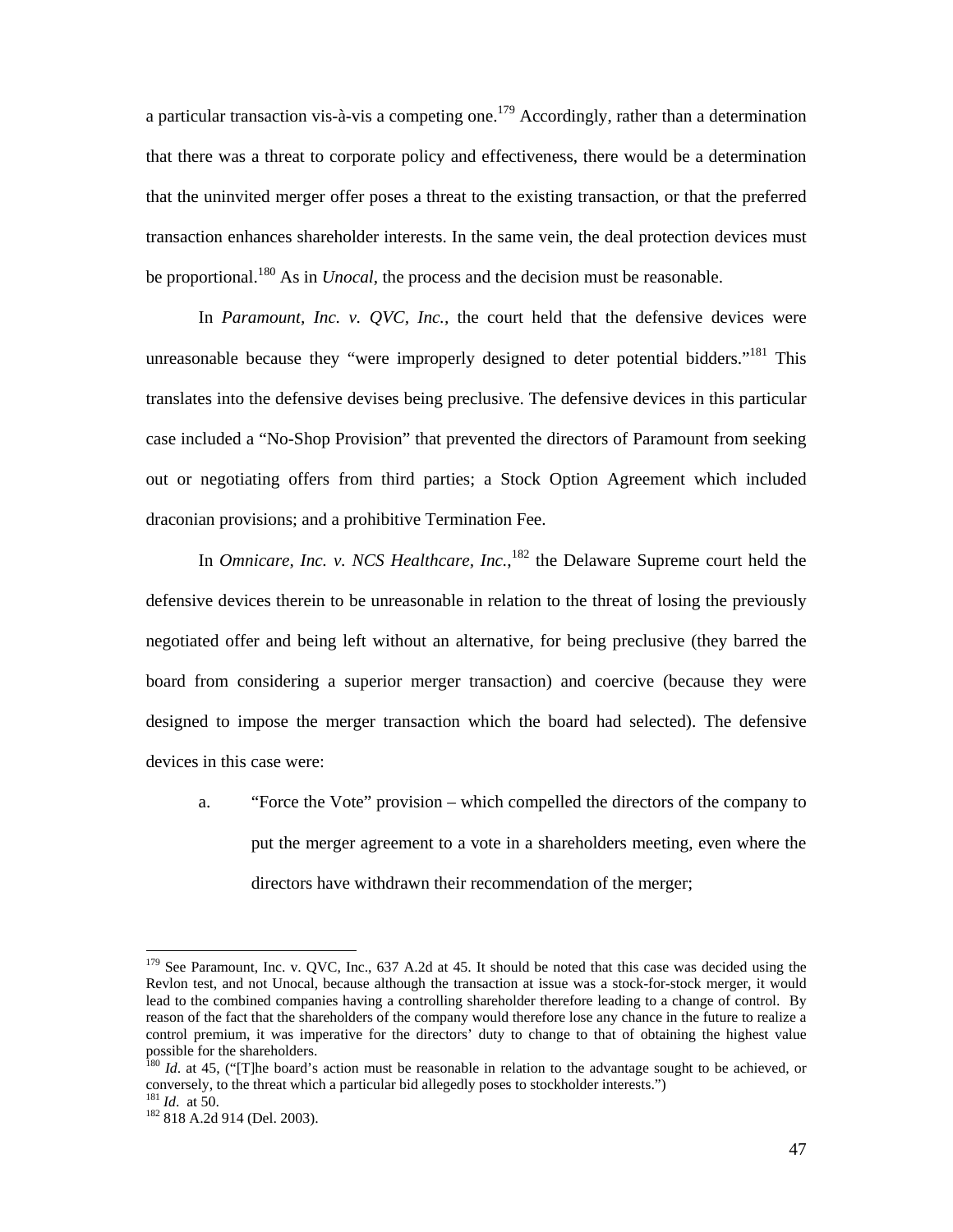- b. Conditional "No-Shop" provision which prevented the board of the company from negotiating with third parties for the purpose of reaching an alternative merger deal;
- c. Voting Agreement by which two directors, in their capacity as shareholders with majority voting power, pledged to vote their shares in favour of the merger; and
- d. Termination Fee this was high enough that it would discourage most bidders, who would have to bear the cost.

These deal protection devices were found to be preclusive and coercive in the absence of an effective fiduciary out clause,  $183$  and therefore outside of a range of reasonableness. This therefore made it "realistically unattainable" and "mathematically impossible" for any other merger proposal to succeed.<sup>184</sup>

The *Omnicare* decision was received none too positively. It has been subjected to the most damning criticisms, with one critic stating that the principle upon which the case was decided was "unfounded" and calling for its reversal,  $^{185}$  and a particularly scathing criticism declaring that rule in the case is "bad law, bad economics, and bad policy."<sup>186</sup> The dissent in that case even went as far as to say that it hoped that the rule announced in the case would be "interpreted narrowly and will be seen as sui generis."187 The object of much of the critique is the inflexible bright line rule that was adopted: "a merger agreement entered into after a market search, before any prospect of a topping bid has emerged, which locks up stockholder

<sup>&</sup>lt;sup>183</sup> A fiduciary out clause is an escape clause in the merger agreement that allows the merger agreement to be avoided, where approving the merger would conflict with the directors' fiduciary duties.<br><sup>184</sup> Omnicare, supra note 182, at 936.

<sup>&</sup>lt;sup>185</sup> See Panagopoulos, *supra* note 172, at 466.<br><sup>186</sup> See Sean J. Griffith, *The Costs and Benefits of Precommitment: An Appraisal of Omnicare v. NCS Healthcare*, 29 IOWA J. CORP. L. 569, 623 (2004).

<sup>&</sup>lt;sup>187</sup> Chief Justice Veasey in *Omnicare*, *supra* note 182, at 946.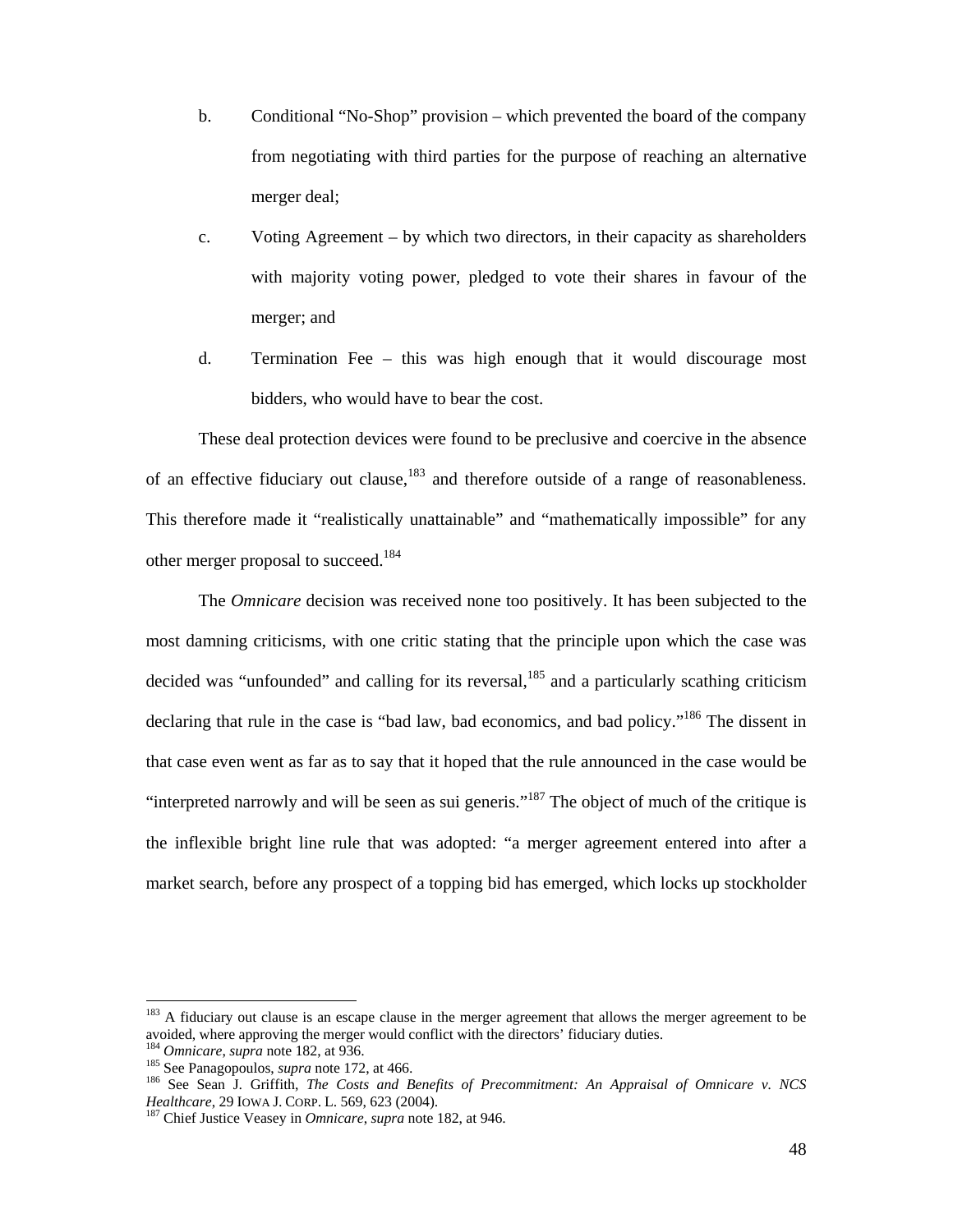approval and does not contain a "fiduciary out" provision, is per se invalid when a later significant topping bid emerges."<sup>188</sup>

A brief recap of the facts is important to understanding the controversy surrounding the decision.

# **Omnicare** Facts<sup>189</sup>

Beginning in late 1999, NCS Healthcare, Inc., hit challenging times as a result of which it had to consider strategic alternatives to weather the storm. As part of the proposals, it entered into negotiations with Omnicare about a possible deal. Omnicare's offered to structure the deal as an asset sale in bankruptcy in which only NCS's creditors would get any recovery, and even then only a partial recovery; the shareholders would get nothing. Later on, NCS's financial position began to strengthen and it felt it could do better than the Omnicare offer.

A different company, Genesis proposed a transaction outside the bankruptcy context. Subsequently, the NCS directors agreed to the terms of a merger with Genesis. Pursuant to that agreement, all of the NCS creditors would be paid in full and the corporation's stockholders would exchange their shares for the shares of Genesis. This offer was however on the condition that NCS would not engage in any alternative or superior transaction in the future; apparently Genesis was suspicious of Omnicare and wished to prevent a repeat of earlier encounters in which it had lost out to Omnicare on other acquisition transactions. To this end, deal protection devices were included in the merger agreement and in a separate voting agreement to secure this concession. The voting agreement required that 2 of NCS's directors who in their capacity as stockholders had majority voting power (over 50%) but not majority shareholding, would vote in favour of the Genesis merger; also, the directors were

 $188$  *Id.* at 942.

<sup>&</sup>lt;sup>189</sup> Omnicare, Inc. v. NCS Healthcare, Inc., 818 A.2d 914 (Del. 2003).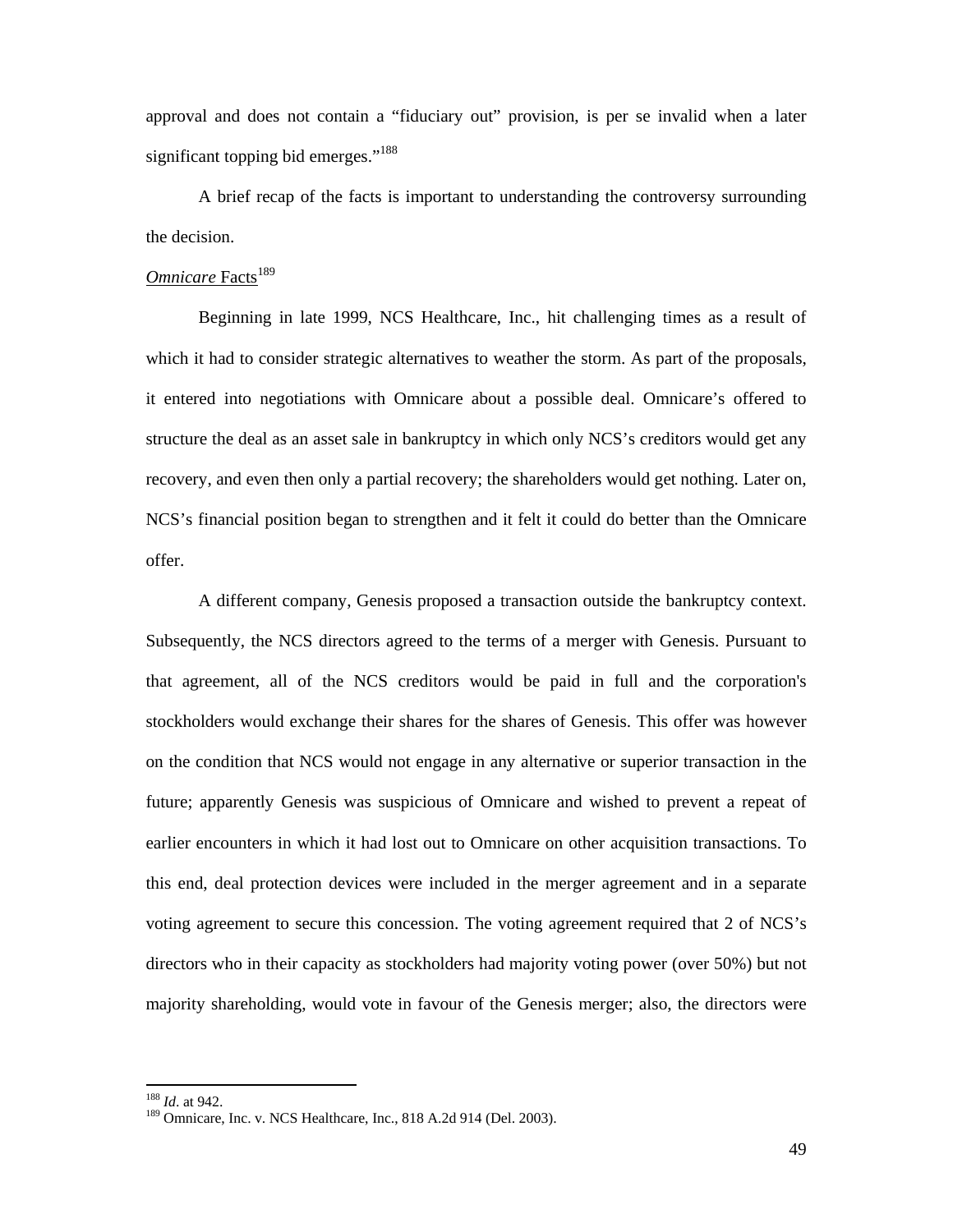required to bring the merger before a shareholders' meeting for a vote whether or not they still intended to recommend the Genesis merger.

Genesis's suspicions turned out to be correct. As soon as Omnicare got whiff of the negotiations between NCS and Genesis, it suddenly revived its interest in NCS and retraced its steps from its earlier proposal of a deal in the bankruptcy context. This time around it offered terms that were superior to the Genesis deal. The competing Omnicare bid offered the NCS stockholders an amount of cash equal to more than twice the then current market value of the shares to be received in the Genesis merger. The transaction offered by Omnicare also treated the NCS corporation's other stakeholders (e.g. the noteholders) on equal terms with the Genesis agreement. Several months after approving the Genesis merger agreement, but before the stockholder vote was scheduled, the NCS board of directors withdrew its prior recommendation in favour of the Genesis merger. In fact, the NCS board recommended that the stockholders reject the Genesis transaction after deciding that the competing proposal from Omnicare was a superior transaction. The withdrawal of the recommendation however would have no effect because of the deal protection devices contained in the Genesis agreement. Omnicare therefore brought action to enjoin the Genesis merger on fiduciary duty grounds.

## Comments on *Omnicare*

-

I do not intend to contribute to the criticism of the *Omnicar*e decision; there is already enough of that to go around. My angle on the case is to attempt to understand the Delaware Supreme Court's volte face in this ruling.<sup>190</sup> First, this is a court that has shied away from bright line rulings in the past with regard to defensive measures; even Chancellor Allen's attempt at drawing a bright line rule in *Interco* that keeping a poison pill after a board has presented an alternative restructuring transaction to the shareholders is a disproportionate

<sup>190</sup> *See also*, Wayne O. Hanewicz, *Director Primacy and Omnicare*, http://www.law.ufl.edu/faculty/pdf/9-4- 03hanew.pdf (last visited Jan. 15, 2012) (in which the author attempted to "make sense" of the Omnicare decision).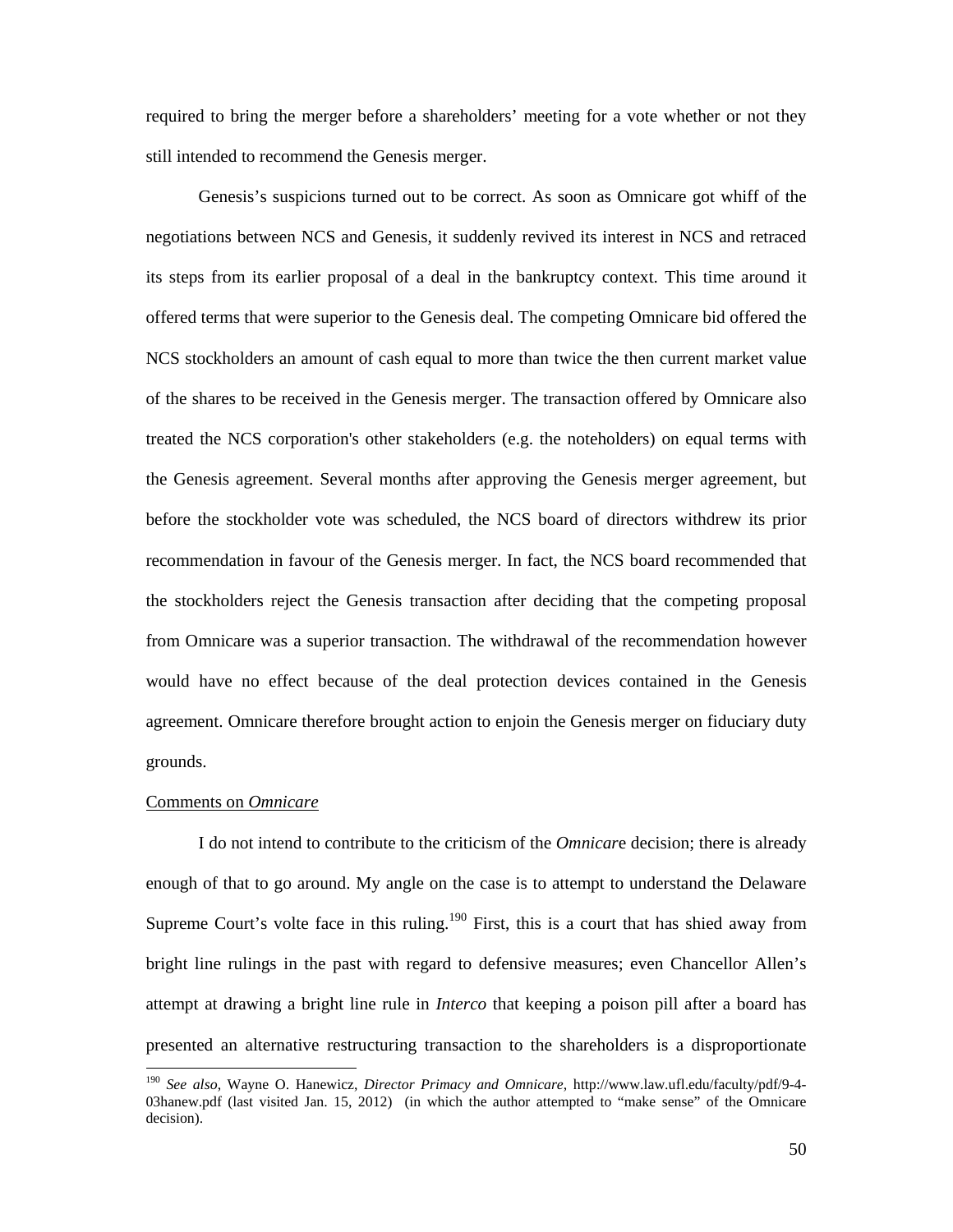response where the only threat is the "mild" one of inadequate value, was disapproved of by the Delaware Supreme Court. Second, this is a court that had never ruled against a tender offer defensive measure that was before it on appeal applying Unocal, and had in fact overruled the Chancery's attempts to do so. $^{191}$  In addition, the NCS board was actually following the principle in *Revlon* that there should be rationally related benefits to shareholders whenever directors are considering other constituencies. If it were left to Omnicare in its initial offer, the shareholders would not have realised any benefits from the merger; but the directors were able to negotiate benefits for different constituencies (the noteholders and the shareholders) in the Genesis agreement.

 It had seemed that in hostile takeovers, the Delaware Supreme Court had been tilting towards director primacy; what could have caused this change to a shareholder primacy model? This may have something to do with the two basic rights of shareholders in a corporation i.e. the right to vote and the right to sell their shares.<sup>192</sup>

(i) Voting Right – It has been said that the validity of directorial power depends on the opportunity for shareholders to exercise control over the directors, and the most important expression of their control right is the right to vote, in whatever form.<sup>193</sup> The manifestation of the importance of voting power is expressed most simply by the fact that even though directors manage the company and have the final say on most issues affecting the company; it is shareholders who elect directors. Corporation laws also list other corporate matters over which shareholders may exercise their franchise. One of such

 $191$  See *supra* note 116.

<sup>&</sup>lt;sup>192</sup> According to Thompson and Smith, *supra* note 21, at 276, the rights of shareholders are the right to "vote, sell, or sue". *See also*, Blasius Industries, Inc. v. Atlas Corp., 564 A.2d 651, 659 ("[g]enerally, shareholders have only two protections against perceived inadequate performance. They may sell their stock . . . or they may vote to replace incumbent board members.")

<sup>&</sup>lt;sup>193</sup> Thompson and Smith, *supra* note 21, at 299. The reason for this could be that even though directors manage the company, the right of the shareholders to appoint and remove directors serves as a check on the powers of the directors.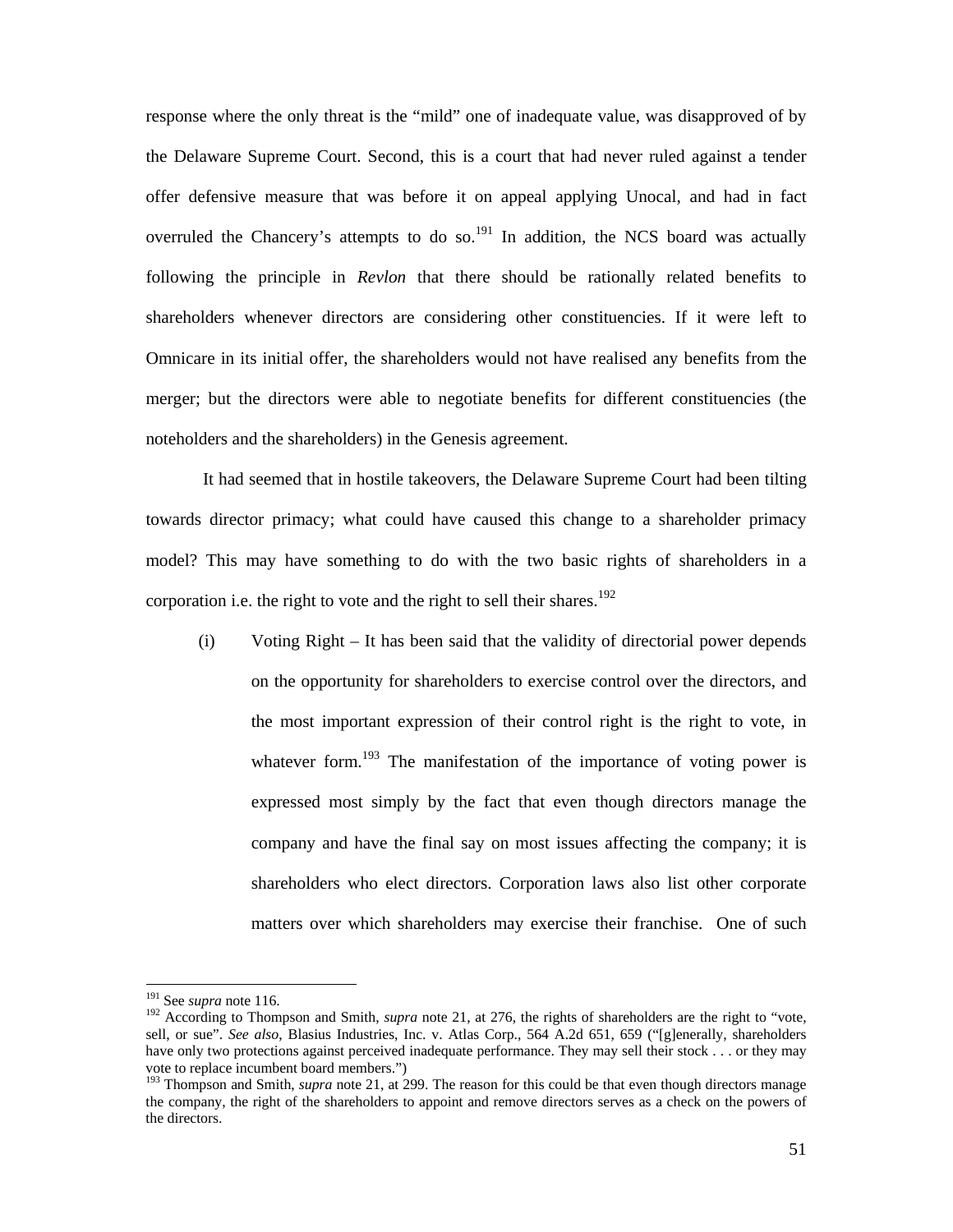matters is the approval of mergers negotiated by the directors. Delaware General Corporation Law for instance provides that:

The [merger] agreement . . . shall be submitted to the stockholders of each constituent corporation at an annual or special meeting for the purpose of acting on the agreement . . . . At the meeting, the agreement shall be considered and a vote taken for its adoption or rejection.<sup>194</sup>

(ii) Selling Right – This is the other fundamental right of shareholders (and to some commentators, a more important protection of the shareholder interest than the voting power).<sup>195</sup> Unlike voting rights which are clearly specified throughout the corporate statute, the right to sell while not clearly stated is clearly implied. This is apparent where for instance Delaware General Corporation Law provides for restrictions on the transfer of shares.<sup>196</sup> There would have been no need to restrict transfer of shares if there were no right to transfer same in the first place. However, even though there is a right to transfer shares, there is nothing in the law that guarantees the right to sell shares as a block, as would be the case in tender offers. Thus, while shareholders would always have the right to sell their shares individually on the market or through private contracts, the right to sell as a group possibly does not rise to the level that requires enhanced protection.<sup>197</sup>

<sup>&</sup>lt;sup>194</sup> See *supra* note 176.

<sup>&</sup>lt;sup>195</sup> Leo E. Strine, *Categorical Confusion: Deal Protection Measures In Stock-For-Stock Merger Agreements*, 56 BUS. LAW. 919, 925 (2001), ("As a practical matter, the ability of investors to sell may be their most important protection. Although the right to vote shares is significant, investors for the most part own stock to make money."); see also Leo Strine, *supra* n.18 (stating that many sophisticated commentators view Delaware case law treating stockholder voting rights as more important than the right to receive tender offers, as misguided). I hold a different view from these commentators, and side with the view that voting rights are the most important rights held by shareholders. Ownership rights imply both the right to control and the right to dispose. The right of control applies throughout the ownership period, and is lost upon sale of the property; control rights therefore always precede sale right. *But see*, Robert P. Thompson, *Preemption and Federalism In Corporate Governance: Protecting Shareholder Rights To Vote, Sell, and Sue*, 62 LAW AND CONTEMP. PROBLEMS 215 (1999) (stating that there is now increased emphasis on the shareholders' voting rights compared to other shareholder rights, such as selling or suing).<br> $^{196}$  See DEL CODE ANN. TIT. 8, § 202(1) (2010).

<sup>&</sup>lt;sup>197</sup> But see, Thompson and Smith, *supra* note 21, at 304 n.209.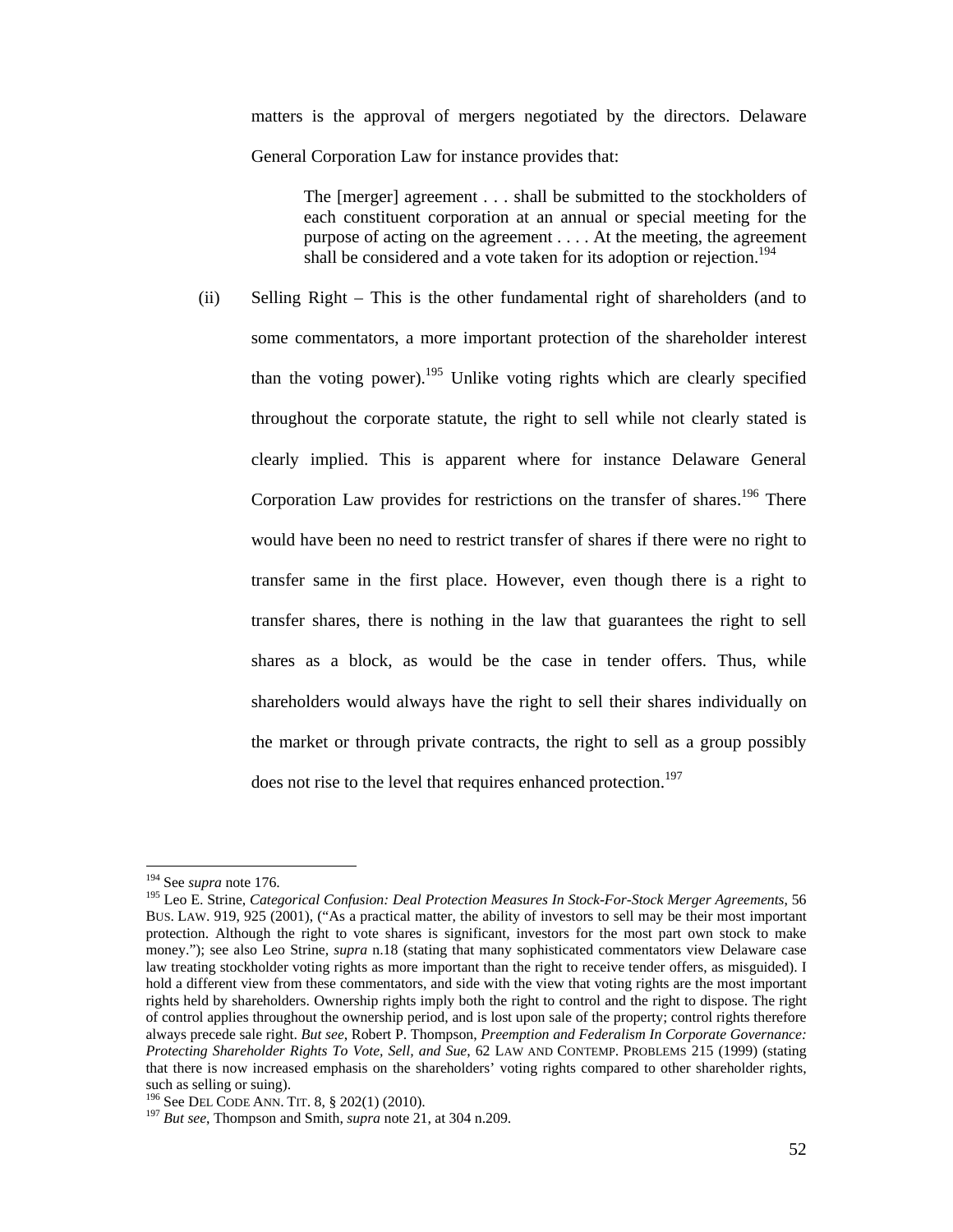It may well be that the Delaware Supreme Court has grappled with the shareholder interests that require protection through enhanced scrutiny and has, at least subconsciously, devised a hierarchy of interests and the amount of deference to be given to those interests by the courts. As the Chancery noted in *Blasius*, "when viewed from a broad institutional perspective, . . . matters involving the integrity of the shareholder voting process involve consideration not present in any other context in which directors exercise delegated power;"198 and the Delaware Supreme Court "agree[s] with the broad principles in Blasius."199 In fact, the Delaware Supreme Court went to state that the rules in *Blasius* and *Unocal* "are not mutually exclusive because both recognize the inherent conflicts of interest that arise when shareholders are not permitted free exercise of their franchise," and citing *Shamrock Holdings, Inc. v. Polaroid Corp.*,<sup>200</sup> stated that *Blasius* is a "specific expression" of the proportionality element of Unocal.<sup>201</sup> Specifically, the Delaware Supreme Court in *Stroud* said, "[i]n certain circumstances, a court must recognize the special import of protecting the shareholders' franchise within *Unocal* 's requirement that any defensive measure be proportionate and "reasonable in relation to the threat posed.""

Although the cases discussed in the preceding paragraph deal with shareholders' franchise as it relates to appointment of directors, the analogy can be extended to shareholder franchise in any matter for which shareholders have a voting right, including the right to approve a merger transaction. In fact, the *Omnicare* decision was based on the holding that the shareholder vote was coerced. As the court said, "[a] stockholder vote may be nullified by wrongful coercion "where the board or some other party takes actions which have the effect of causing the stockholders to vote in favour of the proposed transaction for some reason

<sup>&</sup>lt;sup>198</sup> 564 A.2d 651, 659.

<sup>&</sup>lt;sup>199</sup> Stroud v. Grace, 606 A.2d 75, 79 (Del. 1992).<br><sup>200</sup> 559 A.2d 278, 285-85 (Del. Ch. 1989).<br><sup>201</sup> Stroud v. Grace, 606 A.2d 75, 92 n.3.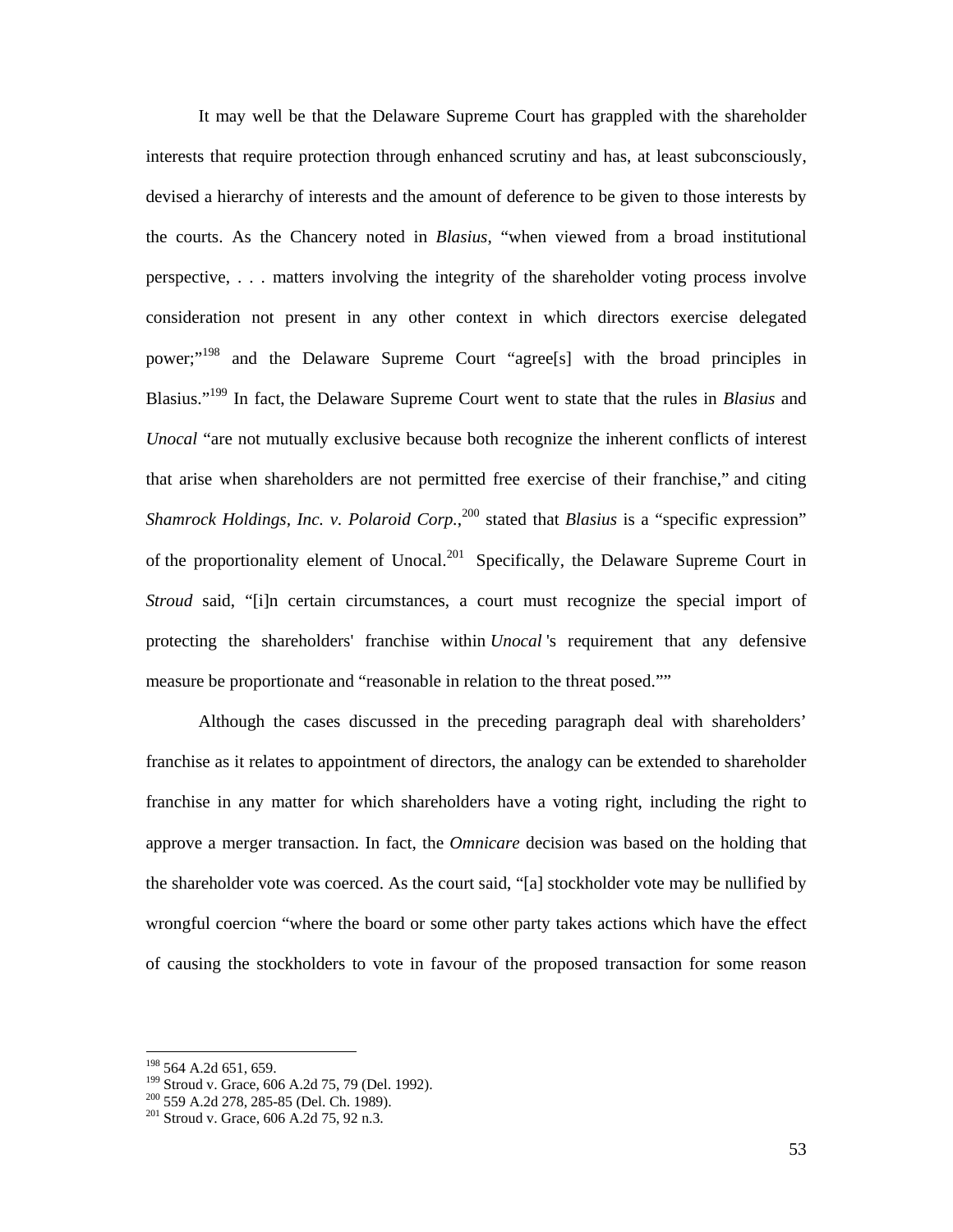other than the merits of that transaction.""202 The vote in this case was coerced because even though the majority stockholders of NCS supported the Omnicare offer, it made no difference because the deal protection devices ensured that the Genesis offer would be the winning offer.203 Therefore, without directly applying *Blasius* or the "compelling justification" test embedded in it, the *Omnicare* court gave primacy to shareholder franchise.<sup>204</sup> Delaware Supreme Court may have felt bound to decide *Omnicare* according to the provision of the law that it is the shareholders' prerogative to approve mergers; in such a case, the Court would interpret strictly against all agreements or devices that infringe on this right.

On the other hand, there is no rule that provides for the rights of shareholders to tender their shares as a group. As the Chancery said, "shareholders do not possess a contractual right to receive takeover bids. The shareholders' ability to gain premiums through takeover activity is subject to the good faith business judgment of the board of directors in structuring defensive tactics."<sup>205</sup> Thus, where directors adopt defensive measures that interfere with the shareholders' choice to tender as a group, there is no statutory (or contractual) authority to compel or motivate courts to take a stand against such defensive measures.<sup>206</sup> As a result, the courts construe tender offer defensive measures under the sweeping powers given to directors of a corporation to manage the business and affairs of a

 $202$  Omnicare, 818 A.2d 914, 935 (citing its decision in Williams v. Geier, 671 A.2d 1368 (Del. 1996)).

<sup>&</sup>lt;sup>203</sup> Although the stockholders with majority holdings supported the Omnicare offer, their voting power was substantially weaker than the minority shareholders because of the differences in classes of shares.

<sup>&</sup>lt;sup>204</sup> It would have been self-defeating of the *Omnicare* court to apply Blasius. As the court in State of Wisconsin Inv. Bd. v. Peerless Systems Corp., 27 Del. J. Corp. 726 (Del. Ch. 2000) noted, "Blasius does not apply in all cases where a board of directors has interfered with a shareholder vote." *See also*, Williams v. Geier, 671 A.2d 1368, 1376 (Del. 1996) (stating that the compelling justification standard of Blasius applies only where the primary purpose of the Board is to interfere with the shareholder vote). It is apparent in the Omnicare case, that the board's primary purpose in agreeing to the deal protection devices was to secure the Genesis transaction, and not to impede the shareholder vote.

<sup>205</sup> Moran v. Household Intern, Inc., 490 A.2d 1059, 1070 (Del. Ch. 1985) *aff'd* on other grounds. Of course, now we know that since *Unocal*, the board's decision to employ defensive tactics is reviewed under an enhanced standard, rather than the business judgment rule that was applicable at the time the Chancery decided this case.

<sup>206</sup> See Thompson, *supra* note 195, 237-38 (1999) (stating that Delaware case law allows directors more discretion in applying defensive measures to tender offers than in defensive tactics that block shareholder voting decisions. The writer attributes this to the state of the law which has a limited role in regulating shareholder decisions to sell).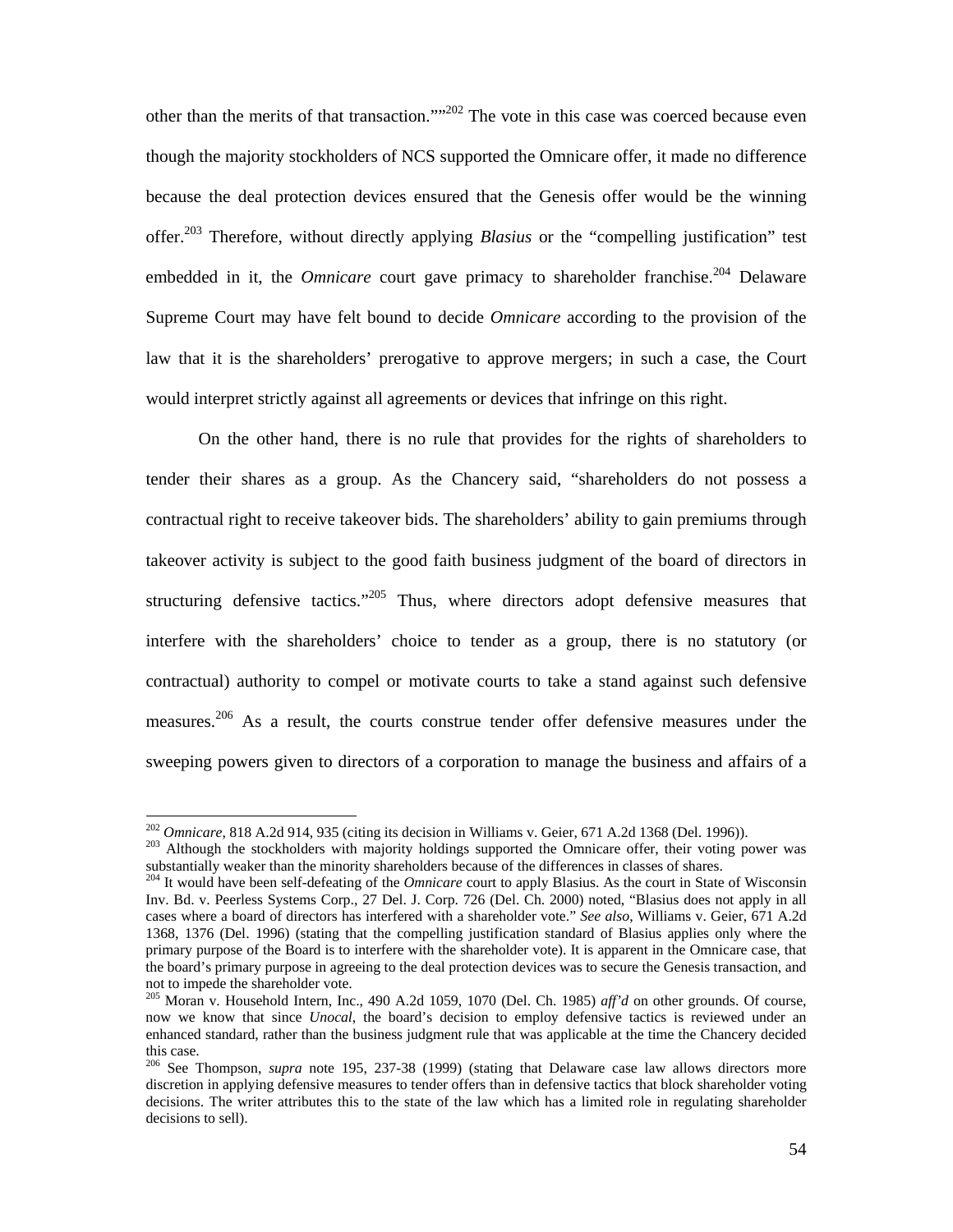company.<sup>207</sup> The reverse is the case with mergers. Although the directors have broad powers to direct and manage the affairs of a company, these powers are limited under other provisions including the provisions that give shareholders the power to approve mergers.<sup>208</sup>

To summarise, the range of reasonable responses under the proportionality review of Unocal does not allow for measures that compromise the shareholder franchise. If viewed in the light of the reasoning above, perhaps the *Omnicare* decision might not be so controversial.

The analysis would be incomplete without stacking my deduction about *Omnicare* against the conclusion in Part V.B above that the Delaware Supreme Court's intended all along to apply Unocal's proportionality prong in a somewhat deferential manner, similar to the rational basis test applied by the U.S. Supreme Court. The *Omnicare* decision can in no way be considered a deferential application of proportionality review. So, what gives? Although the U.S. Supreme Court's application of the rational basis test is noted to be deferential, there have been a number of cases that failed its rationality review. In these cases, it is said that the Court is applying a more exacting rational basis test, one with "bite."<sup>209</sup> According to Chemerinsky, "[t]he claim is that there is not a singular rational basis test, but one that varies between complete deference and substantial rigor."210 It is perhaps in the light of the more rigorous proportionality standard that the Delaware Supreme Court found the deal protection devices in *Omnicare* unreasonable.

<sup>&</sup>lt;sup>207</sup> See DEL CODE ANN. TIT. 8, § 141(a) (2010).<br><sup>208</sup> See, e.g., MODEL Bus. CORP. ACT § 11.03 (1990).<br><sup>209</sup> CHEMERINSKY, *supra* note 82, at 696.<br><sup>210</sup> See further, Russell W. Galloway, *Means-End Scrutiny in American Co* REV. 449, 452 (1988).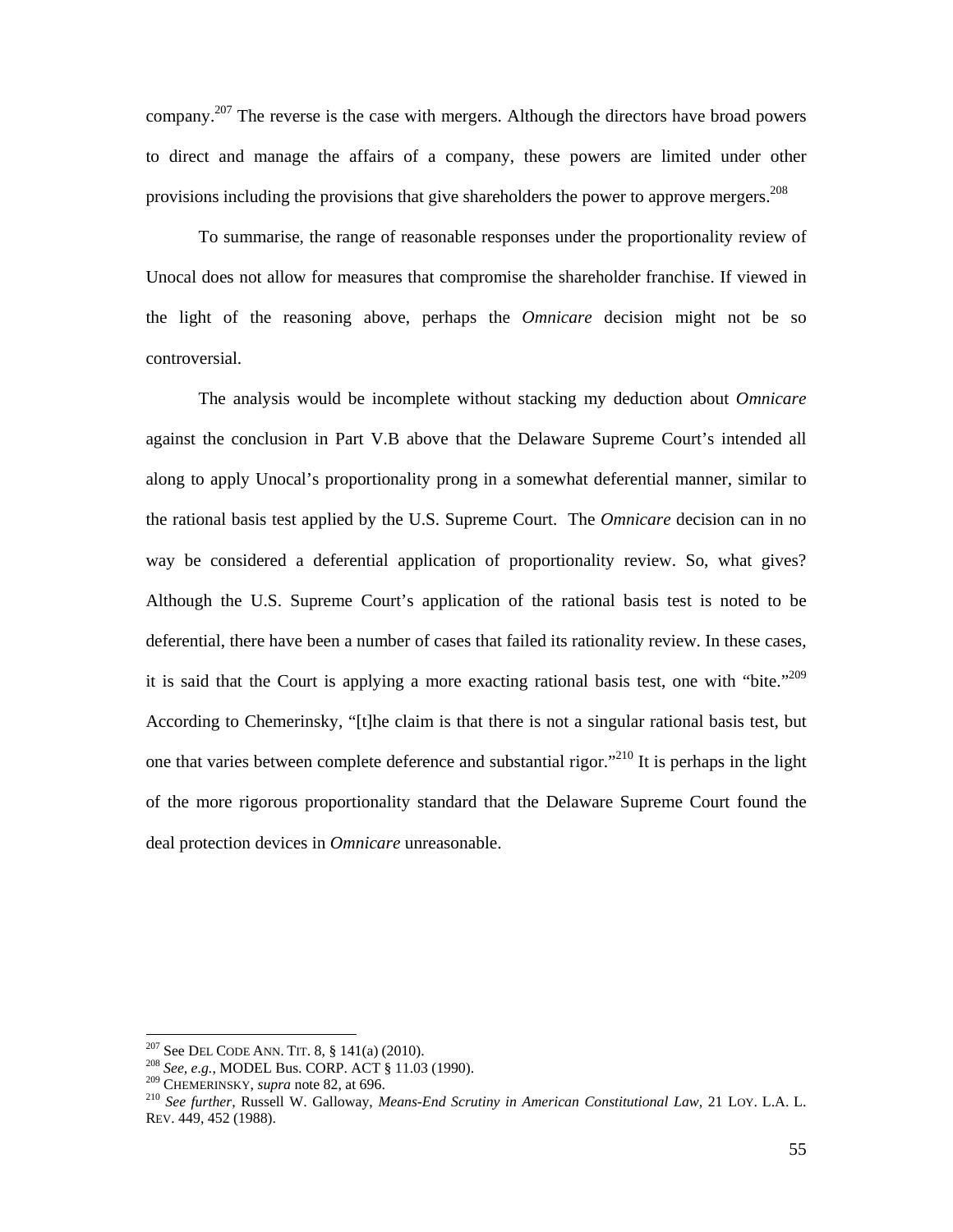The discussion in this Paper has focused entirely on Delaware corporation law. One might wonder why this is the case, when there are 50 states in the United States, all of which have corporations domiciled within them. Delaware's relevance can be traced to the early 1900s when it became the incorporation destination of choice. Today, more than half of the Fortune 500 companies are incorporated in Delaware and this is a good representation of companies outside the Fortune 500 as well.<sup>211</sup> Anecdotally, Delaware's "charm rests largely in its business-friendly corporate laws. It lets people file anonymously and offers some protection from shareholders . . . .  $^{212}$  Among the reasons for Delaware's pre-eminence include: the Delaware General Corporation Law, the development of case law, and the sophisticated Chancery Court.<sup>213</sup>

Nonetheless, there is life outside Delaware, and an incursion into the takeover laws outside Delaware is significant to our understanding of takeover jurisprudence in general. The most obvious difference between Delaware and other states is that most other states have elevated to the status of legislation, principles that remain common law in Delaware, in other words, "defensive tactics statutes."<sup>214</sup> One type of these statutes authorise the use of the flipin feature of the poison pill as a defensive mechanism,  $^{215}$  while another type allows directors to consider other constituencies as well as the long-term prospects of the company in crafting responses to tender offers.<sup>216</sup> These powers are likewise available under Delaware, but as decided by case law and not statute e.g. *Moran* authorised the use of the poison pill while

213 Lewis S. Black, Jnr., *Why Corporations Choose Delaware*, *available at*

<sup>&</sup>lt;sup>211</sup> Michael Barzuza, *The State of State Anti-Takeover Law*, 95 VIR. L. REV. 1973, 2039 (2009).

<sup>&</sup>lt;sup>212</sup> Carol Vinzant, *Why Do Corporations Love Delaware So Much?*, CNN MONEY (Feb. 01, 1999), http://money.cnn.com/magazines/fortune/fortune\_archive/1999/02/01/254400/index.htm.

http://corp.delaware.gov/whycorporations\_web.pdf (last visited Jan. 17, 2012). <sup>214</sup> See Barzuza, *supra* note 211, at 1987. The "flip-in" is the feature of the poison pill that allows shareholders except the tender offeror to buy additional shares of the company at a generous discount.

<sup>215</sup> *See e.g.*, Mass. Gen. Laws Ann. ch. 156B, § 65 (West). 216 See Barzuza, *supra* note 211, at 1987- 89.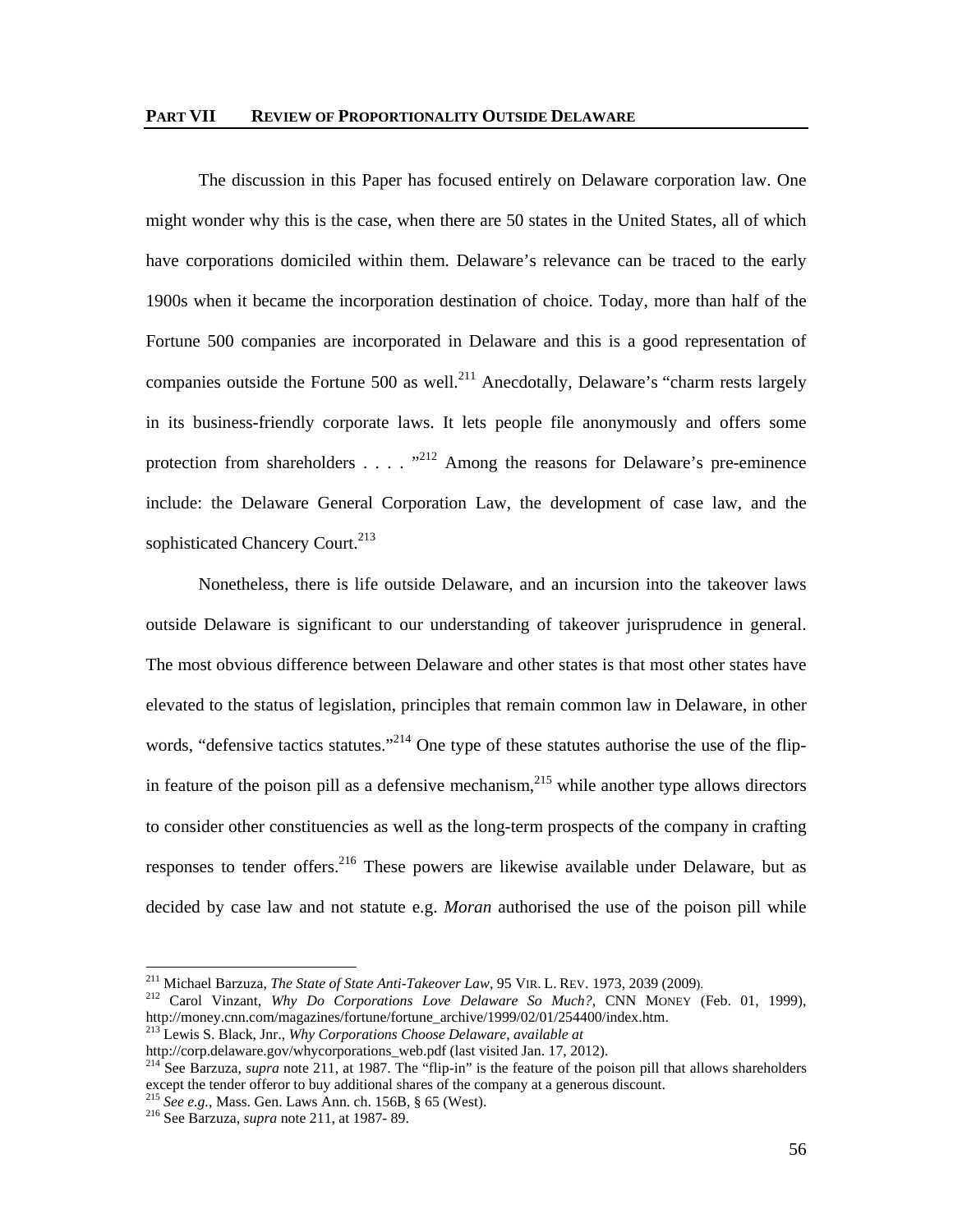*Unocal* and *Revlon* permitted directors to consider constituencies other than shareholders in responding to tender offers. Of course, unlike the principle in Delaware developed in *Moran* that directors do not have "unfettered discretion in refusing to redeem the Right",<sup>217</sup> and which threatens that directors' use of the pill "will be evaluated when and if the issue arises,"<sup>218</sup> states with statutorily approved poison pills do not have such provisions. An example of an enactment authorising the statutory flip-in feature of the pill is as follows:

(a) A corporation may issue rights, options or warrants for the purchase of shares or other securities of the corporation. The board of directors shall determine (1) the terms upon which the rights, options or warrants are issued, and (2) the terms upon which, including the consideration for which, the shares or other securities are to be issued….

(b) The terms and conditions of such rights, options or warrants, …, may include, …, restrictions or conditions that: (1) *Preclude* or limit the exercise, transfer or *receipt of such rights*, options or warrants *by any person or persons owning* or offering to acquire *a specified number or percentage of the outstanding shares* or other securities of the corporation or by any transferee or transferees of any such person or persons; or (2) invalidate or void such rights, options or warrants held by any such person or persons or any such transferee or transferees.<sup>219</sup>

Still, Chancery's attempt to mandate the directors in *Interco* to redeem the pill was disapproved of by the Delaware Supreme Court in *Time, Inc.* To this extent, Delaware provisions on the poison pill may not be so different from that which is applicable in other states which allows directors to maintain poison pills indefinitely.

What differentiates Delaware from most of the other States however, is the applicable judicial standard of review in change of control situations. The foundational principle in Delaware is that because of the "omnipresent spectre" that directors may be acting in their own interest in change of control situations, the courts would apply an enhanced level of judicial scrutiny which deprives directors of the presumption of the business judgment rule

<sup>&</sup>lt;sup>217</sup> Moran, 500 A.2d at 1354.

<sup>&</sup>lt;sup>218</sup> *Id.* at 1357.<br><sup>219</sup> Conn. Gen. Stat. Ann. § 33-675 (West) (emphasis added).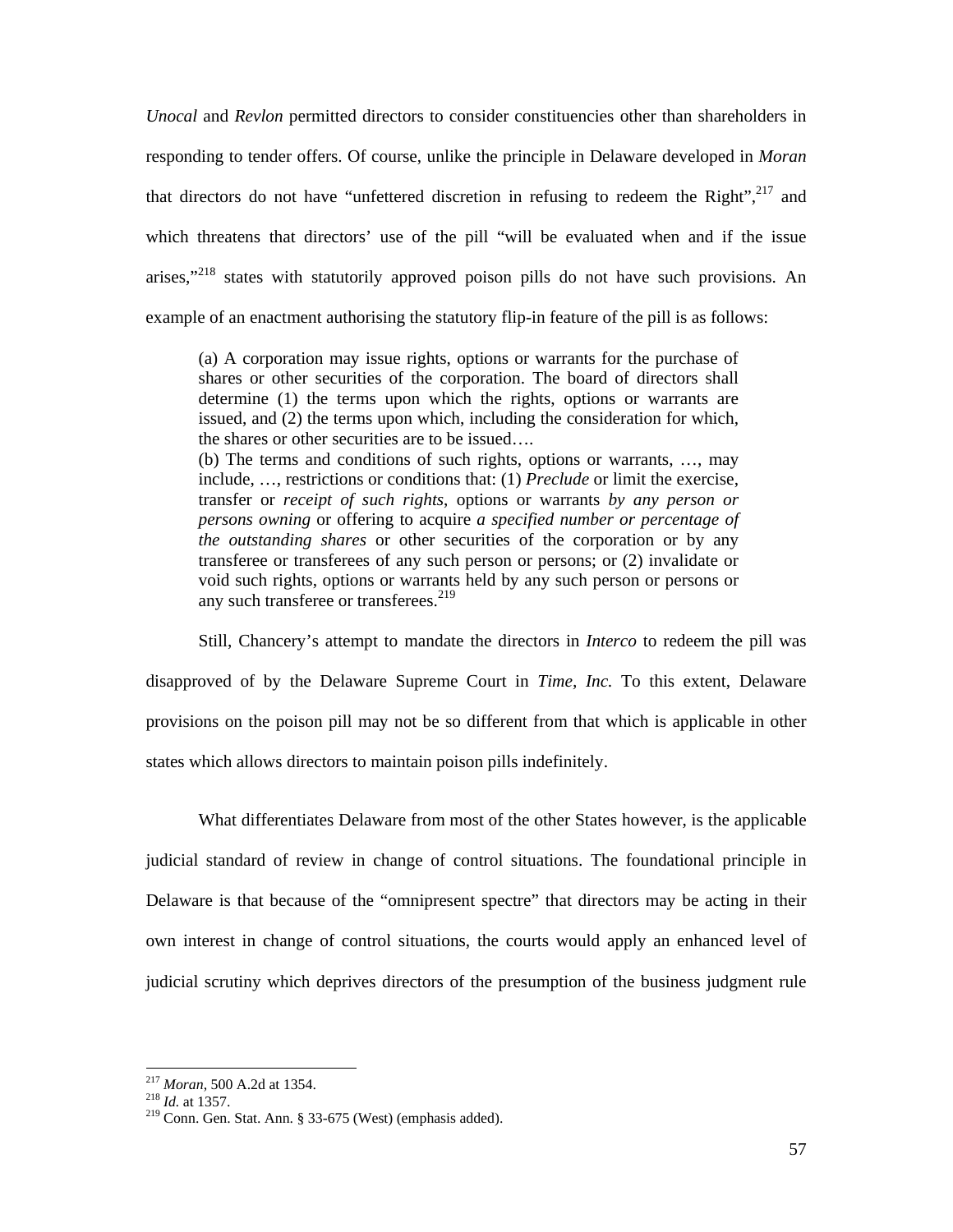until they discharge the 2 prong Unocal test.<sup>220</sup> The increased burden, which Delaware imposes on its directors as a result of the enhanced judicial review of takeover defences, is simply not applicable in many other states. This is due to yet another feature of the defensive tactics statutes, an example of which provides as follows:

Absent breach of fiduciary duty, lack of good faith or self-dealing, any act as the board of directors . . . shall be presumed to be in the best interests of the corporation. *In assessing whether the standard set forth in section [] has been satisfied, there shall not be any greater obligation to justify, or higher burden of proof with respect to, any act as the board of directors, … relating to or affecting an acquisition or potential or proposed acquisition of control of the corporation than is applied to any other act as a board of directors*, any committee of the board or any individual director. Notwithstanding the preceding provisions of this subsection, any act as the board of directors, … relating to or affecting an acquisition or potential or proposed acquisition of control to which a majority of the disinterested directors shall have assented shall be presumed to satisfy the standard set forth in section [], unless it is proven by clear and convincing evidence that the disinterested directors did not assent to such act in good faith after reasonable investigation. $^{221}$ 

There are variants of this provision in the statutes of the different states, but the common theme is that when imposing defensive measures in tender offers, directors will be subject to the ordinary and universal fiduciary duties of care, loyalty and good faith that are ordinarily applicable to director's actions, based on the presumption that they are acting in the best interest of the company. The implicit corollary is that director actions in jurisdictions that have these defensive tactic statutes will be reviewed under the business judgment rule.

One such case illustrates the point:

IBSF is correct that, unlike Delaware, New Jersey has chosen not to apply heightened scrutiny to director action taken in defense against a proposed acquisition. N.J.S.A. 14A:6-1(3) states that *when faced with "any proposal or offer to acquire the corporation . . . the board of directors shall have no obligation to facilitate, remove any barriers to, or refrain from impeding the proposal or offer*."222

<sup>&</sup>lt;sup>220</sup> The rules developed in Revlon and Blasius are offshoots of Unocal's enhanced scrutiny.

 $^{221}$  15 Pa. Cons. Stat. Ann. § 1715 (West) (emphasis added).<br> $^{222}$  IBS Fin. Corp. v. Seidman & Associates, L.L.C., 136 F.3d 940, 949 (3d Cir. 1998) (emphasis added).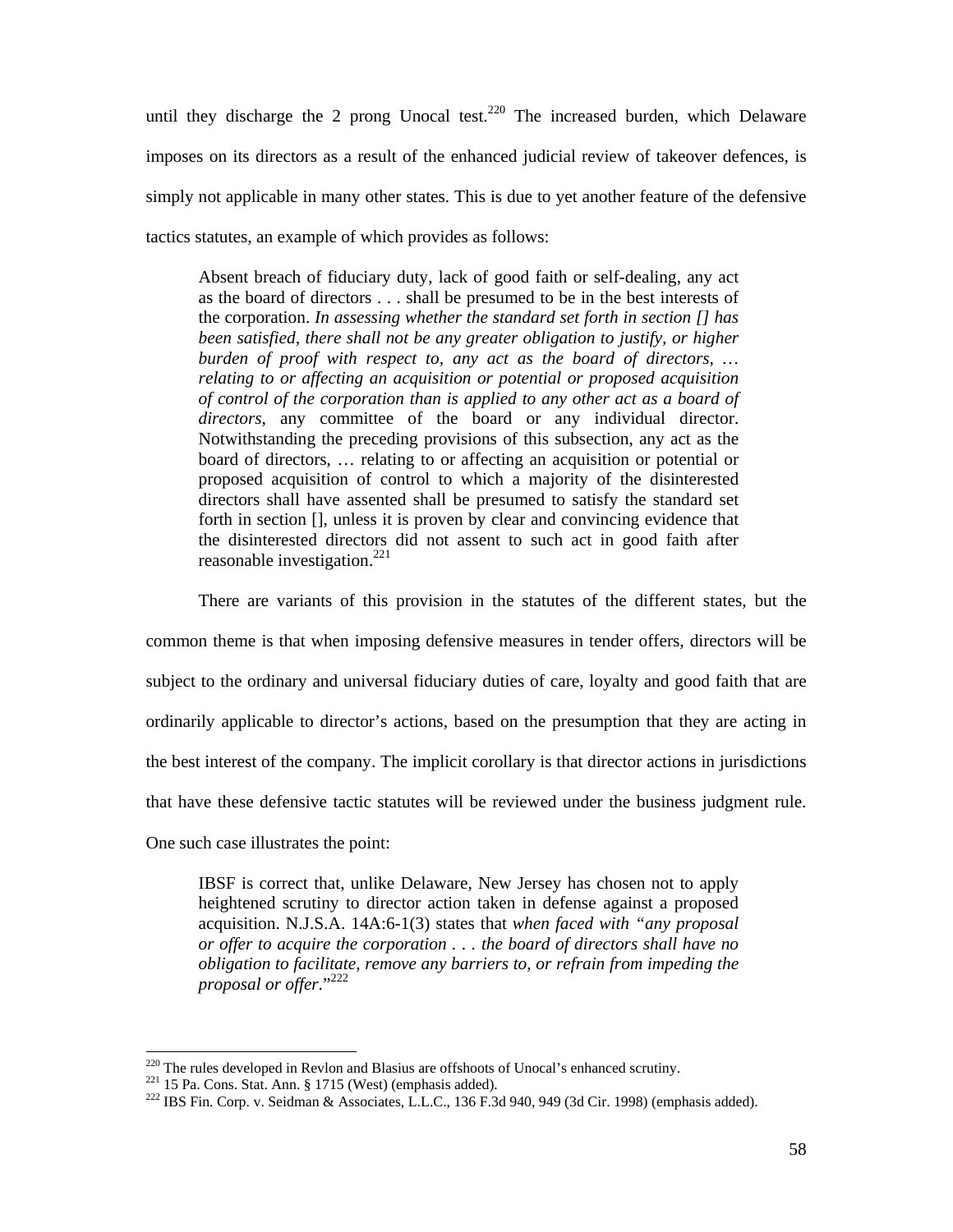Also, in Massachusetts, the court in responding to the agitation by the plaintiffs to apply the proportionality doctrine in *Unocal*, noted that it is not "wholly free … to innovate at pleasure," in essence stating that it had to follow the law of Massachusetts and not Delaware.<sup>223</sup> Accordingly, the court stated,

*The standards set forth in Mass.G.L.c. 156B, secs. 32A and 65, with no additional or heightened judicial scrutiny, are the standards that apply to actions taken with respect to a shareholder rights agreement* of a Massachusetts corporate entity adopted pursuant to Sec. 32A, either directly or on a recommendation of a special committee of a board of directors, of which board a majority is independent and which special committee itself is made up solely of independent directors.<sup>224</sup>

When it comes to interfering with the shareholder franchise however, Delaware law is

influential, even where enhanced judicial scrutiny is rejected:

Neither the briefs of the parties, nor our researches, have identified New Jersey cases which have addressed the level of scrutiny to be applied to action by a board of directors intended to hamper the exercise by some shareholders of their franchise. Given the absence of pertinent New Jersey case law, the district court was, in our judgment, correct in concluding that New Jersey courts confronted with a case like the case at bar would look to Delaware case law.225

It should be noted that a few states also apply the Unocal standard, and it would be

instructive to compare decisions outside applying the other standards of review. This will

help in understanding whether it is possible to achieve the same goal using different methods.

*Hanson Trust Plc v. ML SCM Acquisition, Inc.*<sup>226</sup> involved the struggle for the acquisition of SCM, a New York corporation. Hanson Trust had made a tender offer for SCM, which SCM responded to by finding a white knight and entering into a merger agreement with Merrill Lynch.<sup>227</sup> Pursuant to the terms of the merger agreement, SCM

<sup>&</sup>lt;sup>223</sup> Seidman v. Cent. Bancorp, Inc., 030547BLS, 2003 WL 21528509 (Mass. Super. Jun. 30, 2003).

<sup>&</sup>lt;sup>224</sup> *Id.* (emphasis added).<br><sup>225</sup> *Supra* note 222, at 949.<br><sup>226</sup> 781 F.2d 264 (2d Cir, 1986).<br><sup>226</sup> 781 F.2d 264 (2d Cir, 1986).<br><sup>227</sup> Pursuant to the merger agreement, Merrill Lynch also launched a tender offer for SC loaded offer, in which Merrill Lynch would acquire 80% of the shares of SCM for cash, and then the remainder of the shares would be acquired in a second step transaction and the consideration for those shares would be "junk-bonds." Under Delaware law, this is a classic coercive offer which the courts frown upon and it is almost certain that this type of defensive measure would have been found to be coercive and therefore unreasonable.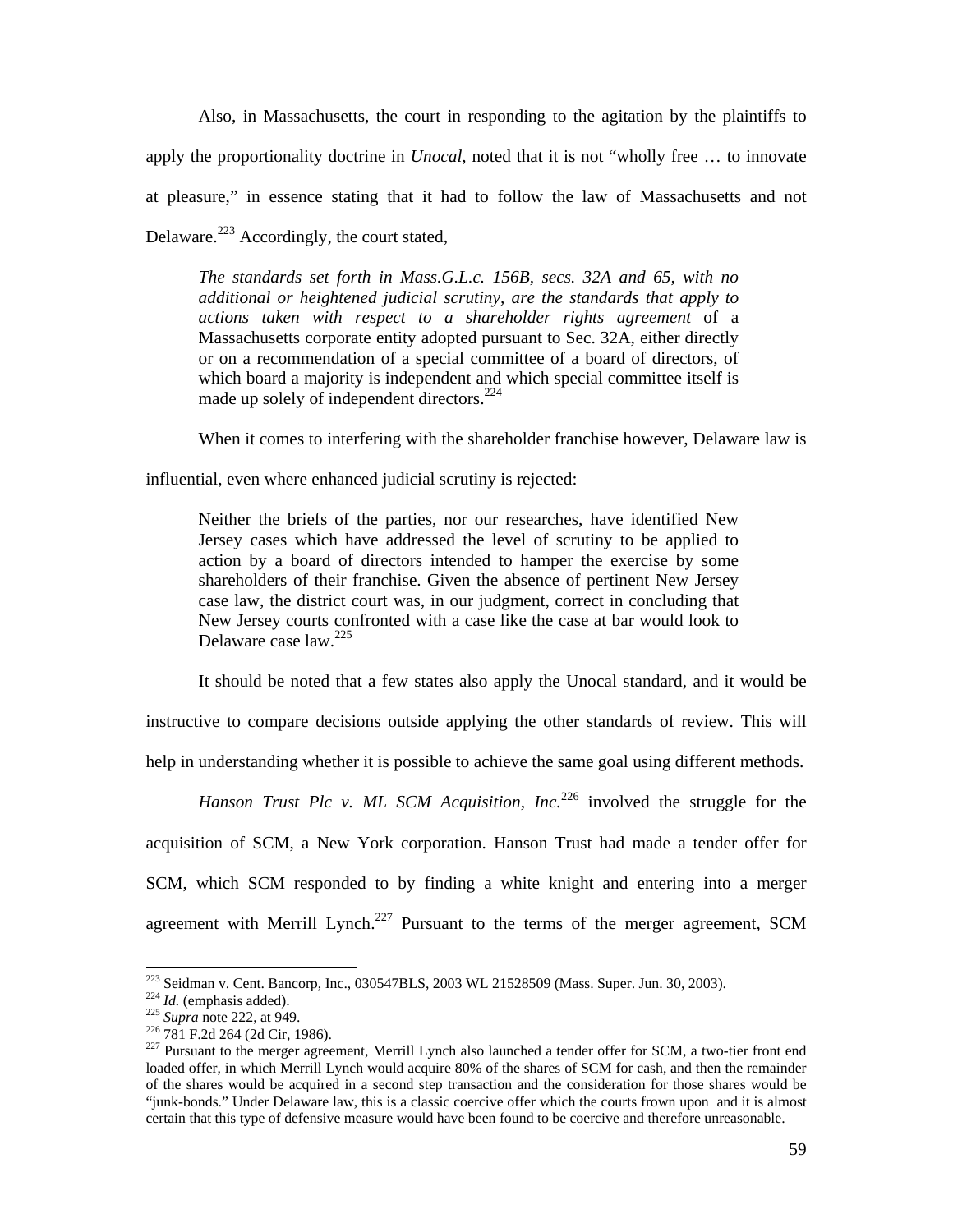agreed to "lock up" certain of its assets for sale to Merrill Lynch at a pre-determined price, should a third party acquire more than one third of SCM's stock. Merrill Lynch exercised the lock-up option once Hanson Trust acquired 37.4%. Hanson Trust subsequently brought action to enjoin the lock-up option.

On appeal, the first item on the agenda for the Second Circuit was to determine the appropriate standard of review. According to the court, "SCM is a New York corporation and . . . the acts of its directors are to be considered in light of New York law. Under New York corporation law, a director's obligation to a corporation and its shareholders includes a duty of care . . . . In evaluating this duty, New York courts adhere to the business judgment rule . . . . " As to the burden of proof, the court stated further, "[a]lthough in other jurisdictions, directors may not enjoy the same presumptions per the business judgment rule, at least in a takeover context, *see*, *e.g.*, *Unocal* . . . , under New York law, the initial burden of proving directors' breach of fiduciary duty rests with the plaintiff."  $228$ 

According to the court, the fact that the business judgment rule applied did not protect directors where there is sufficient evidence of a breach of fiduciary duty. The focus of the court's review turned on the directors' duty of care which accordingly requires directors to act with "reasonable diligence" in gathering and considering material information. The directors' process was confined to a three-hour late-night meeting at which they did not ask the appropriate questions with regard to valuation of the assets to be sold pursuant to the lock-up option or even the tender offer price, neither did they request a fairness opinion from their financial advisers. They simply relied on their advisers' opinion without adequately informing themselves. Having found that the directors had breached their duty of care for the foregoing reasons among others, the burden of proof then shifted to the board to justify its actions. The court was not satisfied with SCM's justifications and found that "the mere threat

<sup>228</sup> *Supra* note 226, at 273.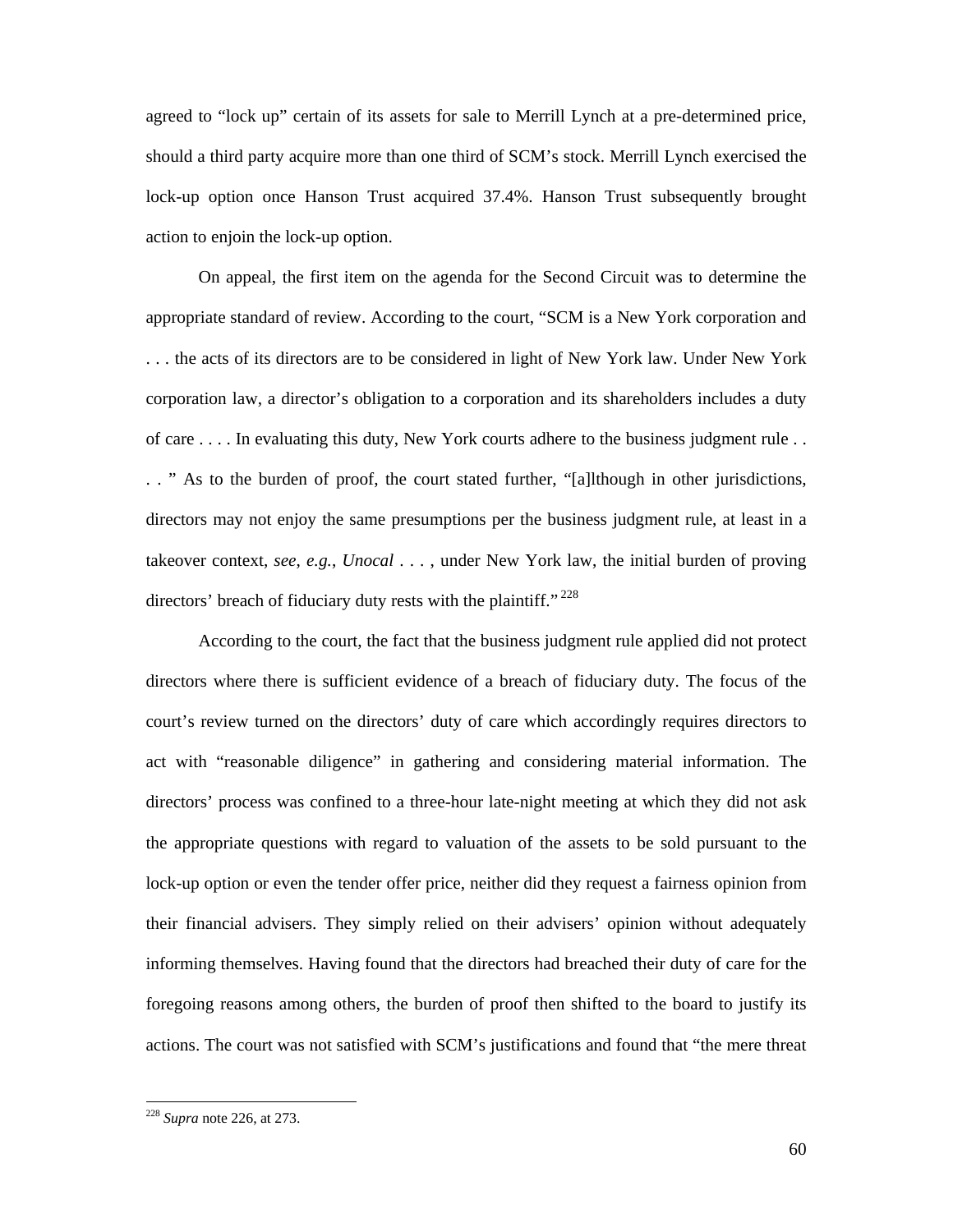of the exercise of the [lockup] option . . . operates to coerce Hanson and other SCM shareholders into tendering for potentially less than optimal consideration  $\dots$  ."<sup>229</sup> Applying the business judgment rule, the court enjoined SCM and Merrill Lynch from exercising the lock-up option.

We can analyse this case using the 2-prong Unocal test to see if we reach the same result. Under Unocal, the directors would initially need to show that they believed there was a threat to corporate policy and effectiveness, by exercising good faith and reasonable investigation. The common threats that Delaware courts have recognised from the cases discussed earlier in this paper include inadequate value, a desire to remain independent, or a management plan for the long-term value of the company. In its deliberations, the SCM board never directly discussed the inadequacy of the Hanson Trust tender offer.<sup>230</sup> On this basis alone, the directors would fail the first prong of Unocal, not having shown the reasonable investigation required to conclude that the tender offer posed a threat.<sup>231</sup> With respect to the proportionality test of the  $2<sup>nd</sup>$  prong, the directors must show that the lock-up option was not preclusive or coercive and that it fell within a range of reasonableness. The court had held that the effect of the lock-up option was to coerce the shareholders into tendering into the Merrill Lynch offer at a price less than the Hanson Trust tender offer. It is this kind of defensive measure which would be found to be unreasonable under Delaware case law, and which was in fact found to be so in *Revlon*, a case in which the court enjoined a similarly applied lock-up option albeit for a different reason.<sup>232</sup>

 $229$  Supra note 226, at 283.

<sup>&</sup>lt;sup>230</sup> *Supra* note 226, at 283.<br><sup>230</sup> *Supra* note 226, at 281.<br><sup>231</sup> Of course, if Unocal was the standard to be applied, the directors would have made a great showing of how Hanson's tender offer was inadequate.<br><sup>232</sup> In *Revlon*, 506 A.2d, 183, which also cites the present case, the court found the lock-up impermissible under

the Unocal standard, because the duty of directors in that situation had changed from defending the company against a takeover to an auctioneer whose duty is to get the highest price possible, rather than playing favourites which is the effect of the grant of the lock-up option. I must clarify that the standard in *Revlon* applies in circumstances that are different from the typical Unocal scenario. Revlon applies when what began as a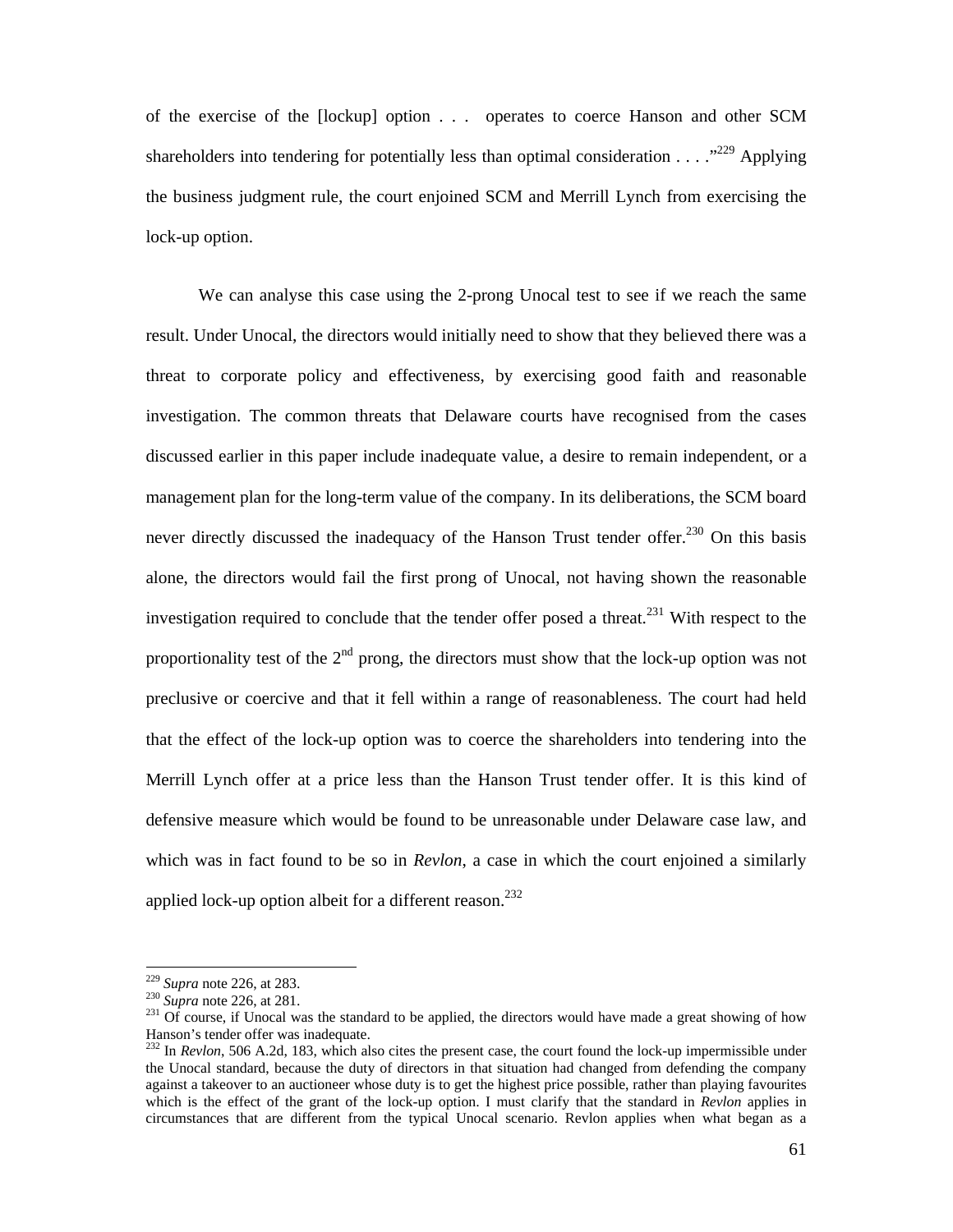This shows that simply by applying the business judgment rule, without resorting to proportionality review, a defensive measure may be found to be a breach of fiduciary duty. There is no reason for the business judgment rule to be as deferential as it is generally perceived to be.

defensive measure metamorphoses into the inevitable breakup of the company or leads to a sale or change of control.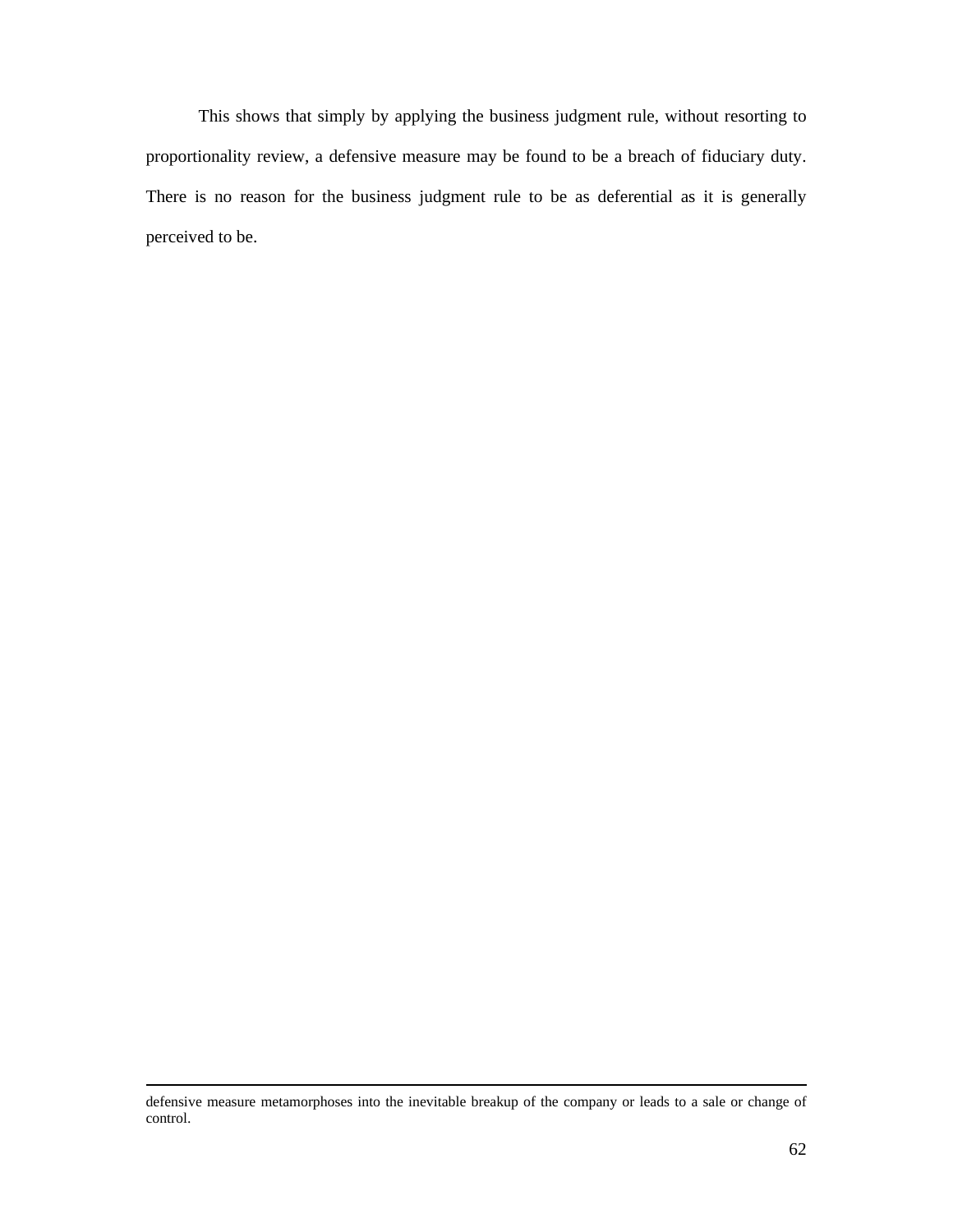### **PART VIII PROPORTIONALITY IN DELAWARE AFTER TIME INC., MOORE, AND UNITRIN**

After the trio of *Time, Inc.*, *Moore*, and *Unitrin*, the last of which was in 1995, there have been insinuations that Unocal is effectively dead.<sup>233</sup> In a particularly wordy opinion which traced the development of recent Delaware corporate law, Special Superior Court Judge Tennille of the Superior Court of North Carolina in *First Union Corp. v. SunTrust Banks, Inc.*, suggested that the Delaware Supreme Court by declining to apply the fiduciary duty analysis of Unocal and applying statutory interpretation instead, may be searching for a more predictable standard of review as an alternative to the now multifaceted standards of review that fiduciary duty analysis has evolved into under Delaware law.  $^{234}$  To support his assertion, the judge referred to two cases decided by the Delaware Supreme Court,  $235$  to which we can now add a third after the *Omnicare* decision, to which the court declined to apply a fiduciary duty analysis, and applied statutory interpretation instead.

The first of such cases is *Brazen v. Bell Atlantic Corp.*236 This case was about the validity of a \$550 million termination fee contained in a merger agreement. The text of the merger agreement referred to the termination fee as "liquidated damages and not a penalty," but the plaintiff challenged its validity claiming that it was excessive and was aimed at coercing the shareholders to vote in favour of the proposed merger. The Chancery Court in upholding the termination fee availed the defendants of the presumptions of the business judgment rule, and the plaintiffs were unable to successfully rebut the presumption.<sup>237</sup> Although the Delaware Supreme Court reached the same conclusion as the Chancery, it

<sup>&</sup>lt;sup>233</sup> Thompson and Smith, *supra* note 21, at 286.

<sup>&</sup>lt;sup>234</sup> 01-CVS-10075, 2001 WL 1885686 at \*1 n.2 (N.C. Super. Aug. 10, 2001). Fiduciary duty analysis covers the entire gamut from the Business Judgment Rule, to Unocal, Revlon, and Blasius. *But see*, Williams v. Geier where the Court applied the business judgment rule rather than the Unocal and Blasius analysis that the Chancery had applied.<br><sup>235</sup> First Union Corp., supra note 234.

<sup>235</sup> *First Union Corp.*, *supra* note 234. 236 695 A.2d 43 (Del. 1997). 237 Brazen v. Bell Atl. Corp., CIV. A. 14976, 1997 WL 153810 (Del. Ch. Mar. 19, 1997) *aff'd on other grounds*, 695 A.2d 43 (Del. 1997). *See also*, In re IXC Communications, Inc. Shareholders Litigation, C.A. 17324, 1999 WL 1009174 (Del. Ch. Oct. 27, 1999) (where the Chancery applied the business judgment rule to deal protection devices).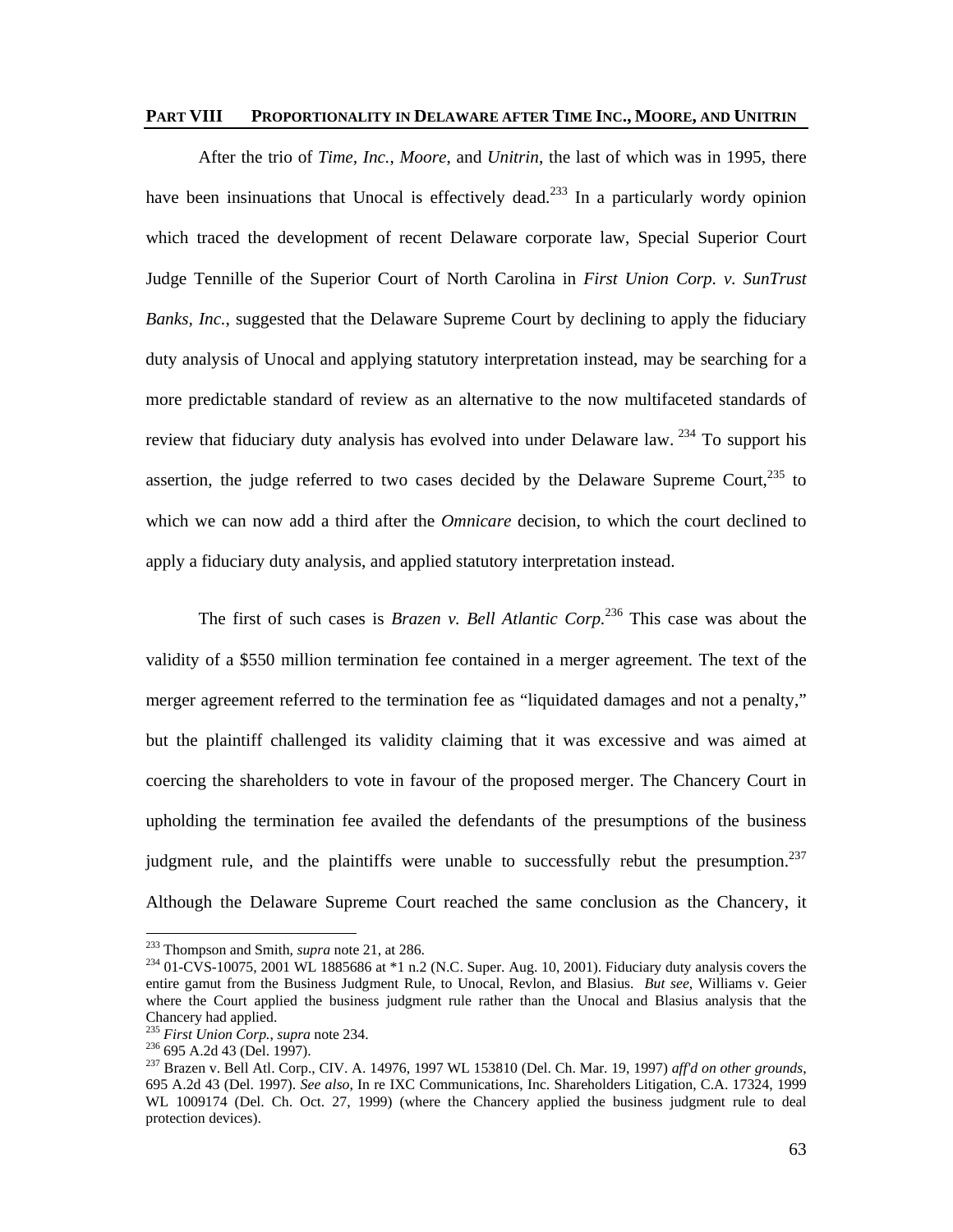employed a different approach relying instead on the liquidated damages analysis applicable in Delaware courts.238 The Delaware Supreme Court chose to accept the literal wording of the agreement designating the \$550 million fee as liquidated damages, and nothing else. According to the Court, liquidated damages provisions are not strictly determined under the business judgment rule otherwise the courts would not have developed the liquidated damages test which objectively analyses the reasonableness of the amount of applicable damages.

One thing stands out in this case: the Chancery Court reached its decision by applying the business judgment rule analysis regardless of the fact that the decisions in *Time, Inc.* and *QVC*, had determined that a Unocal analysis is applicable when considering deal protection devices. The Chancery had clearly rejected the idea that the termination fee was liquidated damages, which would have perhaps compelled it to apply the liquidated damages analysis. If therefore the fee was not liquidated damages, and was properly a termination fee, I believe the Unocal analysis should have been applied rather than the business judgment rule. On the part of the Delaware Supreme Court, neither of the fiduciary duty analyses under the business judgment rule nor Unocal was even discussed.

The second such case referred to by the *First Union Corp.* court is *Quickturn Design Systems, Inc. v. Shapiro*, where the board of directors of Quickturn amended the shareholder Rights Plan of the company in response to a tender offer and proxy contest launched by Mentor Graphics.<sup>239</sup> The amended Rights Plan would prevent any Mentor- elected board from redeeming the Rights Plan for a period of 180 days if such redemption would facilitate the acquisition of the company by Mentor Graphics (the "delayed redemption provision"). The Rights Plan amendment was in lockstep with a separate amendment to a provision of the

<sup>&</sup>lt;sup>238</sup> *Brazen*, 695 A.2d at 47.<br><sup>239</sup> 721 A.2d 1281, 1287 (Del. 1998).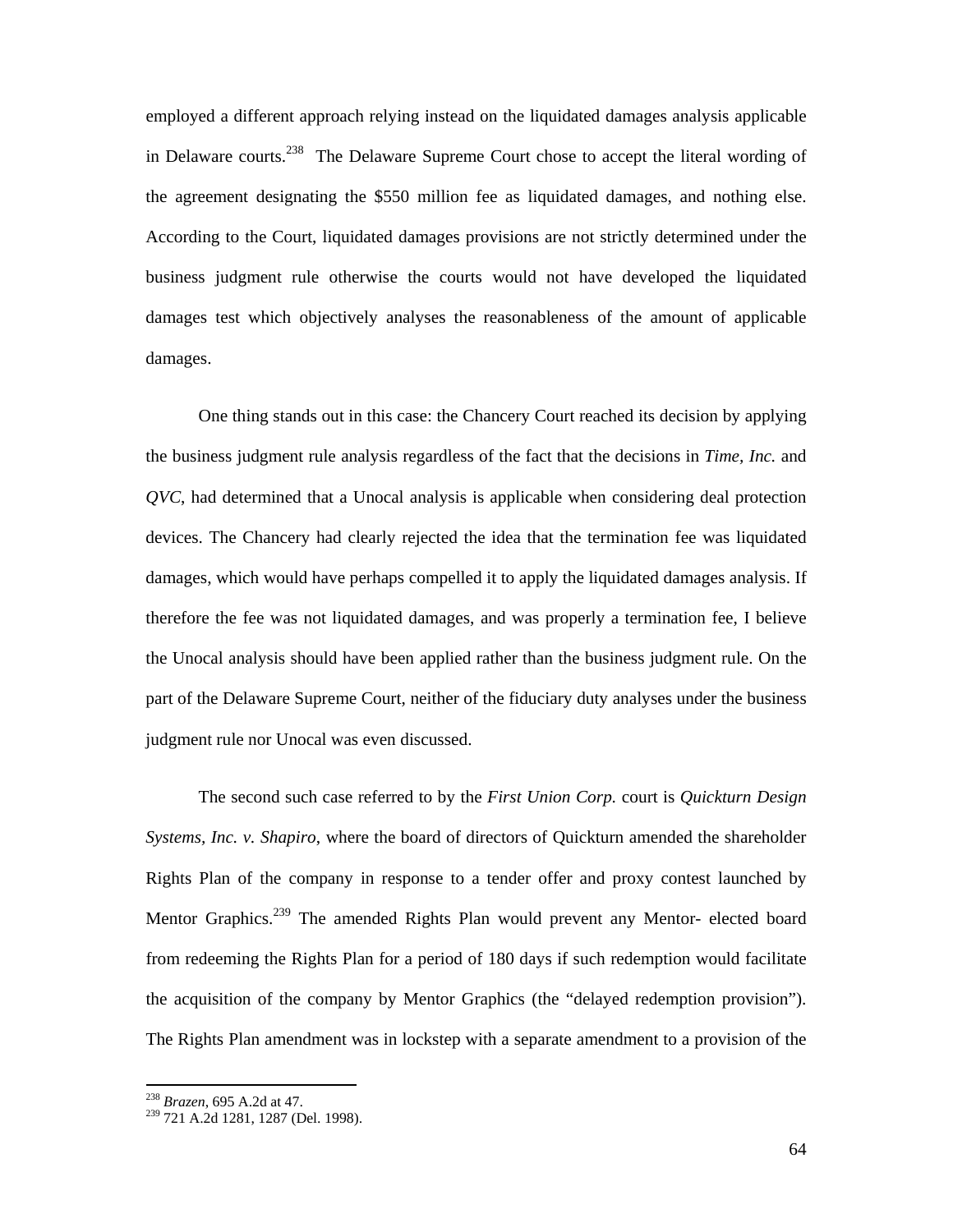bylaws which would effectively delay a shareholder-requested meeting for a period of between 90-100 days. The Chancery, applying Unocal found that although the board had reasonably determined a threat that the shareholders would in mistaken belief tender into the Mentor offer and elect a new board that would sell the company without the shareholders realising Quickturn's true value, the delayed redemption provision was held not proportional because it tended to coerce any newly elected board to evaluate Quickturn and provide alternative transactions to the shareholders before selling the company.<sup>240</sup>

On appeal, the Delaware Supreme Court would however take a different tack. Identifying also the element of coercion faced by a new board of directors, the Court decided to analyse the delayed redemption provision against the provisions of statute, and it found the provision to be invalid.<sup>241</sup> Specifically, the Delaware Supreme Court found that § 141(a) of the Delaware General Corporation Law confers upon every board of directors the full powers to manage the company, unless the certificate of incorporation of the company limits the authority of the board. Concluding that there was no such provision in Quickturn's certificate of incorporation, the delayed redemption provision was held invalid under that provision.

The Court did not stop there  $-$  it made an additional analysis of the delayed redemption provision. According to the Court, director's fiduciary duties change according to the particular context and usually cannot be estimated ahead of time. Therefore, a provision that pre-determines directors' actions could lead to the directors breaching their fiduciary duties in the future. Particularly with regard to takeover defensive measures, the Court said, "[i]n *Revlon,* this Court held that no defensive measure can be sustained when it represents a

<sup>&</sup>lt;sup>240</sup> Notice the difference with the party bearing the effect of the coercion in this case; while the principle of coercion developed up until *Unitrin* was in relation to shareholder choice, this time around, it relates to directors' choice.

<sup>&</sup>lt;sup>241</sup> A similar result was reached in Carmody v. Toll Bros., Inc., 723 A.2d 1180 (Del. Ch. 1998) where the Chancery held that a provision of the Rights Plan which permitted only the "continuing directors" to redeem a Rights Plan – the so-called "dead hand pill", was invalid by virtue of § 141(a) Delaware General Corporation Law.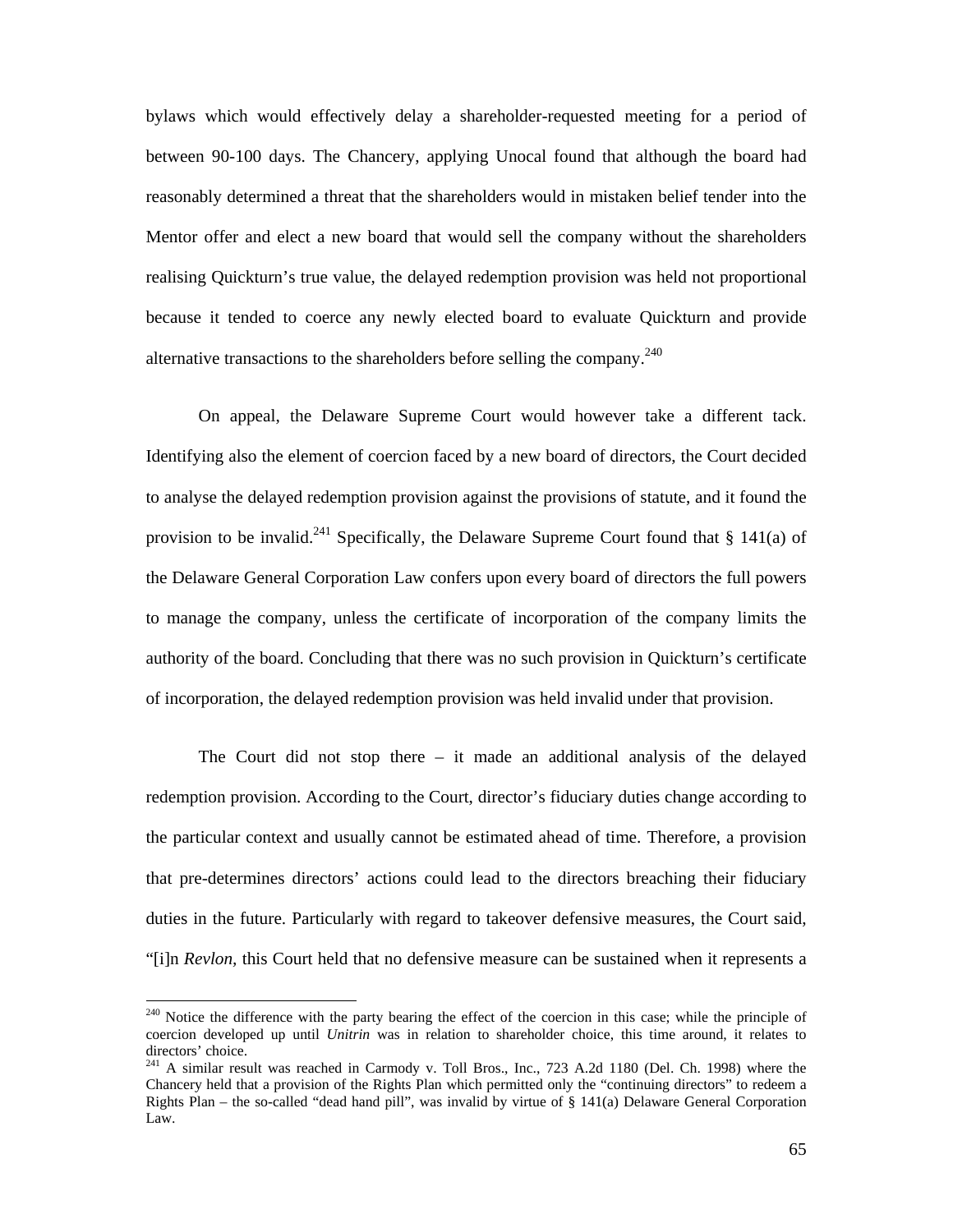breach of the directors' fiduciary duty. A *fortiori,* no defensive measure can be sustained which would require a new board of directors to breach its fiduciary duty."<sup>242</sup> It was solely in this context that the Delaware Supreme Court's addressed the issue of directors' fiduciary duties when applying takeover defensive measures.

It is apparent why the *Quickturn* decision would be befuddling. A bright line rule has been in existence since the decision in *Unocal* i.e. before the business judgment rule would apply to a board's defensive action in a takeover, the board must prove first that it reasonably believed there was a threat to corporate policy and effectiveness, and second that the defensive action was reasonable in relation to the threat.<sup>243</sup> Unless I am mistaken, the Quickturn board's bylaw and Rights Plan amendments were a defensive response to Mentor's tender offer. The default standard of review should have been Unocal, as the Chancery properly did. The Delaware Supreme Court did not even consider Unocal in reaching its decision, in such a clearly obvious case that begs for the application of Unocal!

Like *Brazen*, *Omnicare* involved the use of deal protection devices. Unlike *Brazen* where it avoided a Unocal analysis on a technicality, the Delaware Supreme Court in *Omnicare* reverted to a Unocal analysis of the deal protection devices used by the NCS board, and found them to be unreasonable by reason of being coercive.<sup>244</sup> The Court did not stop there however. After finding the deal protection devices unreasonable, the court found that "alternatively, they are unenforceable because they are invalid as they operate in this case."<sup>245</sup> Rendering its opinion, the Court stated that the combination of the voting agreements, the force the vote provision, and the lack of an effective fiduciary out clause, prevented the board from fulfilling its fiduciary duties to the minority stockholder when

 $242$  Quickturn, 721 A.2d at 1292.

<sup>245</sup> See, e.g., Unocal, 493 A.2d at 955; Moran, 500 A.2d at 1356; Revlon, 506 A.2d at 180.<br>
<sup>244</sup> See discussion of *Omnicare* on page 47.<br>
<sup>245</sup> *Omnicare*. 818 A.2d at 936.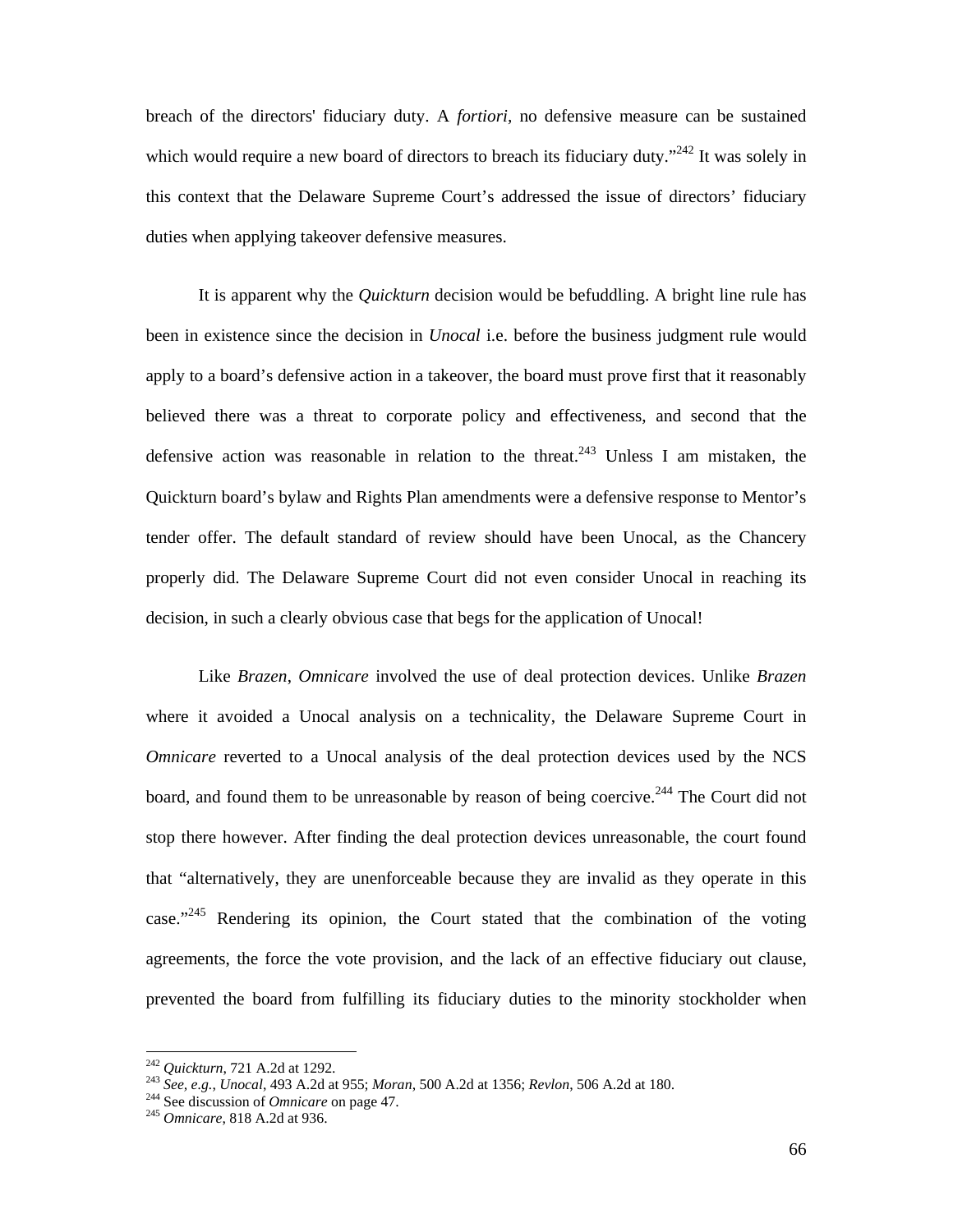Omnicare presented its superior proposal.<sup>246</sup> Once again, the Court noted that a board's fiduciary duties apply even to indeterminable future events, preventing them from binding up their fiduciary responsibilities in the present. Regardless that an action is legal, like the combination of the force the vote and the voting agreements was, such action must conform to a board's fiduciary duties, otherwise they would be invalid. $247$ 

Reminiscent of its holding in *Quickturn*, the Delaware Supreme Court once again found that an otherwise legal action could be invalid if it prevented or had the potential to prevent directors from exercising their fiduciary duties. This is particularly instructive when we consider that this provision applies even where a board is empowered under the law to act the way it did. The Court realising how this could be perplexing to any observer, stated that such statutory provisions e.g.  $\S$  251(c) of the DGCL which permits force-the-vote transactions, are "presumptively valid in the abstract" and cannot "validly define or limit the directors' fiduciary duties under Delaware law or prevent the [NCS] directors from carrying out their fiduciary duties under Delaware law."248 The Court explained that even the deliberations leading up to the amendments to  $\S$  251(c) explicitly provided that "the amendments are not intended to address the question of whether such a submission requirement is appropriate in any particular set of factual circumstances.<sup>249</sup>

A holistic appraisal of these three cases – *Brazen*, *Quickturn* and *Omnicare* – portends trouble in Unocal- land. It had been coming, what with the inconsistencies and conflicts that had been playing out, even right from the *Unocal* decision.<sup>250</sup> The Delaware Supreme Court's subtle shift from the enhanced judicial scrutiny is not without its concerns. When the Supreme Court starts to oscillate between law and equity, the clarity which it intends to foster

 $^{246}$  Id.

<sup>&</sup>lt;sup>247</sup> *Id.* at 937.<br><sup>248</sup> *Id.* at 938.<br><sup>249</sup> *Id.* at 937.<br><sup>250</sup> *First Union Corp.*, 01-CVS-10075, 2001 WL 1885686 at \*17.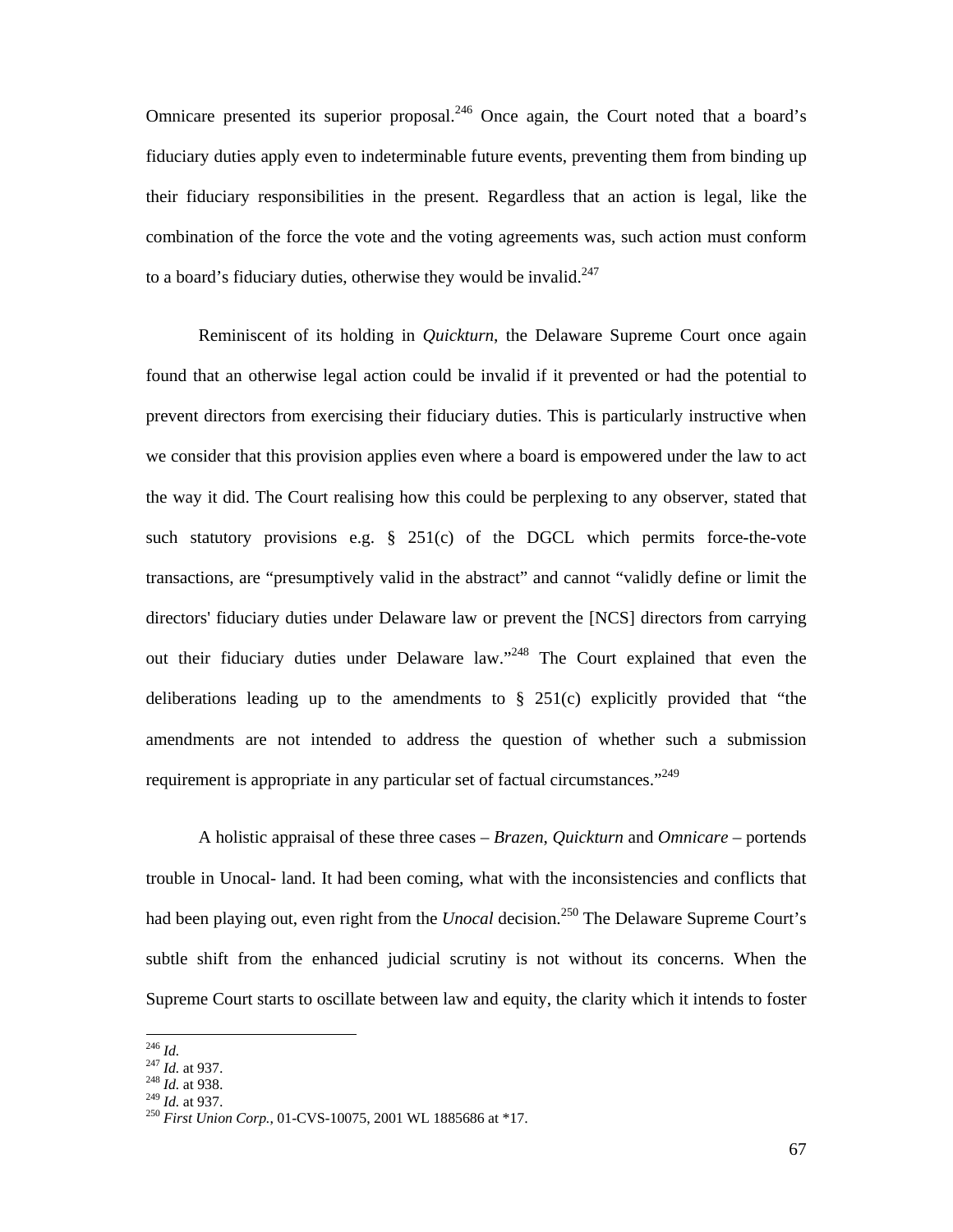by deviating from the enhanced judicial review is not thereby achieved. Then Vice-Chancellor Strine had this to say particularly with reference to the Supreme Court's decision in *Omnicare*: "this reasoning renders indistinct the line between law and equity by announcing that legally authorised action is, in any conceivable circumstance, somehow invalid."<sup>251</sup> Citing *Schnell v. Chris-Craft*,<sup>252</sup> the leading Delaware precedent in which it was first held that that lawful corporate action would not be upheld if it is inequitable, the Chancellor continued saying "if the General Assembly has decided that certain acts are legal, then presumably there must be circumstances when a board's decision to take those acts must be equitable."253 Recall that the *Omnicare* board actions were legal, yet they were held invalid for being a breach of the board's fiduciary duty (in addition to being coercive).

So where does that leave the Unocal standard of review? While the critics think Unocal is dead,  $254$  recent decisions show that it is anything but. The Delaware Supreme Court went back to a pure Unocal analysis in the *Versata* case as recently as 2010.<sup>255</sup> However, a discussion of the current state of Delaware jurisprudence regarding Unocal requires a consideration of the recent *Airgas* cases.

# Airgas Facts<sup>256</sup>

-

In February 2010, Air Products and Chemicals, Inc. ("Air Products") launched a public tender offer for all outstanding shares of Airgas, Inc. ("Airgas") at \$60/share. The tender offer was the culmination of a process that began in late 2009 when Air Products first approached Airgas about a possible transaction. Airgas flatly rejected this offer as grossly

<sup>251</sup> Leo E. Strine, Jr., *If Corporate Action Is Lawful, Presumable There Are Circumstances in Which It Is Equitable to Take That Action: The Implicit Corollary to the Rule of Schnell v. Chris-Craft*, 60 BUS. LAW. 877, 902 (2004-2005).<br><sup>252</sup> 285 A.2d 437 (Del. 1971).

<sup>&</sup>lt;sup>253</sup> Stine, *supra* note 251, at 903.<br><sup>254</sup>See *supra* note 233, and the accompanying text.<br><sup>255</sup> See discussion of *Versata* at page 40 of this paper.<br><sup>256</sup> 16 A.3d 48 (Del. Ch. 2011).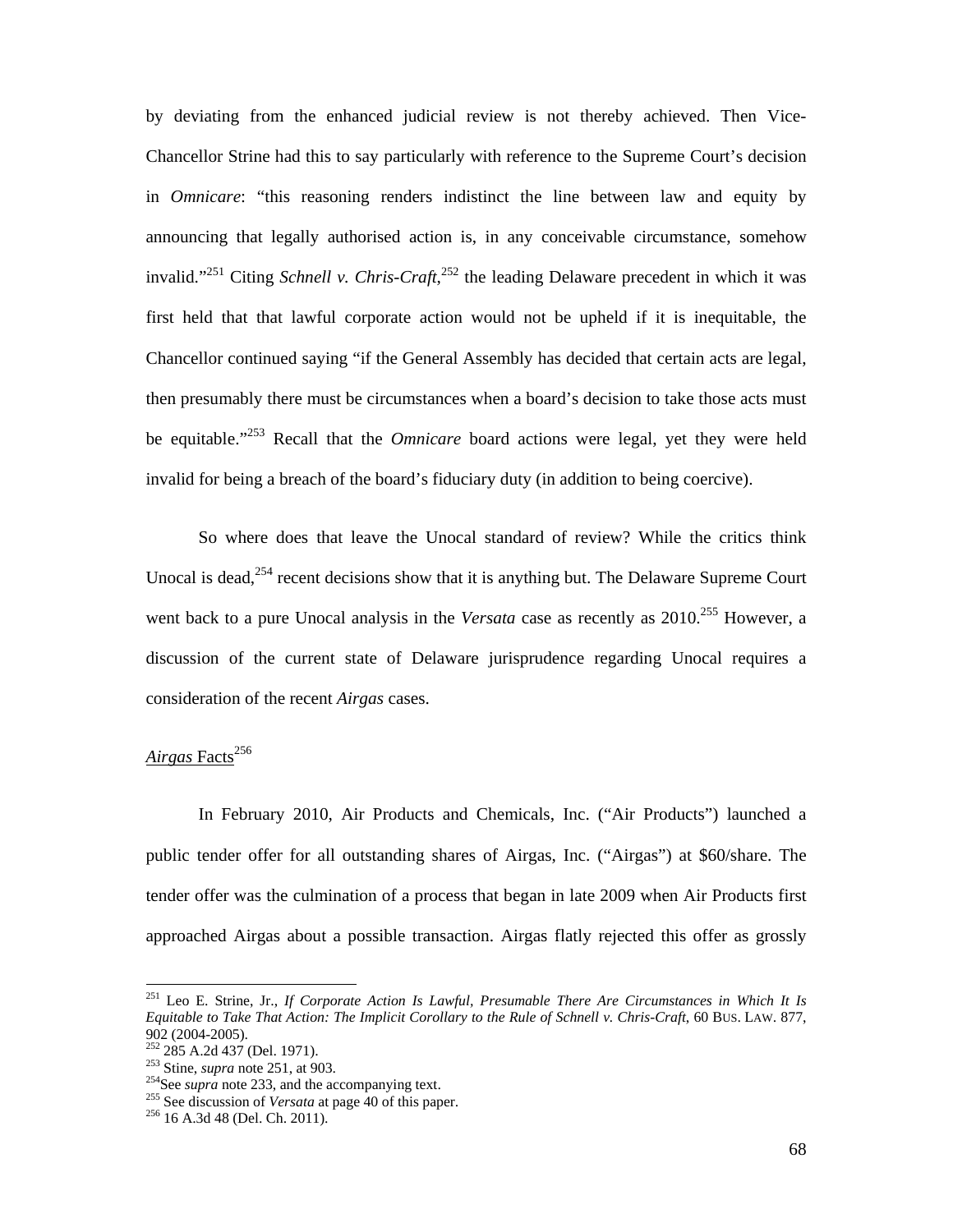inadequate. Through several increases in the tender offer, Airgas directors kept rejecting the offer as inadequate. Air Products' onslaught on Airgas was on two fronts – the tender offer and a proxy contest which it commenced about a month after the tender offer. Each of these is discussed in turn below.

### 1. The Tender Offer

This was Air Products' primary method of gaining control of Airgas. After its final tender offer of \$70 had been turned down by the Airgas board as being inadequate, Air Products brought an action for relief before Delaware Chancery Court seeking the Airgas board to remove its defensive measures, in particular its poison pill in order to allow the shareholders tender into the offer. Air Products presented quite an ingenious argument before the court stating that the business judgment rule and not Unocal should apply, because there was no "omnipresent spectre" that the directors were acting primarily in their self-interest since its nominee directors and the incumbent directors were acting in unison and had received advice from an investment banker requested by its nominees.<sup>257</sup> The Chancery wasted no time in shooting down this theory, stating that as long as a target board takes defensive action in response to a tender offer, Unocal would apply.

In an opinion which hinted that the Chancellor's hands were tied in reaching his decision,<sup>258</sup> it was held that the Airgas board had discharged its duties under the Unocal standard of review. With respect to the first prong i.e. finding through reasonable investigation that a threat to corporate policy and effectiveness existed as a result of the tender offer, the court found that the Airgas board had identified two threats: (i) the threat of

<sup>&</sup>lt;sup>257</sup> *Airgas*, 16 A.3d at 92.<br><sup>258</sup> See the Chancellor's statement in *Airgas*, 16 A.3d at 101 ("Thus, while I agree theoretically with former-Chancellor Allen's and then-Vice Chancellor Strine's conception of substantive coercion and its appropriate application, the Supreme Court's dictum in *Paramount* (which explicitly disapproves of *Interco* ) suggests that, unless and until the Supreme Court rules otherwise, that is not the current state of our law.")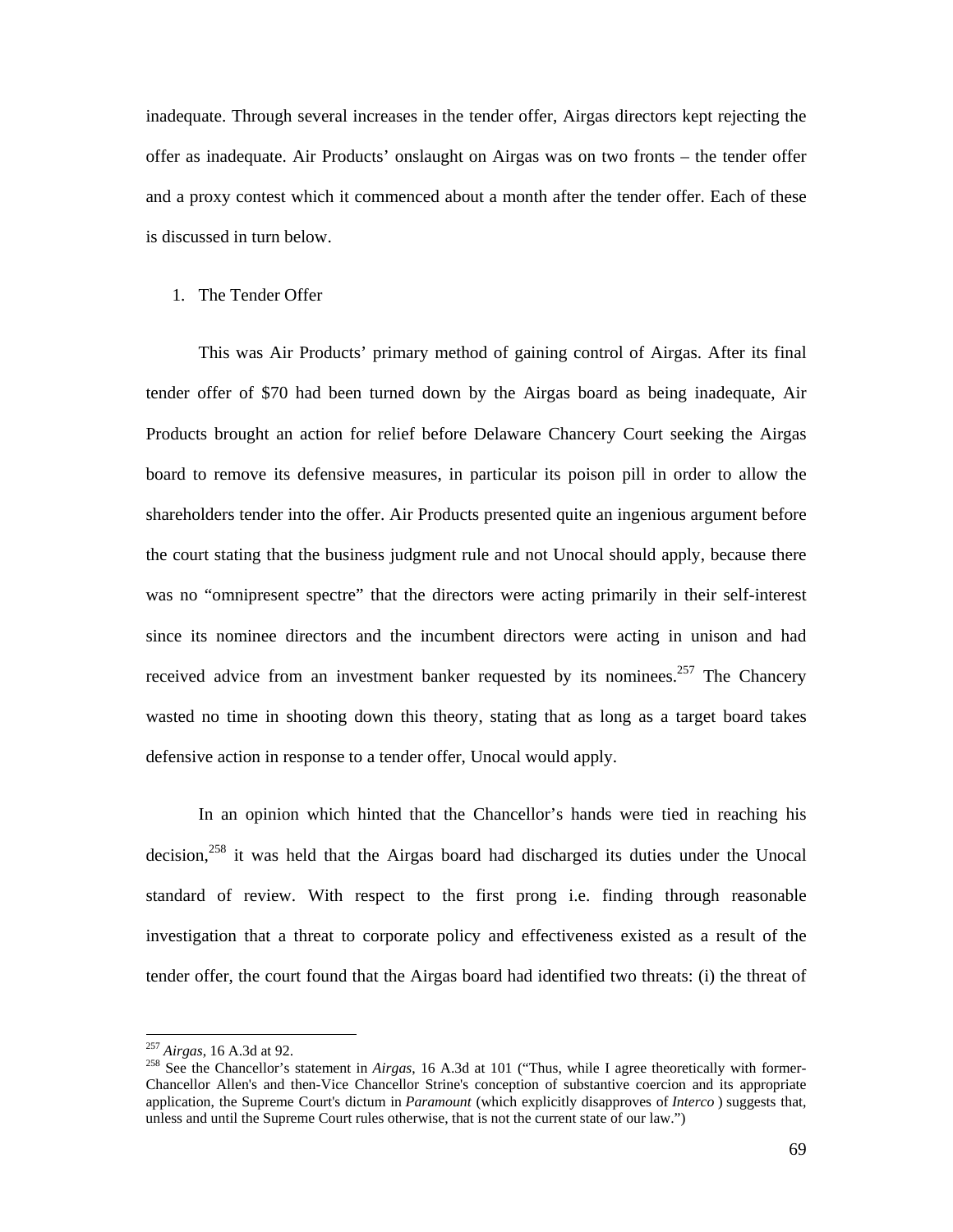inadequate value; and (ii) the threat that the arbitrageurs who formed a large bloc of shareholders would tender into the offer thereby coercing the other shareholders to tender into the inadequate offer.<sup>259</sup> Concerning the proportionality prong, the court found the Airgas board's maintenance of the poison pill to be reasonable in relation to the threat because it was neither preclusive (the possibility of Air Products obtaining control of Airgas board was not "realistically unattainable"),  $260$  nor coercive (Airgas management was not cramming down a management sponsored alternative on the shareholders; rather it was simply trying to maintain the status quo and manage the company for the long term),  $^{261}$  and it fell within a range of reasonableness.

### 2. The Proxy Contest

As part of its efforts to unseat the Airgas board in a proxy contest in 2010, Air Products nominated a slate of three directors for election at the next annual meeting of the company which was earlier scheduled to hold in August 2010 at the latest. Air Products also proposed to amend Airgas's bylaws to require Airgas to hold its 2011 annual meeting and all subsequent annual shareholder meetings in the month of January.<sup>262</sup> Airgas's response to the proxy solicitation was to amend its bylaw to push the 2010 annual meeting back by a month to September 2010 in order to "provide information to stockholders" before the annual meeting, as well as more time to "demonstrate performance of the company."<sup>263</sup> At the annual meeting in September, the Air Products nominees were elected to the board and the Air Products' bylaw proposals were accepted by a majority of the shareholders. After this meeting, Airgas immediately filed suit in the Delaware Chancery challenging the validity of a

 $^{259}$  *Id.* at 105-106.

<sup>&</sup>lt;sup>260</sup> *Id.* at 121-122.<br><sup>261</sup> *Id.* at 121-122.<br><sup>261</sup> *Id.* at 113.<br><sup>262</sup> While this was not the only proposed bylaw amendment, it is the only one relevant for the purpose of this analysis.

<sup>263</sup> *Airgas*, 16 A.3d at 73.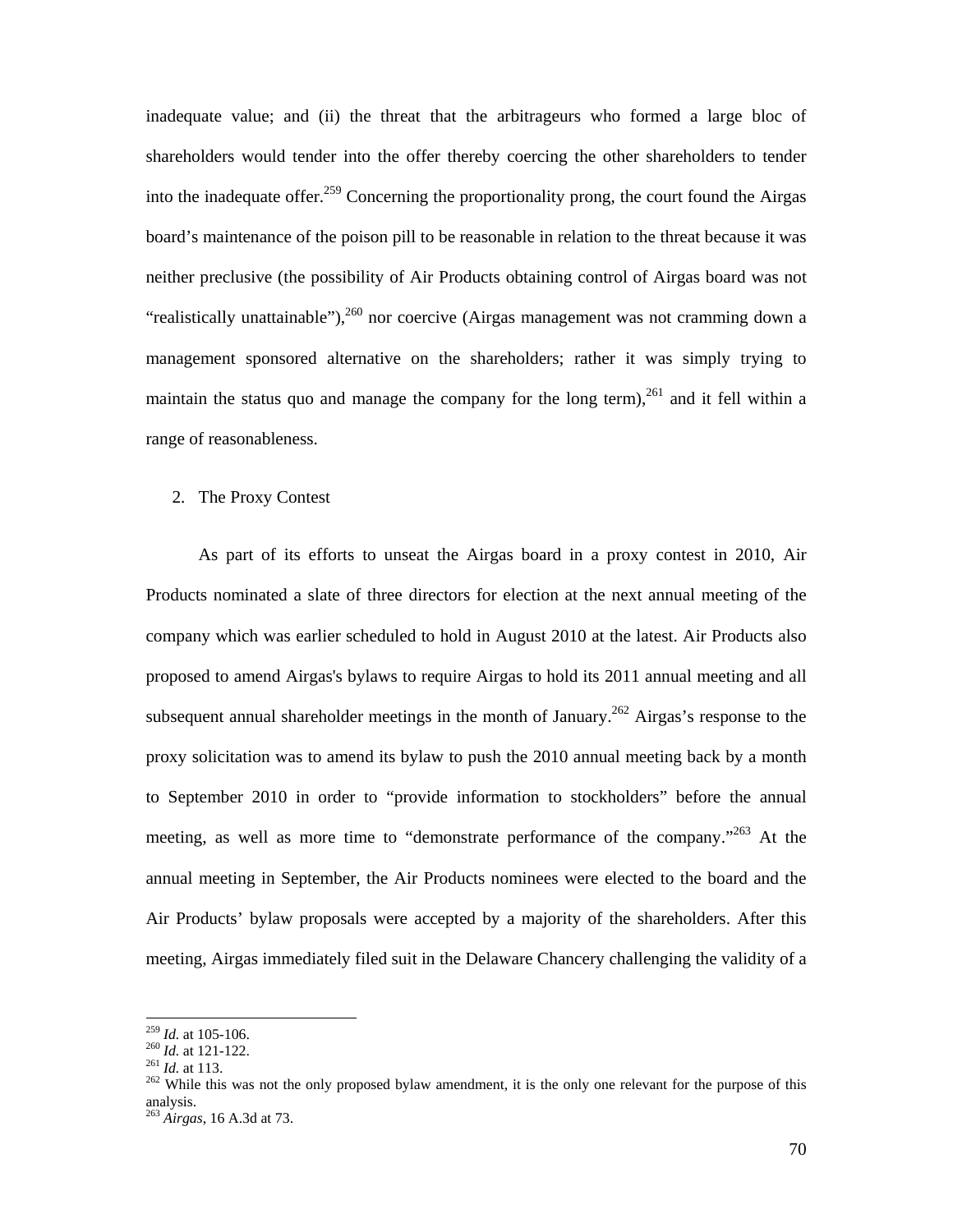one of the bylaws which was passed at the annual meeting. Although the Chancery upheld the validity of the bylaw, what followed next at the appeal to Delaware Supreme Court is interesting because it reflects the analysis that the Delaware Supreme Court has found ways to rely on the application of law rather than a fiduciary duty analysis in reaching certain of its decisions.

The Airgas board argued that Article 5, Section 6 of its corporate Charter requires a supermajority vote to enact a bylaw that is inconsistent with the existing Article III of the bylaws.<sup>264</sup> Specifically, that Charter provision states:

By-Law Amendments. Notwithstanding [] anything contained in this certificate of incorporation to the contrary, Article III of the By-Laws shall not be altered, amended or repealed and no provision inconsistent therewith shall be adopted without the affirmative vote of the holders of least 67% of the voting power of all the shares of the Corporation entitled to vote generally in the election of Directors, voting together as a single class.<sup>265</sup>

Therefore, since only a simple majority approved the enactment of the bylaw altering the time of the annual meeting, the bylaw was invalid.

The issue in the case stemmed from an interpretation of Article III of the bylaws. Air Products argued that the term of the directors terminated at the annual meeting in the third year following the year of their election and that there was no requirement that the directors should have served a full term before the annual meeting in which directors are to be elected could be held. The effect of the newly enacted bylaw would be to shorten the term of the directors coming up for election by as much as 8 months since the next annual meeting was

<sup>&</sup>lt;sup>264</sup> Article III of the Bylaws provides for the classified board of directors as follows, "Number, Election and Terms . . . . The Directors . . . shall be classified, with respect to the time for which they severally hold office, into three classes, as nearly equal in number as possible, one class to hold office initially for a term expiring at the annual meeting of stockholders to be held in 1987, another class to hold office initially for a term expiring at the annual meeting of stockholders to be held in 1988, and a third class to hold office initially for a term expiring at the annual meeting of stockholders to be held in 1989, with the members of each class to hold office until their successors are elected and qualified. At each annual meeting of the stockholders, the successors or the class of Directors whose term expires at the meeting shall be elected to hold office for a term expiring at the annual meeting of stockholders held in third year following the year of their election . . . ." Airgas, Inc. v. Air Products & Chemicals, Inc., 8 A.3d 1182, 1186 (Del., 2010).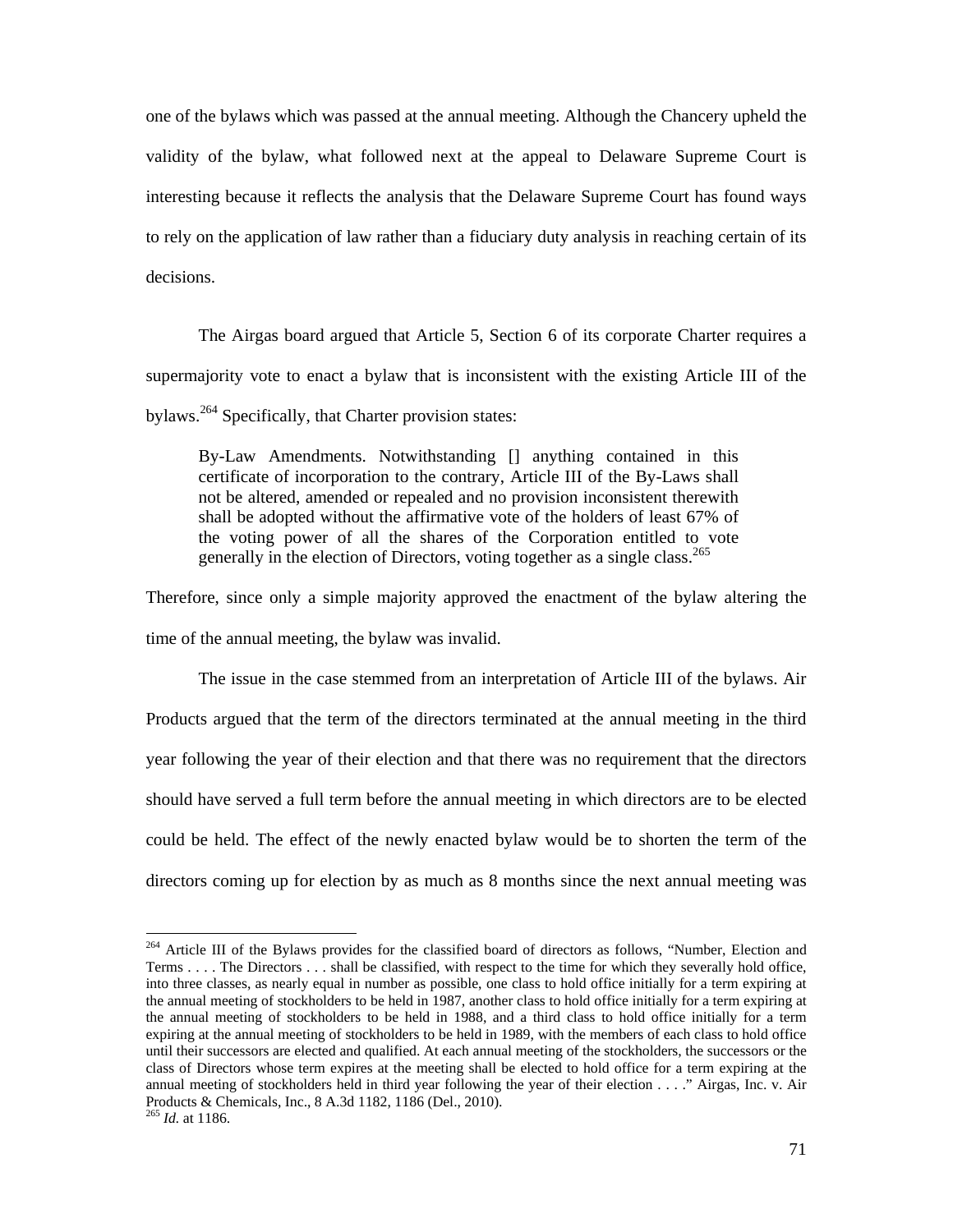to be held in January, barely 4 months after the last annual meeting held in September of the previous year. Airgas on the other hand argued that the annual meeting in which directors are to be elected could not be held until the directors have served a "full term" of three years.

The Chancery applied a strict interpretation of the statute<sup>266</sup> and the bylaws and held that there was nothing in the statute or the Bylaws that provided that annual meetings could only be held approximately one year apart, or set a minimum amount of time that must elapse between one annual meeting and the next one, or even for that matter defined what a "full term" connotes. The Delaware Supreme Court agreed with the Chancery that the wording of the bylaw was unclear as to the specific term of any class of directors. However, the Delaware Supreme Court chose to interpret the provision differently than the Chancery. First, it looked to Delaware precedents which while not dealing with the question of the term of directors, held that staggered boards serve a term of three years.<sup>267</sup> Next, the Court looked at the terms of the staggered boards of other companies; a solid majority of companies, whose bylaws contained language similar to the Airgas bylaws, would usually include in their proxy statements that the staggered board directors serve a term of three years.<sup>268</sup> Further, the court consulted the American Bar Association's Public Company Organizational Documents: Model Forms and Commentary, as well as other commentary, and concluded that the document also provided a three year term for staggered boards.<sup>269</sup> Finally, the court cited *Essential Enterprises v. Automatic Steel Products, Inc.* where the Delaware Chancery as far back as 1960 had found that the intention of § 141(d) of the Delaware General Corporation

<sup>&</sup>lt;sup>266</sup> "The directors of any corporation organized under this chapter may ... be divided into 1, 2 or 3 classes; the term of office of those of the first class to expire at the first annual meeting held after such classification becomes effective; of the second class 1 year thereafter; of the third class 2 years thereafter; *and at each annual election held after such classification becomes effective, directors shall be chosen for a full term* as the case may be, to succeed those whose terms expire." (emphasis added) DEL CODE ANN. TIT. 8, § 141(d) (2010).<br><sup>267</sup> Airgas, Inc. v. Air Products & Chemicals, Inc., 8 A.3d 1182, 1190 (Del. 2010).<br><sup>268</sup> Id. at 1191.<br><sup>269</sup>Id. at 1191-92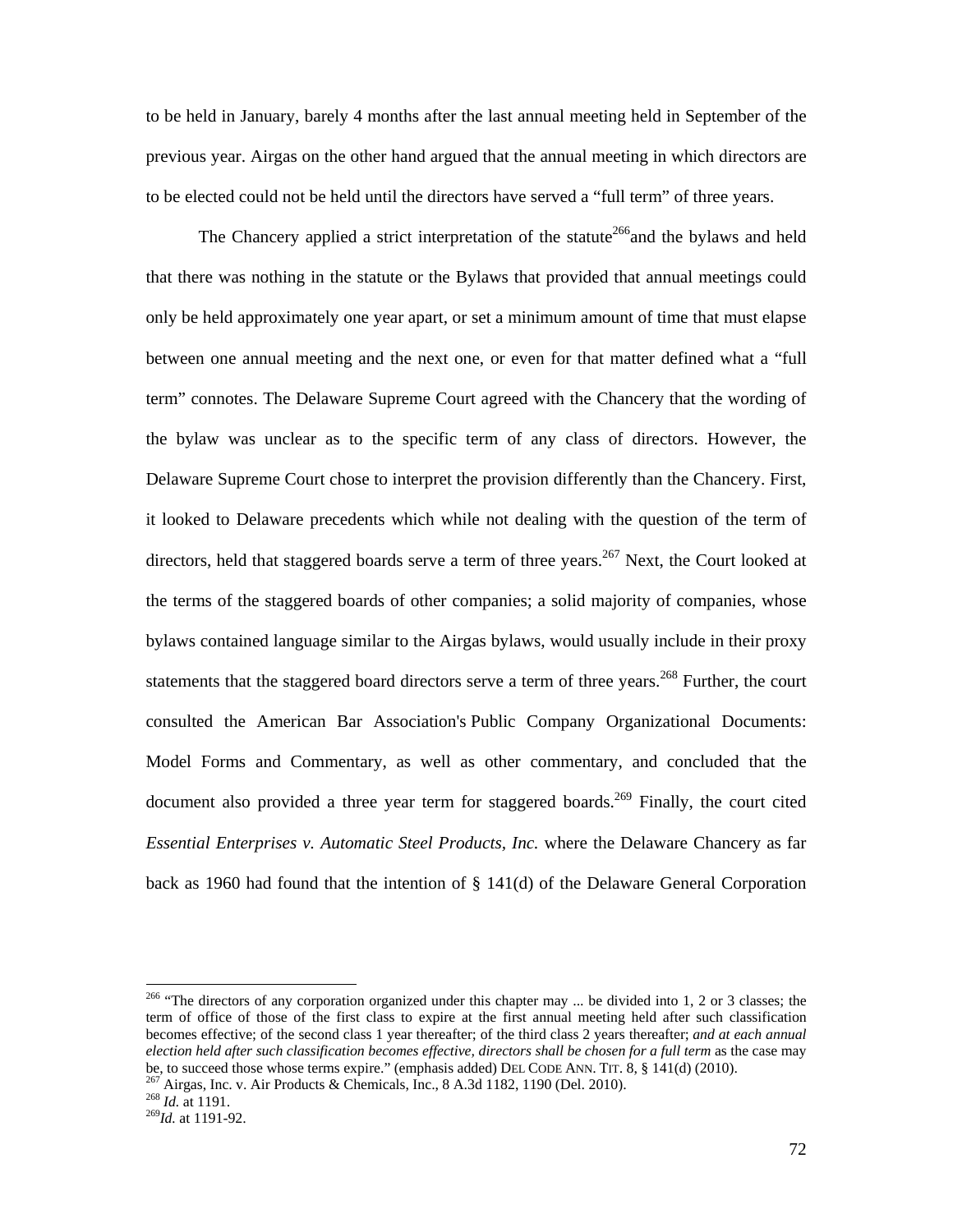Law was that a "full term" should be three years, and that the intention of the by-law in question was to frustrate the purpose of a staggered board.  $270$ 

The Delaware Supreme Court thus found the new Airgas bylaw to be "invalid not only because it impermissibly shortens the directors' three year staggered terms as provided by Article 5, Section 1 of the Airgas Charter, but also because it amounted to a *de facto* removal without cause of those directors without the affirmative vote of 67% of the voting power of all shares entitled to vote, as Article 5, Section 3 of the Charter required."<sup>271</sup>

Once again we see how the Delaware Supreme Court invalidated an action that complied strictly with the law, by holding such action invalid for other reasons outside of a strict reading of the law. The choice of words of the Court is instructive: the bylaw "amounted to a *de facto* removal without cause" of the directors. A de facto removal is a removal in practice, which is different from a removal according to the law (*de jure* removal). There is a subtle message that although according to a strict reading of the law, the directors were not 'removed without cause,' as such is a technical term, but the effect of the bylaw enactment was in fact such a removal, and so could not be upheld.

Now, I will be the first to say that the proxy contest decision discussed above dealt with the interpretation of statute and various corporate documents, which are effectively contracts between the corporation and its members, and the members among themselves. It is not a case that lends itself to the application of the proportionality test of Unocal. However, the case was one step in a hostile takeover battle, which ultimately affected the outcome of the takeover battle. Therefore, the reasoning adopted in the case is relevant to an understanding of the current application of Unocal.

<sup>&</sup>lt;sup>270</sup> 159 A.2d 288, 290-91 (Del. Ch. 1960).<br><sup>271</sup> Airgas, Inc. v. Air Products & Chemicals, Inc., 8 A.3d 1182, 1194-95 (Del. 2010).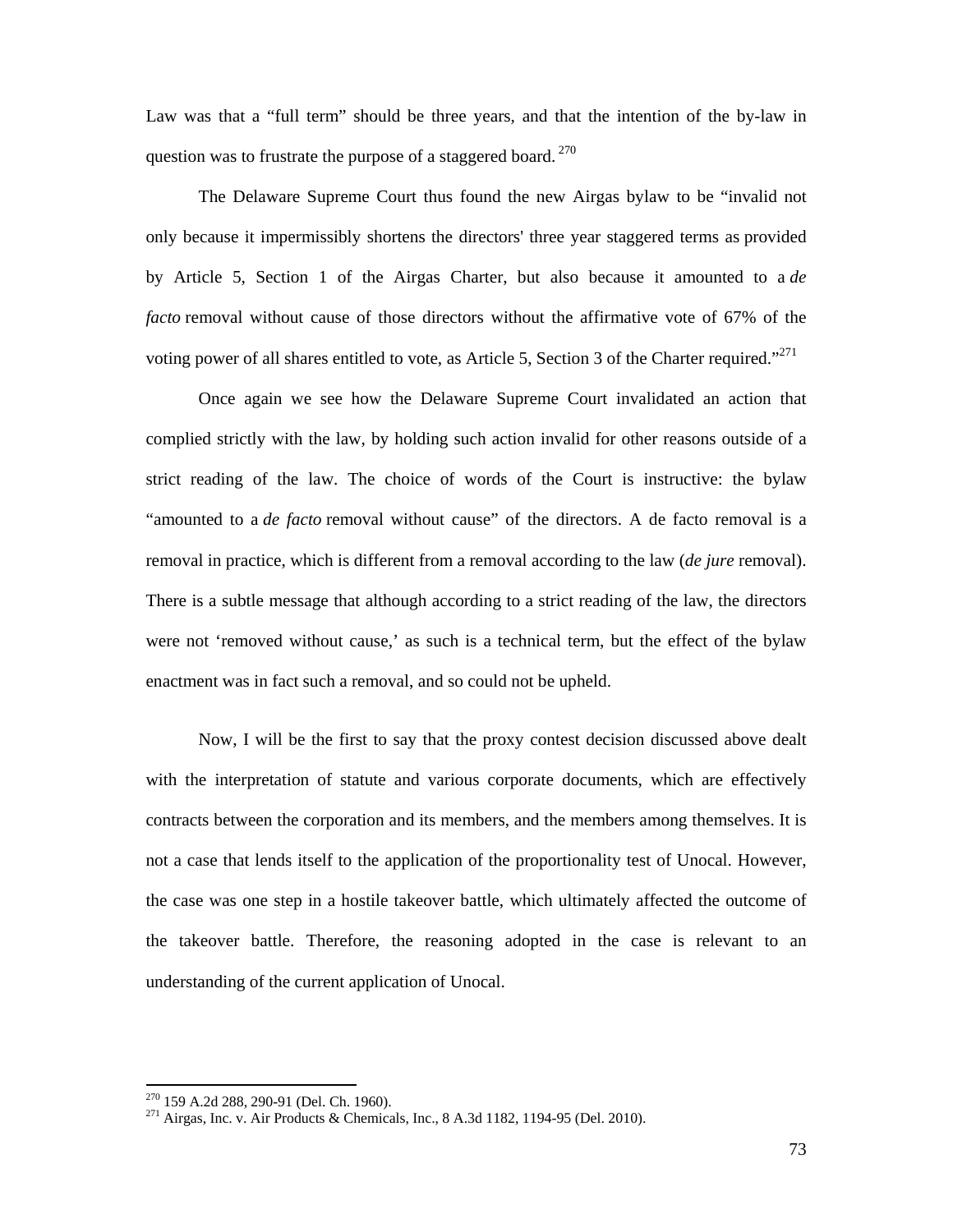## **PART IX UNOCAL TODAY**

When the Delaware Supreme Court introduced the so-called element of balance which mandates defensive measures to be proportional to the threat posed by the tender offer, the Court may not have anticipated the various twists and turns which would attend the proportionality prong of a Unocal review over time. At this point, it is uncertain why there was ever a need for a proportionality prong in the first place. If indeed proportionality now means that a defensive measure is not to be preclusive, nor coercive, the Chancellor's statement in *Airgas* speaks volumes: "But what seems clear to me, quite honestly, is that a poison pill is assuredly preclusive in the everyday common sense meaning of the word; indeed, its *rasion d'etre* is preclusion—to stop a bid (or *this* bid) from progressing. That is what it is intended to do . . . .<sup>272</sup> In fact, that is what any defence to a hostile takeover is supposed to do – prevent the takeover from occurring. So, the dichotomy of approving the duty of directors to defend against hostile takeovers on the one hand, while mandating the proportionality of defensive measures on the other hand is in itself, the reason why there has been such tension in the application of the proportionality prong. Chancellor Chandler captured this sentiment perfectly when he said as follows:

Our law would be more credible if the Supreme Court acknowledged that its later rulings have modified *Moran* and have allowed a board acting in good faith (and with a reasonable basis for believing that a tender offer is inadequate) to remit the bidder to the election process as its only recourse. The tender offer is in fact precluded and the only bypass of the pill is electing a new board. If that is the law, it would be best to be honest and abandon the pretense that preclusive action is *per se* unreasonable.<sup>273</sup>

In my opinion, this is not necessarily an undesirable result, all things considering. In fact, I daresay that this would be a step in the right direction, and the Supreme Court has said it in all sorts of ways. Even in *Quickturn* where the Supreme Court struck down a defensive measure, it did so for reasons other than Unocal's proportionality standard. It would do

<sup>&</sup>lt;sup>272</sup> *Airgas*, 16 A.3d at 120.<br><sup>273</sup> *Id.* at 122 n. 480 and its accompanying text.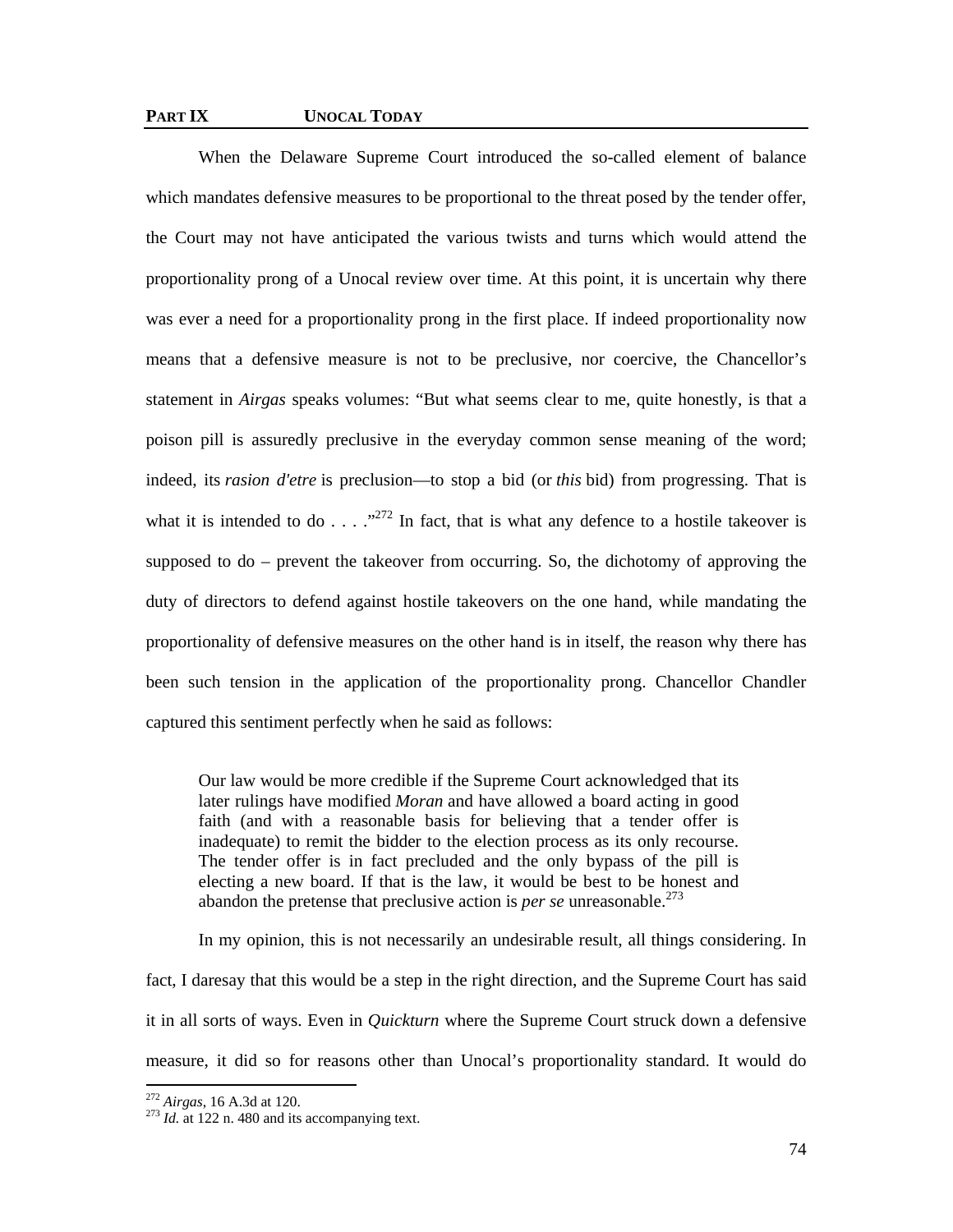Delaware corporate law good if it were to retrace its steps to pre-Unocal days, and analyse how the law was applied, determine what mischief Unocal was trying to address, analyse what if any, progress can be attributed to the Unocal standard and especially the proportionality prong. If Unocal is found not to have been satisfactory, what are the alternative doctrines outside Unocal-land which have had a measure of success in addressing the issues which Unocal purports to address? Where necessary, these doctrines can be adjusted for subsequent application in Delaware. I will address each of these in turn.

**Pre-Unocal** – Before Unocal, there was the business judgment rule, the entire fairness standard, and then there was *Cheff*. There were also the fiduciary duties of care, good faith and loyalty which directors owe to the shareholders and the company they oversee, and which when properly applied directors' actions could be scrutinised. It is on the foundation of these fiduciary duties that the business judgment rule developed to wit: absent a showing of a breach of fiduciary duty, directors are presumed to have acted in the best interest of the company and its shareholders. On the other end of the spectrum, the entire fairness test was developed to place a restraint on directors in certain situations where they face a conflict of interest, in which case it cannot be certain that they would be true to their fiduciary duties. As the court in *Weinberger v. UOP, Inc.* put it:

[W]hen directors of a Delaware corporation are on both sides of a transaction, they are required to demonstrate their utmost good faith and the most scrupulous inherent fairness of the bargain . . . . The requirement of fairness is unflinching in its demand that where one stands on both sides of a transaction, he has the burden of establishing its entire fairness, sufficient to pass the test of careful scrutiny by the courts.  $274$ 

It was only in this extreme circumstance that the directors of a company found themselves deprived of the presumption of the business judgment rule.

<sup>&</sup>lt;sup>274</sup> 457 A.2d 701, 710 (Del. 1983).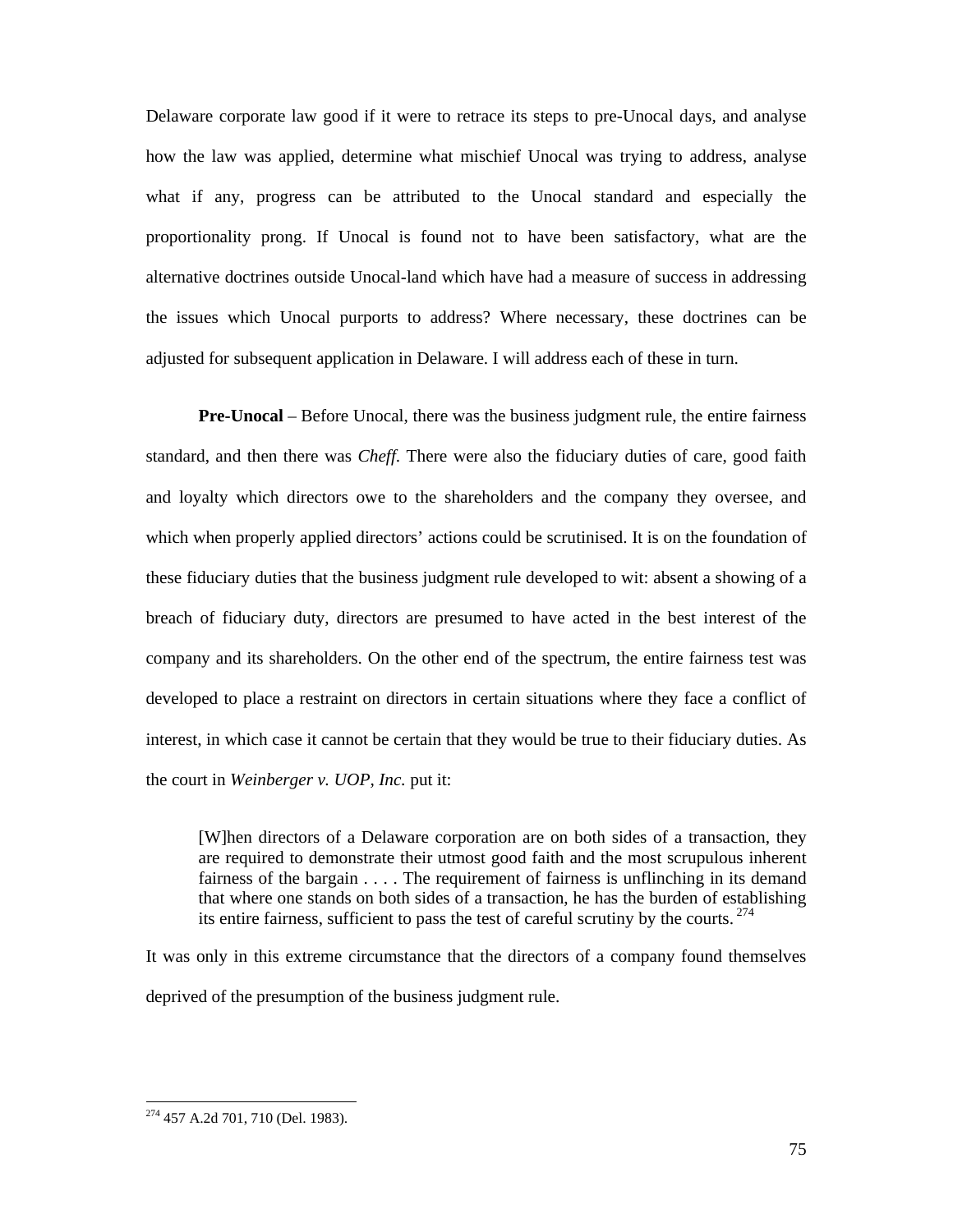*Cheff* thus came about to deal with a situation where the directors faced a conflict of interest which didn't rise to the level of straddling both sides of a transaction. The conflict this time had to do with the possibility of directors losing their jobs as a result of a proposed takeover of the company leading the directors to take defensive action to prevent the takeover e.g. by paying "greenmail" as was the case in *Cheff*. The *Cheff* test therefore obligated the directors of a company employing defensive measures against a hostile takeover to prove that the primary purpose of the defensive measure was the company's interest, based on a reasonable belief that the threatened takeover was a danger to corporate policy and effectiveness.<sup>275</sup>

Thus, like the entire fairness standard, directors facing a threat to their control bore the burden of proof, except that the burden of proof introduced in *Cheff* was less stringent. Nonetheless, there was dissatisfaction with the primary purpose test of *Cheff*. 276

**What mischief was Unocal addressing?** – The mischief which the *Unocal* court addressed was "the omnipresent spectre that a board may be acting primarily in its own interests, rather than those of the corporation and its shareholders," $277$  in the face of a pending takeover bid. This mischief is the same the *Cheff* court had considered i.e. conflict of interest in takeover situations.

**Unocal's novelty** – The novelty of the Unocal standard was the proportionality prong that is, the requirement that a defensive measure must be reasonable in relation to the threat posed by the takeover bid. While hailing *Unocal* as "the most innovative and promising case in our recent corporation law," Chancellor Allen noted that the two-part Unocal standard of review promised a "more realistic, flexible and, ultimately, more responsible corporation

<sup>275</sup> *Cheff*, 199 A. 2d at 504-05. 276 See *supra* note 59, at 76. 277 *Unocal*, 493 A.2d at 954.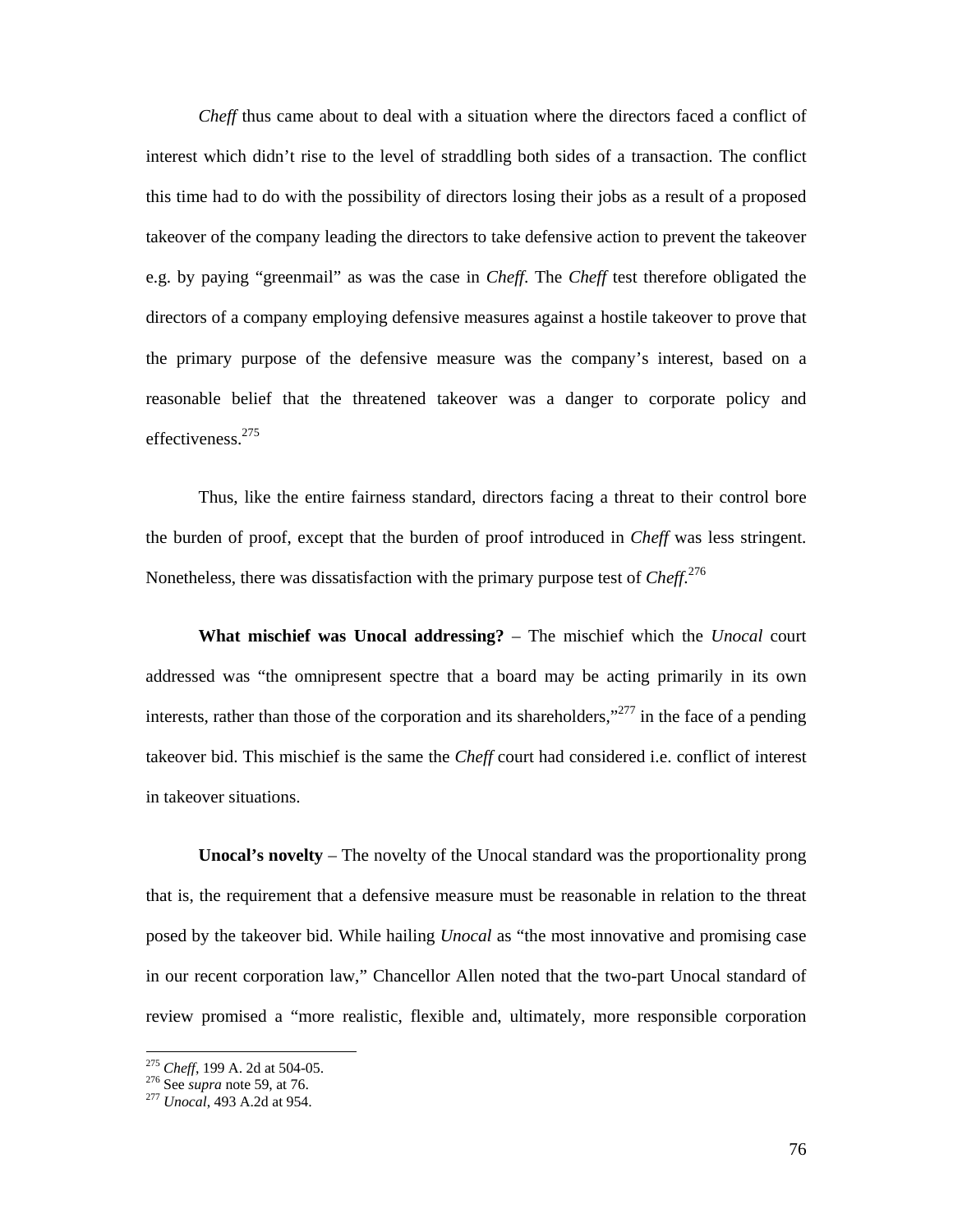law."278 This is of course was a reference to the previous attempt in *Cheff*, to devise an appropriate standard for evaluating directors' action in defending against tender offers. Nonetheless, the Chancellor warned that that when not applied properly, it could lead to the "well-made fabric of the business judgment rule," being undermined. $279$ 

For one reason or the other, Unocal has not lived up to its early promise, not necessarily because it was not an innovative standard of review, but because it did not change the outcome of takeover battles – not one defensive measure has been struck down by the Delaware Supreme Court on a finding that such measure is disproportionate to the threat of the takeover bid.<sup>280</sup> In my own thinking, there is not much worth in a standard of review which leads to the same result as a previous standard of review. Why did the Delaware Supreme Court feel compelled to establish a different standard where even in the case where the standard was developed, i.e. *Unocal*, the holding in the case could have been reached using existing principles? I have heard of two reasons why the Unocal test may not be ineffective after all<sup>281</sup>: the first is that the Unocal standard does have a deterrent effect on what would have otherwise been the unrestrained power of directors to prevent takeovers by all means. Being a fact intensive standard of review, the directors are forced to make a convincing case, initially that there is a legitimate threat to the company as a result of the threatened takeover, and next they have to justify the defensive measure as being proportionate to the threat. While this may be the case, the fact is that it is the first prong of Unocal that requires the directors to carry out a reasonable investigation, which ultimately results in the numerous meetings, and the hiring of professionals to advise on the transaction, which the courts have come to see as the hallmark of reasonable investigation leading to the determination of a threat. It should be noted however that the requirement of reasonable

 $278$  Interco, 551 A.2d at 796.

<sup>&</sup>lt;sup>280</sup> The Quickturn defensive measure was rejected for being invalid, and not based on a Unocal analysis.<br><sup>281</sup> In a discussion with Professor Robert Clark, Harvard Law School M&A professor.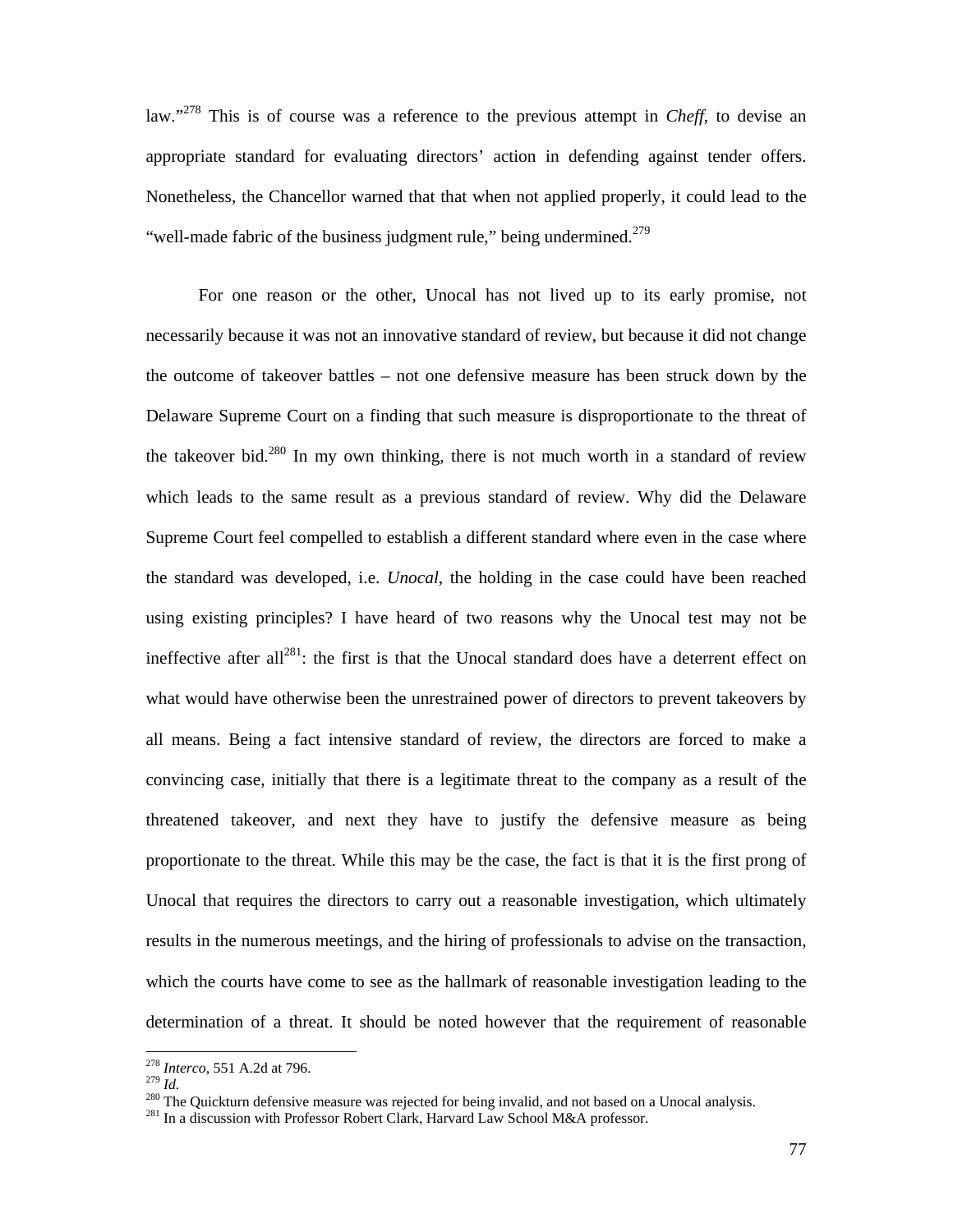investigation was not the innovation in *Unocal*, as this was already a requirement in *Cheff*. 282 The proportionality prong has been whittled down to a mere showing that the defensive measure falls within a range of reasonableness, which surely cannot be a tough test to pass.

The other reason given for the utility of the Unocal standard is that it facilitates compromise between directors of the target company and the potential acquirer. This is in the sense that the directors of the target company, lest they be found to have acted unreasonably, simply use the defensive measure as a bargaining chip to negotiate a better payday for the shareholders. Rather than rebuff overtures indefinitely and risk their actions being found to be unreasonable, the directors simply hold out as long as they can until they reach a more satisfactory offer price, which they eventually recommend to the shareholders.

**Unocal Alternatives** – Due to the fact that there will always be a conflict of interest whenever there is a tender offer and defensive measures are applied, there remains an obligation to find a standard of review that properly determines when directors are acting solely in their own self-interest when instituting a defensive measure. As seen throughout this paper, Unocal is not without its problems. In the absence of Unocal, what other standard could apply? There isn't just one standard which can apply in the place of Unocal, but a number of standards depending on the facts of the case. All these standards already exist in one form or another – e.g. the Business Judgment Rule, *Revlon*, *Blasius*. The business judgment rule would be the default applicable standard. Even in a takeover situation where directors have imposed defensive measures, the business judgment rule deftly applied would sniff out the director's improper actions. The only modification to the traditional business judgment rule which would be needed in the takeover context is to place the initial burden of proof on the directors such that they onus is on them to show that they have not breached any of their fiduciary duties of care, loyalty and good faith.

<sup>282</sup> *Cheff*, 199 A. 2d at 506.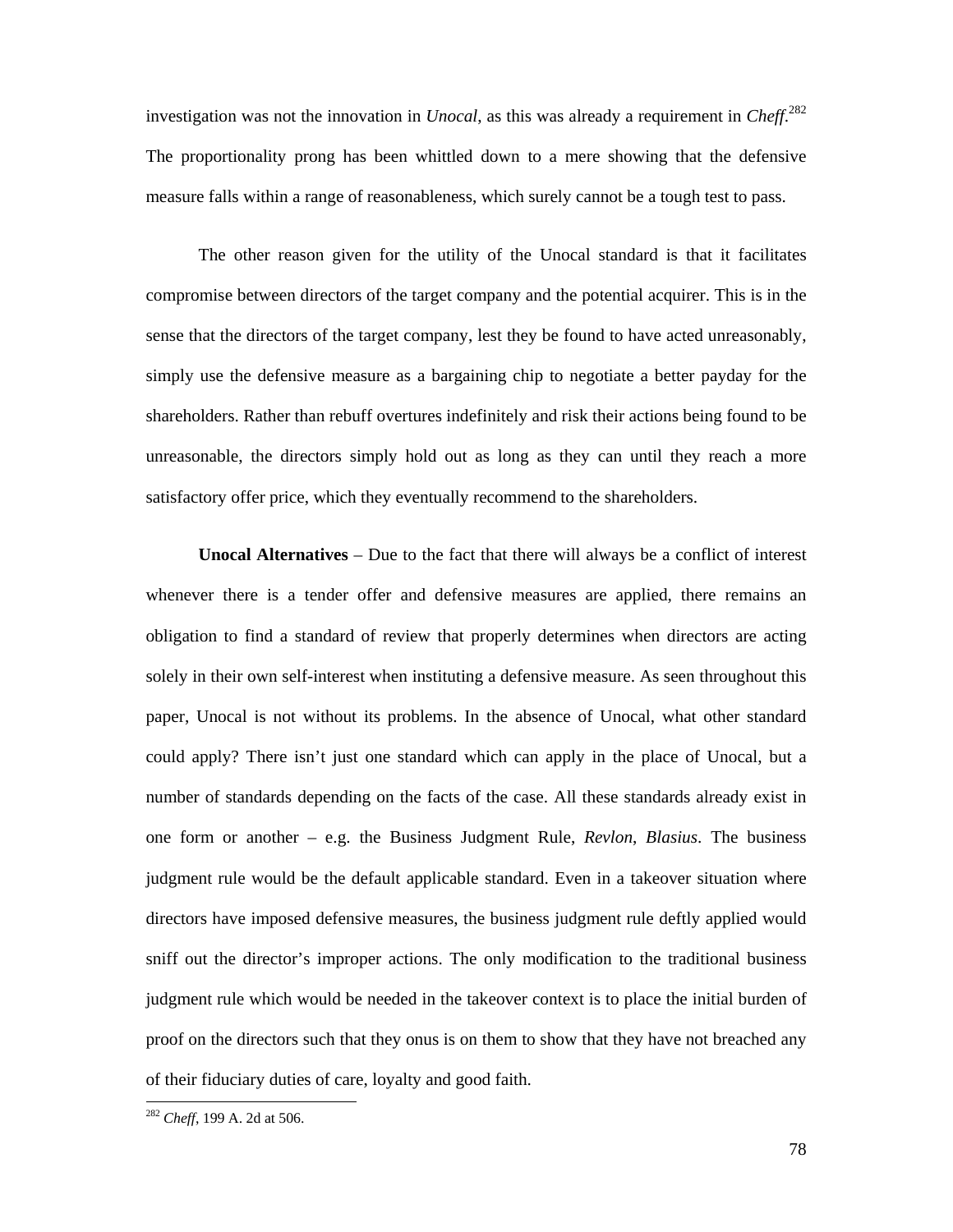This was the approach taken in *Cheff* save that in *Cheff*, the directors were required to prove that the primary purpose of their action was the corporation's best interest in order to discharge their burden of proof. It is the primary purpose part of the *Cheff* test that came under strong criticism for being too lax a standard. In place of the primary purpose test therefore, an alternative test would be to require the directors to show that the proposed takeover is not in the best interests of the company and the shareholders. The danger of course with this formulation is that it may tend to cause the judges to substitute their judgment of what the best interest of the company is, for that of the directors.

Nevertheless, discharging this burden will require the directors to be creative in devising a defence. The defences would vary depending on whether the board of directors is "just saying no," or whether they have approved an alternative plan for the company. Where the defence is "just say no", then the directors would need to prove either inadequate value, show that the takeover will be harmful to other constituents apart from the shareholders, or show that the company is on a progressive track that will yield benefits to the shareholders. This is largely the approach that was taken in the *Airgas* case. There, the directors were able to prove inadequate value and could show that the company was on an upward trajectory, which the takeover could scuttle. This is an approach that apparently worked. Just one year after the Delaware Chancery ruled in favour of Airgas after the Airgas board had turned down Air Products' \$70 final offer as being inadequate, Airgas stock was trading at more than \$80 per share!<sup>283</sup> In addition to proving inadequate value, the Airgas board was able to prove the value inherent in the company, so much so that the new directors appointed at the behest of Air Products were sold on Airgas' prospects.<sup>284</sup>

 $^{283}$  As at February 22<sup>nd</sup> 3:52pm EST, the Airgas was trading at \$80.98 per share.

MORNINGSTAR, http://quote.morningstar.com/Stock/s.aspx?t=ARG (last visited Feb. 22, 2012). 284 *Airgas*, 16 A.3d at 83.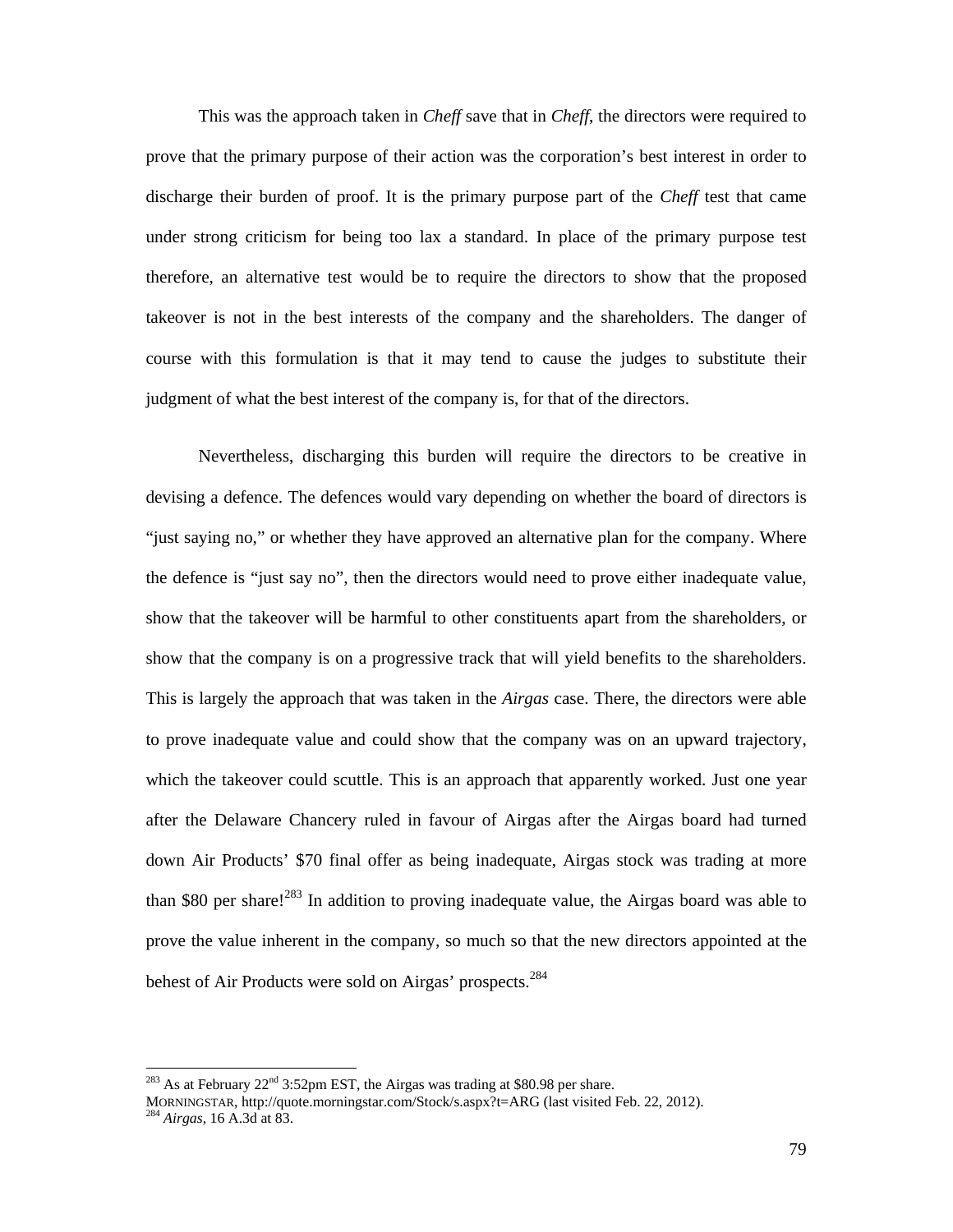In the alternative, where the company has decided to adopt an alternative transaction or a restructuring to challenge the takeover bid, the directors will need to prove that the restructuring plan has greater potential or presents less of a threat to the company than the potential takeover. The burden would then shift to the tender offeror to prove that its plan for the target company is a better plan. While the judge need not substitute its judgment in deciding which the better business plan is, the incumbent directors' plan has to be appear convincing to a reasonable man. With this plan, rather than determining the proportionality of the alternative transaction, the court would only have to compare the merits of the plan against the tender offeror's plans, and this could avoid the uncertainty which has dogged Unocal since its origin. The danger of course with this plan is that if not carefully negotiated, the courts may be moving too close to making business decisions which is certainly not the intent.<sup>285</sup>

The other fiduciary duty standards will apply in their peculiar circumstances. First, as discussed earlier the shareholders' franchise cannot be subjugated without a showing of compelling justification, as held in *Blasius*. Thus if a defensive measure consists of a strategy that interferes with the shareholders' right to vote e.g. on the appointment of directors, such a defensive measure will not be sustained under the principle in *Blasius*. Second, where a defensive measure is a sale to a white knight or an auction of the target company, then the directors are bound by *Revlon* to seek the highest price possible under the circumstances.

 $285$  In addition, some feel that the shareholders are in a better position to be making this decision.